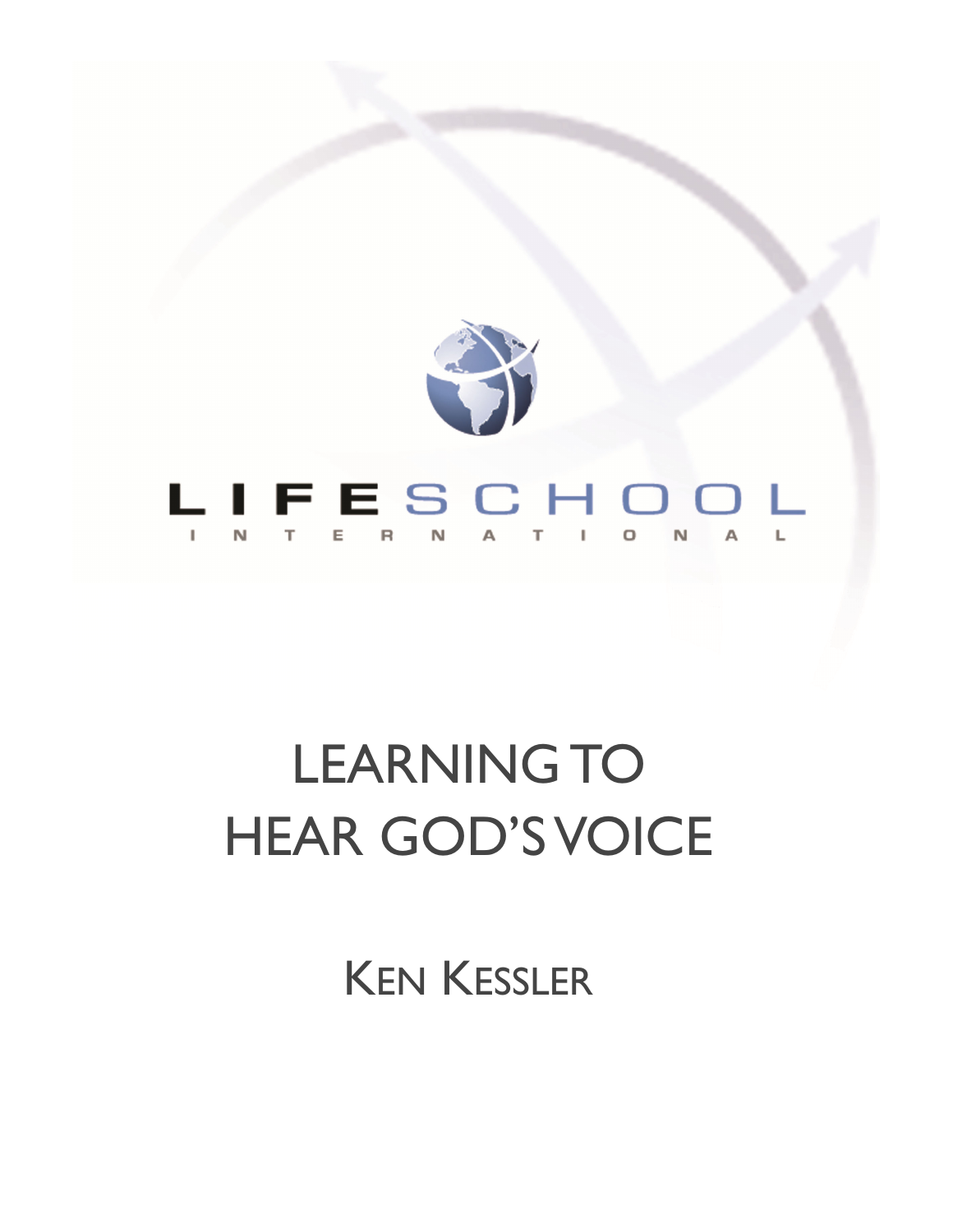Learning to Hear God's Voice. Copyright @ 2009 by Ken Kessler. Printed and bound in the United States of America. All rights reserved. Written permission must be secured from the publisher to use or reproduce any part of this book, except for brief quotations in critical reviews or articles.

Published by:

Lifeschool International P.O. Box 671063 Marietta, GA 30066-0136 (770) 509-1481 http://www.LifeschoolInternational.org info@Lifeschoolinternational.org

Italics in biblical quotes indicate emphasis added.

Unless otherwise noted, Scripture quotations are from the New American Standard Updated (NASU) Edition. Copyright © 1960, 1962, 1963, 1968, 1971, 1972, 1973, 1975, 1977, 1995 by the Lockman Foundation. Used by permission.

Scripture marked NKJV is taken from the New King James Version. Copyright © 1979, 1980, 1982 by Thomas Nelson, Inc. Used by permission. All rights reserved.

Scripture marked TLB is taken from The Living Bible. Copyright © 1971. Used by permission of Tyndale House Publishers, Inc., Wheaton, IL 60189. All rights reserved.

Scripture marked ASV is taken from The American Standard Version. Copyright © 1988 by Biblesoft. All rights reserved.

Scripture marked KJV is taken from The King James Version. Copyright © 1988 by Biblesoft. All rights reserved.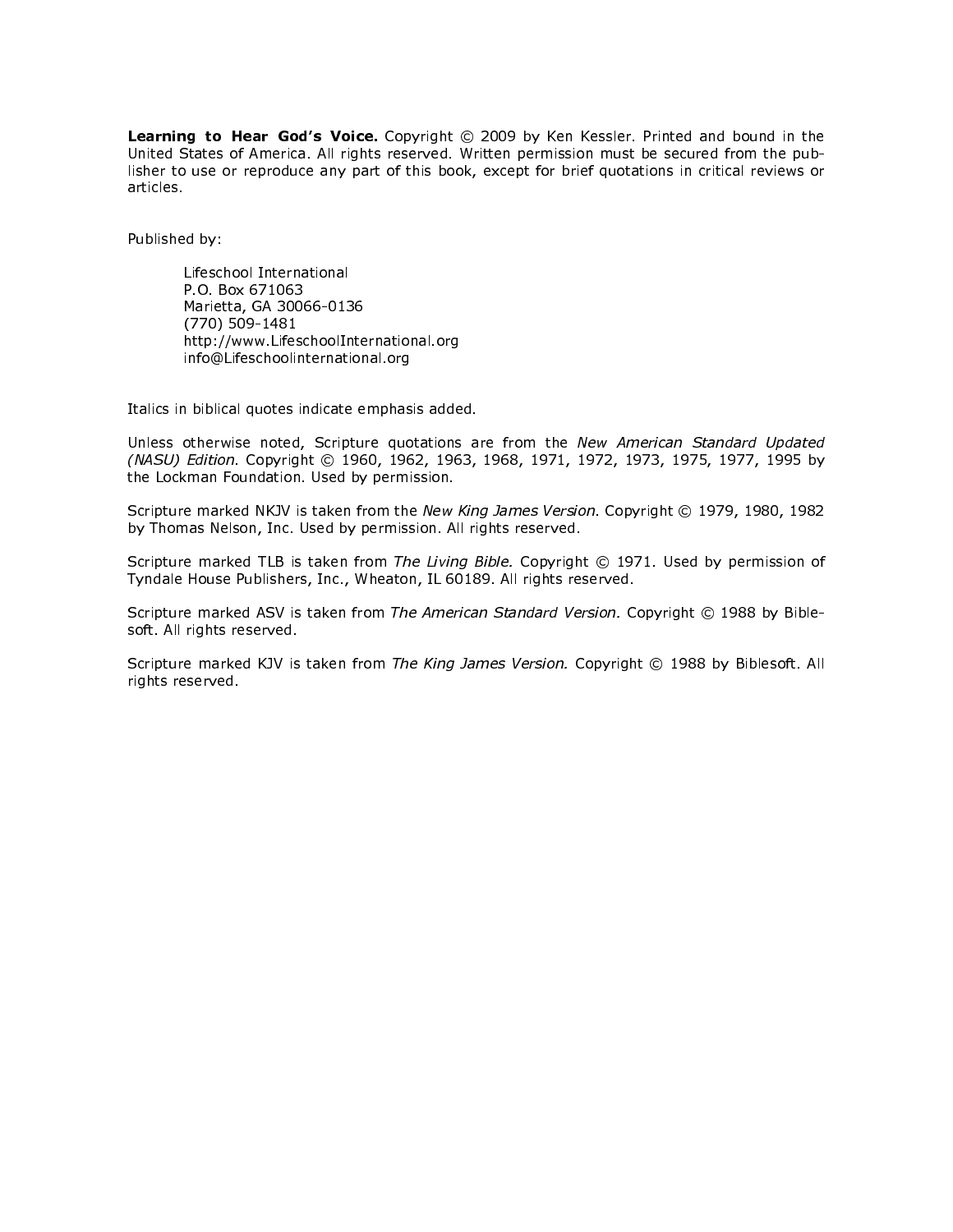# Table of Contents

| 1                        | <b>CALLED INTO FELLOWSHIP WITH GOD</b>                         | 5.  |
|--------------------------|----------------------------------------------------------------|-----|
| $\overline{2}$           | <b>INTIMACY WITH GOD: THE FOUNDATION FOR HEARING HIS VOICE</b> | 19  |
| 3                        | <b>DISCERNING GOD'S VOICE</b>                                  | 31  |
| 4                        | <b>MINISTERING AS JESUS DID</b>                                | 45  |
| 5                        | <b>HEARING GOD FOR MINISTRY</b>                                | 59  |
| 6                        | <b>KEYS TO HEARING GOD'S VOICE</b>                             | 77  |
| 7                        | THE BAPTISM OF THE HOLY SPIRIT                                 | 91  |
| 8                        | THE GIFT OF TONGUES                                            | 107 |
| <b>ANSWER SHEETS</b>     |                                                                | 123 |
| <b>FINAL EXAM</b><br>125 |                                                                |     |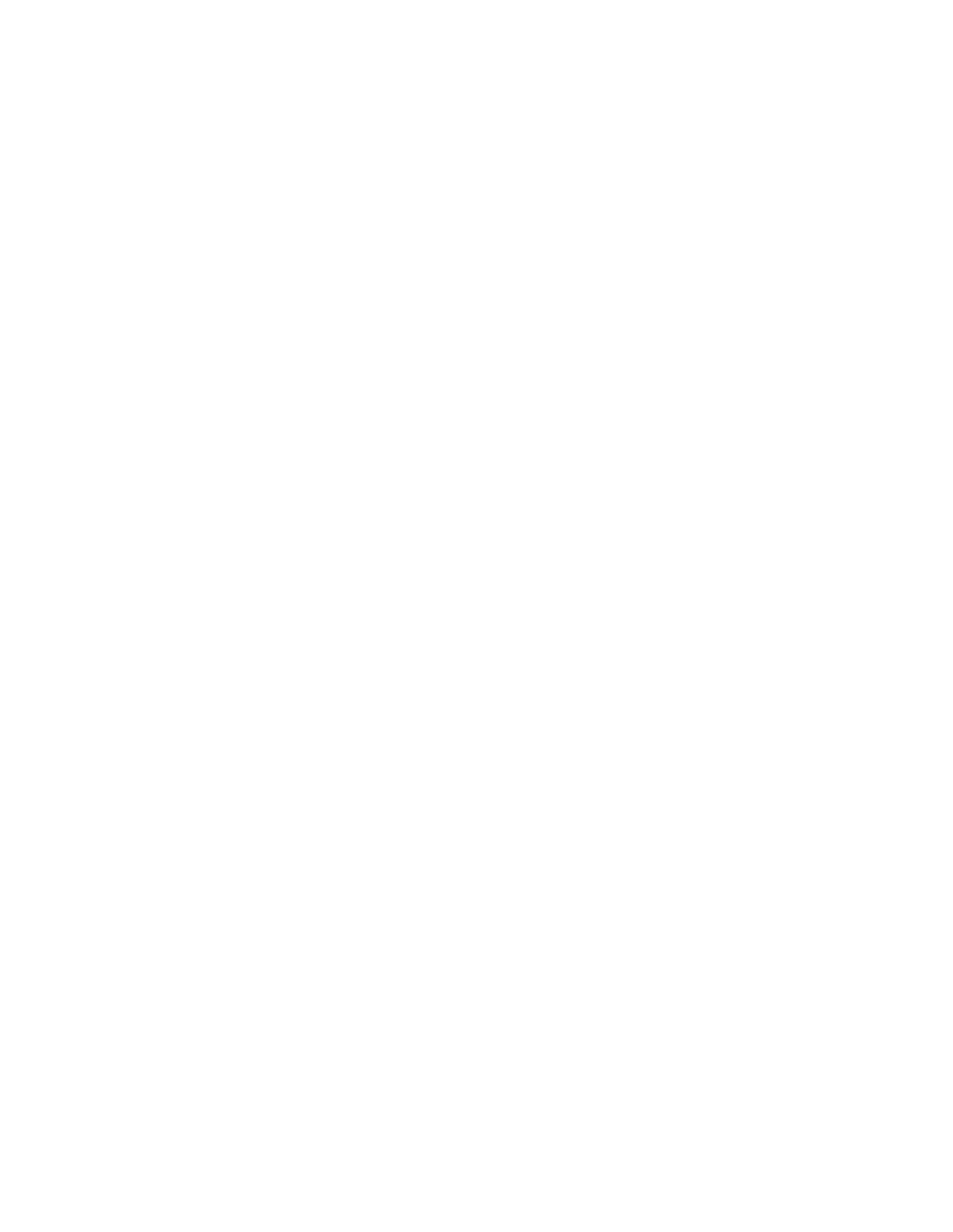Session 1

# Called Into Fellowship with God

#### This session covers:

- Why learning to hear God's voice is important
- The objectives of this class
- How we can and should hear God's voice
- Common ways that God speaks today

#### This session corresponds to:

• Session 1 of Learning to Hear God's Voice CDs

# Hearing God's Voice Is Important in the End Times

- 1. These are days of destiny for the Church.
	- We live in an exciting generation. We are living in the last days and are fast approaching the time of the Lord's return.
	- God is preparing a Bride for Jesus.<br>• He is transforming the Church int
	- He is transforming the Church into mighty warriors who can stand in spite of difficulties.
	- He is equipping this army to do great exploits in Jesus' name.
	- Although the end of the age will be fearful and challenging to the world, the Church will enter into her finest hour.

#### 2. To be a person of destiny in these end times, it is essential that we learn to hear God's voice.

• Being equipped to hear the Lord's voice is no longer a nice option for the hungry and spiritually advanced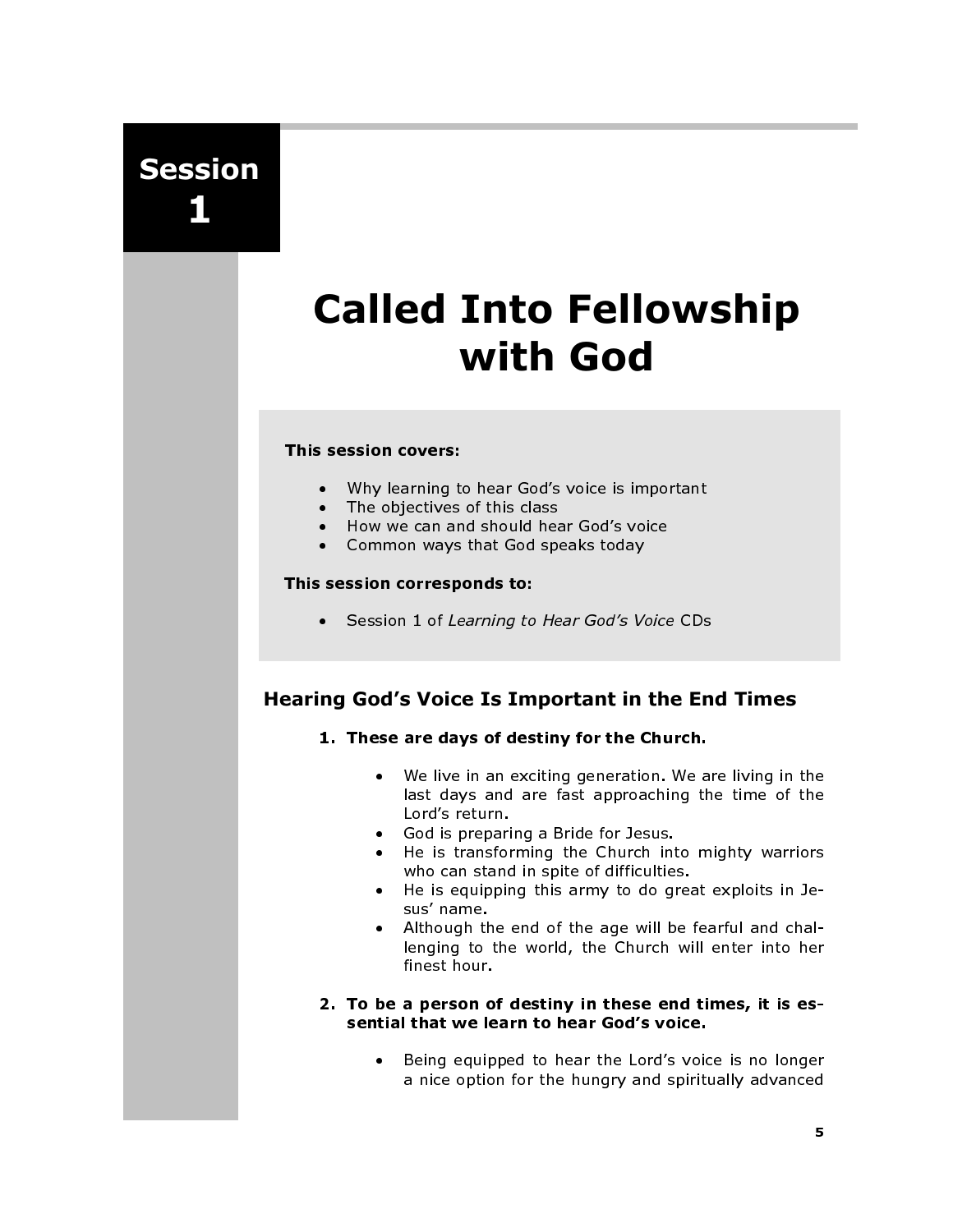believer. To stand in the days ahead, each of us must learn to recognize His voice.

- Hearing from God will be vital to our survival as the days grow darker. It is also an indispensable tool for the End-Time Church and for true followers of Jesus Christ.
- Jesus said, "My sheep hear My voice, and I know them, and they follow Me" (John 10:27).
- To truly follow Jesus we must recognize His voice. How can we know where Jesus is leading us unless we hear from Him? How do we know whom to marry or what job to take unless Jesus speaks to us? How can we minister effectively in God's advancing army without hearing Jesus, the commander-in-chief?
- To be a true follower of Jesus Christ, we must learn to hear His voice.

#### 3. Listening to God's voice fulfills a deep passion within the heart of God.

For thousands of years, the Father has yearned for a people that would find their greatest joy in listening to His voice. The Psalmist prophetically expressed this when he penned Psalm 81. Speaking through the Psalmist, God said:

But My people did not listen to My voice, and Israel did not obey Me. So I gave them over to the stubbornness of their heart, to walk in their own devices. Oh that My people would listen to Me, that Israel would walk in My ways! I would quickly subdue their enemies and turn My hand against their adversaries. Those who hate the LORD would pretend obedience to Him, and their time of punishment would be forever. But I would feed you with the finest of the wheat, and with honey from the rock I would satisfy you (Ps. 81:11-16).

- The Father longs for a company of people that will heed His Psalms 81 call. How He desires for us to wait in His presence and hear His voice!
- Look at the great blessings He promises those that make hearing from Him their top priority. He vows to defeat our enemies. He promises blessing, prosperity, and abundance.
- Before the Lord returns, the Father will fulfill the Psalms 81 call in His people. He will transform His people into listening servants that only do what He is saying.

#### 4. Hearing God's voice is necessary to:

- Develop an intimate relationship with Jesus
	- **This is an essential part of the Worship Movement that is cov**ering the earth today.
	- <sup>o</sup> It is also vital to the Church being prepared as a Bride for Jesus.
- Minister as Jesus did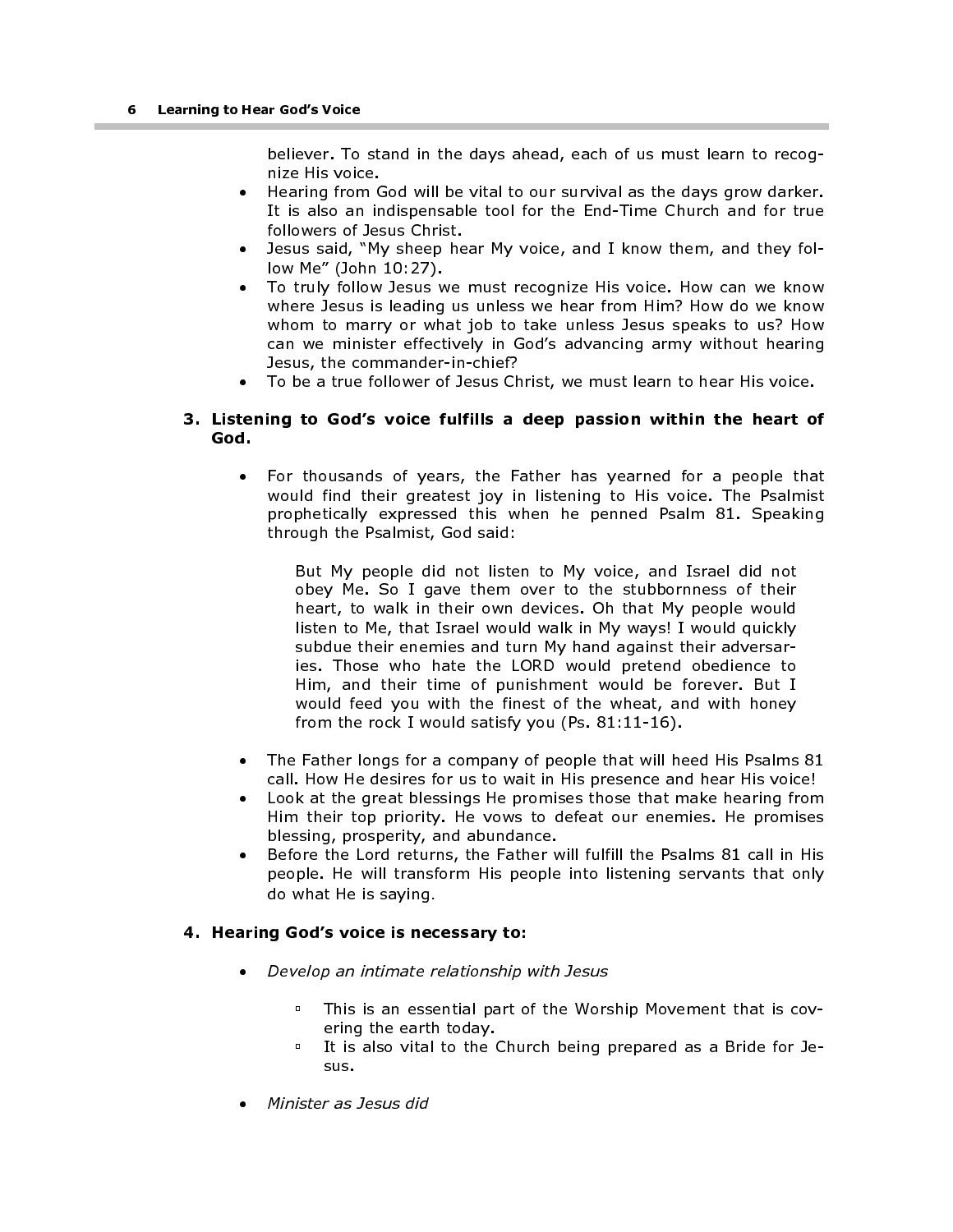- This is the major way that the mighty army of worshipping warriors will fulfill God's will in this last hour of history.
- Become a significant member of the company of praying intercessors
	- <sup>o</sup> In the days prior to the Lord's return, God is appointing a mighty band of prayer warriors who will partner with God to see His will accomplished in the earth.
	- In His sovereignty, God has chosen to work through people. A major way He does this is through the prayers of His Church.
	- We know that God hears us and answers us when we pray according to His will. However, to pray His will, we must know His voice.

To stand in the end times, to follow Jesus wherever He goes, to satisfy the Father's desire for listening servants, and to fulfill these three major works of the Holy Spirit, we must learn to hear God's voice.

### Class Objectives

#### 1. There are seven main objectives of this class. These are:

- 1. To convey effectively the truth that God desires to speak to every believer;
- 2. To build the faith, confidence, and expectancy within us that we are able to hear the voice of God;
- 3. To build a solid foundation of intimacy with God so that we are positioned to hear His voice;
- 4. To equip each of us with the necessary gifts, skills, wisdom, knowledge, and understanding so that we can recognize and discern the voice of God;
- 5. To magnify Jesus' method of ministry so that each of us will model our ministry after His;
- 6. To activate the nine gifts of the Holy Spirit in our lives so that we can minister like Jesus did;
- 7. To clearly explain the baptism of the Holy Spirit and the gift of tongues from the Scriptures so that every barrier that hinders these valuable gifts from being fully released in your life is removed.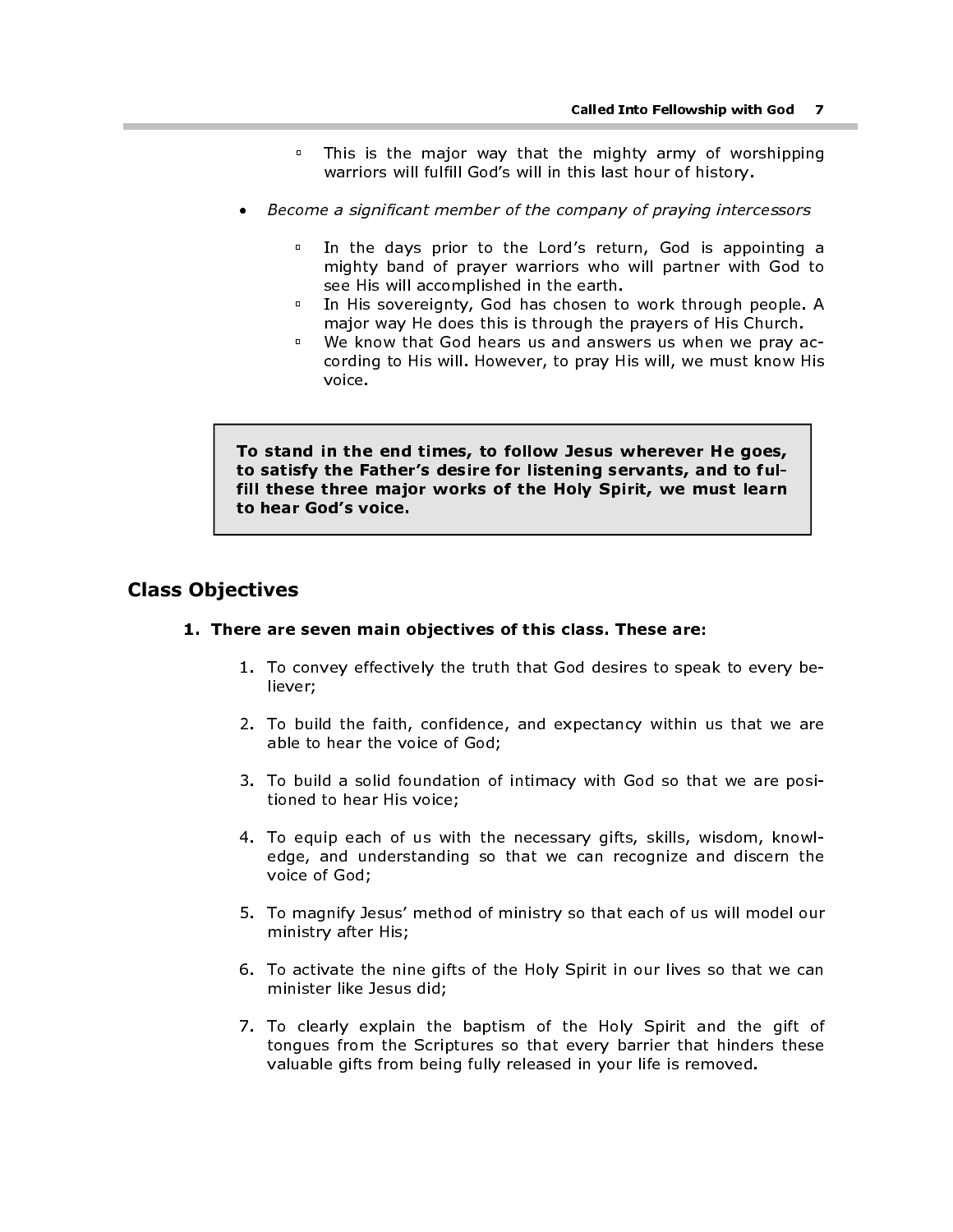# Intimate Fellowship with God

#### 1. In 1984, I realized that we can hear God's voice when making important family decisions.

This story from my book, Learning to Hear God's Voice, illustrates my point:

It was a warm spring day in 1984 and I was in my garage doing some spring-cleaning. Earlier in the morning, I had spent three hours in prayer as part of a discipleship class that I was teaching. At that time, Donna (my wife) and I had two boys, ages 12 and 7. We were both quite content with the size of our family and had no plans for more children. In fact, we were praying about permanent birth control measures. As I asked God about our plans, He really surprised me. He said to trust Him and have more children! What a shock! I thought, "How am I going to tell Donna about this?" She was content with two children. Her lifestyle was getting easier as the children grew older. Alone, sweeping the garage floor, many thoughts raced through my mind. Was this really God speaking or was this just my imagination? Are we too old to have more children? How would I explain this to Donna?

I was pretty sure that I had heard God's voice. As these thoughts flooded my mind, a long-time friend pulled into our driveway. She had borrowed our baby bed several years before when she and her husband were expecting a baby. Two children later, she drove up with—you guessed it—our baby bed in her car! Totally unsolicited by either Donna or myself, she brought the bed back and said, "I am bringing your bed back. You might need it." At that point I knew! This couldn't be a coincidence. God had spoken to me and we were to have more children. Our third son, Jonathan, was born in 1986 and our fourth son, Stephen, in 1989. It has been about twenty years since that day in the garage and we now have four boys. Jonathan and Stephen are both teenagers and are a tremendous blessing to our family. What a blessing it has been that God spoke those words to me that morning, and that I took the time to listen.

From this event, I realized God's sheep hear His voice and that God desires to fellowship with man. $^{\mathrm{+}}$ 

#### 2. God's sheep hear His voice and He desires fellowship with man.

- We see this demonstrated in the Garden of Eden as God spoke freely to Adam and Eve, walking with them in the cool of the day.
- He had fellowship with them. He communicated with them. Adam and Eve were friends of God.
- Not only was this true in the garden, but also throughout history, God and man have had fellowship.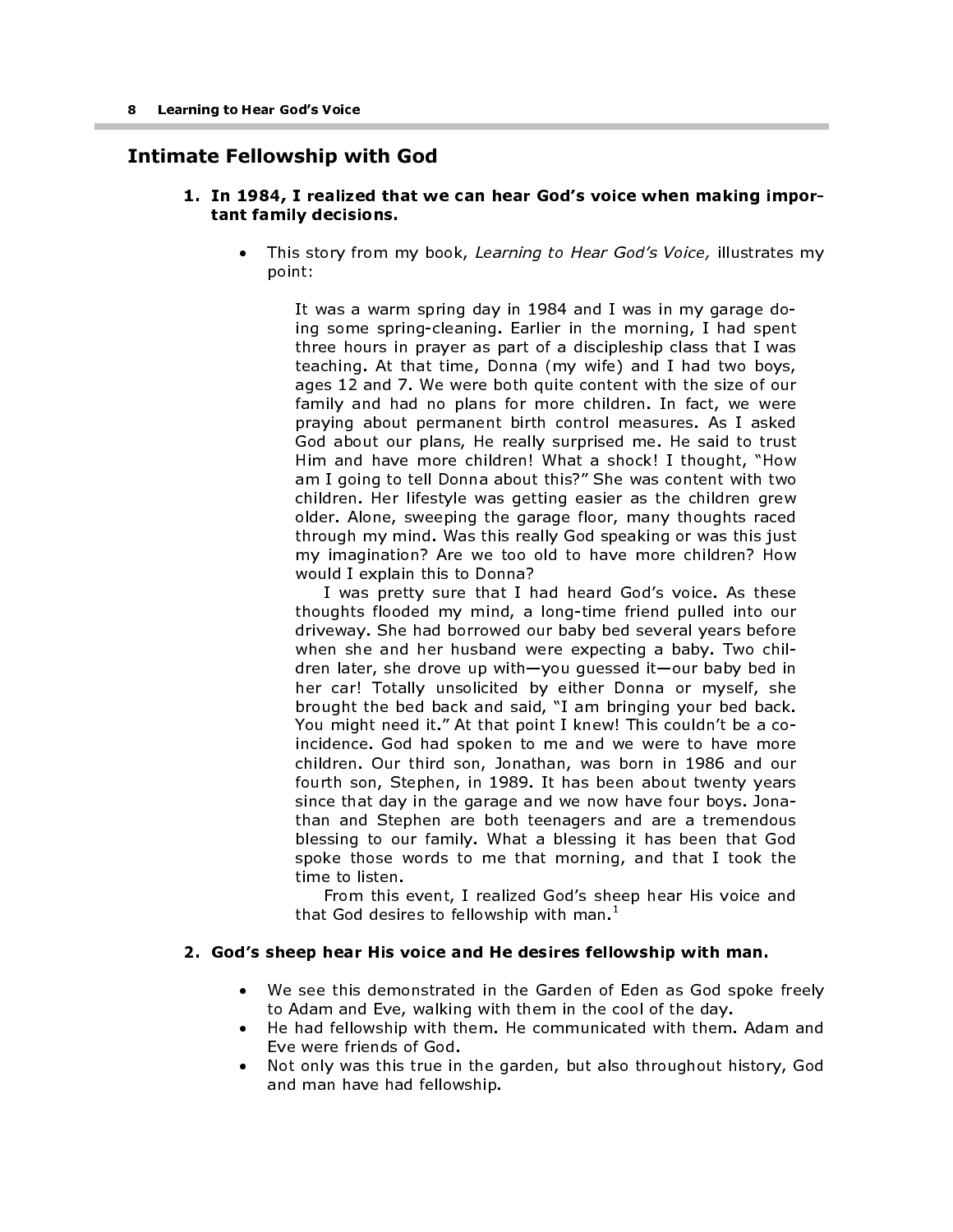- Through this fellowship, God has nurtured, loved, and guided man.
- God has also invited man to partner with Him in advancing His kingdom throughout the earth.

#### 3. Intimate fellowship with God is the foundation of our Christian experience.

- Jesus Christ came to earth to offer us much more than a dead religion—He invited us to become the friends of God.
- Christianity, therefore, is a personal relationship based on fellowship between God and His people.
- Paul stated this when he wrote,

God is faithful, through whom you were called into fellowship with His Son, Jesus Christ our Lord (1 Cor. 1:9).

The grace of the Lord Jesus Christ, and the love of God, and the fellowship of the Holy Spirit, be with you all (2 Cor 13:14).

- In these two verses, the Greek word for fellowship is koinonia, which means fellowship, communion, intimacy, partnership, association, and contact. $^{2}$
- Fellowship
	- **The dictionary defines fellowship as "companionship; friendly** association; a mutual sharing, as of experience, activity, interest."<sup>3</sup>
	- We are called to be friends of God who share experiences, activities, and interests together.
- Communion
	- The dictionary defines communion as "the act of sharing one's thoughts and emotions with another or others; intimate converse; an intimate relationship with deep understanding."<sup>4</sup>
	- **EXECT** We are called to share our thoughts and emotions with God and to know His thoughts and emotions.
	- We are called to have heart-to-heart conversations with God where we share our heart with Him and we know what is on His heart.
- **Intimacy** 
	- The dictionary defines intimate as "pertaining to the inmost character of a thing; most private or personal; closely acquainted or associated; very familiar."<sup>5</sup>
	- **We are called to know the secrets of God. We are invited into** the counsel of the Godhead.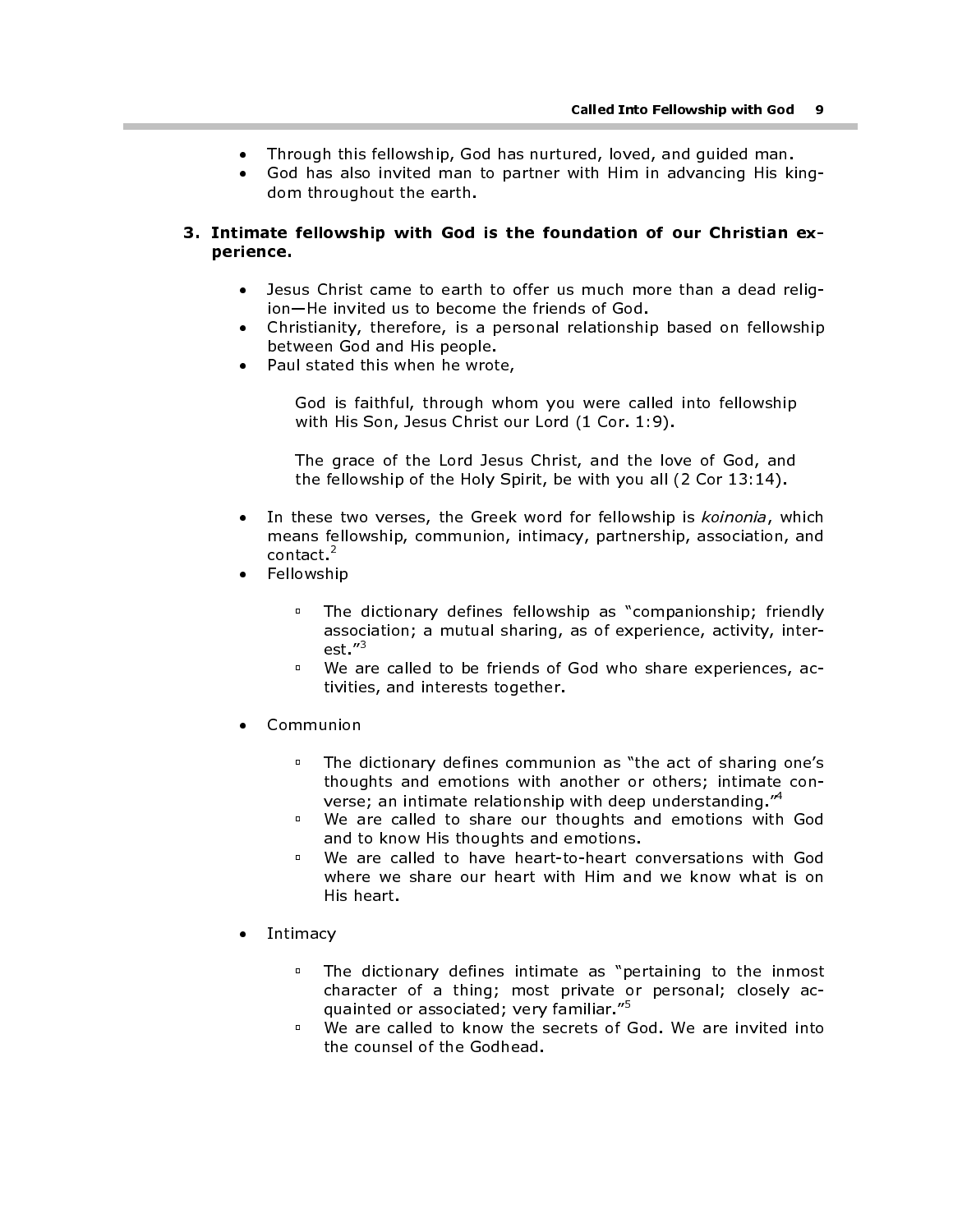- Partnership
	- The dictionary defines partner as "a person who takes part in some activity in common with another or others; associate; one of two or more persons engaged in the same business enterprise and sharing its profits and risks: each is an agent for the other or others and is liable, except when limited to his or her own investment, for the debts of the firm."6
	- We are called to partner with God to advance the kingdom. This partnership is characterized by having the same feelings about ministry issues that God has.
- **Association** 
	- The dictionary defines association as "a connection in the mind between ideas, sensations, memories; the use of such connections as a literary device or psychoanalytic technique."'
	- Jesus said that if you know Him you know the Father (John 14:7). Jesus was an exact representation of the Father on earth.
	- **In the same way, through the power of the Holy Spirit, we are** representations of Jesus and the Father. Because we walk intimately with God, others should associate us, like they did the early apostles, as having been with Jesus (Acts 4:13).
- Contact
	- The dictionary defines contact as "the act or state of touching or meeting; the state or fact of being in touch, communication, or association."<sup>8</sup>
	- <sup>o</sup> In our relationship with God, we can feel His presence and sense His touch. We can connect with God and feel Him in a deep emotional way.

#### 4. True fellowship is based upon two-way communication.

- We all know that for communication to be effective between two people, it must include talking and listening.
- One-way communication that is dominated by one person talking while another listens is not nearly as fulfilling as two-way conversation.
- This same principle is true in our relationship with God. For our relationship to grow and be fulfilling it must be two-way.
- Most believers are far more comfortable doing all the talking and little of the listening. Our prayers consist of a list of needs and wants, yet we often spend very little time listening to what God desires to speak.
- However, listening to God's voice is an essential part of our relationship with Him. Note these Scriptures:

While he was still speaking, a bright cloud overshadowed them,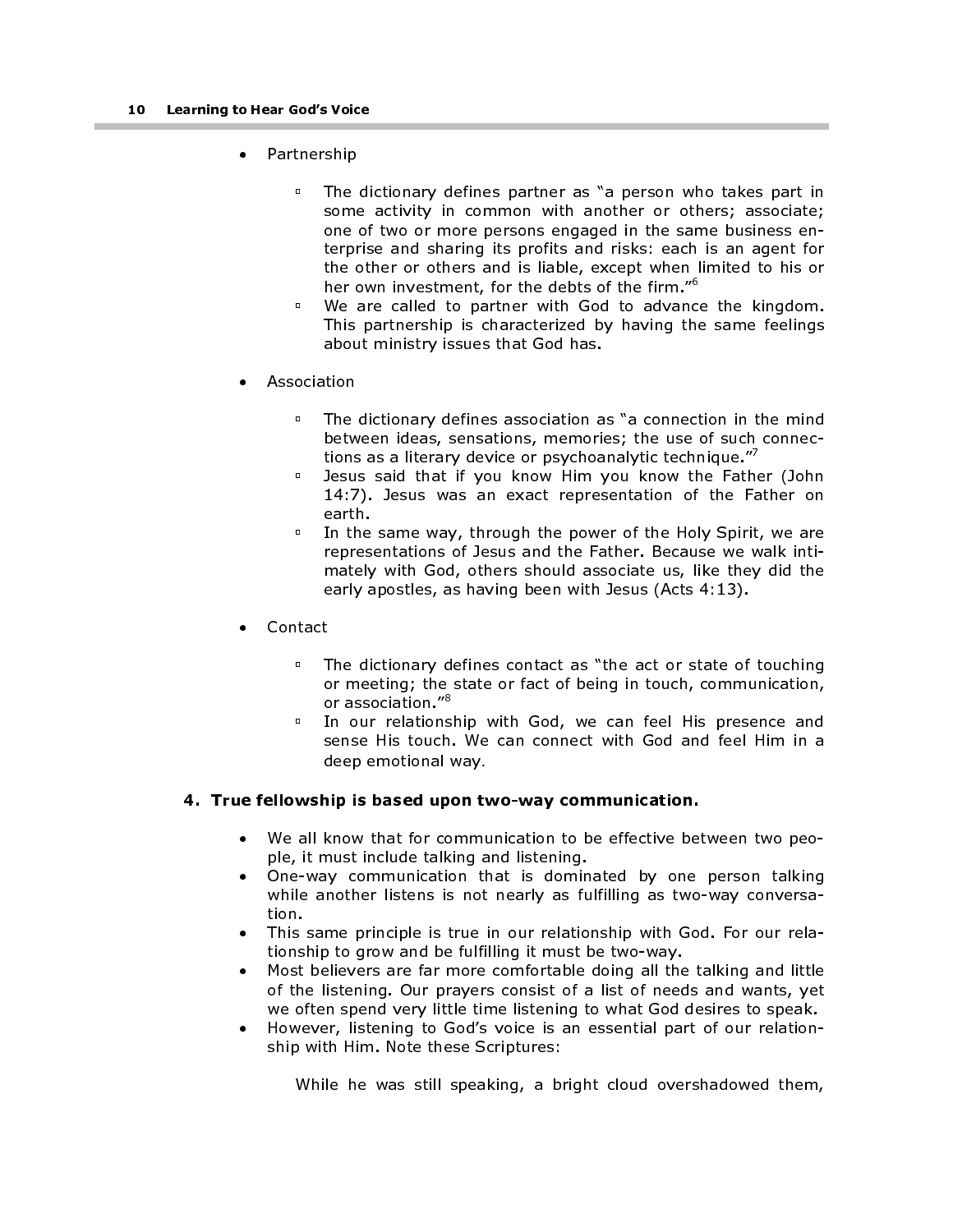and behold, a voice out of the cloud said, "This is My beloved Son, with whom I am well-pleased; listen to Him!" (Matt. 17:5).

My sheep hear My voice, and I know them, and they follow Me (John 10:27).

But He answered and said, "It is written, 'MAN SHALL NOT LIVE ON BREAD ALONE, BUT ON EVERY WORD THAT PROCEEDS OUT OF THE MOUTH OF GOD'" (Matt. 4:4).

He who has the bride is the bridegroom; but the friend of the bridegroom, who stands and hears him, rejoices greatly because of the bridegroom's voice. So this joy of mine has been made full (John 3:29).

Listen carefully to Me, and eat what is good, and let your soul delight itself in abundance. Incline your ear, and come to Me. Hear, and your soul shall live (Isa. 55:2-3, NKJV).

- From these passages, it is evident that God desires fellowship with each of us.
- He loves to hear our voice as we worship and pray. He enjoys it when we talk to Him about our concerns, fears, hopes and dreams. And He eagerly desires us to be attentive to His voice as He speaks words of encouragement, love, nurture and guidance.

# Three Reasons Why We Need to Hear God's Voice

#### 1. Hearing God's voice builds intimacy and friendship with Jesus.

- Hearing Jesus' voice is one of the most fulfilling parts of a personal relationship with Him.
- When He speaks affectionate words to us or when He gives us revelation and guidance, it encourages and draws us closer to Him. We feel loved and secure in our position in Him.
- Even if He has just spoken a word of correction to us, we feel cherished and close to Jesus just because He—the God who created the universe—spoke to us.
- Hearing His voice nurtures an intimate and loving friendship with Him. This is such an important topic that we have devoted an entire session to discuss it. In Session 2, we will look at how cultivating an intimate relationship with Jesus is the foundation for a lifestyle of hearing His voice.

#### 2. Hearing God's voice gives us personal guidance.

• We need to learn to hear God's voice so that we can follow Jesus. For example, we know from the Bible that man is to work. Paul said, "If anyone will not work, neither let him eat" (2 Thess. 3:10). But we do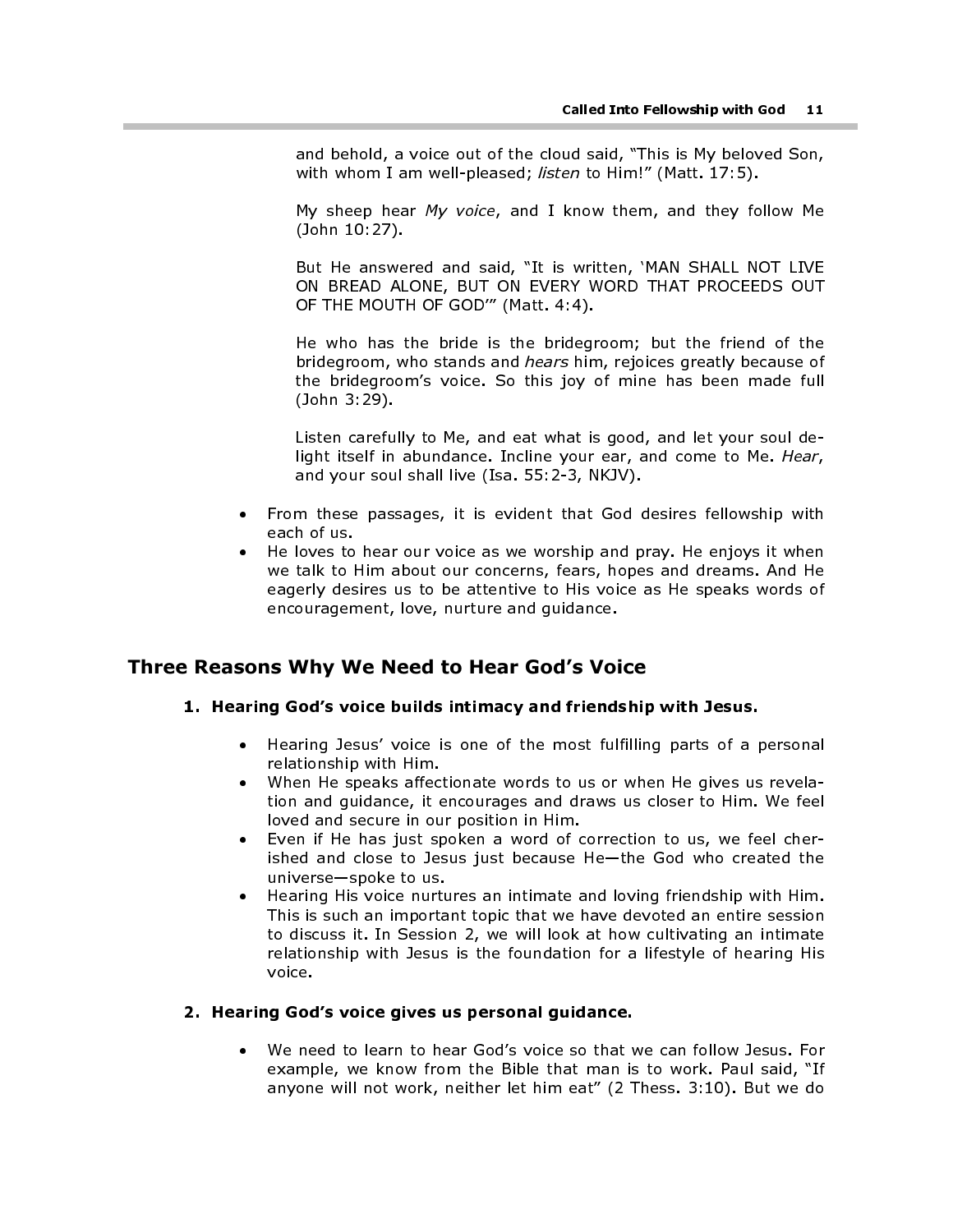not know from the Bible whether we are to work at the factory down the road or at the store in town. We need to hear God's voice in order to know which job to take.

- We also know from the Bible that God plans for most people to marry. God said, "It is not good for the man to be alone; I will make him a helper suitable for him" (Gen. 2:18). However, the Bible doesn't tell us whom to marry. We need to hear His voice so that we marry the right person.
- This story from my book, Learning to Hear God's Voice, illustrates my point:

I saw the importance of this in 1998 when my oldest son, Bryan, got engaged to his wife, Angie. She is the perfect helpmate for him and she is a wonderful daughter-in-law to us—we love her very much. While they were dating, both Bryan and Angie believed that God wanted them to get married. However, they both wanted God to speak clearly to them in order to confirm this.

One day Bryan decided to give Angie a piece of jewelry to demonstrate his love for her. He asked his manager at work for a place to purchase quality jewelry. His manager recommended a jewelry store that Bryan had never been to. Before Bryan entered the store, he said a little prayer to God, "Lord, please show me what to buy." As he looked around the store, a cross pendant stood out to him so he decided to buy it. When he gave it to Angie later that night, she was in shock. She asked him, "Did you talk to anyone? Did you talk to my mom?" Bryan did not know why she was so surprised by the gift so Angie told him, "Three years ago I went to the same jewelry store with my mom and I saw a similar cross pendant. When I saw it, I said a little prayer to God, 'Lord, let the man that I marry buy this for me.'" God supernaturally revealed to them that they were to get married. What an exciting confirmation of God's voice to them!<sup>9</sup>

• From this example, we see how important it is to hear God's voice for personal guidance.

#### 3. Hearing God's voice is essential for effective ministry.

- During the days of His earthly ministry, Jesus only did what He heard or saw His Heavenly Father doing. Jesus only healed when His Father said to heal. He only cast out a demon when He heard His Father say to do so.
- Jesus had a strong relationship with His heavenly Father that was uninterrupted by sin. Because of this, Jesus clearly heard from God and did His will.
- Likewise, we are called to do the same. We must learn to hear our Father's direction and then do what He says do. Because this topic is so vital for effective ministry, in Session 4 we focus entirely on how Jesus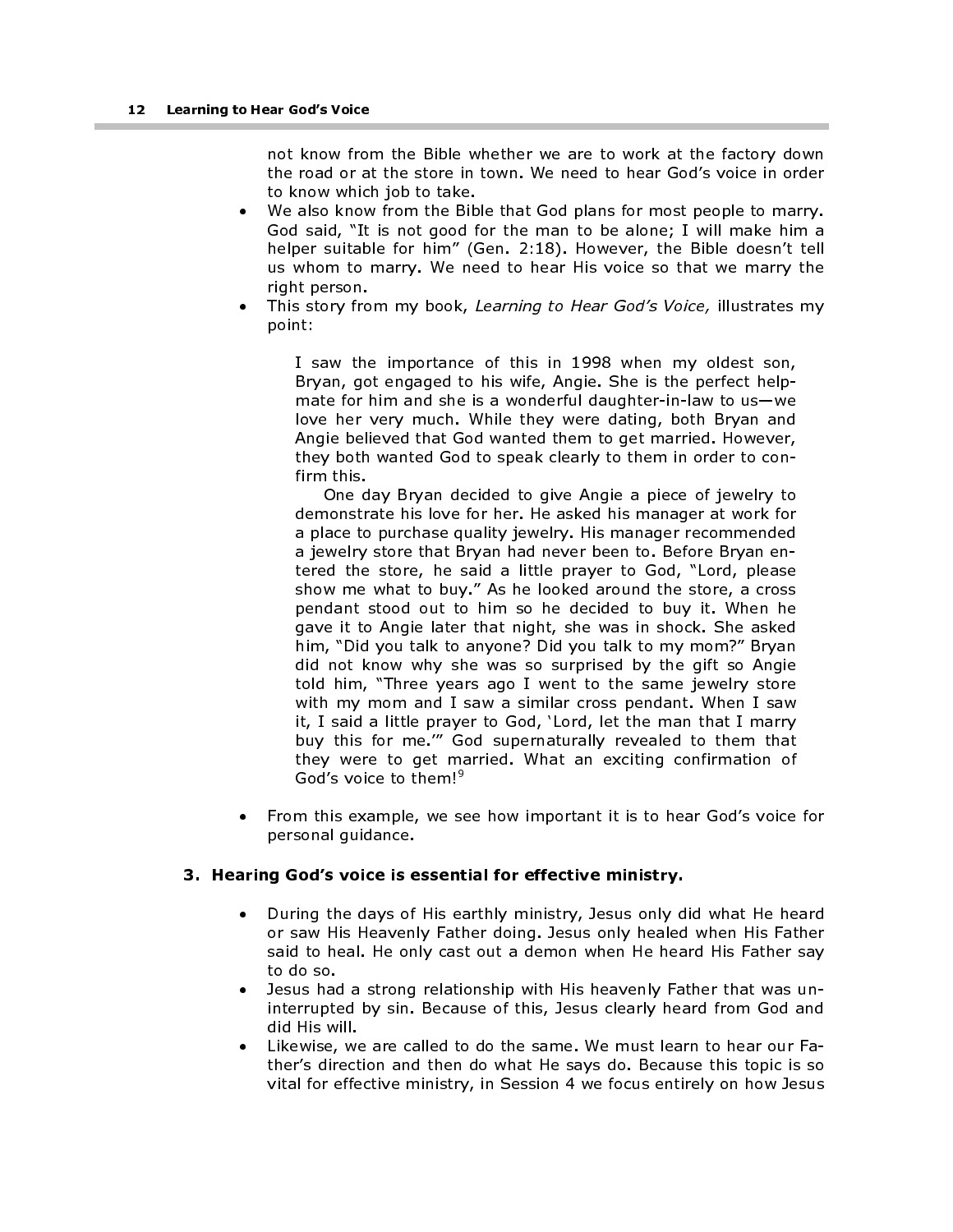ministered in response to hearing His Father's voice.

# Four Common Ways that God Speaks Today

#### 1. God speaks through the Bible.

The most common way that God speaks to us is through the Bible. Paul said:

All Scripture is given by inspiration of God, and is profitable for doctrine, for reproof, for correction, for instruction in righteousness, that the man of God may be complete, thoroughly equipped for every good work (2 Tim. 3:16-17, NKJV).

- There are two Greek words for "word" in the Bible. One is logos and the other is rhema.
- When the word logos refers to the Bible, it corresponds to the general Word of God or the full counsel of God.
- The word *rhema* means the spoken word or a specific word of God spoken into a certain circumstance.
- God speaks to us through the written Word of God to give us a solid foundation for life. We will be blessed if we will become a doer of the "logos" Word of God.
- He also speaks through the specific "rhema" word in order to nurture us and provide specific direction for our life and ministry.

#### 2. God speaks through experience.

- Not only does God speak to us from the Bible, He also speaks through life experiences.
- He speaks through trials, through common events, through other people, and through miracles.
- Probably every one of us has had a friend speak a word of confirmation to us at just right moment.
- Most likely, we have also heard God speak in the midst of trials and difficulties about what really is important in our lives or to show us our need for patience and humility. God speaks often (and sometimes loudly!) through our experiences.

#### 3. God speaks through natural means.

- God speaks through nature. He speaks through the weather. He speaks through human messengers.
- We have all heard that perfect message from our pastor that was just right for us and spoke exactly into our circumstances.
- God also speaks through natural events. For example, several years ago when an earthquake hit San Francisco during the World Series, many believed God was speaking to the people of America to wake up. Through this devastating tragedy, many thought God was saying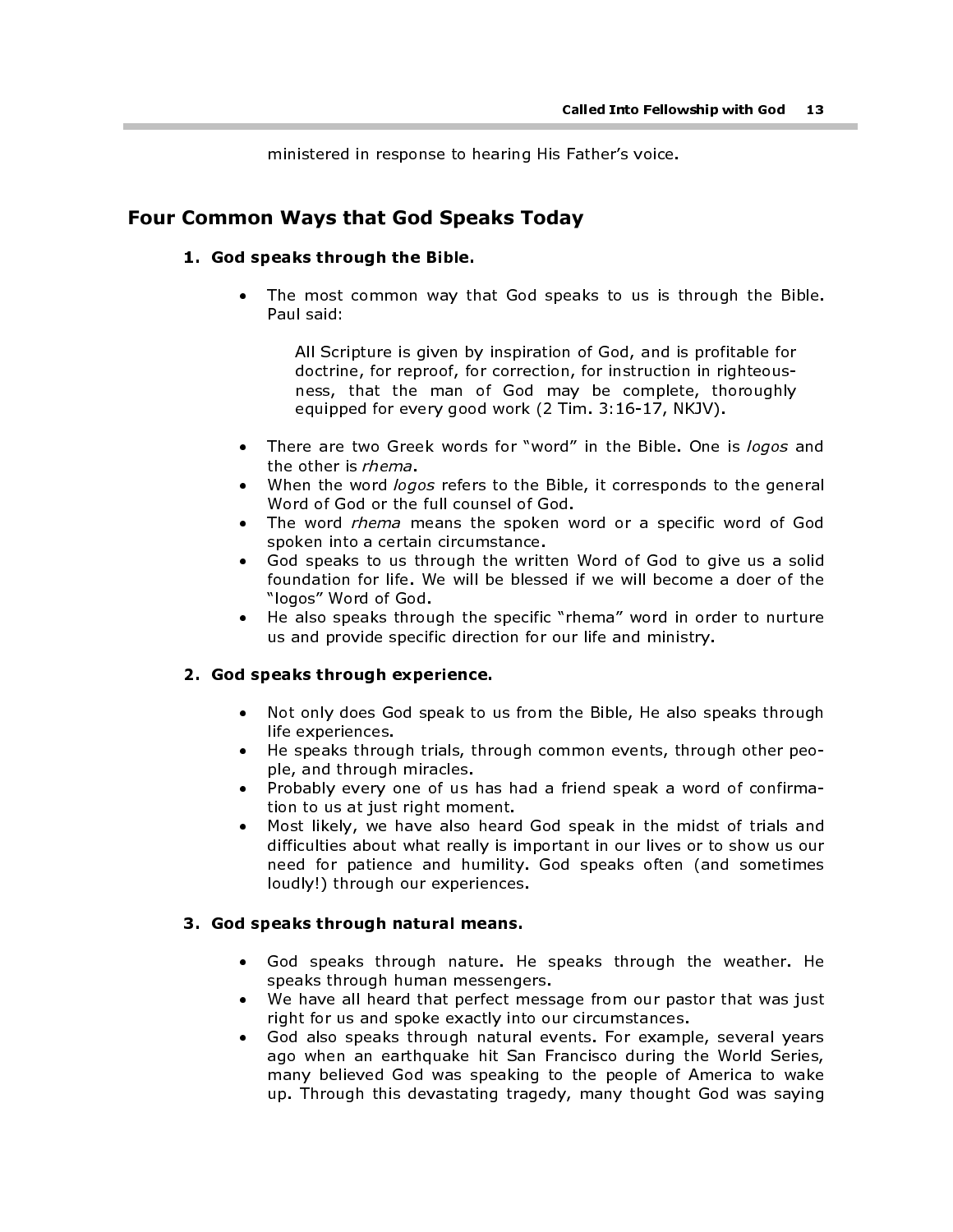that playtime was over and that it was time for America to turn back to God.

#### 4. God speaks through supernatural means.

- God speaks through dreams, through visions, through angelic encounters, through His audible voice, and through thoughts and impressions.
- We have found that many more believers have learned to discern the voice of God in the first three ways than in the fourth category.
- If believers can learn to hear God's voice through supernatural means, then they can become very effective at hearing God in each of the different ways that He speaks.

Hearing God speak through supernatural means will be the primary emphasis of this class.

### Be A Doer of the Word

#### 1. Make learning to hear God's voice a priority in your life.

- God desires to speak to all of His children, not just to a special few. He is not just interested in speaking to the preacher, the president or the missionary. He desires to speak regularly and clearly to all who are in a relationship with Him.
- God is no respecter of persons. He will communicate with all who will dedicate themselves to learning to hear His voice.
- It takes time and attention to learn to hear God's voice. Furthermore, it is essential to understand that we cannot have true fellowship with our Lord Jesus Christ, nor can we do our part to advance His kingdom effectively, unless we learn to hear His voice.
- Therefore, I challenge you to make learning to hear God's voice a priority in your life!

#### 2. Become a doer of the Word and not a hearer only.

- As we conclude this session, it is important to remember the purpose of this class. It is to activate believers so that they might learn to be more effective in hearing God's voice.
- Since the principles taught in this class have proven successful in many different cultures and settings, they will also work for you.
- I exhort you to become a "doer of the Word" and not merely a "hearer only." In doing so, God will activate you to hear His voice more effectively, both for personal guidance and ministry!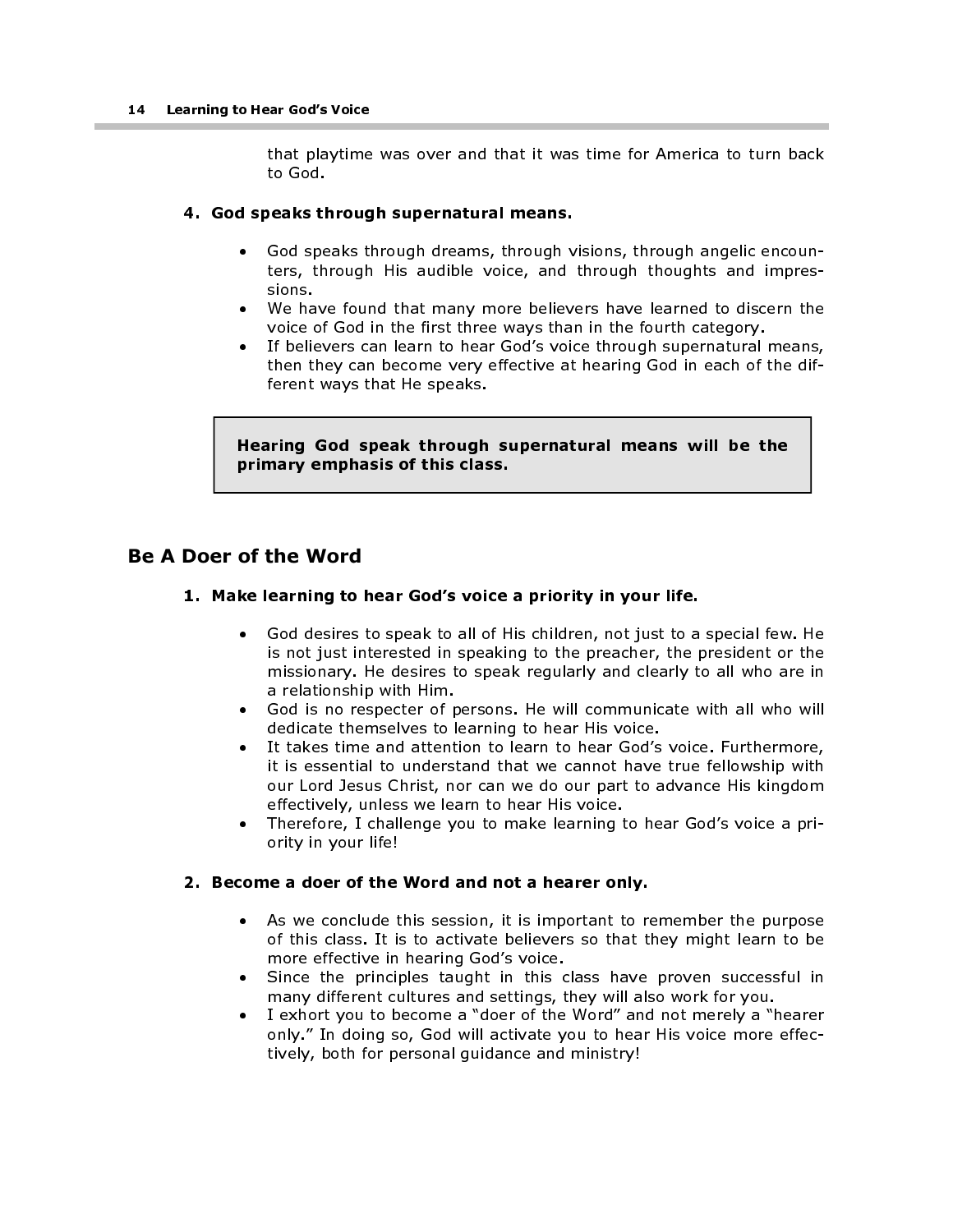#### Notes

ı

- 1. Ken Kessler, Learning to Hear God's Voice (Kennesaw, GA: Restoration Times Publications, 2003), pp. 15-16.
- 2. Biblesoft's New Exhaustive Strong's Numbers and Concordance with Expanded Greek-Hebrew Dictionary (Seattle, WA: Biblesoft and International Bible Translators, Inc., 1994), s.v. "koinonia," referenced from PC Study Bible v3.2 (Seattle, WA: Biblesoft, 2001) and The Online Bible Thayer's Greek Lexicon and Brown Driver & Briggs Hebrew Lexicon (Ontario, Canada: Woodside Bible Fellowship and the Institute for Creation Research, 1993), s.v. "koinonia," referenced from PC Study Bible v3.2 (Seattle, WA: Biblesoft 2001).
- 3. Webster's New World Dictionary and Thesaurus, s.v. "fellowship."
- 4. Webster's New World Dictionary and Thesaurus, s.v. "communion."
- 5. Webster's New World Dictionary and Thesaurus, s.v. "intimate."
- 6. Webster's New World Dictionary and Thesaurus, s.v. "partner."
- 7. Webster's New World Dictionary and Thesaurus, s.v. "association."
- 8. Webster's New World Dictionary and Thesaurus, s.v. "contact."
- 9. Kessler, Learning to Hear God's Voice, pp. 19-20.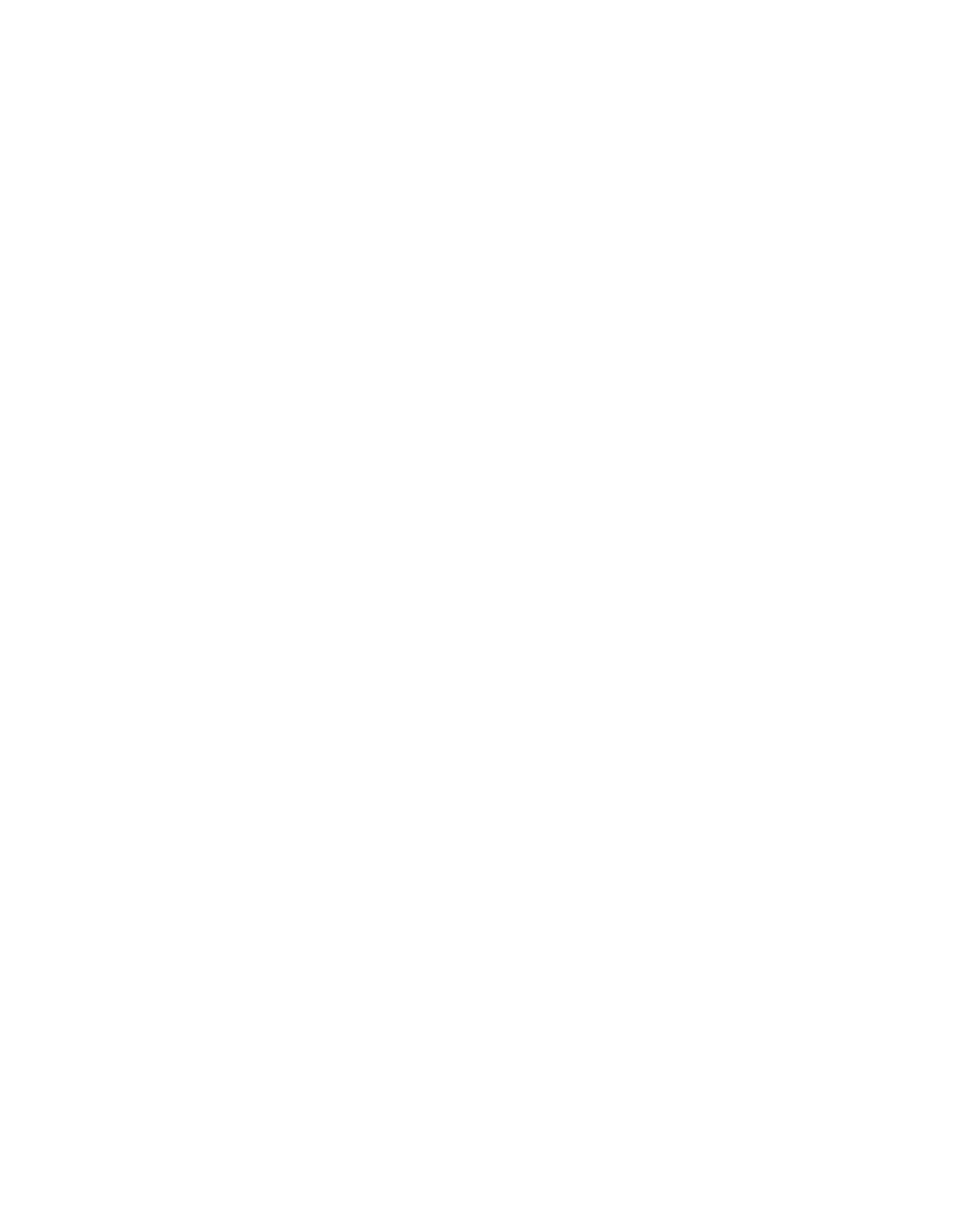### Review Questions

#### True or False

- 1. Hearing God's voice is only important for preachers, leaders, and missionaries.
- 2. Hearing God's voice is necessary to minister as Jesus did.
- 3. God only speaks to His people through the Bible.
- 4. Hearing God's voice helps us know what job to take and who we should marry.
- 5. You can be intimate with God without hearing His voice.
- 6. In the end times, hearing God's voice will be essential for every believer.

#### Fill in the Blank

\_\_\_\_\_\_\_\_\_\_\_\_.

- 7. Hearing God's voice builds \_\_\_\_\_\_\_\_\_\_\_ and \_\_\_\_\_\_\_\_\_\_\_ with Jesus.
- 8. True fellowship is based upon \_\_\_\_- communication.
- 9. We are called to be \_\_\_\_\_\_\_\_\_\_ of God who share experiences, activities, and interests together.
- 10. To be a true \_\_\_\_\_\_\_\_\_\_\_\_\_ of Jesus Christ, we must learn to hear His voice.
- 11. \_\_\_\_\_\_\_\_\_\_\_\_ \_\_\_\_\_\_\_\_\_\_\_\_ with God is the foundation of our Christian experience.
- 12. Most believers are far more comfortable doing all the \_\_\_\_\_\_\_\_\_\_ and little of the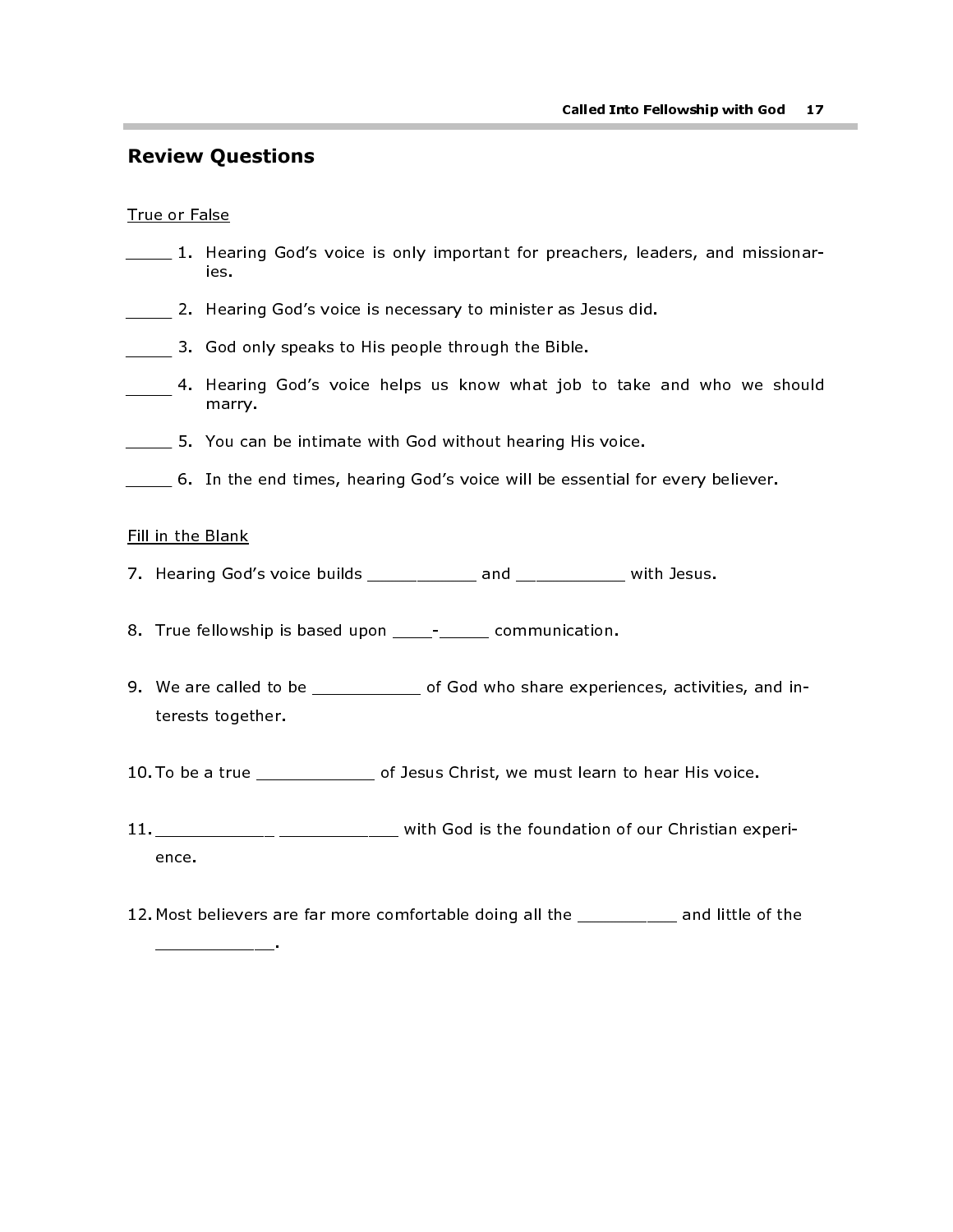#### Matching (Place the letter of the correct answer in the blank space.)

- 13. Scripture verse(s) that call us to have fellowship with God.
- 14. Scripture verse(s) that describe us as sheep who can hear the Shepherd's voice.
- 15. Scripture verse(s) that shows how we should feed daily upon the voice of God.
- 16. Scripture verse(s) that reveal God's deep passion for His people to listen to Him.

Possible Matches for 13-16

- a. 2 Timothy 3:16-17
- b. 2 Thessalonians 3:10
- c. 1 Corinthians 1:9
- d. Genesis 2:18
- e. Matthew 4:4
- f. Psalm 81:11-16
- g. John 3:29
- h. Matthew 17:5
- i. John 10:27

From the list to your right, choose the corresponding letter for reasons why hearing God's voice is important.

| 17 <sub>1</sub> | Possible Matches for 17-20                                                                                                                     |
|-----------------|------------------------------------------------------------------------------------------------------------------------------------------------|
| 18.             | a. Gives us personal guidance<br>b. Helps us know the day when Jesus will return                                                               |
| 19.             | Helps us to minister like Jesus did<br>d. Deepens our relationship with Jesus                                                                  |
| -20             | e. Helps us establish biblical doctrines<br>Helps us know who other people should marry<br>Empowers us to pray God's will into the earth<br>q. |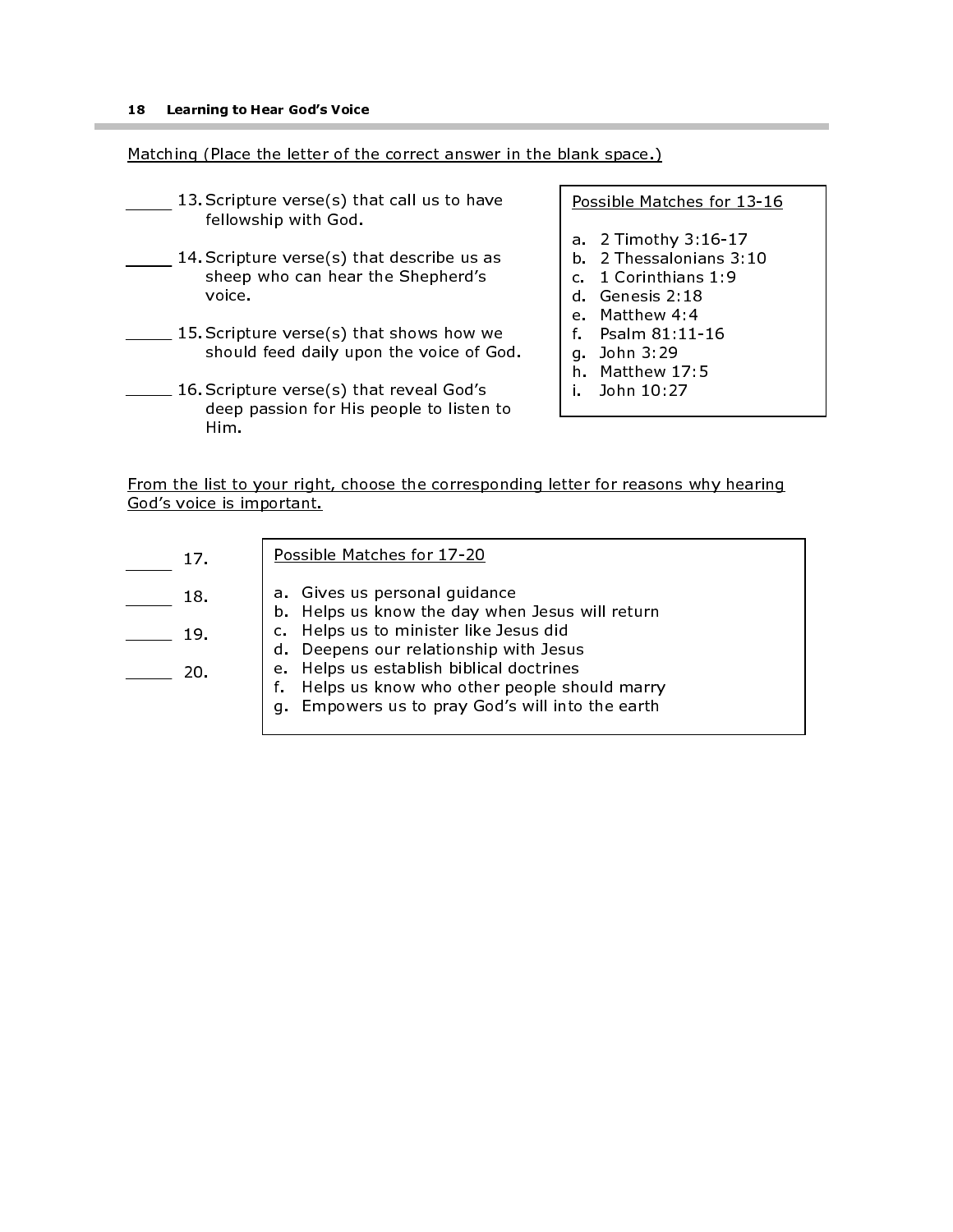Session 2

# Intimacy with God: The Foundation for Hearing His Voice

#### This session covers:

- The truth that God often speaks in a still small voice
- How God's servants heard His voice
- Why intimacy with God is so important to hearing His voice<br>• Five keys to developing an intimate relationship with the
- Five keys to developing an intimate relationship with the Lord

#### This session corresponds to:

• Session 2 of Learning to Hear God's Voice CDs

# The Whisper of God's Voice

- 1. God usually speaks in a quiet, soft voice—much like a whisper.
	- Most of us desire to hear the voice of God in powerful and dramatic ways. And sometimes God does speak in a spectacular fashion.
	- However, God usually speaks in a quiet, soft voice much like a whisper. Notice how Elijah heard the voice of God:

And behold, the LORD passed by, and a great and strong wind tore into the mountains and broke the rocks in pieces before the LORD, but the LORD was not in the wind; and after the wind an earthquake, but the LORD was not in the earthquake; and after the earthquake a fire, but the LORD was not in the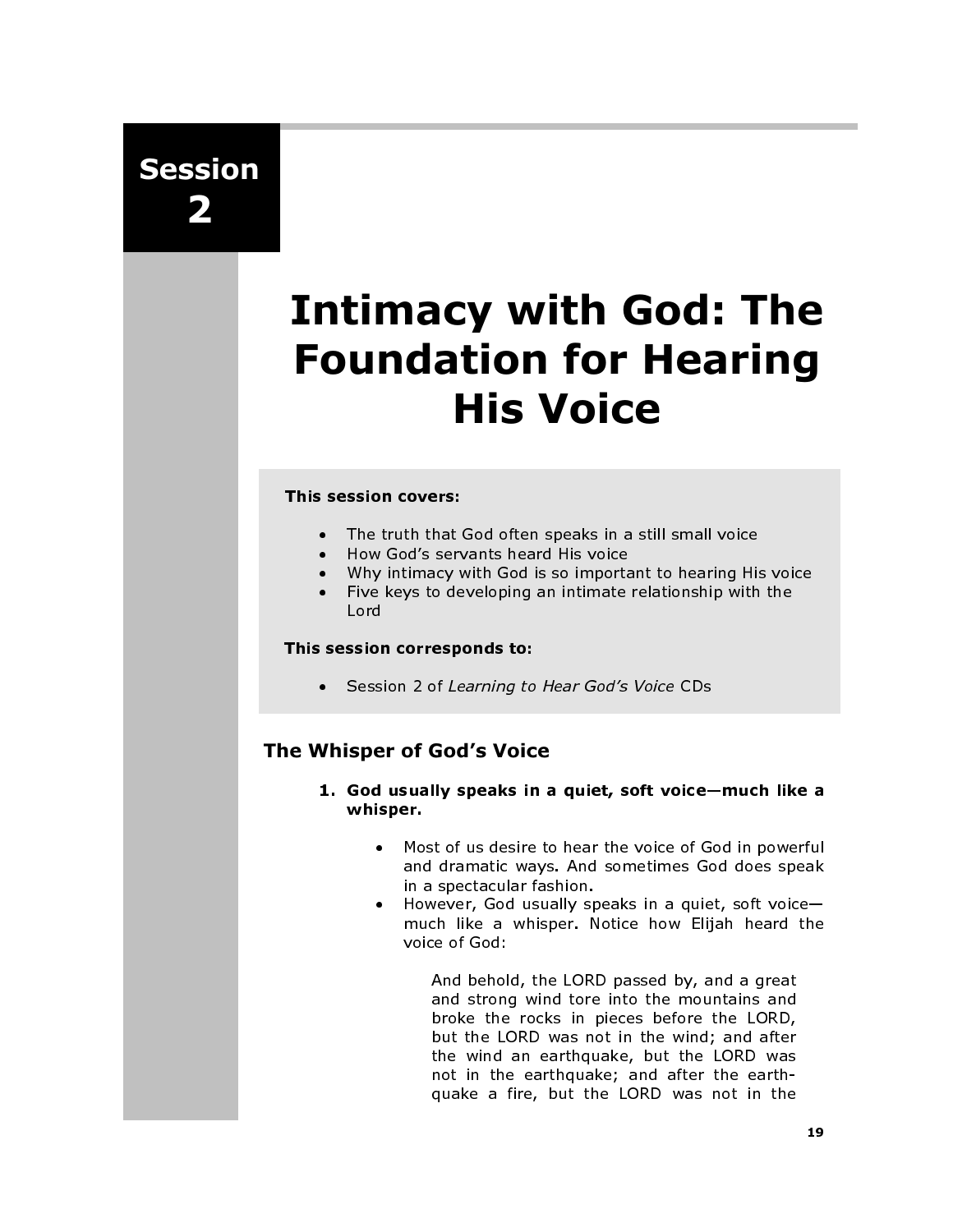fire; and after the fire a still small voice (1 Kings 19:11-12, NKJV).

#### 2. Our ability to hear God's voice depends upon how close we are to Him.

- If we are distant from God, preoccupied with other things, it is very easy to be deaf to His whispers.
- Sometimes there are obstacles that block our ability to hear. In such cases, even though God may be speaking to us, we often can't hear His voice.
- It is much like two friends trying to carry on an important conversation. If they are far apart, they must shout to be heard. If the distance is far enough, it is difficult to hear even the shout.
- On the other hand, if they are close to each other, even a whisper is clearly heard.
- We have been given many promises offering us a lifestyle of intimacy with God. As we act on these promises and draw near to God, we position ourselves to hear His voice—whether it comes as a shout or as a whisper.
- We are told in the Scriptures that the veil of separation has been torn asunder through the work of Jesus on the cross. Because of this, we can come boldly before His throne, have fellowship with God and be a friend of God in Christ.
- Because we are promised intimacy with God through the Lord Jesus Christ, we can live so close to God that we even hear His still, small voice.

#### 3. Throughout Scripture, we see that God's servants performed amazing exploits only because they obeyed His voice.

- The only way that they could obey God's voice was to hear His voice.
- The only reason they heard God's voice was because they were close to Him. This powerful principle is summarized below:

To accomplish much in God, we must obey His voice regularly. To obey His voice regularly, we must hear His voice repeatedly. To hear His voice repeatedly, we must have an ongoing lifestyle of intimacy with Jesus.

• We see this principle lived out in God's servants throughout the Scriptures.

# Six Biblical Examples of Those Who Heard God's Voice

#### 1. Jesus

• Throughout the Gospel of John, we see that Jesus only did what He heard or saw His Heavenly Father doing. For example, note the follow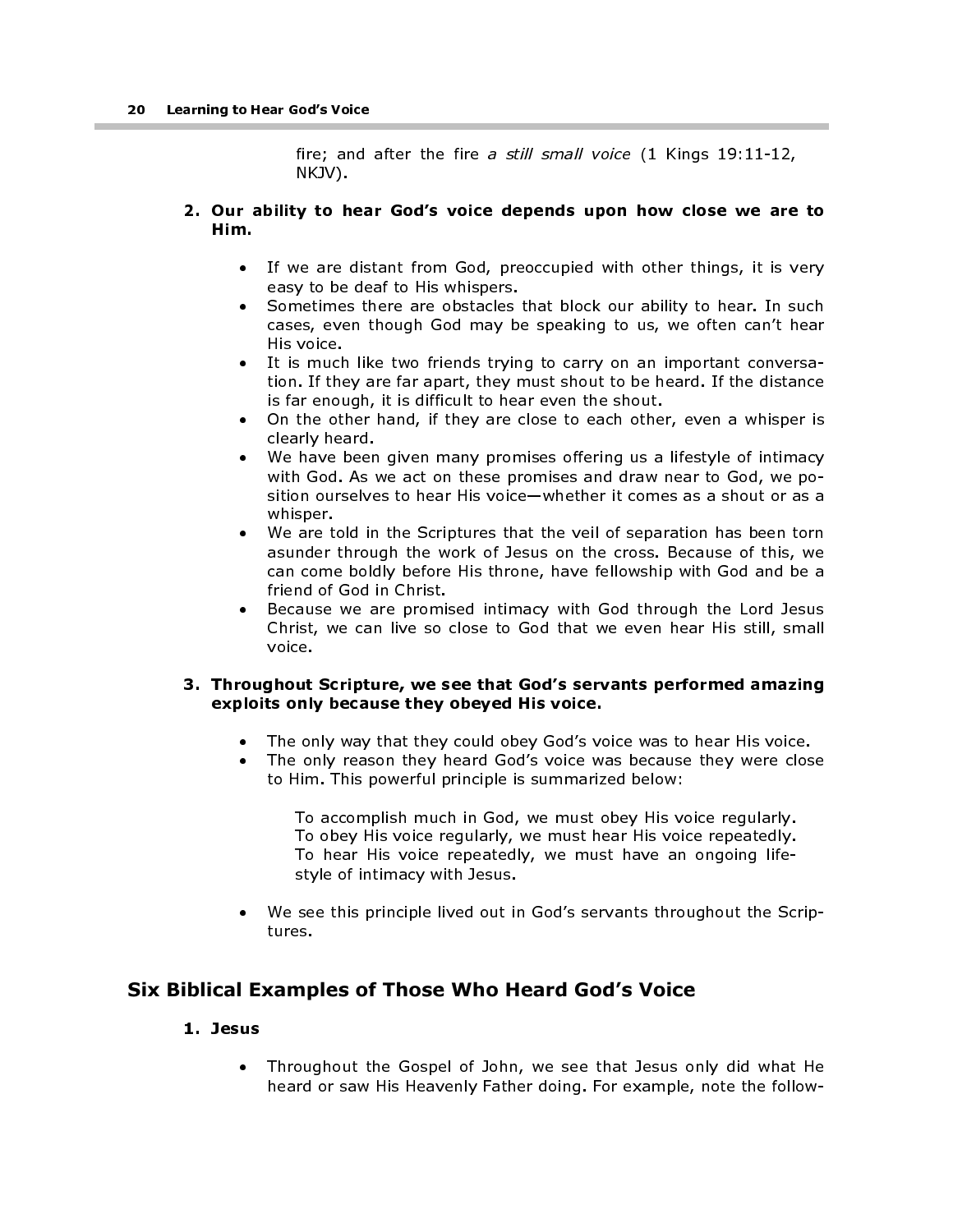ing verses:

Therefore Jesus answered and was saying to them, "Truly, truly, I say to you, the Son can do nothing of Himself, unless it is something He sees the Father doing; for whatever the Father does, these things the Son also does in like manner. For the Father loves the Son, and shows Him all things that He Himself is doing; and the Father will show Him greater works than these, so that you will marvel" (John 5:19-20).

I can do nothing on My own initiative. As I hear, I judge; and My judgment is just, because I do not seek My own will, but the will of Him who sent Me (John 5:30).

And in the morning, rising up a great while before day, he went out, and departed into a solitary place, and there prayed (Mark 1:35).

- Jesus, the sinless and perfect Son of God, had an intimate relationship with the Father. He spent many hours in the presence of His Father in prayer.
- Out of this relationship, He heard the voice of the Father for ministry and for direction. As He heard God speak, Jesus obeyed and performed powerful miracles.

#### 2. Mary of Bethany

- In Luke 10:38-42, we read the story of Mary and Martha. Both of these women loved Jesus and welcomed Him into their lives. However, we see one major difference in the way they related to Him.
- Martha was busy—she was distracted from Jesus by doing things for Jesus.
- On the other hand, Mary took time to sit at the feet of Jesus to listen intently to His words.
- Because both of these women had different levels of spiritual intimacy, they also operated in different levels of spiritual power. We see evidence of this in John 11 when Lazarus died.
- Both Martha and Mary pleaded with Jesus to raise him from the dead. Jesus responded to Martha by giving her a great teaching about the resurrection. However, Jesus answered Mary's request by giving her a resurrection!
- It was Mary's plea that broke the heart of the Lord Jesus and motivated Him to raise Lazarus from the dead. The cry of one who had a lifestyle of intimacy with Him inspired the Lord to action.

#### 3. John the Baptist

• As recorded in Matthew 11:11, Jesus said that John the Baptist was the greatest of all people born up until that time. This was because of his role in preparing the way of the Lord.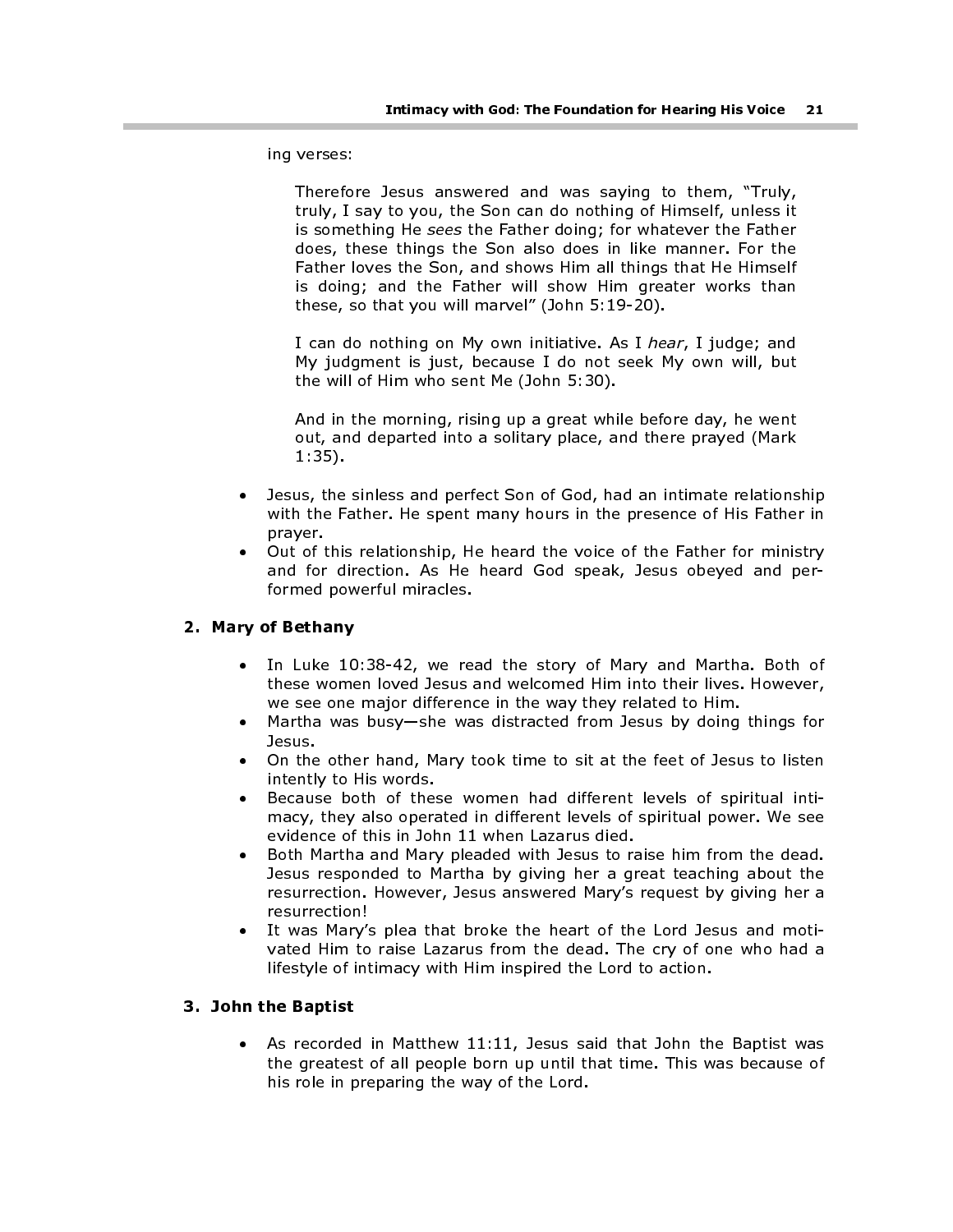• John's ability to prepare the way for the Lord's first coming was empowered by a lifestyle of intimacy. Read John's own testimony:

He who has the bride is the bridegroom; but the *friend* of the bridegroom, who stands and hears him, rejoices greatly because of the bridegroom's voice. So this joy of mine has been made full (John 3:29).

- Note the emphasized words in this verse. These words express John's lifestyle of intimacy with Jesus. John regularly heard His voice. This was John's greatest joy. He even called himself a friend of the Bridegroom.
- Because John was so intimate with the Lord, his ministry was powerful and effective in making ready a people prepared for the Lord. John's ministry was successful because he heard Jesus' voice regularly.

#### 4. King David

- We all know of the powerful ways that King David was used in the nation of Israel. He was a king after God's heart. He brought the Ark of the Covenant back to Zion. He established continuous worship before the presence of the Lord. He wrote many of the Psalms.
- Among his many outstanding characteristics, there were two that defined his life and positioned him to be used greatly of the Lord. First, he inquired of the Lord regularly and he obeyed what God said:

Then David said to Abiathar the priest, the son of Ahimelech, "Please bring me the ephod." So Abiathar brought the ephod to David. David inquired of the LORD, saying, "Shall I pursue this band? Shall I overtake them?" And He said to him, "Pursue, for you will surely overtake them, and you will surely rescue all" (1 Sam. 30:7-8).

• Second, David had an intimate relationship with God. David said:

One thing I have asked from the LORD, that I shall seek: That I may dwell in the house of the LORD all the days of my life, to behold the beauty of the LORD and to meditate in His temple (Ps. 27:4).

• David longed to be in the courts of the Lord. He hungered for the presence of God. Even though David made major mistakes, he had an intimate relationship with the Lord. Out of this relationship, he heard God's voice, and he obeyed.

#### 5. John the Apostle

• John the Apostle had an extremely close relationship with Jesus. We see this from the intimate snapshots that are scattered throughout John's Gospel.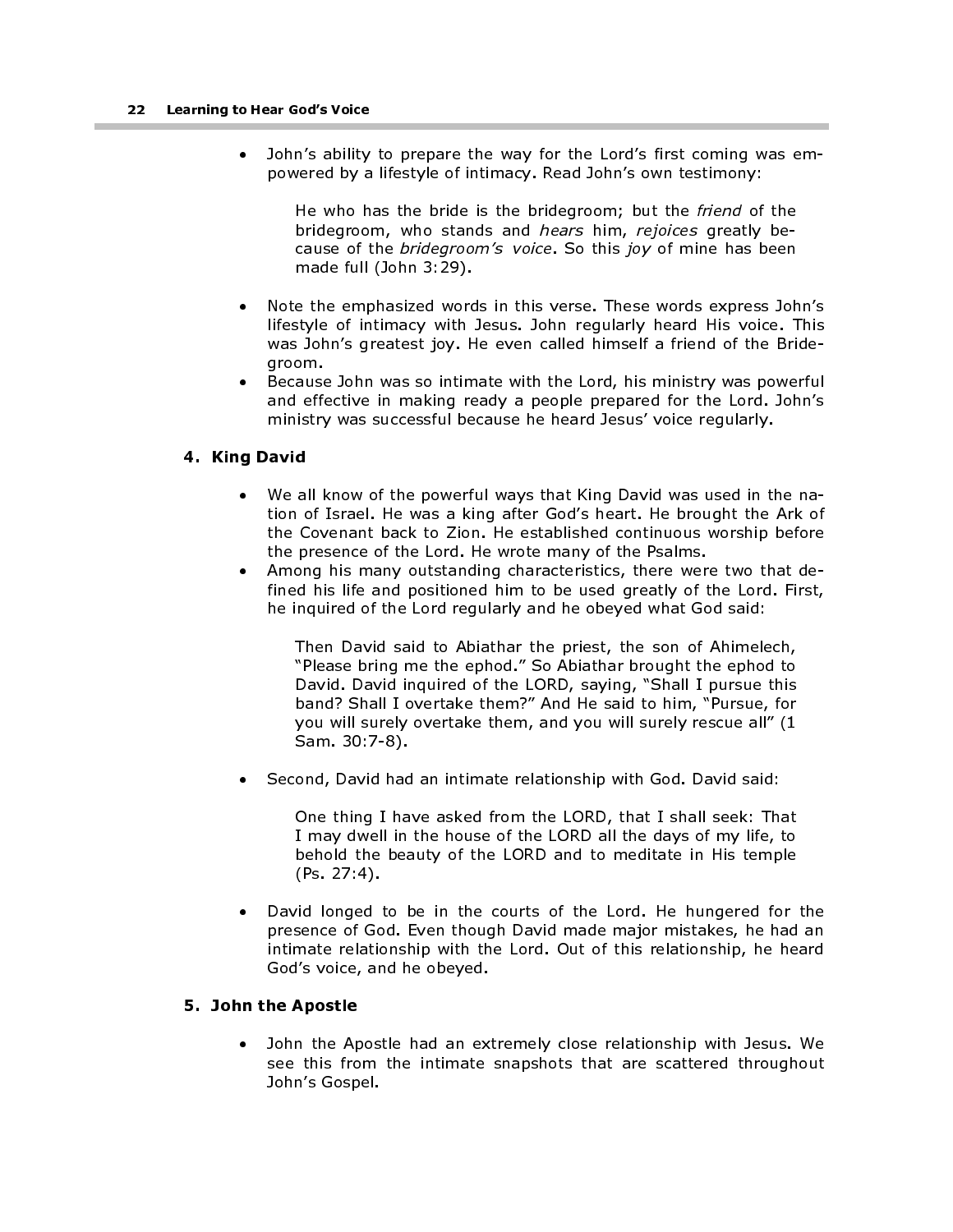- For example, in John 13:25, John is seen leaning against the heart of Jesus. In John 19:26, John refers to himself as the disciple whom Jesus loved.
- Out of this position of deep intimacy with the Lord, John received profound and powerful revelation. It was years later, when John was exiled for preaching the gospel, that his intimate friend visited him in an extraordinary way.
- John saw Jesus Christ unveiled in a way that no other human being has ever seen Him. John saw Jesus in His glorified, resurrected body. John saw the God-man in all of His majesty.
- Because John was intimate with the Lord, he was chosen to write one of the greatest books in history: The Revelation of Jesus Christ.

#### 6. New Testament Church

• Intimacy with the Lord, hearing His voice, and being used to advance the kingdom of God with power also characterized the early church. Note the following passage:

Now there were at Antioch, in the church that was there, prophets and teachers: Barnabas, and Simeon who was called Niger, and Lucius of Cyrene, and Manaen who had been brought up with Herod the tetrarch, and Saul. While they were ministering to the Lord [intimacy] and fasting, the Holy Spirit said, "Set apart for Me Barnabas and Saul for the work to which I have called them." Then, when they had fasted and prayed and laid their hands on them, they sent them away (Acts 13:1-3, emphasis mine).

- The first century church had an intimate relationship with the Lord. They ministered to Him regularly through worship, prayer, and fasting.
- Out of this lifestyle, they positioned themselves to recognize God's voice. When God spoke to them, they obeyed and took the gospel throughout the earth.

From these six examples, we see the following principle:

To accomplish much in God, we must obey His voice regularly. To obey His voice regularly, we must hear His voice repeatedly. To hear His voice repeatedly, we must have an ongoing lifestyle of intimacy with Jesus.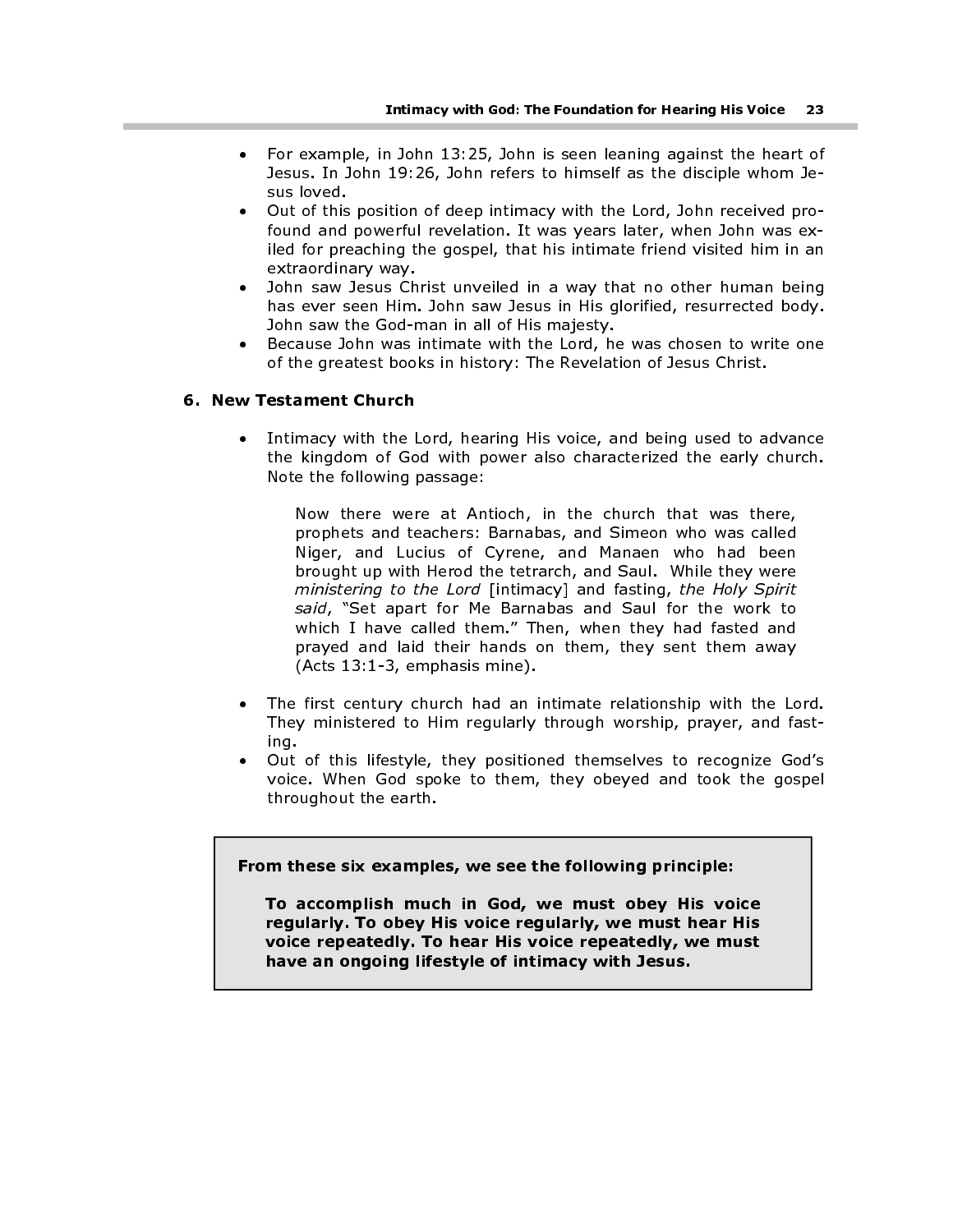# Developing Intimacy with God

#### 1. Understanding the way that we are made helps us to develop intimacy with God.

- We are comprised of body, soul, and spirit (1 Thess. 5:23). With our body, we contact the physical world through our five senses. With our soul, we think, feel, and act. With our spirit, we relate to the Spirit of God.
- When we are intimate with Jesus, our spirit-man rises above our soul and we become more sensitive to the voice of God.
- A strong, sensitive spirit is important in deciphering God's voice from the many voices that speak to us.
- For example, our senses speak to us through *cravings* for fulfillment, our mind speaks to us through *thoughts*, our will speaks to us through potential choices and our emotions speak to us through feelings.
- All of these areas pull us one way or another. It is very easy for us to believe that the cry of our senses or soul is the voice of God into our lives.
- However, the Word says that our spirit is the place where God speaks to us: "The spirit of man is the lamp of the LORD, searching all the innermost parts of his being" (Prov. 20:27).
- To discern properly the voice of God for our life and ministry, it is essential that we learn to distinguish the voices of the senses and soul from the voice of God in our spirit-man.

#### 2. Strengthening our spirit-man is the key to developing intimacy with God.

• Paul showed us the importance of our spirit-man becoming sensitive to God's voice when he wrote:

But the natural man does not receive the things of the Spirit of God, for they are foolishness to him; nor can he know them, because they are spiritually discerned. But he who is spiritual judges all things, yet he himself is rightly judged by no one. For "who has known the mind of the LORD that he may instruct Him?" But we have the mind of Christ (1 Cor. 2:14-16, NKJV).

- This passage tells us that we have the mind of Christ and that the things of God are spiritually discerned. How does intimacy with God fit into all of this?
- Intimacy with God feeds our spirit-man—nourishing our spirit and making us strong. As we pursue a lifestyle of seeking and abiding in the presence of God, our spirit-man arises.
- As our spirit-man arises, we begin to think more with the mind of Christ, and we discern the voice of God with greater clarity.
- A lifestyle of intimacy with God causes our spirit-man to be nourished and strengthened. In turn, this causes our spirit-man to arise above our soul and body.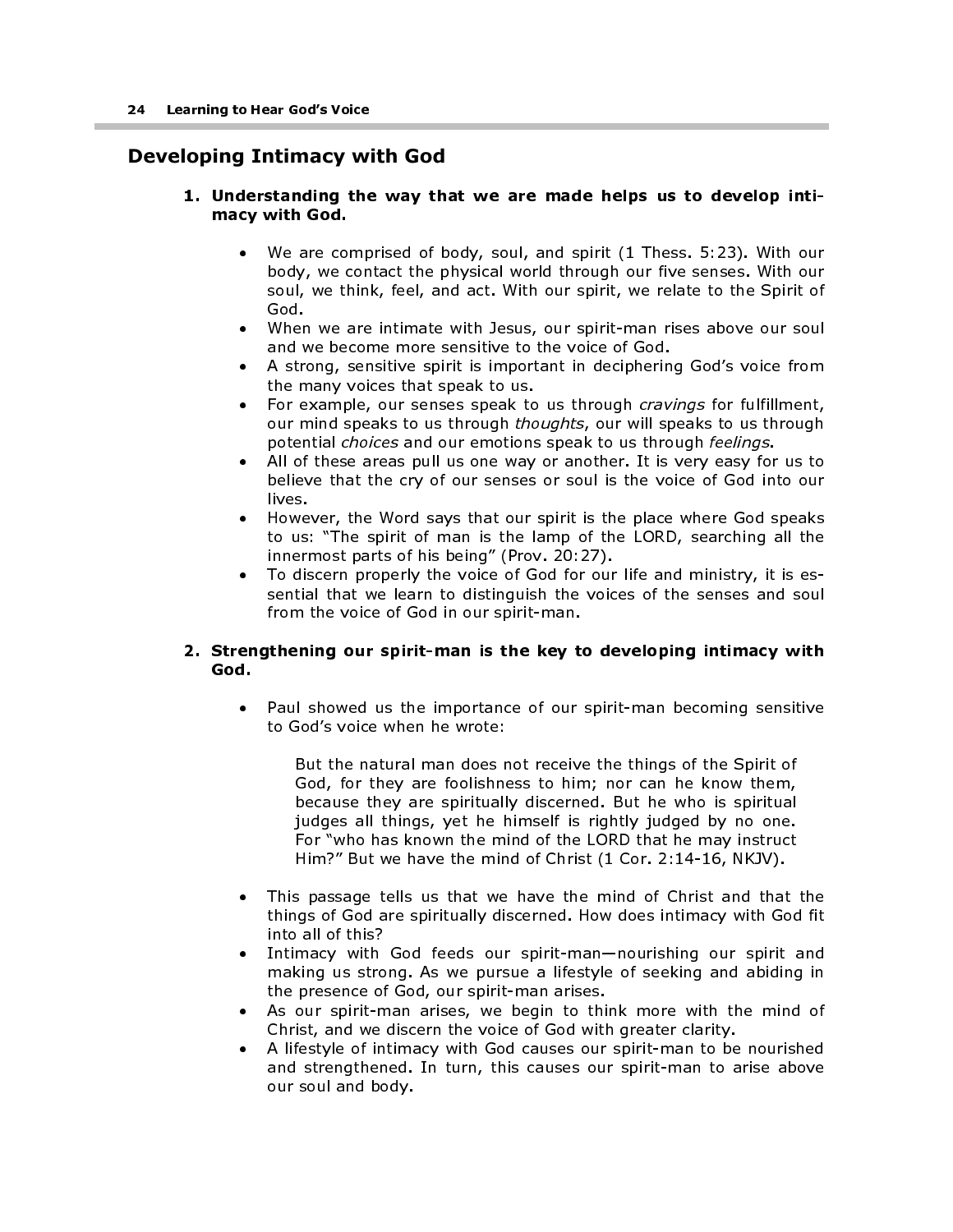- When our spirit-man arises, we become more sensitive to the things of the Spirit and thereby hear the voice of God more clearly.
- Since our spirit is the place where God speaks to us, a strong spirit helps us discern between the voice of God and the voices that come from our mind, will, emotions, and senses.

#### 3. Developing intimacy with Jesus is a lifelong process.

- Developing intimacy with Jesus begins at the point of our salvation when we are declared to be in right standing with God through the blood of Jesus.
- From here, we are invited to come freely and boldly before His throne of grace. As we continue to come before God's throne on a regular basis, we will develop a lifestyle of intimacy with Jesus.
- Developing intimacy with Jesus is a continuous process that will be refined and cultivated throughout our entire life and walk with God.

Though intimacy with God is a lifelong process, there are some disciplines presented in the Bible that are necessary to cultivate this relationship. We will look at five of these now.

# Five Disciplines to Develop Intimacy with God

#### 1. Unconditional and ongoing surrender to the Lordship of Jesus Christ

- The concept of unconditional surrender is spoken of throughout the Old and New Testaments.
- Jesus said that we cannot be His disciples unless we deny ourselves, take up our cross daily, and follow Him (Luke 9:23). Many other passages speak of similar calls to surrender.
- Let me illustrate the importance of surrender in the development of intimacy in this way.

Think of a man and woman who are dating. In the initial stages of the dating relationship, they may have many friends with whom they are equally open. But, as the relationship progresses toward engagement, they begin to confide in each other in a much deeper way, sharing the deep secrets of their hearts. Their relationship begins to take on a much higher degree of closeness, far surpassing any other relationship. As they enter the marriage covenant, their level of intimacy progresses to an even deeper level, as they become one in body, soul, and spirit. Although the emotional aspects of love are a major reason why the two have become so close, commitment is what actually binds them together. As both parties to the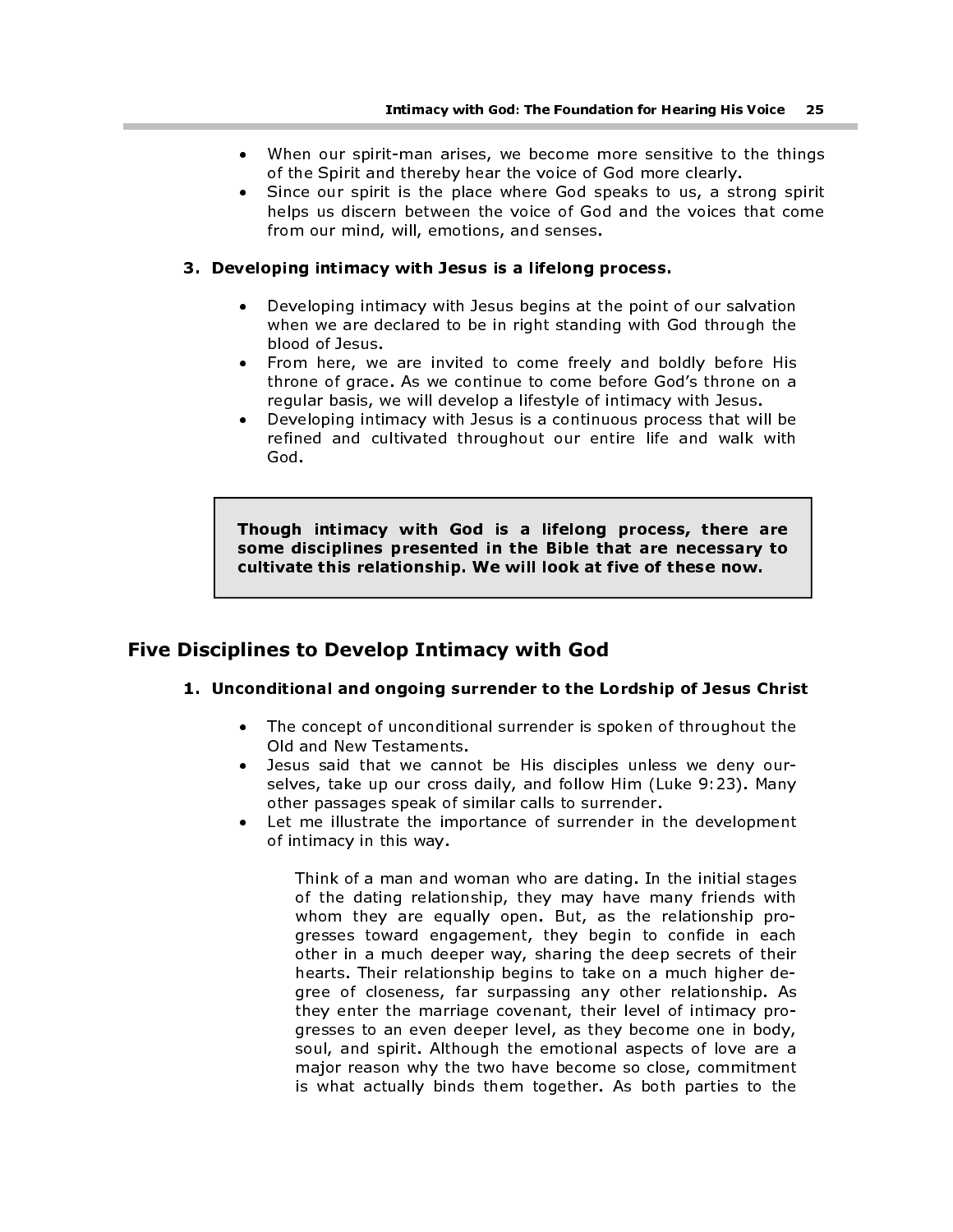relationship become secure in the other's commitment to them, they begin to open up to the other in progressively deeper ways.

- We also see this concept expressed beautifully in the Book of Esther. Esther was selected as a candidate to be the bride of King Ahasuerus.
- Because of her commitment and surrender to the leading of the king's eunuchs, she said "yes" to every part of the preparation process. Ultimately, this attitude caused her to be selected as queen.
- Because of her lifestyle, she was given the privilege to come freely into the king's presence and request anything she needed.
- Just as Esther grew closer to the king, we grow more intimate with the Lord as we continually surrender to the will and purposes of God. As we obey His voice, we grow closer to Him.

#### 2. Ongoing separation from the world's ways

- Throughout the Scriptures, Babylon is presented as a picture of what man is like apart from God. It often represents the independence and rebellion of man. It also symbolizes the ways of the world.
- In Revelation 18, Jesus tells His Church to come out of Babylon. At the time of His return, Jesus says that the voice of the Bride will not be heard in Babylon any longer. The Church as the Bride of Christ is a picture of how we relate to Jesus intimately.
- From this picture, we can draw this principle: To grow in intimacy with Jesus, we must develop a lifestyle of progressive separation from worldly ways.
- James speaks along the same lines when he writes, "Do you not know that friendship with the world is hostility toward God? Therefore whoever wishes to be a friend of the world makes himself an enemy of God" (James 4:4).
- The Apostle John described worldly ways as the lust of the flesh, the lust of the eyes, and the boastful pride of life (1 John 2:16).
- Intimacy with the Lord grows as we separate from the lust of the flesh, the lust of the eyes, and the boastful pride of life.
- As we become those who are in the world but not of the world, our intimacy with God is enhanced.

#### 3. Continuous separation unto God

- Separation is a two-fold process. It requires separation from worldly ways as we discussed in the previous section, but it also requires a separation unto God.
- We are to not just separate from evil in order to be good. Rather, we are to separate from evil in order to be consecrated unto God and His purposes.
- Separation unto God is another important key to developing an intimate relationship with the Lord. Exodus 30:30 reads, "You shall anoint Aaron and his sons, and consecrate them, that they may minister as priests to Me."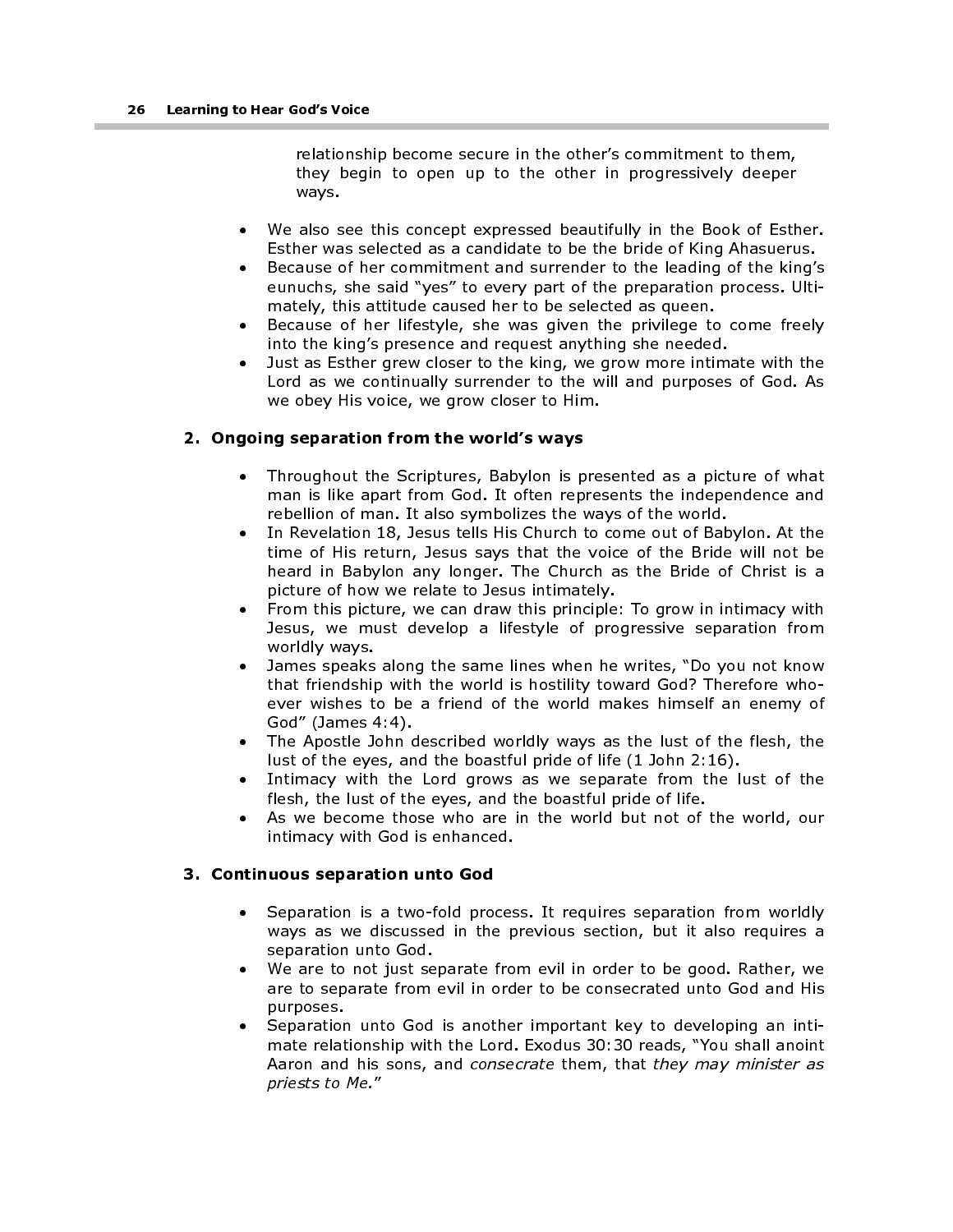- Many times in Scripture, before God allows His people to minister to Him, He first calls them to a life of consecration.
- The Hebrew word translated consecrate means to be set apart for, to sanctify, to prepare, to dedicate, to be hallowed, to be holy, to be sanctified, to be separate, to devote.
- As we dedicate ourselves to God and His purposes, a deeper level of consecration comes about in our lives. As we embrace deeper levels of consecration, our intimacy with God grows.

#### 4. Regular times of sitting at the feet of Jesus

- After Martha complained to Jesus about Mary's inactivity, Jesus told her that sitting at His feet and listening to His words was the only thing necessary in life (Luke 10:42). He told her that this one thing would never be taken away from her.
- Taking time to sit at the feet of Jesus—with a heart that seeks to know and respond to His Word—is an extremely important discipline that helps facilitate a lifestyle of intimacy with Jesus.
- Waiting on the Lord for Him to speak, with an attentive heart toward His voice, is vital if we want to grow closer to Him. If we want to know Jesus' voice better, there is really no short cut. It takes consistent times of sitting at His feet—with the Bible in hand—reading, meditating, and listening for His voice.
- To be intimate with the Lord, we must regularly break away from our busy schedules in order to wait on Him.
- Out of the practice of sitting at the feet of Jesus—reading, studying, meditating, and listening for His voice with a heart to obey—intimacy with God is developed.

#### 5. Routinely ministering to the Lord

- Ministering to the Lord is such a broad concept that it encompasses the four previous keys.
- Studying this truth throughout the Scriptures, we find that ministry to the Lord involves consecration—both separation from sin and dedication to God—along with the disciplines of worship, prayer, fasting, meditating on the Word and waiting on the Lord.
- In many cases, ministering to the Lord is set in the context of the Tabernacle of Moses or the Temple. In either case, ministry to the Lord is associated with progressing from the outer court, where ministry is focused on the people, to the inner court, where ministry is focused on the Lord.
- The Tabernacle of Moses paints a beautiful picture of how we move toward the Holy of Holies and minister to the Lord. Each piece of furniture in the Tabernacle can symbolize an aspect of our relationship with God.
- The golden lampstand represents the Holy Spirit giving us light and revelation. The table of showbread is symbolic of the Word of God. The altar of incense typifies prayer and intercession. And the Ark of the Covenant is the place of God's glory and majesty.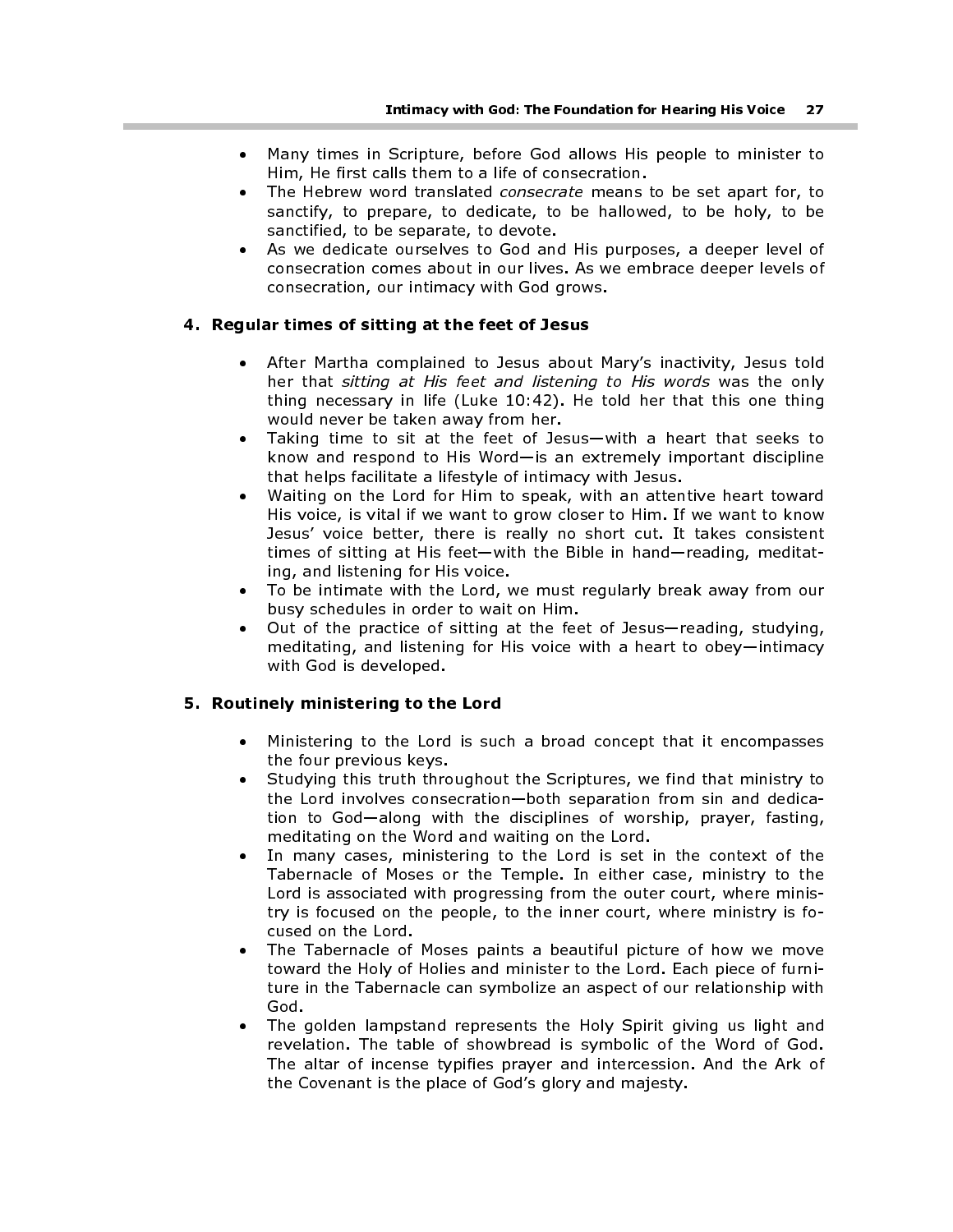- To minister to the Lord effectively, we need the ministry of the Holy Spirit, the Word of God, worship and prayer. As we practice these disciplines, we will grow closer to the Lord and abide in the presence of His glory.
- We also see continuous ministry to the Lord around God's throne. As we glimpse the heavenly throne room pictured in Revelation 4-5, those that are closest to the Lord are continuously ministering to Him through praise, worship, and thanksgiving.
- Along the same lines, Acts 13 reveals how the early church ministered to the Lord and out of this, the Holy Spirit set apart Barnabas and Saul for ministry.
- Again, we note the relationship of intimacy to hearing God's voice. Through routine times of private and public ministry to the Lord, we develop intimacy with God that positions us to hear His voice.

As we establish these five disciplines in our lives, we will see results quickly. We will hear the voice of God clearly for devotional purposes, personal guidance, and ministry effectiveness.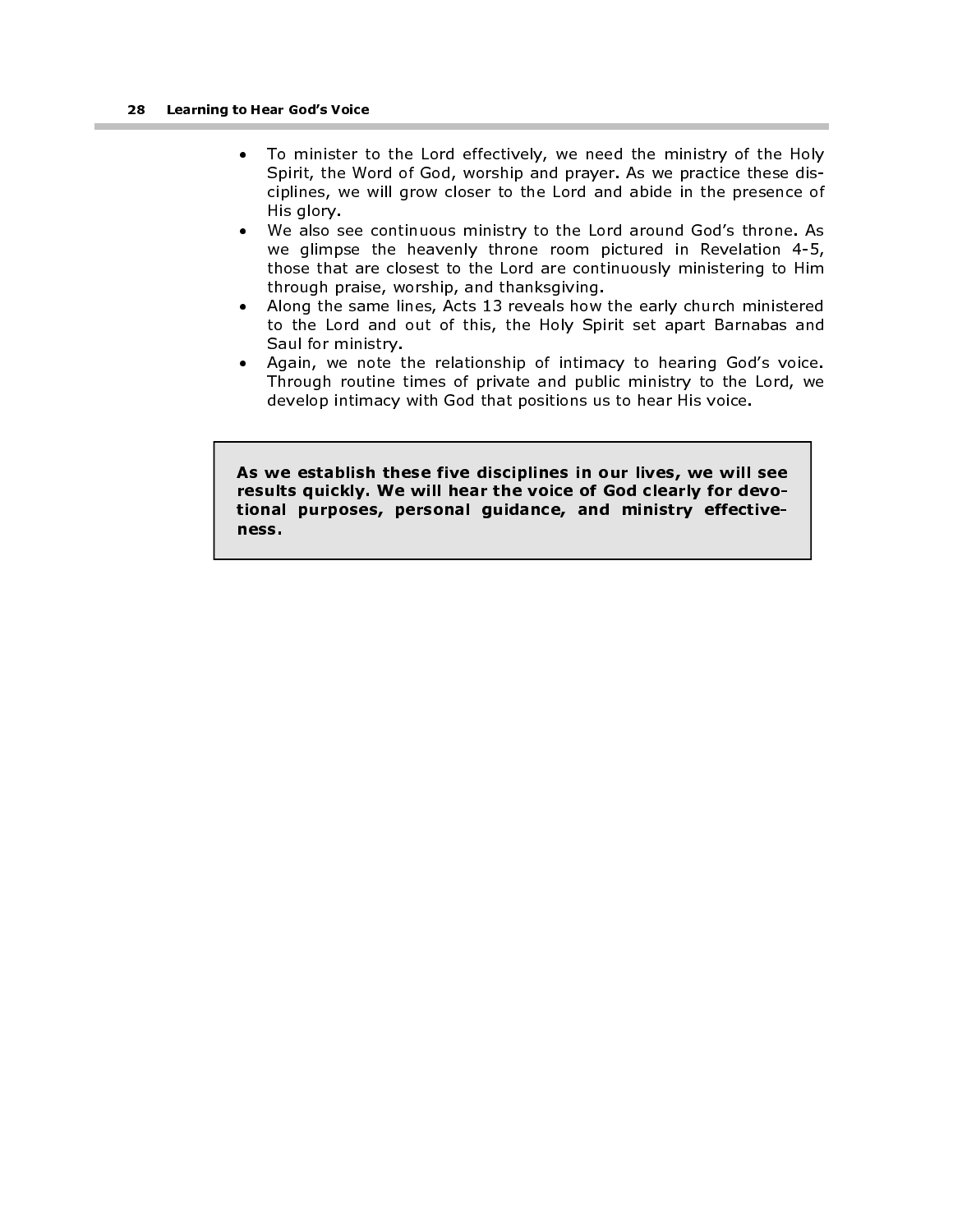### Review Questions

#### True or False

- 1. God often speaks to us loudly in order to get our attention.
- 2. Our ability to hear God's voice depends upon how close we are to Him.
- 3. Our soul is the primary place that God speaks to us.
- **4.** Intimacy with God is a lifelong process.
- 5. Jesus only did what He heard His Father say.
- 6. The furniture in the Tabernacle of David is a picture of how we move towards the holy of holies.
- 7. Martha was known for sitting at the Lord's feet and listening to His voice.

#### Fill in the Blank

\_\_\_\_\_\_\_\_\_\_\_\_\_\_\_.

- 8. Strengthening our \_\_\_\_\_\_\_\_- \_\_\_\_\_\_ is the key to developing intimacy with God.
- 9. If we are \_\_\_\_\_\_\_\_\_ from God, preoccupied with other things, it is very easy to be deaf to His \_\_\_\_\_\_\_\_\_\_\_.
- 10. \_\_\_\_\_\_\_\_\_\_\_\_\_ on the Lord for Him to speak, with an attentive heart toward His \_\_\_\_\_\_\_\_\_\_\_, is vital if we want to grow closer to Him.
- 11. A \_\_\_\_\_\_\_\_\_\_\_\_, \_\_\_\_\_\_\_\_\_\_\_ spirit is important in deciphering God's voice from the many voices that speak to us.
- 12. Jesus said that we cannot be His disciples unless we \_\_\_\_\_\_ ourselves, take up our \_\_\_\_\_\_\_ daily, and \_\_\_\_\_\_\_\_\_\_ Him.
- 13. We are to separate from evil in order to be \_\_\_\_\_\_\_\_\_\_ unto God and His
- 14. Throughout Scripture, we see that God's servants performed amazing exploits only because they \_\_\_\_\_\_\_\_\_\_\_ His \_\_\_\_\_\_\_\_\_\_.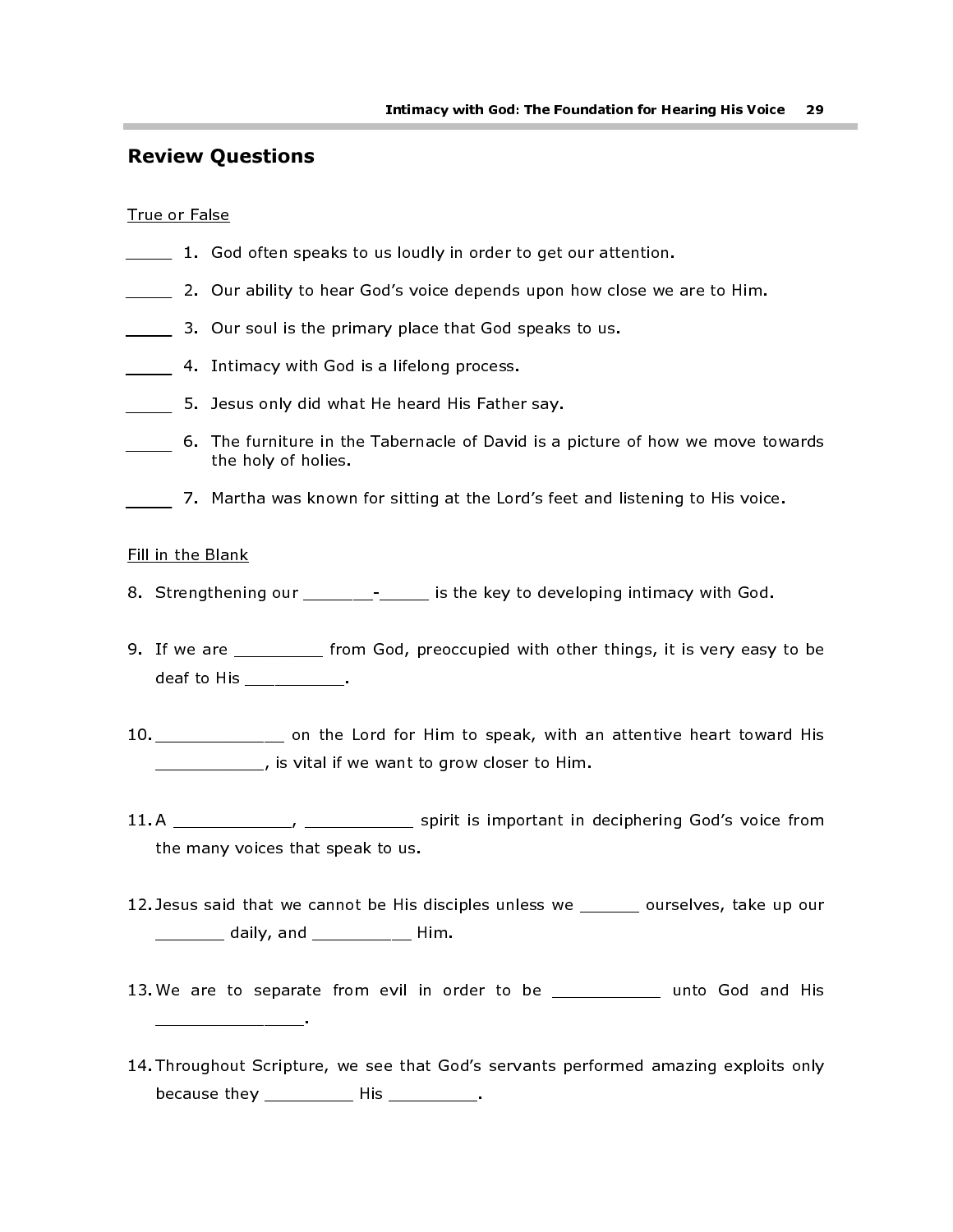#### Match the statement on the left with the correct discipline on the right (You can use an answer more than once).

- 15. To be intimate with the Lord, we must regularly break away from our busy schedules in order to wait on Him.
	- 16. We are to separate from evil in order to be consecrated unto God and His purposes.
- 17. Jesus said that we cannot be His disciples unless we deny ourselves, take up our cross daily, and follow Him.
- 18. In Revelation 18, Jesus tells His Church to come out of Babylon.
- 19. The Tabernacle of Moses paints a beautiful picture of how we move toward the Holy of Holies. Each piece of furniture in the Tabernacle can symbolize an aspect of our relationship with God.
- **20. Many times in Scripture, before** God allows His people to minister to Him, He first calls them to a life of consecration.

#### Possible Matches for 15-20

- a. Unconditional and ongoing surrender to the Lordship of Jesus Christ
- b. Ongoing separation from the world's ways
- c. Continuous separation unto God
- d. Regular times of sitting at the feet of Jesus
- e. Routinely ministering to the Lord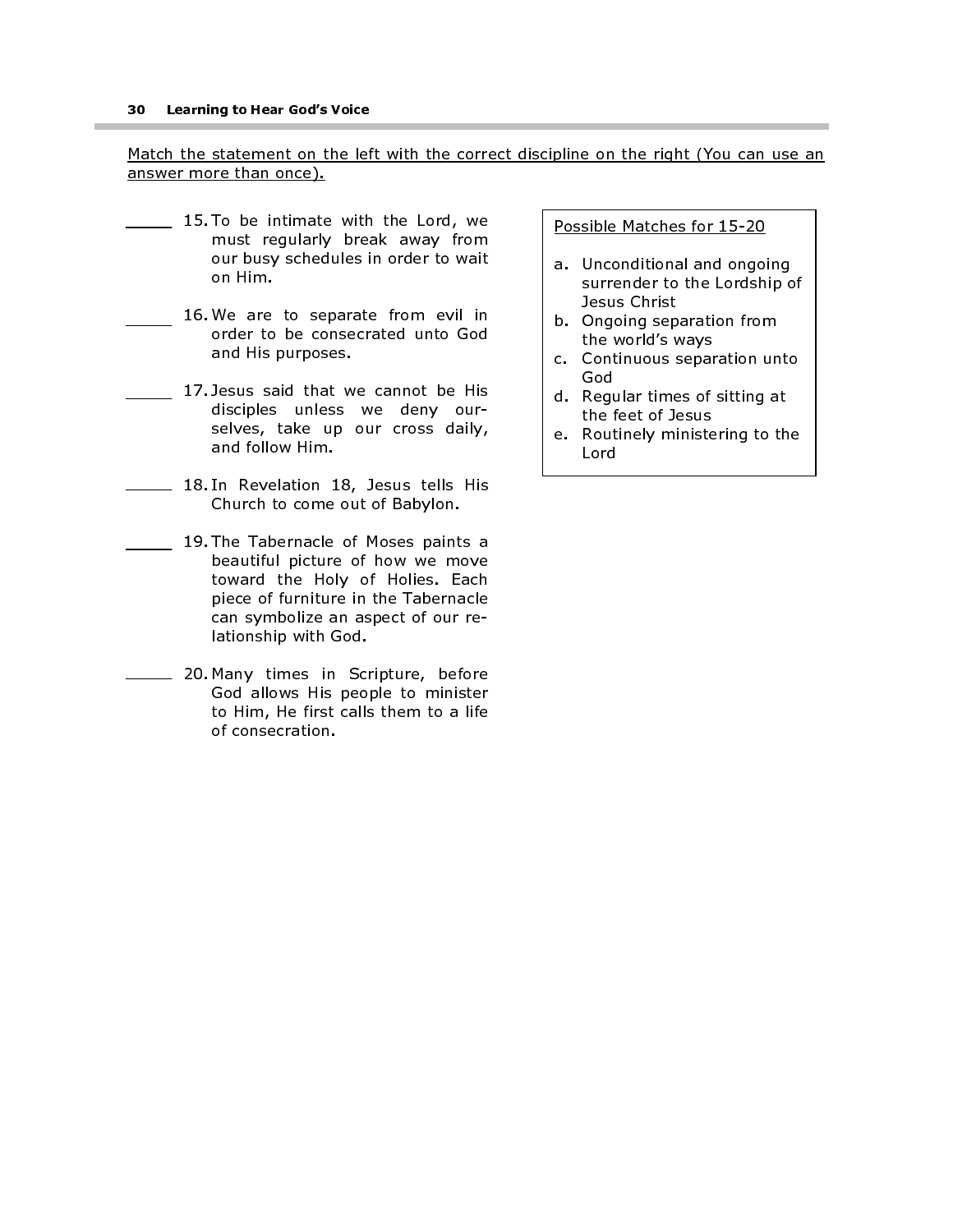Session 3

# Discerning God's Voice

#### This session covers:

- The character of God's voice<br>• Fight traits of God's voice
- Eight traits of God's voice
- How to examine the voices that we hear

#### This session corresponds to:

• Session 3 of Learning to Hear God's Voice CDs

# The Character of God's Voice

- 1. We must learn to extract the true word of the Lord from the other voices that we hear.
	- As believers, there are many voices that speak to us. From Session 2, we saw that not only is God speaking to us, but also our own thoughts, wills, and emotions speak to us.
	- We are bombarded by the voice of the world on a regular basis. And demonic spirits frequently whisper lies into our minds.
	- Yet we know from the words of Jesus that His "sheep follow him because they know his voice. A stranger they simply will not follow, but will flee from him, because they do not know the voice of strangers" (John 10:4-5).
	- To be effective in hearing God's voice for guidance and ministry, we must learn to discern the source of the voices that we hear.
	- As God told Jeremiah, "If you extract the precious from the worthless, you will become My spokesman" (Jer. 15:19).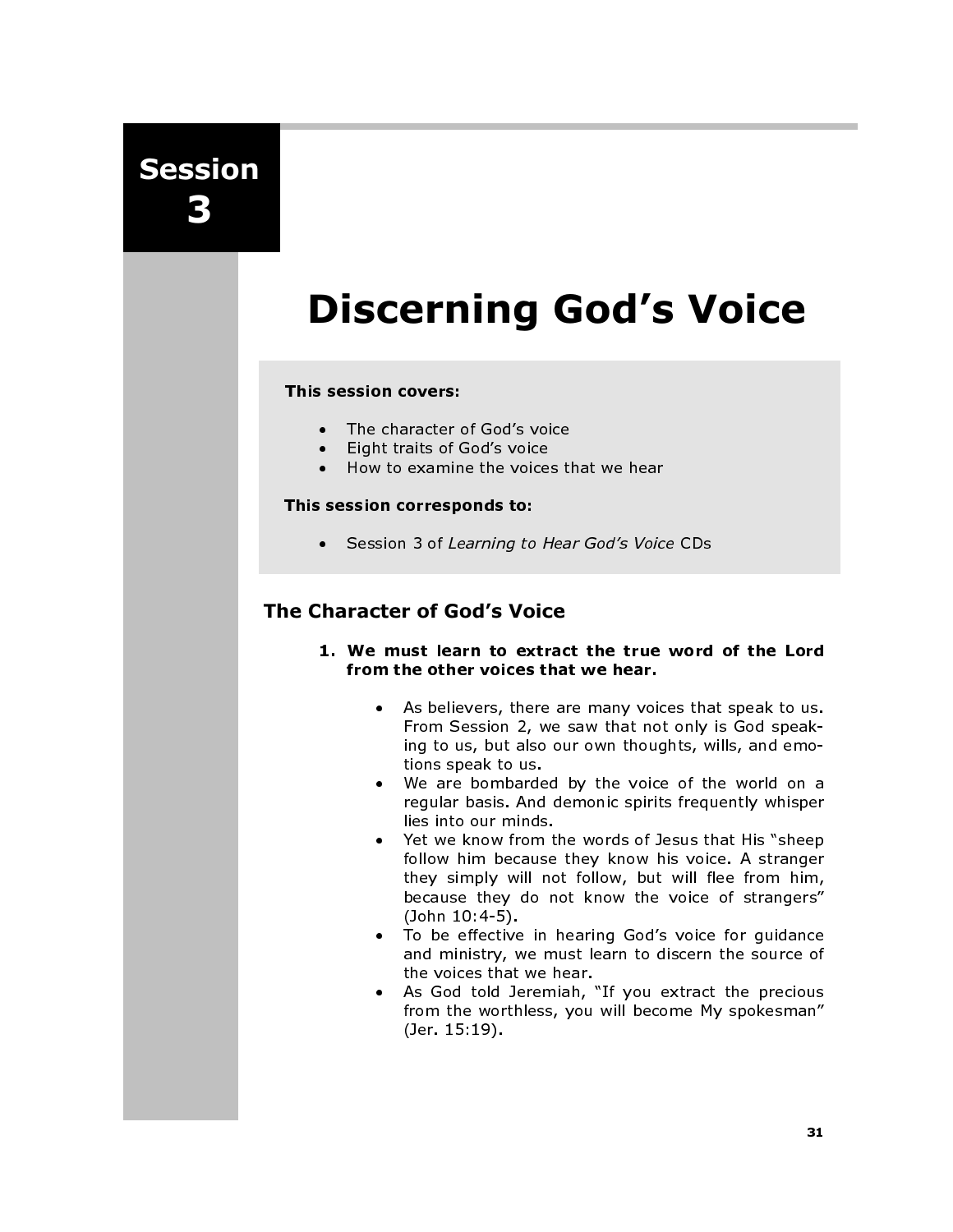#### 2. God's voice speaking into our lives will be consistent with His character and Word.

- When I began the journey of learning to hear the voice of God, I did not have a mentor. I came from a church that did not place a high priority on hearing God's voice. Instead, the emphasis was on reading and obeying the Bible. Although this is the most important aspect in hearing and obeying God, we still must hear the Lord speak to us personally.
- Jesus rebuked the Pharisees—who studied and obeyed the Bible rigorously—because they had never heard God's voice (John 5:37). So the Bible is foundational in hearing God, but we still must hear Him speak to our spirits.
- As I pioneered through the unfamiliar territory of learning to hear from God, I had to learn by trial and error. I drew from a variety of classes and teachings. I listened to cassette tapes and went to different conferences.
- Although I learned a lot from these sources, it did not keep me from making my share of mistakes. In order to help us discern God's voice, I want to share one mistake I made several years ago. This example will highlight the necessity of understanding the character of God's voice.

One particular Sunday morning, we needed someone to help us out with praise and worship. Since our praise team would not be at church, we invited a lady from another ministry to fill in. This lady is a very sweet and anointed servant of God. We knew her very well from another ministry with which we had a good working relationship. At the time, she and her husband were trying to have children. They had been married for quite a number of years and had not yet conceived. At the end of the service—as we sometimes do when guests come to our church—we prayed for her. Our desire was to bless her and meet her needs. As we were ministering to her, a woman who was a member in our church began to speak "prophetically" over her. This woman—who has since left us—had quite a reputation for accurate prophetic insight. As she delivered the word, she told our guest worship leader that she and her husband would have a deformed child. She told them the reason for this was the amount of love that they could give the child. You can imagine the shock, discouragement, fear and anger this produced.

Months later, I woke up to what had happened. I called our guest, apologized to her, and asked her forgiveness. She was very gracious and willingly forgave. I prayed to break off any curse that the word might have released on her and her husband. A few years later, we received the good news that she had a baby—a perfectly healthy son. Praise the Lord for His mercy!

Although I didn't actually give this word, my mistake was in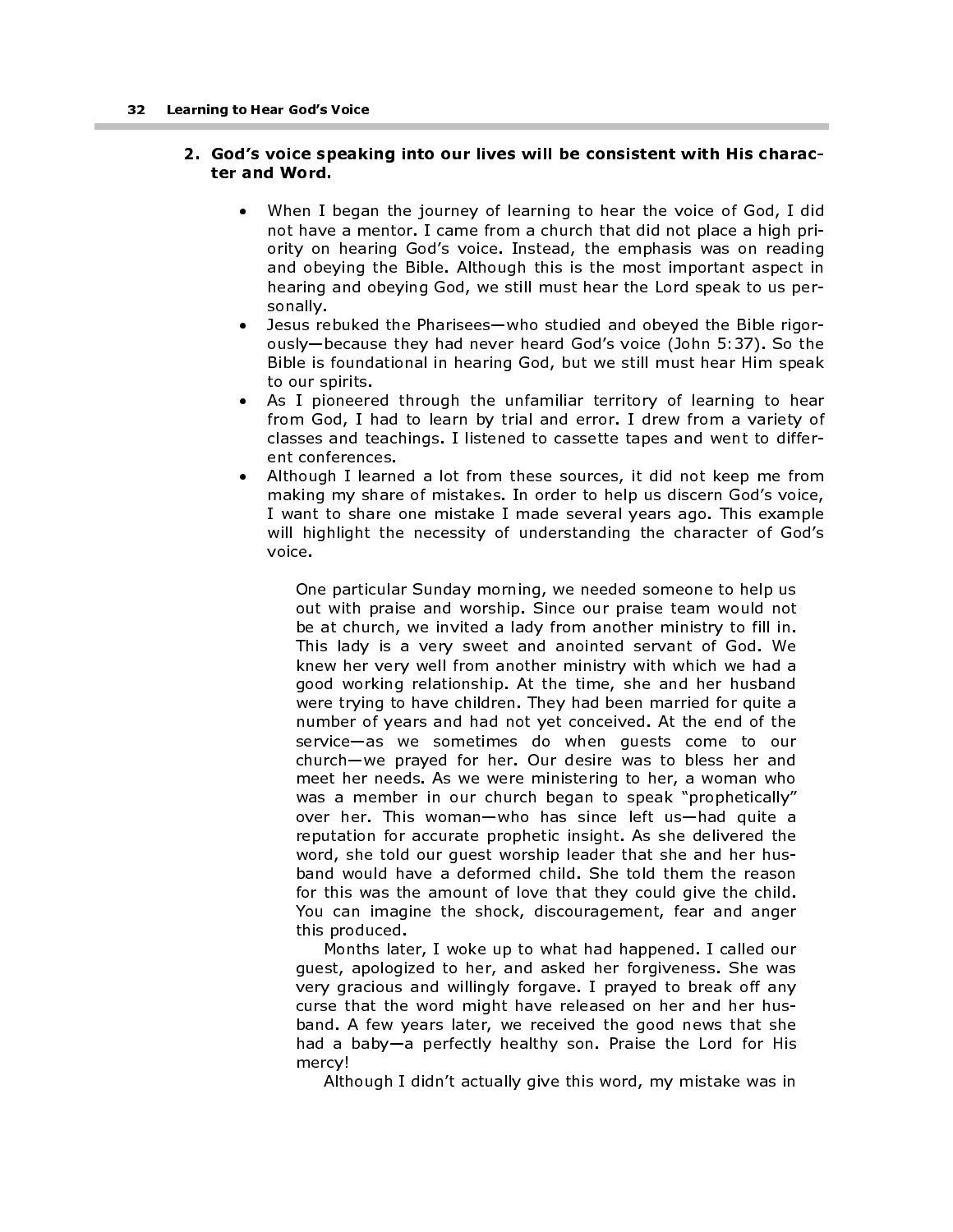keeping silent. As the pastor, I did not bring the necessary correction after the word was given. My lack of correction indicated that I thought that the word was correct. Though this was a mistake on my part, we can learn many valuable lessons about distinguishing the voice of God from this example. $^\perp$ 

• First of all, this word was not consistent with the character of God's voice. James 3:17-18 reads:

But the wisdom from above is first pure, then peaceable, gentle, reasonable, full of mercy and good fruits, unwavering, without hypocrisy. And the seed of whose fruit is righteousness is sown in peace by those who make peace.

- James said that God's wisdom has all of these attributes. Therefore, whenever God speaks, it will be:
	- <sup>P</sup> Pure<br>Peace
	- □ Peaceable<br>□ Gentle
	-
	- □ Gentle<br>□ Reason □ Reasonable<br>□ Full of mercy
	- **EUL of mercy**
	- **EUL of good fruits**
	- Unwavering
	- Without hypocrisy
- God's voice speaking into our lives will be consistent with His character and Word. From our example, not only was the word spoken by this woman not in line with God's character, it also brought discouragement and death.
- God's voice is just the opposite. He always speaks the best into our lives. His word brings life into our situation.
- Jeremiah 29:11 states, "For I know the thoughts that I think toward you, says the LORD, thoughts of peace and not of evil, to give you a future and a hope."
- God's voice will lead us by the still waters and restore our souls (Ps. 23).
- God's voice is also filled with kindness. Paul said, "It is the goodness of God that leads you to repentance" (Rom. 2:4). God's voice of kindness produces true repentance and holiness. God's kindness draws us to Him.

#### 3. The voice of the Lord builds us up and encourages us to continue on with God.

- Paul said, "But he who prophesies speaks edification and exhortation and comfort to men" (1 Cor. 14:3).
- Additionally, the voice of the Lord helps us to fight the fight of faith:

This command I entrust to you, Timothy, my son, in accordance with the prophecies previously made concerning you,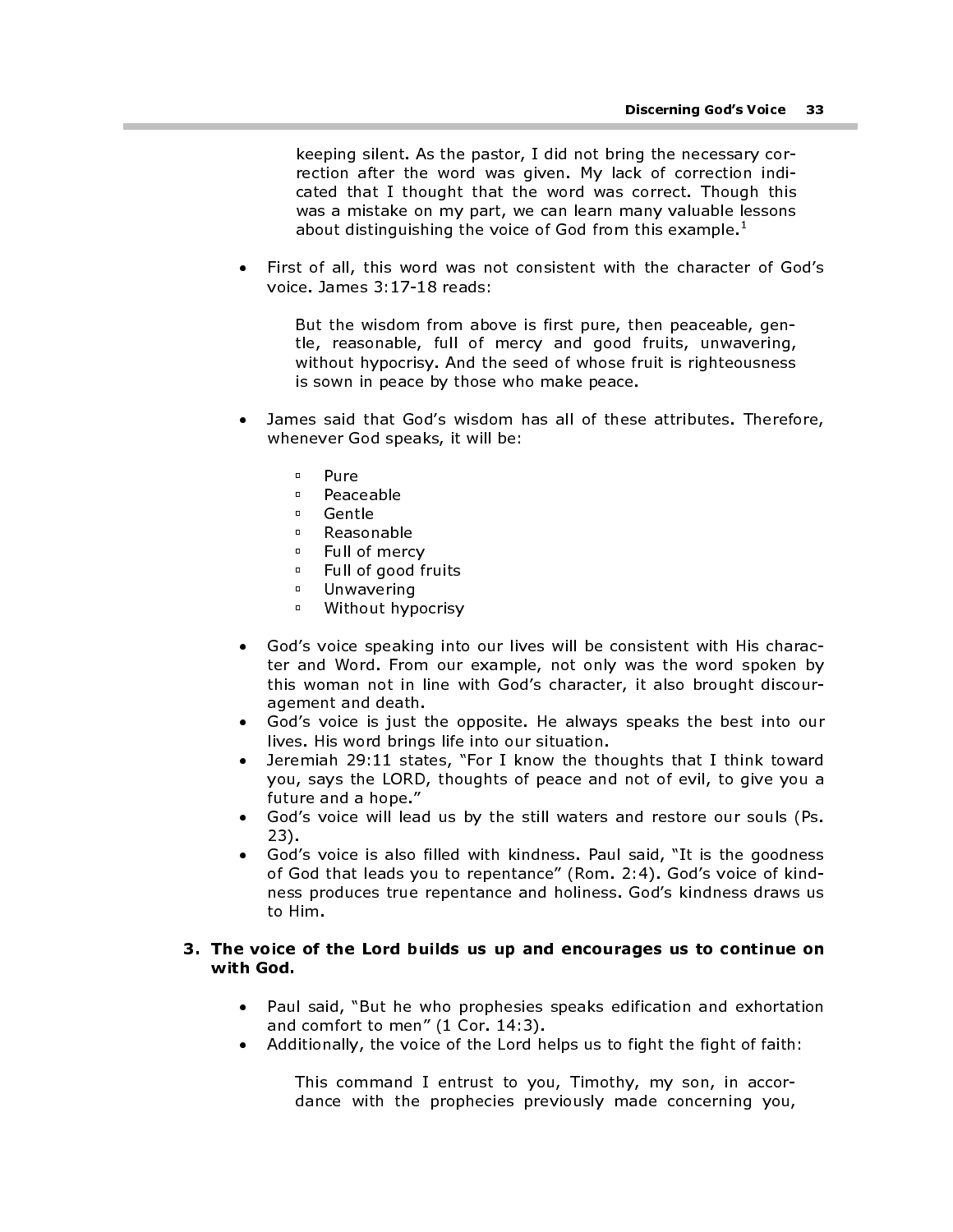that by them you fight the good fight, keeping faith and a good conscience, which some have rejected and suffered shipwreck in regard to their faith (1 Tim. 1:18-19).

# Eight Traits of God's Voice

#### 1. God's voice always aligns with Scripture.

- God's voice may disagree with our interpretation of Scripture, but it will never disagree with Scripture.
- God will not speak something to us that is contrary to the Word. The Spirit and the Word will agree.
- Let me illustrate with an example that I have heard many times.

A Christian girl who desires to go on with God is married to a man who is very complacent in his walk with the Lord. She knows that neither she nor her family can reach their full potential in God unless her husband changes or she gets a new husband. After years of trying to make her marriage work, nothing changes. Suddenly she "hears" a word to divorce her husband and marry a more spiritual man with whom she can fulfill her destiny. In fact, she even knows the man that she is to marry. This man has been showing her a lot of interest at church. Although his advances seem innocent, she is being drawn to him more and more. For years, she has longed for a spiritual man like this. When she "hears" the voice say that he is to be her husband, she is filled with excitement. She can now fulfill her destiny in God! She believes that she is to divorce her husband and he is to divorce his wife, leaving his wife with the two children. $2$ 

- The problem in this illustration is that the Scriptures speak against divorce (this is not to say that there is never a biblical reason for divorce). She has not heard the voice of the Lord. Instead, she has heard the voice of her emotions speaking to her.
- God's voice will always agree with the Scriptures.

#### 2. God's voice is filled with hope.

- God's voice does not nag, whine or argue. It is not mean or condemning. When God speaks, it is calm, quiet, confident, and filled with hope.
- God's voice often calls us to change certain aspects of our life. He might encourage us to get free of bondage or to overcome a flesh pattern. He could also exhort us to get victory over a certain besetting sin or to surrender an area to Him.
- At times, a believer struggling with some difficult issue might "hear" a voice implying that if they don' get victory soon, calamity will strike. Although God does warn those who continue to walk in open rebellion,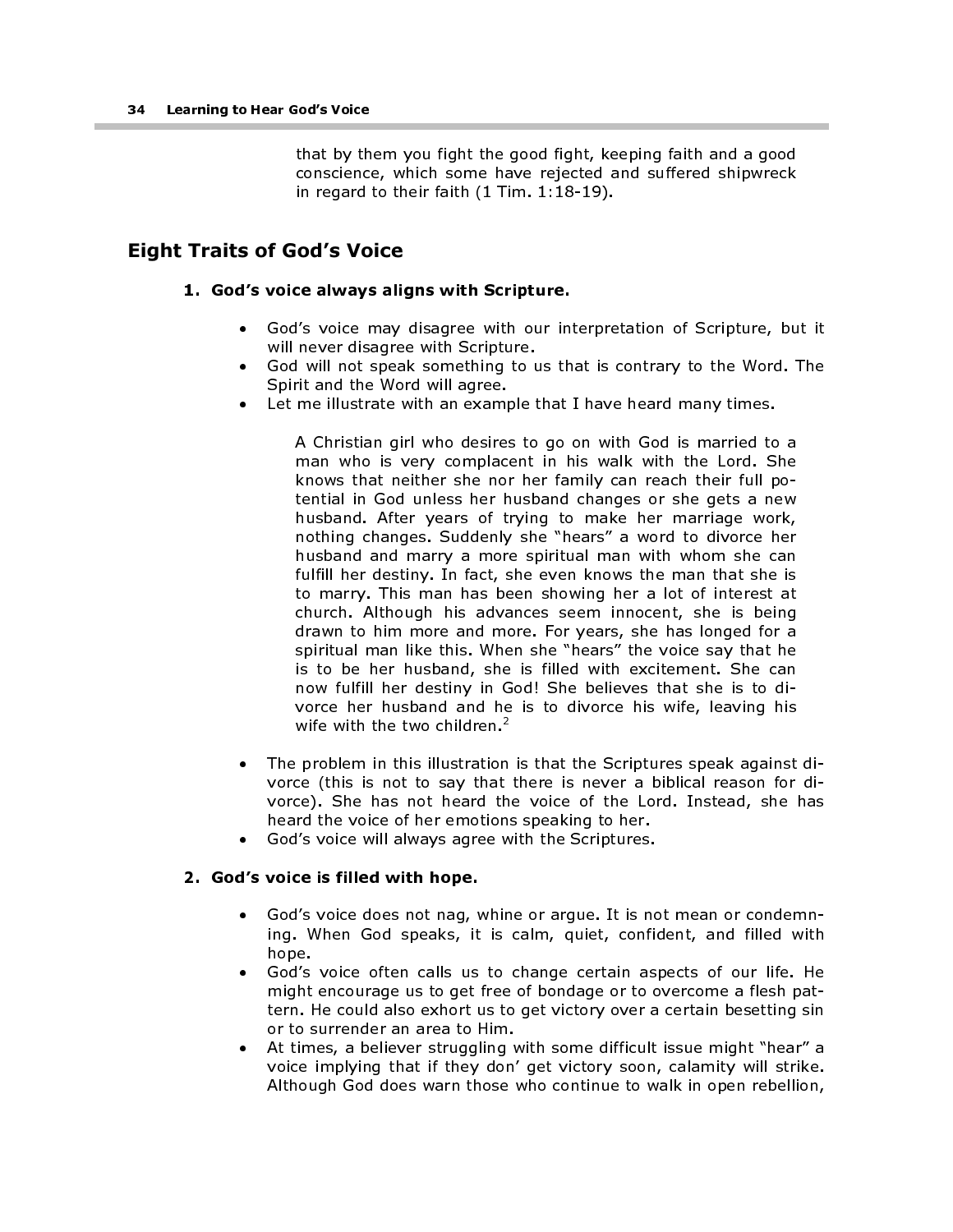He treats the sincere but immature differently. God will not speak some horrible consequence for those who are truly trying to follow the Lord, but are falling short in an area of life.

• God's voice empowers us with hope and redemption. His voice is reassuring, certain, and positive.

#### 3. God's voice produces good fruit.

- If we have a lifestyle of listening to God's voice and obeying it, we should have a life that exhibits the fruit of God's blessing and leadership.
- Proverbs 10:22 reads, "It is the blessing of the LORD that makes rich, and He adds no sorrow to it."
- Over time, hearing and obeying God's voice will produce the good fruit of blessing in our lives. It will put our individual life, family, job, and ministry calling in order.
- When God speaks, it will produce blessings that money can't buy. God's voice will produce prosperity in our lives. His voice will lead to blessing whereas other voices lead to strife, dissension, and failure.
- Let me illustrate this point with a story from my book, Learning to Hear God's Voice:

When I was an associate pastor, there was a married couple in our church who believed they heard God on all sorts of issues. A day came when they believed God was telling them that the husband should quit work and go back to college. So he quit his job and started school. Their plan was to live by faith. The only problem was that the wife was a stay-at-home mom. So in a very short time they began to struggle financially. The church saw their need and began to help them out. This went on for a while. The couple was praising God, thinking that He was providing for them in response to their faith. The church began to get very weary supporting a family that was not working. Finally, the entire situation exploded and they went back to work. $3$ 

- They were not living by faith. Rather, they were living by the compassion and mercy of those around them. What they "heard" from God did not bear good fruit.
- Later, they came to the church and confessed that they had not heard God correctly. Everything ended fine; however, we all learned a valuable lesson.
- God's voice bears good fruit.

#### 4. God's voice is quiet and soft.

- At times, God will speak in a thundering way; however, the majority of the time God will speak in a still, small voice (1 Kings 19:11-12). His voice is quiet, soft, and easy to miss.
- As I said in an earlier session, there have been times when I heard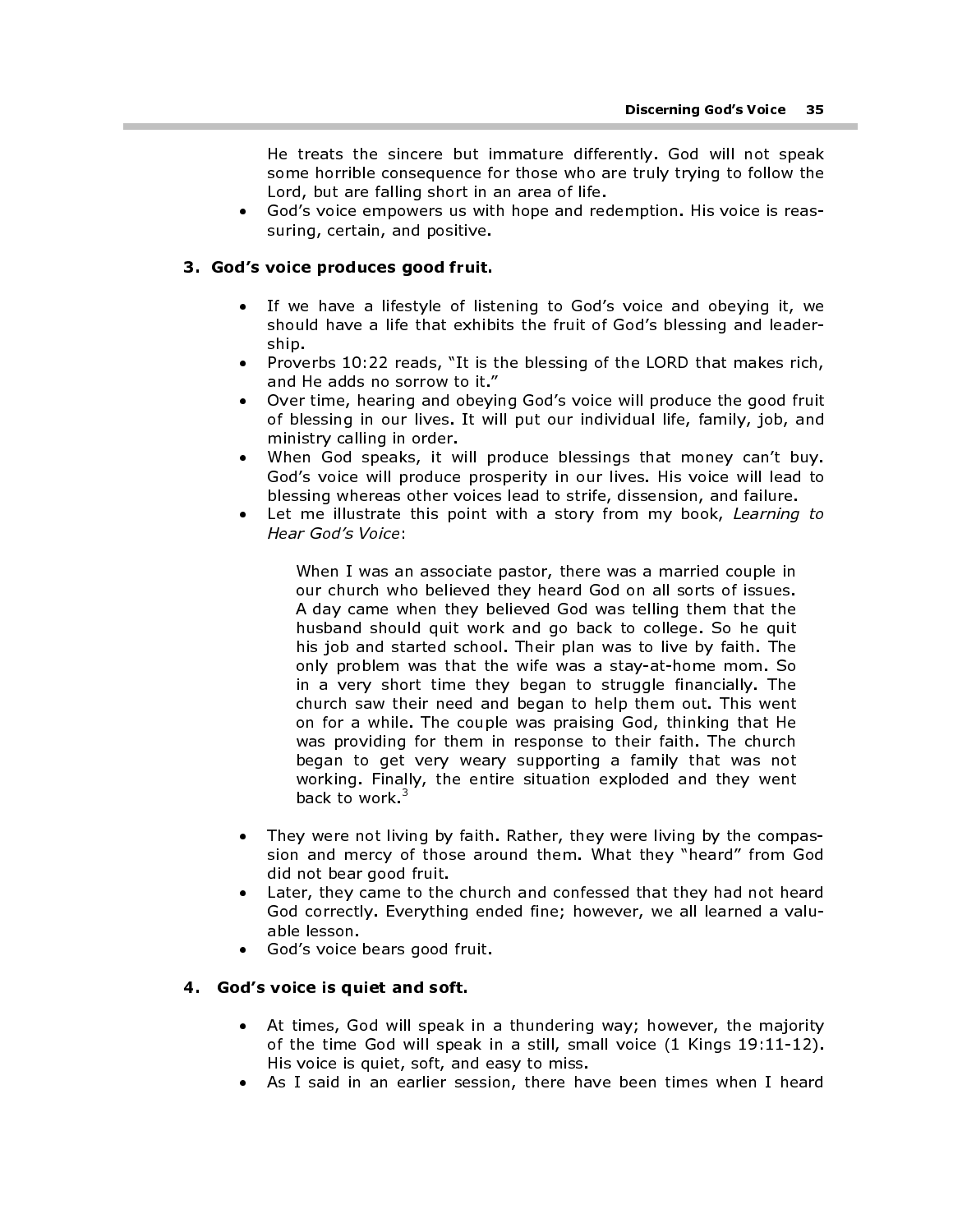God's voice in a thundering way. At those times, there was absolutely no doubt that I had heard from God. However, the most common way that God speaks to me is in a still, small, quiet voice.

- This forces me to listen very closely so that I do not miss what He is saying. At times, very profound words have come to me very softly almost imperceptibly. God's voice will most often come as a whisper.
- If we have a lifestyle of listening to God's voice and obeying it, we should have a life that exhibits the fruit of God's blessing and leadership.

#### 5. God's voice may come to us in ways that are easy to reject.

- Frequently, God comes to us in ways that make it easy for us to reject Him.
- He came to us as a baby in a stable when we were looking for a prince on a white horse. He came to us as a sacrificial Lamb when we were expecting a reigning King. He came to us in the weakness of human flesh when we were anticipating the fullness of glory.
- Even now, He comes to us in a shadowy dream when we are looking for a solid text of Scripture.
- He only lets us prophesy in part and know in part (1 Cor. 13:9) when we want complete understanding.
- Each of us must be very careful to listen for the voice of God—no matter what source it comes from.
- Let me share two illustrations to explain this point. First, God will often speak to you through another person. At times, the person whom God selects is someone you would not have picked to bring you the word of the Lord. God's chosen vessel for the moment may very well be someone who really irritates you or has been a thorn in your flesh.
- In cases like this, your first reaction is to reject the word because you don't like or trust the messenger. However, God will speak to us in situations like this so that we will always remain humble before Him.
- Second, God will often speak through negative circumstances. For example, God can use a word that did not originate from Him to speak certain things into our lives. Let me explain from a story from my book, Learning to Hear God's Voice:

A few years ago I received a "prophetic" word from a person who went to my church at the time. The word was very condemning and judgmental. It brought great discouragement and oppression to my wife and I. Sometime later, without knowing that I had received such a negative word, an internationally respected prophet told me that the word was not from God. He, my wife, and I broke off the curse that this false word had released over us. Immediately, we were free of discouragement and oppression. Interestingly enough, however, though the word did not originate from God, the Lord used it to speak some things to me. He used this negative word to reveal areas that He wanted me to change. Through this traumatic experience, I learned a valuable truth: We should always ask the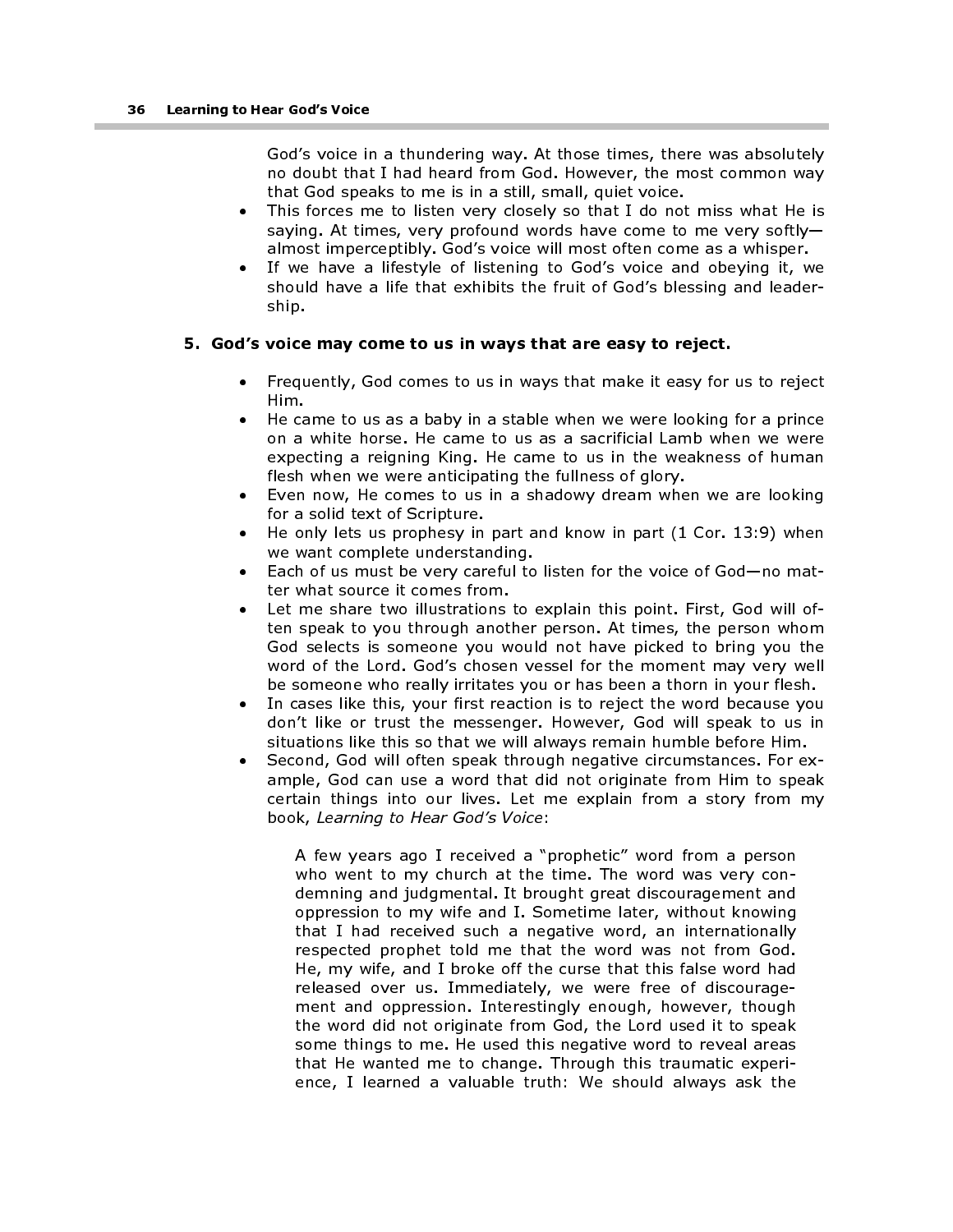Lord to speak His words to us in the midst of the entire message. We must all be careful not to reject the message of the Lord because we might tend to reject the messenger.<sup>4</sup>

#### 6. God's voice is not confined to our theological box.

- Isaiah 55:8-9 tells us that "God's thoughts are not our thoughts, neither are your ways my ways."
- Many times, God will speak to us in a way that will be completely different from what we expect. We might be in a certain situation where we have to hear from God. We believe that God will speak to us in a particular way. However, God frequently bypasses our logical conclusions and speaks in an entirely different way than we anticipated.
- Earlier, I shared about the time when God told me to have more children. When He spoke those words to me, having more children was not even on my radar screen. My wife and I had no plans to have more children. I was asking God to speak to me within the limits that I had placed on Him. He spoke outside my limits.
- Often, God will speak in a way that is very different from what we think is the normal or logical way.
- We must be very careful not to limit the voice of God or to put him into a certain box.

#### 7. God's voice may differ from the opinions of friends or counselors.

- Proverbs 11:14 reads, "In abundance of counselors there is victory."<br>• Although it is good to seek wise counsel in major decisions, we mu
- Although it is good to seek wise counsel in major decisions, we must be aware that God's voice will often be different, even contradictory, to the advice of friends, pastors and counselors.
- Even Jesus encountered this. Every reference Jesus made to His disciples about the cross was met with confusion and resistance.
- As I think back over my journey with the church I pastor, almost every major decision was met with different voices that were contrary to what God was saying to me.
- I would sense the leading of the Holy Spirit in one direction, while other people advised me not to go that way. I sensed God's voice telling me one thing while my friends and counselors were telling me another.
- There were many times I had to stand alone in my decision—knowing that those around me questioned my choice.
- While I have certainly made mistakes along the way, for the most part, I believe that I have heard God's voice correctly.
- Be prepared to stand alone when you know you have heard His voice.

#### 8. God's voice should be accompanied by His peace.

- Paul said, "Let the peace of God rule in your hearts" (Col. 3:15).
- For major decisions, I approach the decision-making process from two directions. First, I determine whether or not I have heard from God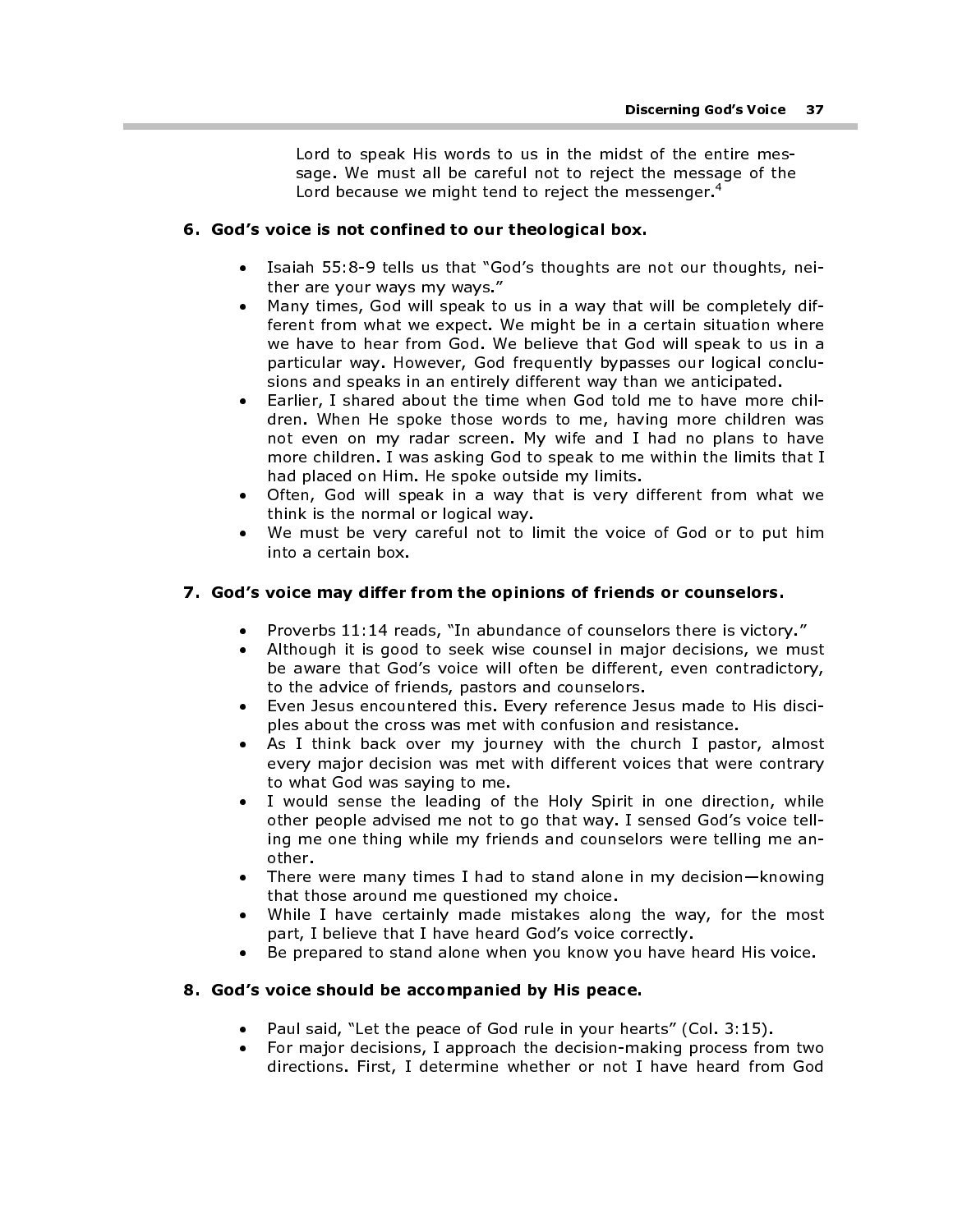about the decision. Second, I make sure that I have peace in my heart about my choice.

- If I am unsure about the answer to either question, I wait on the Lord until I have a stronger sense that I am making the correct decision.
- Let me illustrate with an example of something that happened to me a few years ago:

Our church was in a close relationship with another church. We did many things together. The senior pastor and I were working in the city together and I was learning much from him. One day, I went to a mountain park near my home to pray. As I was praying, I heard a voice tell me to merge my church with this pastor's church. In one sense, it seemed logical. They had strengths where we were weak, and we had strengths where they were weak. We would also be much larger, which would be helpful in reaching out to more people. But there was one thing nagging at me. I did not have a peace that God was saying this to me. I knew I had heard a voice, and I thought it was God's voice. But the peace of God was not present. So I waited. I held the word in my heart, and I shared it with my wife. We prayed a great deal about this word, but peace never came.<sup>5</sup>

- Consequently I never acted on the word. Years later, I realized that the ministry was praying for us to join with them based on their desires and not on the will of God. The voice I heard was the result of their self-centered prayers rather than a word from God.
- When God speaks, calling us to do significant things, His peace will rule.

# Examining the Voices That We Hear

- 1. In order to discern God's voice from the many voices that we hear, we must examine how the voice affects our lives.
	- God's voice will always produce life while the other voices lead to death.
	- Whether it is the voice of the enemy or the voice of our own souls, the end result will be unfruitful.
	- God's voice will lead us into our destiny whereas other voices will lead us into a dead end.
	- God's voice will quide us along the narrow path that leads to life whereas other voices will lead us down the broad path that leads to destruction.

#### 2. God's voice convicts rather than condemns.

• For the most part, when God speaks to us, it is to encourage, comfort, and exhort us to go on with Him. However, there are times when God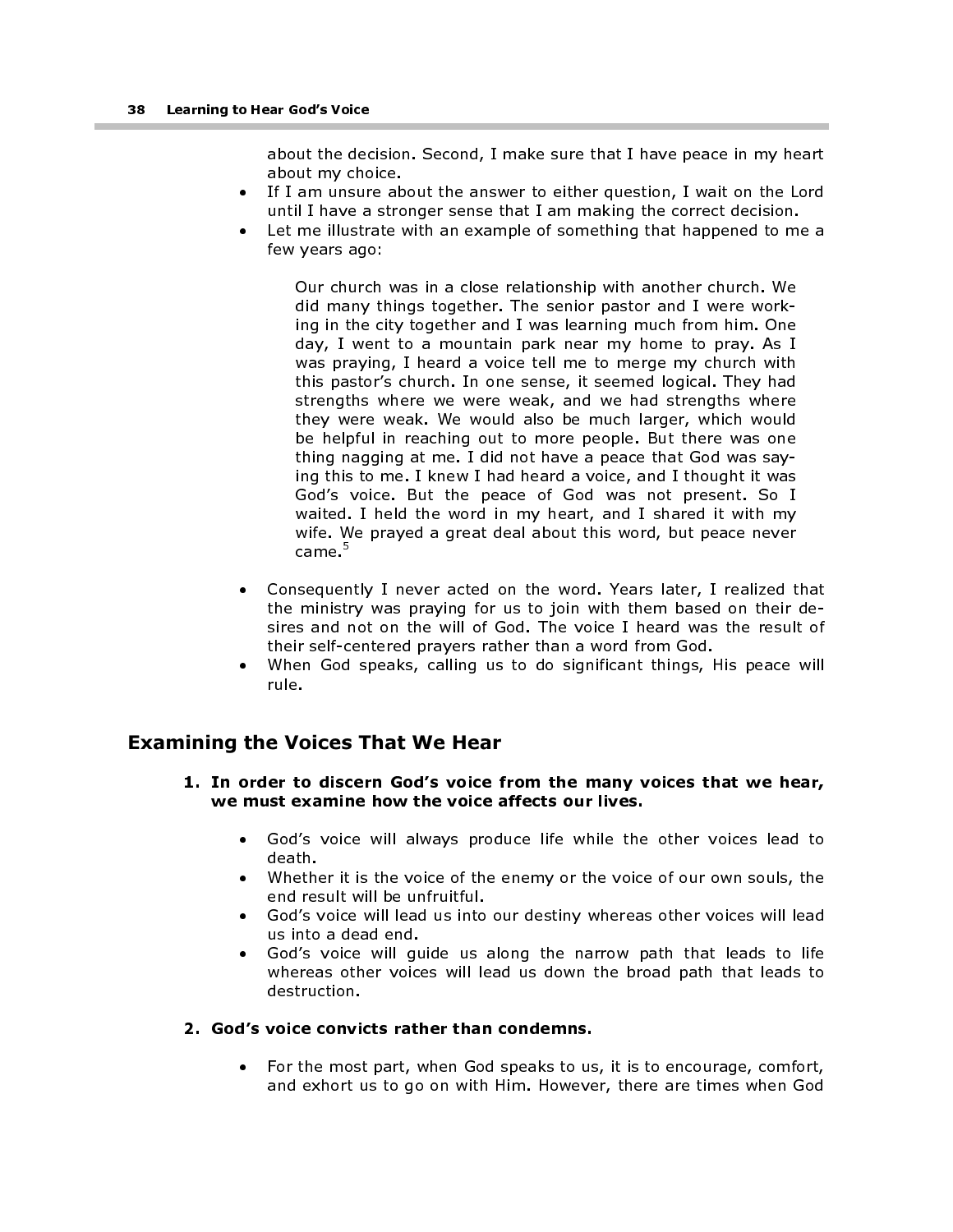will speak a word of correction to us. When God brings correction, His word convicts whereas the enemy's voice condemns.

There are several very important distinctions between the convicting voice of God and the condemning voice of the enemy. These are listed below.

| Conviction                             | <b>Condemnation</b>                            |
|----------------------------------------|------------------------------------------------|
| Draws us closer to God                 | Pushes us away from God                        |
| Is specific                            | Is vague                                       |
| Restores hope and confi-<br>dence      | Results in discouragement,<br>quilt, and shame |
| Yields peace, comfort, and<br>life     | Yields anxiety, distress, and<br>death         |
| Leads to true repentance<br>and change | Keeps us in the same condi-<br>tion            |
| Makes us feel clean                    | Makes us feel dirty                            |

- True conviction is God's kindness that leads us to repent. Paul told the Roman believers, "The kindness of God leads you to repentance" (Rom. 2:4).
- When God convicts us, He wants us to change so that we become more like Christ. Conviction is cleansing and refreshing to us.
- Notice the following Scripture: "Therefore repent and return, so that your sins may be wiped away, in order that times of refreshing may come from the presence of the Lord" (Acts 3:19).
- When we are convicted and respond by repenting, the action always leads to a refreshing and cleansing feeling in God's presence.
- On the other hand, condemnation has no power to change us. It only keeps us in the same condition where we feel dirty, discouraged, and defiled.
- We need to remember that God never condemns us, just like Paul said:

Therefore there is now no condemnation for those who are in Christ Jesus. For the law of the Spirit of life in Christ Jesus has set you free from the law of sin and of death (Rom. 8:1-2).

#### 3. God's voice builds faith, confidence, hope, passion for Jesus and a sense of destiny.

• God's voice is life-giving and faith-inspiring. Notice how Jesus speaks to Nathanael: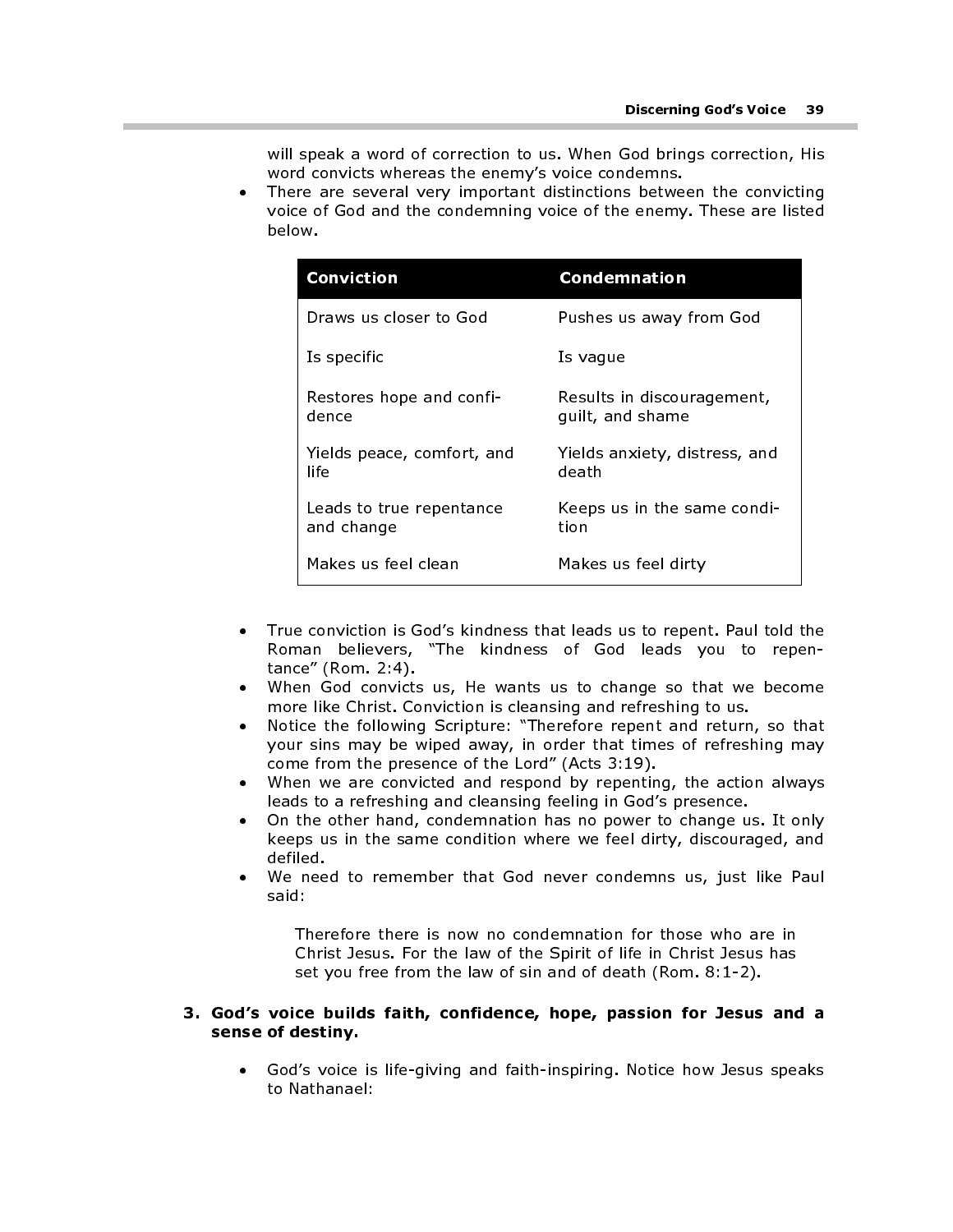Jesus saw Nathanael coming to Him, and said of him, "Behold, an Israelite indeed, in whom is no guile!" Nathanael said to Him, "How do You know me?" Jesus answered and said to him, "Before Philip called you, when you were under the fig tree, I saw you." Nathanael answered Him, "Rabbi, You are the Son of God; You are the King of Israel" (John 1:47-49).

- In this passage of Scripture, the Father spoke to Jesus about Nathanael through a vision. In turn, Jesus spoke to Nathanael about what He had seen. He told Nathanael that there was no guile in him.
- Because of this vision, Nathanael saw Jesus as the Son of God. It resulted in Nathanael following Jesus as a disciple.
- This brief passage gives us great insight into how God's voice encourages, exhorts, and builds up. Jesus' words to Nathanael instilled faith and hope. It produced the courage and confidence Nathanael needed to follow Jesus.
- Similarly, in their first encounter, Jesus spoke faith and confidence into the life of Simon when He prophetically called him the Rock (John 1:42).
- Another passage of Scripture, 1 Corinthians 14:24-25, adds reinforcement to this concept. It reads:

But if all prophesy, and an unbeliever or an ungifted man enters, he is convicted by all, he is called to account by all; the secrets of his heart are disclosed; and so he will fall on his face and worship God, declaring that God is certainly among you.

- Many have interpreted this verse of Scripture to imply the exposing of one's sins. Certainly, that is one way to interpret this passage. However, viewing this Scripture from another angle reveals the Heavenly Father's love, care, and detailed attention to a person's life.
- For example, when a true prophet discloses the details about our lives—information that could not be known by another—it shows that God is truly there, watching over us.
- Because we feel His love and care for us through the prophetic word, it results in an increased desire to worship and follow Him.
- God knows our hearts better than we do. He knows our deep secrets and the desires that are locked up within us. When He speaks these secrets to us, it fills us with a deep sense of awe and changes our lives.
- When God reveals the secrets of our hearts and promises to fulfill our deepest longings, we feel especially loved by the Lord. This strengthens our faith and confidence. It renews our hope and ignites a new passion within us. And it gives us a clearer vision of our destiny.

#### 4. God's voice produces the fruit of the Spirit.

- Jesus said that believers would be known by their fruit.
- The voice of God will produce the fruit of the Spirit in our lives: "Love, joy, peace, patience, kindness, goodness, faithfulness, gentleness,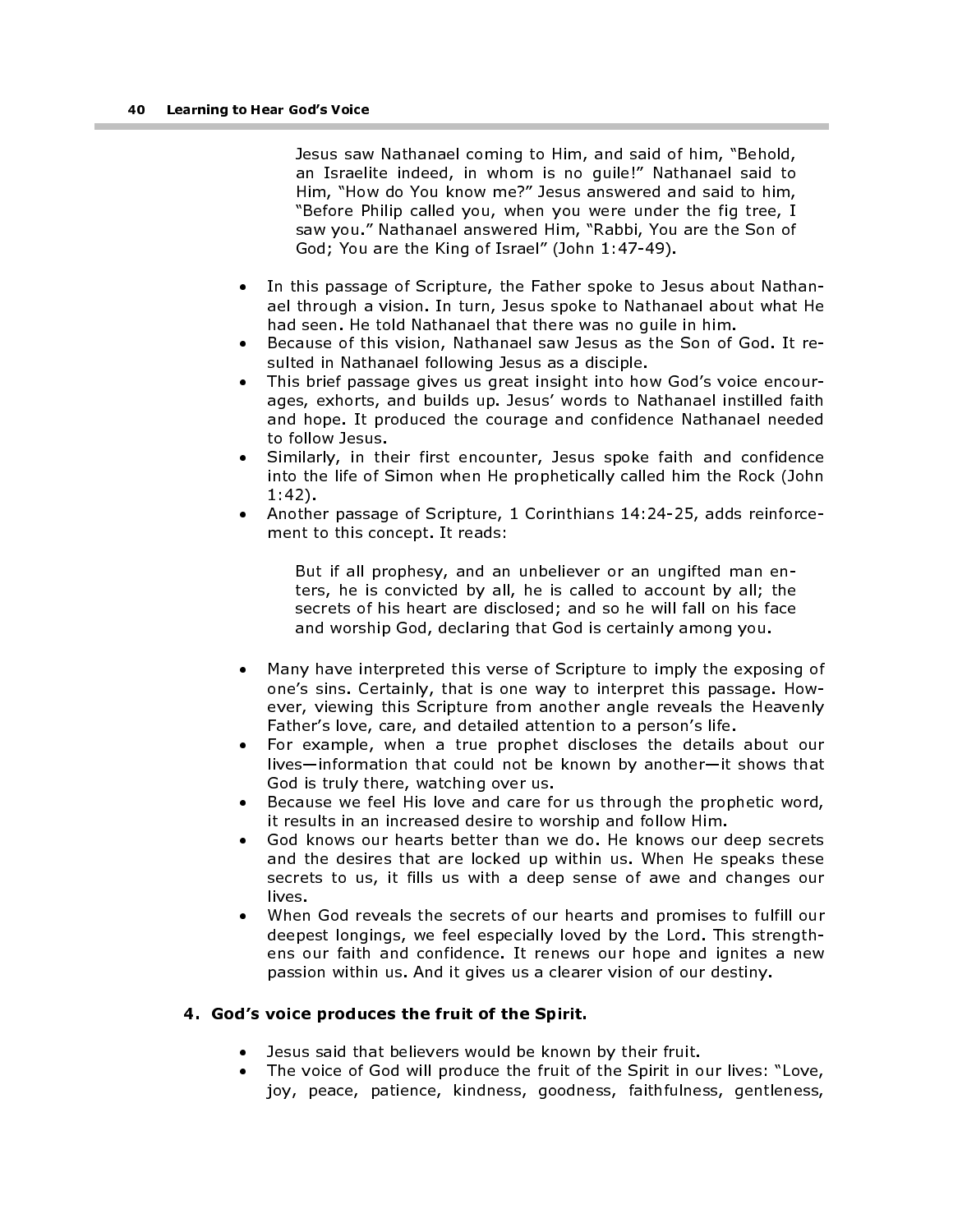and self-control" (Gal. 5:22-23).

- In 2 Corinthians 12:7-10, when God spoke to Paul, it produced great patience and perseverance within him. Jesus told Paul, "My grace is sufficient for you, for power is perfected in weakness."
- This word resulted in patience—a fruit of the Spirit—in Paul's life.
- Through this word and the accompanying power that came with it, Paul had grace to be content in all circumstances. He embraced weaknesses, insults, distresses, persecutions, and difficulties for Christ's sake.
- Hearing God's voice produces inner strength within us. This empowers us to walk in the fruit of the Spirit as we relate to God and others.

The path that leads to life is narrow. To walk this path, we must learn to hear the voice of God. At the same time, we must discern God's voice from the voices that we hear. As we learn to decipher God's voice from the others, we must make sure the voices that we hear are consistent with God's character and positively impact our lives.

#### Notes

- 1. Kessler, Learning to Hear God's Voice, pp. 42-43.
- 2. Ibid., p. 46.
- 3. Ibid., pp. 47-48.
- 4. Ibid., pp. 49-50.
- 5. Ibid., p. 52.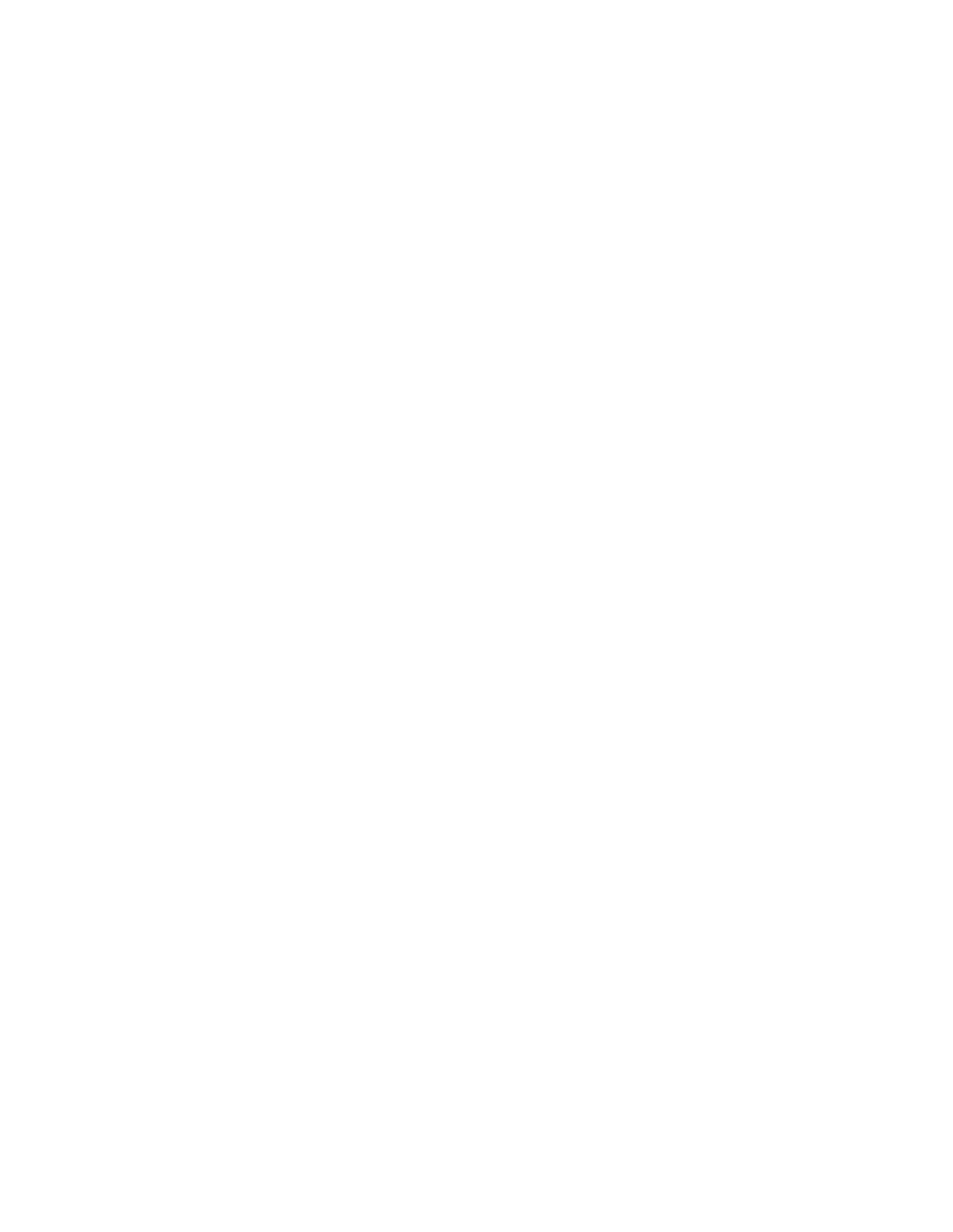# Review Questions

#### True or False

- 1. God speaks outside of the Bible but not in contradiction to the Bible.
- 2. When God speaks a word of correction, it brings condemnation until we repent.
- **3.** God's voice will always align with the counsel that we receive from others.
- 4. God's voice is easy to reject.
- 5. When God speaks, He never contradicts what we think or believe.
- 6. God's voice leads us into our destiny.
- 7. God's voice always is accompanied by His peace.

#### Fill in the Blank

- 8. God's voice produces the endless of the Spirit.
- 9. When God brings correction, His word \_\_\_\_\_\_\_\_\_ whereas the enemy's voice \_\_\_\_\_\_\_\_\_\_\_\_\_.
- 10. God's voice speaking into our lives will be consistent with His \_\_\_\_\_\_\_\_\_\_\_\_ and

\_\_\_\_\_\_\_\_\_\_.

11. God's voice is \_\_\_\_\_\_\_\_\_ and \_\_\_\_\_\_\_\_\_\_\_.

- 12. God's voice is filled with the set of the set of the set of the set of the set of the set of the set of th
- 13. To be effective in hearing God's voice for guidance and ministry, we must learn to \_\_\_\_\_\_\_\_\_\_\_\_\_\_\_\_\_ the \_\_\_\_\_\_\_\_\_\_\_\_\_\_\_\_ of the voices that we hear.
- 14. \_\_\_\_\_\_\_\_\_\_\_\_\_\_ draws us closer to God; \_\_\_\_\_\_\_\_\_\_\_\_\_ pushes us away from God.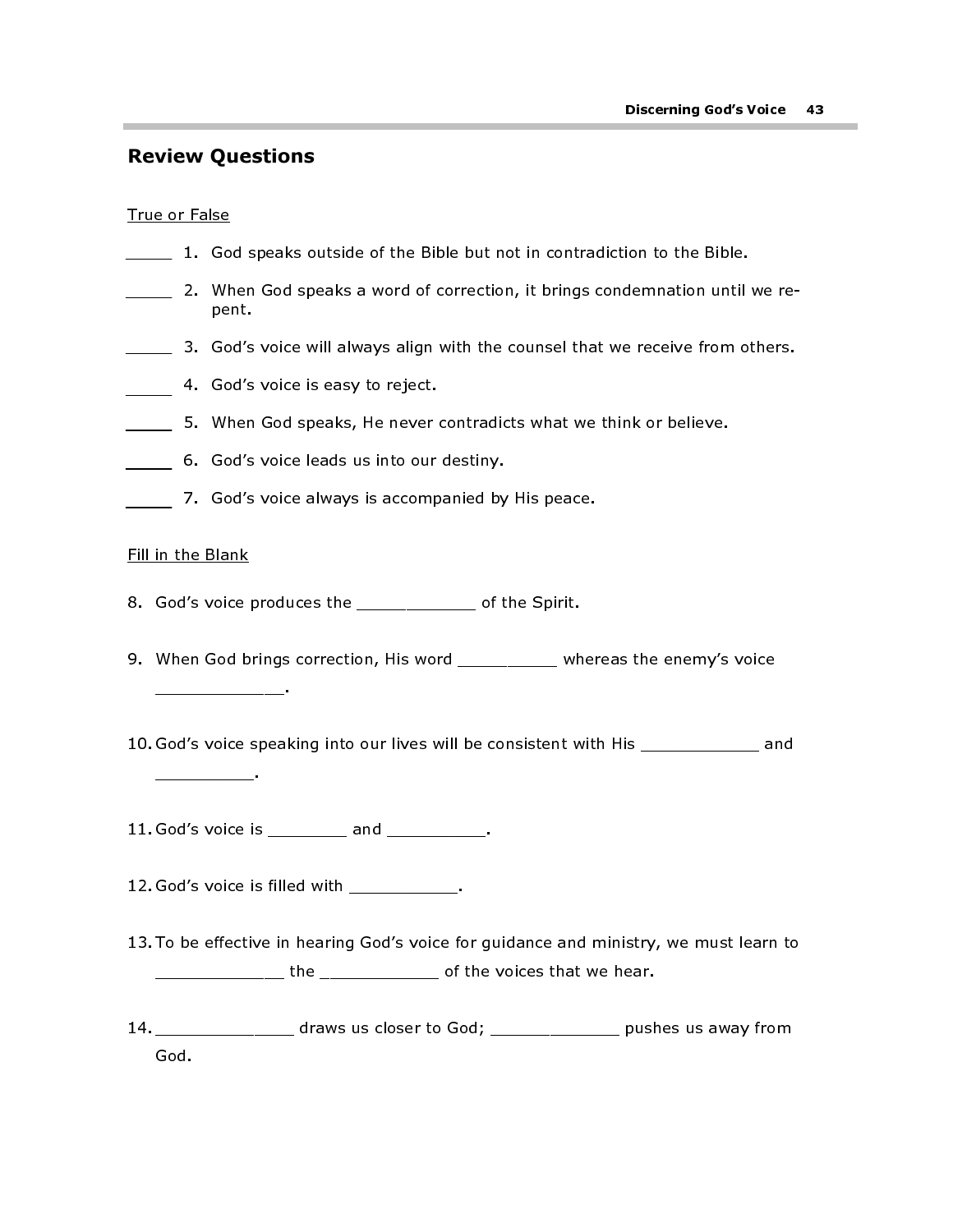Match the statement on the left with the correct trait of God's voice on the right.

- 15. Many times, God will speak to us in a way that will be completely different from what we expect.
- 16. God's voice will produce prosperity in our lives.
- 17. God speaks to us in a shadowy dream when we are looking for a solid text of Scripture.
- 18. The Spirit and the Word will agree.
- 19. God's voice is reassuring, certain, and positive.
- 20. Be prepared to stand alone when you know you have heard God's voice.

#### Possible Matches for 15-20

- a. God's voice always aligns with Scripture.
- b. God's voice is filled with hope.
- c. God's voice produces good fruit.
- d. God's voice is quiet and soft.
- e. God's voice may come to us in ways that are easy to reject.
- f. God's voice is not confined to our theological box.
- g. God's voice may differ from the opinions of friends or counselors.
- h. God's voice should be accompanied by His peace.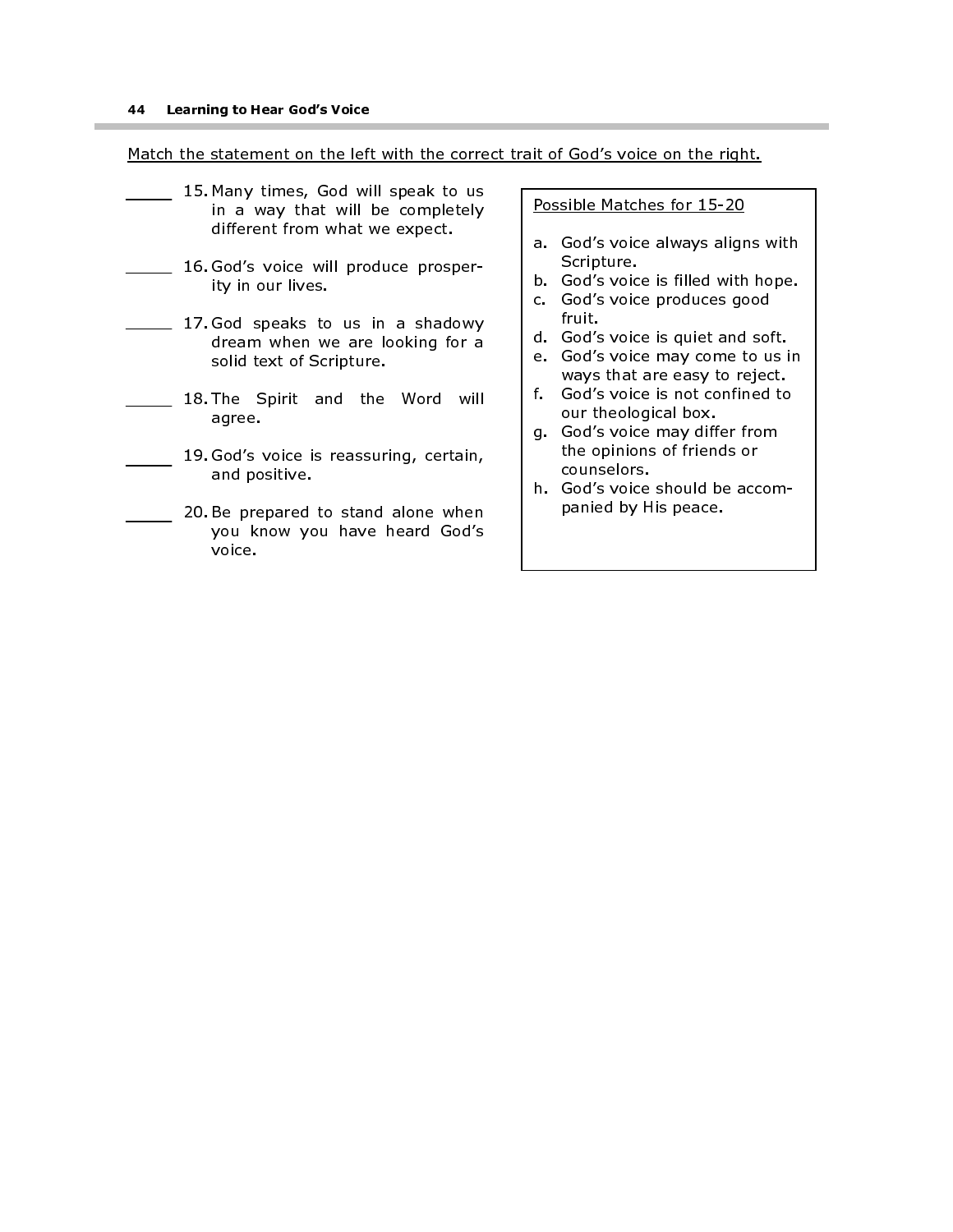# Session 4

# Ministering As Jesus Did

#### This session covers:

- The need to know God's voice for ministry
- A look at how Jesus ministered
- Examples of Jesus' pattern of ministry
- Why we need to minister like Jesus did

#### This session corresponds to:

• Session 4 of Learning to Hear God's Voice CDs

# Imitating Jesus

- 1. We need to know God's voice for ministry.
	- In Sessions 1-2, we talked about intimacy with God how we can speak to Him and listen to His voice.
	- Hearing God's voice brings great joy and fulfillment to us. It also allows us to know God's will and destiny for our lives. In these two sessions, we looked primarily at hearing God's voice for personal edification and direction.
	- In Session 3, we saw the importance of discerning God's voice from the other voices that we hear. Session 3 applied to hearing God both for personal and ministry purposes.
	- In this session, we will make the transition to knowing God's voice for ministry. This will be our focus for the remainder of the class.
	- Although God speaks to us for reasons other than ministry, if we learn to hear His voice for ministry purposes, we can hear His voice whenever He speaks.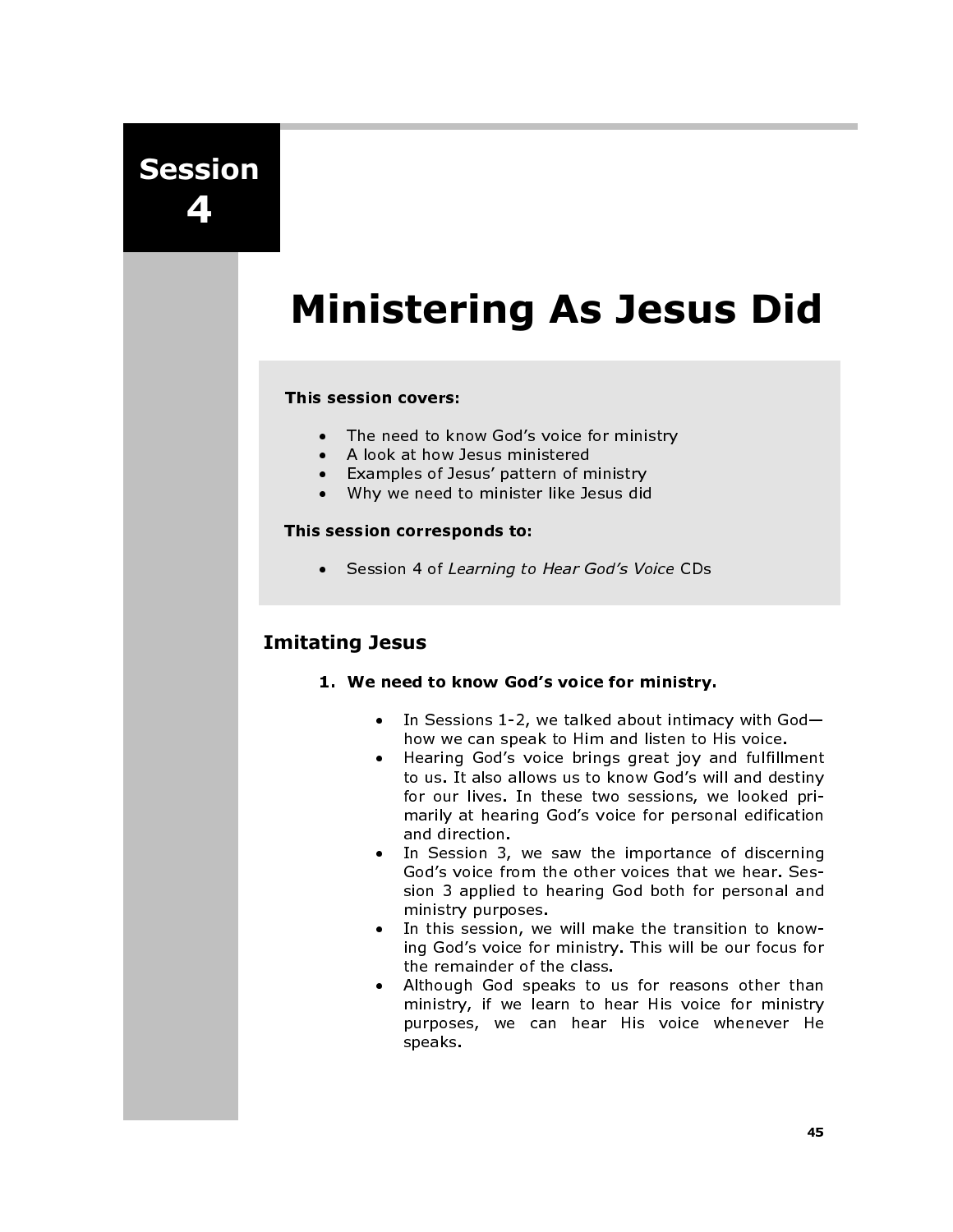#### 2. To be effective in ministry, we must learn to minister like Jesus did.

- Examining the Scriptures, we see that Jesus heard the voice of God in order to minister effectively.
- Jesus only did what His Father told Him to do. By obeying the Father's voice, Jesus operated powerfully with great signs, miracles, and wonders.
- Likewise, in order for us to be effective in ministry, we must learn to hear God's voice. We must imitate the way Jesus ministered by only doing what the Father says to do.
- The following story from my book, Learning to Hear God's Voice, will explain what I mean:

Several years ago, when my second son, Michael, was six years old, he played in a children's baseball league. During the season, there was another young boy on his team who was in an automobile accident with his dad. The dad was not hurt, but the young boy had been injured and went into a coma. He had been in the coma for several days when the team heard the news. As you can imagine, all of the parents and the boys were very upset and concerned. Donna and I were really burdened to pray for him and we did, even though we saw no change.

One day I was driving down the interstate highway (I still remember this encounter with God vividly even though it was about 20 years ago). As I was driving, I heard God say to me, "Go to the hospital and pray with the boy." I turned the car immediately toward the hospital and went to the boy's room. He was there in a coma, with his mother by his side. I asked her if I could pray for his recovery. She eagerly gave me permission, even though she and her husband were not Christians. I said a brief prayer and left, seeing no change in the boy's condition. But the next day, I heard the wonderful news: The boy had come out of the coma and had even gone home. God allowed me to be a part of a miracle! Even though the family did not respond positively, I had the opportunity to go visit the family and tell them about Jesus.<sup>1</sup>

- From this story, my main point is this: It was essential that I heard God's voice. If I did not hear God tell me to go pray for the boy, I probably would not have gone to the hospital. Instead, I would have just prayed for him from a distance. But God had different plans. He wanted to show His power to this family that did not know Christ.
- God's voice initiated a supernatural healing that had a huge impact on this family, and on my own life.

 Before we can minister like Jesus did, we must understand how He ministered.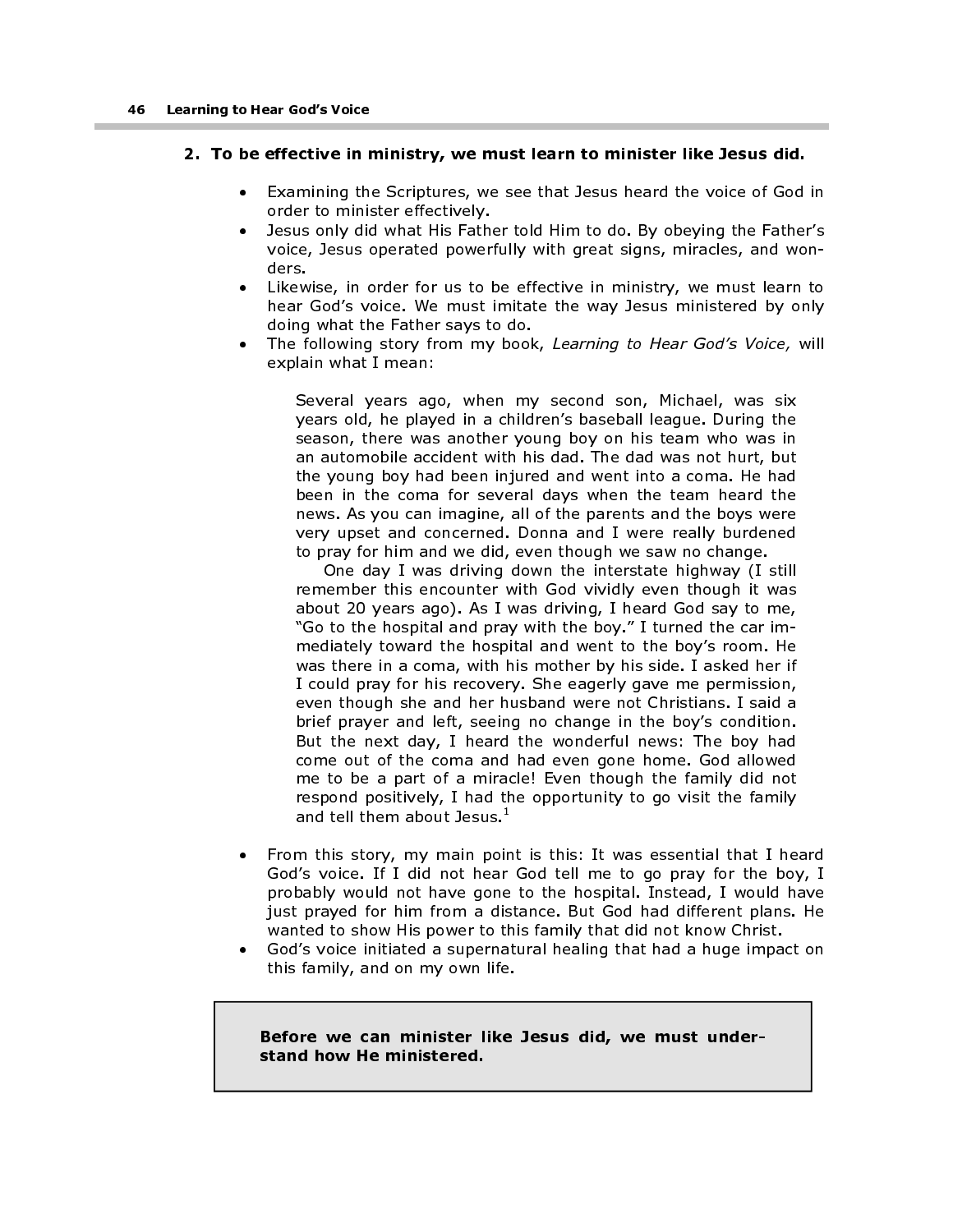# Four Characteristics of How Jesus Ministered

#### 1. Jesus ministered in response to the needs of people.

- Jesus responded to the requests of the people He encountered. He responded to people's faith. He was moved by compassion when He saw people's needs.
- Jesus ministered in response to the people around Him. For example, note the following Scripture:

And it happened when He was in a certain city, that behold, a man who was full of leprosy saw Jesus; and he fell on his face and implored Him, saying, "Lord, if You are willing, You can make me clean." Then He put out His hand and touched him, saying, "I am willing; be cleansed." Immediately the leprosy left him (Luke 5:12-13, NKJV).

#### 2. Jesus ministered in response to the voice of the Father.

• Although Jesus ministered in response to the people's needs, His primary method of ministry was based upon His response to the voice of the Father. Note these Scriptures:

Most assuredly, I say to you, the Son can do nothing of Himself, but what He sees the Father do; for whatever He does, the Son also does in like manner (John 5:18-20, NKJV).

I can of Myself do nothing. As I hear, I judge; and My judgment is righteous, because I do not seek My own will but the will of the Father who sent Me (John 5:30, NKJV).

- Jesus' method of ministry was based upon what He heard from His Father. He only did what His Father told Him to do. Even when Jesus responded to people's requests, He ministered to them through the wisdom of the Holy Spirit.
- This is vastly different from the traditional method of ministry that is based mostly upon our response to people's needs or requests.

#### 3. Jesus ministered in the power of the Holy Spirit.

- Jesus is God incarnate. He is the unique Son of God, the only begotten of the Father. He is unequalled in character, holiness, power, and purity. He lived a sinless life. He fulfilled the Law with perfect compliance. There has never been another like Him on the earth.
- Yet, the Bible does not record a single miracle performed by Jesus until the Holy Spirit fell upon Him at His baptism. In fact, after Jesus was baptized, He went into the wilderness full of the Holy Spirit (Luke 4:1) and returned in the power of the Holy Spirit (Luke 4:14).
- It was after His wilderness testing, when He was filled with the power of God, that He announced the beginning of His ministry. We see this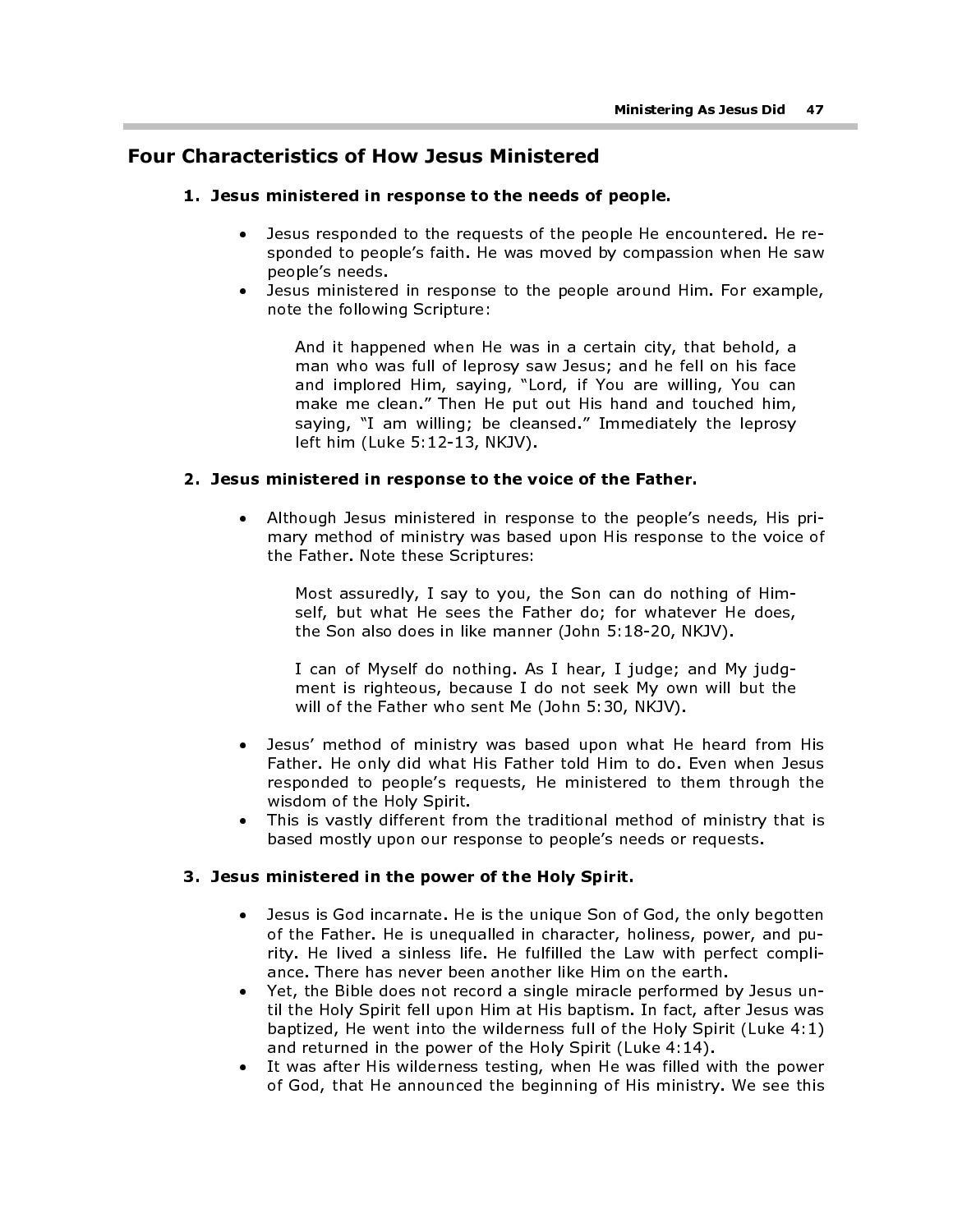in Luke 4:17-21:

And the book of the prophet Isaiah was handed to Him. And He opened the book and found the place where it was written, "THE SPIRIT OF THE LORD IS UPON ME, BECAUSE HE ANOINTED ME TO PREACH THE GOSPEL TO THE POOR. HE HAS SENT ME TO PROCLAIM RELEASE TO THE CAPTIVES, AND RE-COVERY OF SIGHT TO THE BLIND, TO SET FREE THOSE WHO ARE OPPRESSED, TO PROCLAIM THE FAVORABLE YEAR OF THE LORD." And He closed the book, gave it back to the attendant and sat down; and the eyes of all in the synagogue were fixed on Him. And He began to say to them, "Today this Scripture has been fulfilled in your hearing."

- In an unparalleled way, everything Jesus did was empowered by the Holy Spirit under the direction of the Heavenly Father. He moved in much more power than anyone in history. There is no doubt that His unique nature was a significant reason for this.
- However, even Jesus needed the anointing of the Holy Spirit to perform great signs, miracles, and mighty deeds.
- When Jesus returned to the Father He sent the Holy Spirit (John 14:15-30). Just prior to His promise to send us the Spirit, Jesus prophesied that we would walk in even greater power because he was going to the Father.
- When we are anointed by the Holy Spirit like Jesus was, we can walk in the same power that Jesus did.

#### 4. Jesus ministered after spending much time alone with the Father.

• Even though Jesus was anointed with great power, He still had to spend many hours alone in prayer with the Father. Look at Jesus' prayer life in the following Scriptures:

After He had sent the crowds away, He went up on the mountain by Himself to pray; and when it was evening, He was there alone (Matt. 14:23).

And it happened that while He was praying alone, the disciples were with Him, and He questioned them, saying, "Who do the people say that I am?" (Luke 9:18).

Then Jesus came with them to a place called Gethsemane, and said to His disciples, "Sit here while I go over there and pray." And He took with Him Peter and the two sons of Zebedee, and began to be grieved and distressed. Then He said to them, "My soul is deeply grieved, to the point of death; remain here and keep watch with Me." And He went a little beyond them, and fell on His face and prayed, saying, "My Father, if it is possible, let this cup pass from Me; yet not as I will, but as You will." And He came to the disciples and found them sleeping, and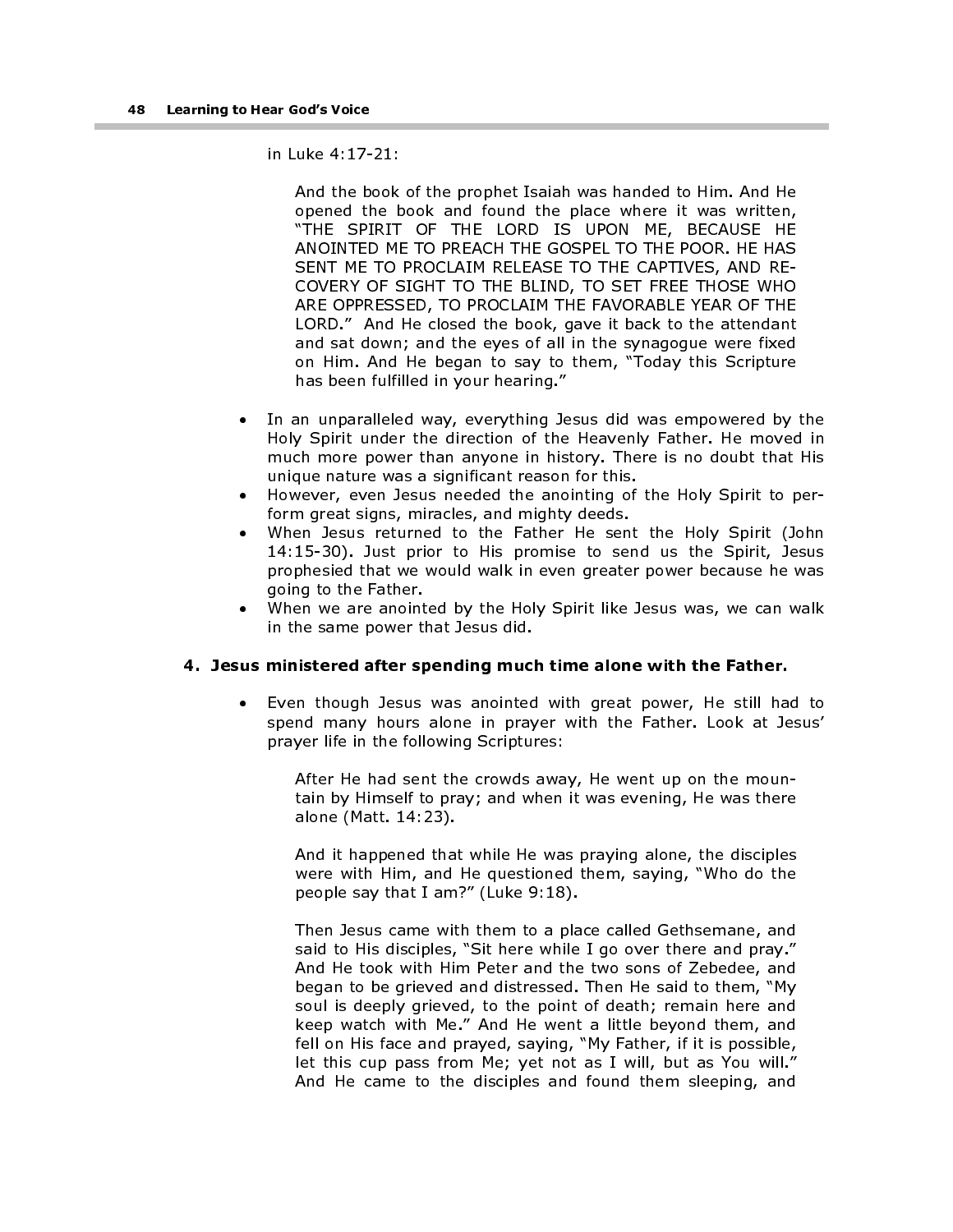said to Peter, "So, you men could not keep watch with Me for one hour?" (Matt. 26:36-40).

In the early morning, while it was still dark, Jesus got up, left the house, and went away to a secluded place, and was praying there (Mark 1:35).

After bidding them farewell, He left for the mountain to pray (Mark 6:46).

It was at this time that He went off to the mountain to pray, and He spent the whole night in prayer to God (Luke 6:12).

• Jesus knew the secret power of prayer. Prayer was the way He nurtured His relationship with the Father and positioned Him to hear God's voice.

# Summarizing Jesus' Pattern of Ministry

#### 1. Let's summarize the pattern of ministry that Jesus followed.

- Jesus pursued an intimate relationship with the Father throughout His life on earth. He spent many hours, on a regular basis, in the presence of the Father. He was devoted to prayer, worship, meditating upon the Scriptures, and listening to the Father's voice.
- At His baptism, Jesus was anointed for ministry by the Holy Spirit. Through the Holy Spirit's power and because Jesus was unique, He was able to hear clearly the voice of the Father and perform extraordinary miracles.
- Through the direction of the Father, Jesus ministered deeply into people's lives—healing and delivering them from the works of the devil.
- As a result of this ministry style, Jesus heard, saw, and knew what the Father was doing and was able to accomplish the Father's work.
- Jesus' intimate walk with the Father allowed Him to hear the voice of God and obey in the power of the Holy Spirit.

#### We need to minister in the same way that Jesus ministered.

# Six Examples of Jesus' Pattern of Ministry

- 1. Jesus heard the Father for healing the sick.
	- In Luke 5, Jesus miraculously healed a paralyzed man. But notice a very important phrase in Luke 5:17: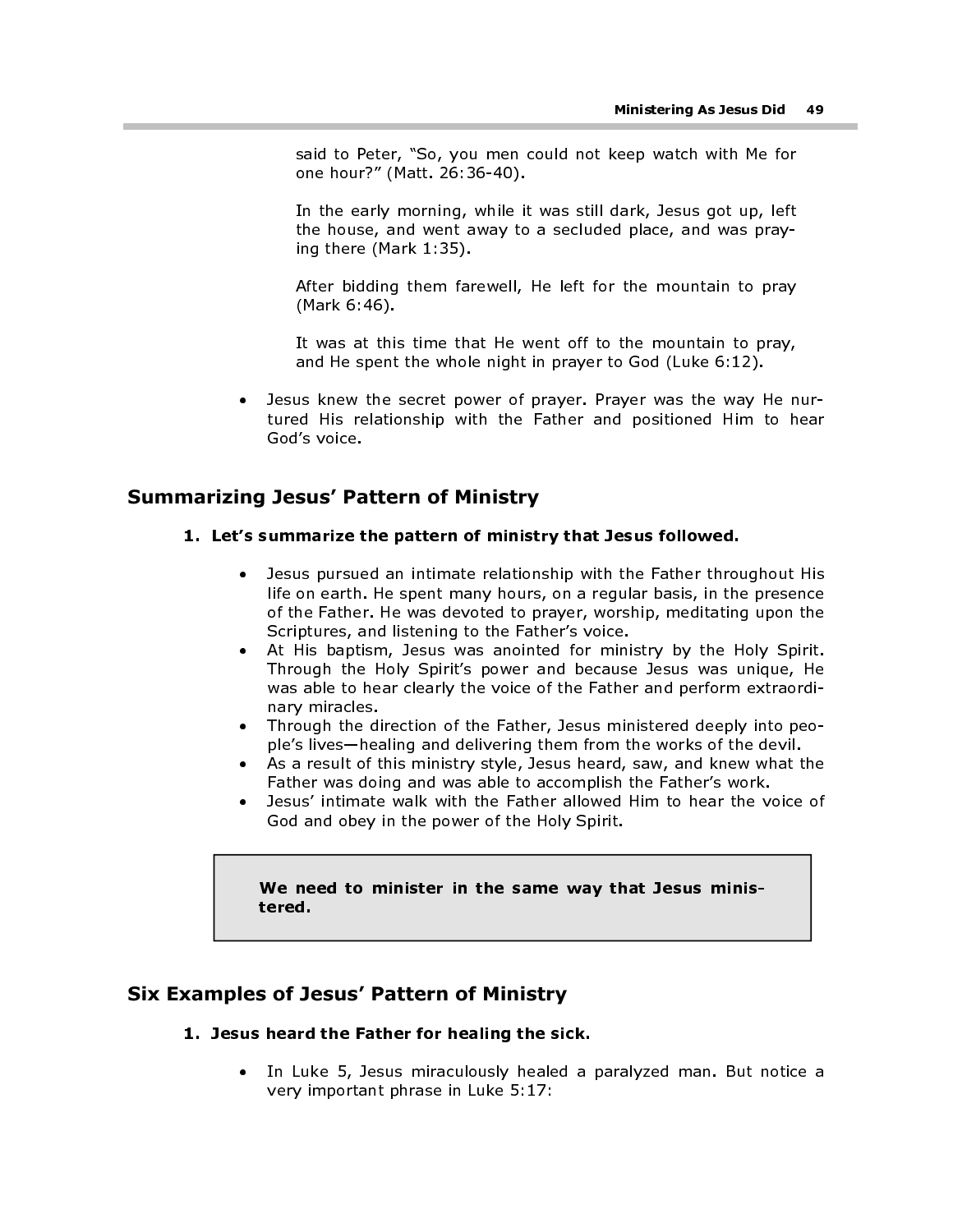Now it happened on a certain day, as He was teaching, that there were Pharisees and teachers of the law sitting by, who had come out of every town of Galilee, Judea, and Jerusalem. And the power of the Lord was present to heal them.

- From this passage, we see that the power of God was present for healing on this particular day. Jesus knew that the Father wanted Him to pray for the sick.
- In John 5:1-8, Jesus healed a man who was sick for 38 years. What an amazing display of God's power to heal a man that was ill for so long! Yet note verse 6. Jesus asked the man, "Do you wish to get well?"
- The Father revealed to Jesus the key to this man's healing. It was the desire to be restored.
- Quite possibly, this man had grown comfortable in his infirmity. He did not have to work. Other people took care of his needs. This man probably had a complacent attitude toward being healed.
- Because Jesus heard from the Father concerning the root issue, Jesus had the key that would unlock his healing. So before Jesus healed him, he had to stir afresh a desire for healing within him. Once this happened, Jesus instantly restored his ability to walk.
- Again, we see how hearing God was a necessary part of Jesus' healing ministry.

#### 2. Jesus heard the Father for offering salvation to the lost.

- John 4 records the powerful encounter of Jesus with the woman at the well. This is probably a familiar story to you. Jesus revealed Himself to the woman and through her salvation, much of the city was saved. A powerful move of God was initiated with that one encounter at the well.
- Although this is one of the greatest stories of evangelism in the Bible, have you ever thought about how this came about? What caused all of these people to receive Jesus as their Savior?
- To answer this question, let's look at John 4:39: "And many of the Samaritans of that city believed in Him because of the word of the woman who testified, 'He told me all that I ever did.'"
- Earlier in the encounter, Jesus heard the voice of the Father. The Father showed Jesus that this woman had been married five times, and she was presently living with a man who was not her husband.
- Because He heard the Father reveal specific details about her life, it led to her salvation and to the salvation of much of the city.

#### 3. Jesus heard the Father for wisdom to select leadership.

• Jesus also heard from the Father about whom to select for leadership. Note this passage from John 1:43-51:

The following day Jesus wanted to go to Galilee, and He found Philip and said to him, "Follow Me." Now Philip was from Beth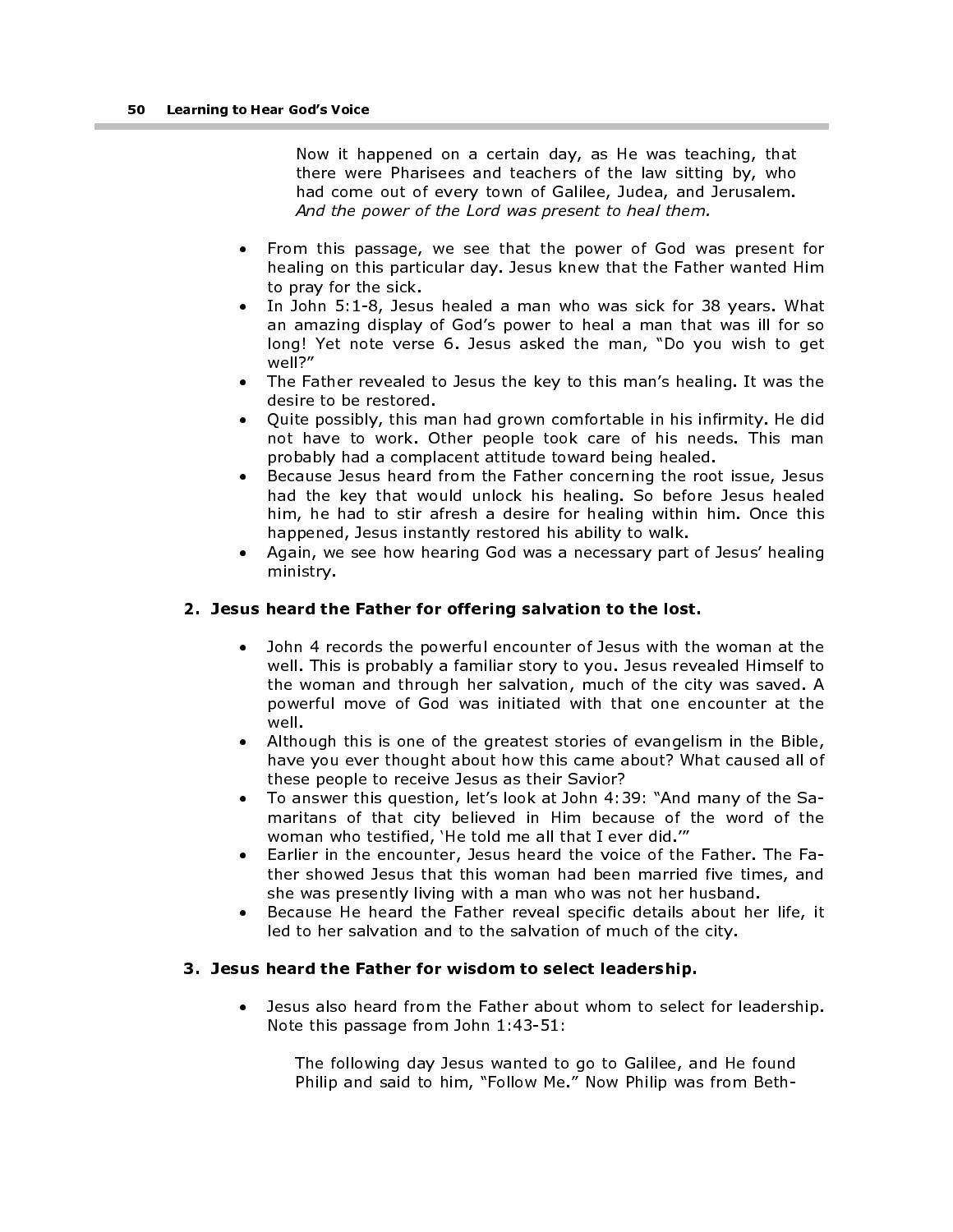saida, the city of Andrew and Peter. Philip found Nathanael and said to him, "We have found Him of whom Moses in the law, and also the prophets, wrote—Jesus of Nazareth, the son of Joseph." And Nathanael said to him, "Can anything good come out of Nazareth?" Philip said to him, "Come and see." Jesus saw Nathanael coming toward Him, and said of him, "Behold, an Israelite indeed, in whom is no deceit!" Nathanael said to Him, "How do You know me?" Jesus answered and said to him, "Before Philip called you, when you were under the fig tree, I saw you." Nathanael answered and said to Him, "Rabbi, You are the Son of God! You are the King of Israel!" Jesus answered and said to him, "Because I said to you, 'I saw you under the fig tree,' do you believe? You will see greater things than these." And He said to him, "Most assuredly, I say to you, hereafter you shall see heaven open, and the angels of God ascending and descending upon the Son of Man."

- Jesus called Philip to follow Him. Philip then found Nathanael and asked him to follow Jesus. Nathanael had some doubts about following Jesus. These doubts were erased when Jesus told him specific things about his life.
- Jesus told him that he had seen him under the fig tree even before Philip had called him. He also told him other things about his destiny.
- Because Jesus received prophetic insight, Nathanael received the courage to be a leader and follow after Jesus.
- Again, we see powerful results when Jesus obeyed the voice of the Father for ministry.

#### 4. Jesus heard the Father for wisdom to handle a problem.

- In John 8, Jesus was thrust into the midst of a real dilemma. The Scribes and Pharisees were trying to put to death a woman caught in adultery. They were also trying to catch Jesus in a violation of the Law in order to accuse Him.
- His response was amazing. He said "He who is without sin among you, let him be the first to throw a stone at her" (John 8:7). What an answer! What wisdom!
- Earlier that morning, Jesus had been to the Mount of Olives—most likely to meet with His Father in prayer. As the need arose, He knew from the Father exactly what to say to diffuse a very difficult situation.
- We see once again how hearing the voice of God helps in ministry situations.

### 5. Jesus heard the Father for wisdom to teach.

- In John 9, Jesus revealed to His disciples that He was the Light of the world. Because of this, He told the disciples that they must do the works of the Father while the opportunity was available.
- But what led to this teaching opportunity? It was through a blind man's sight being supernaturally restored.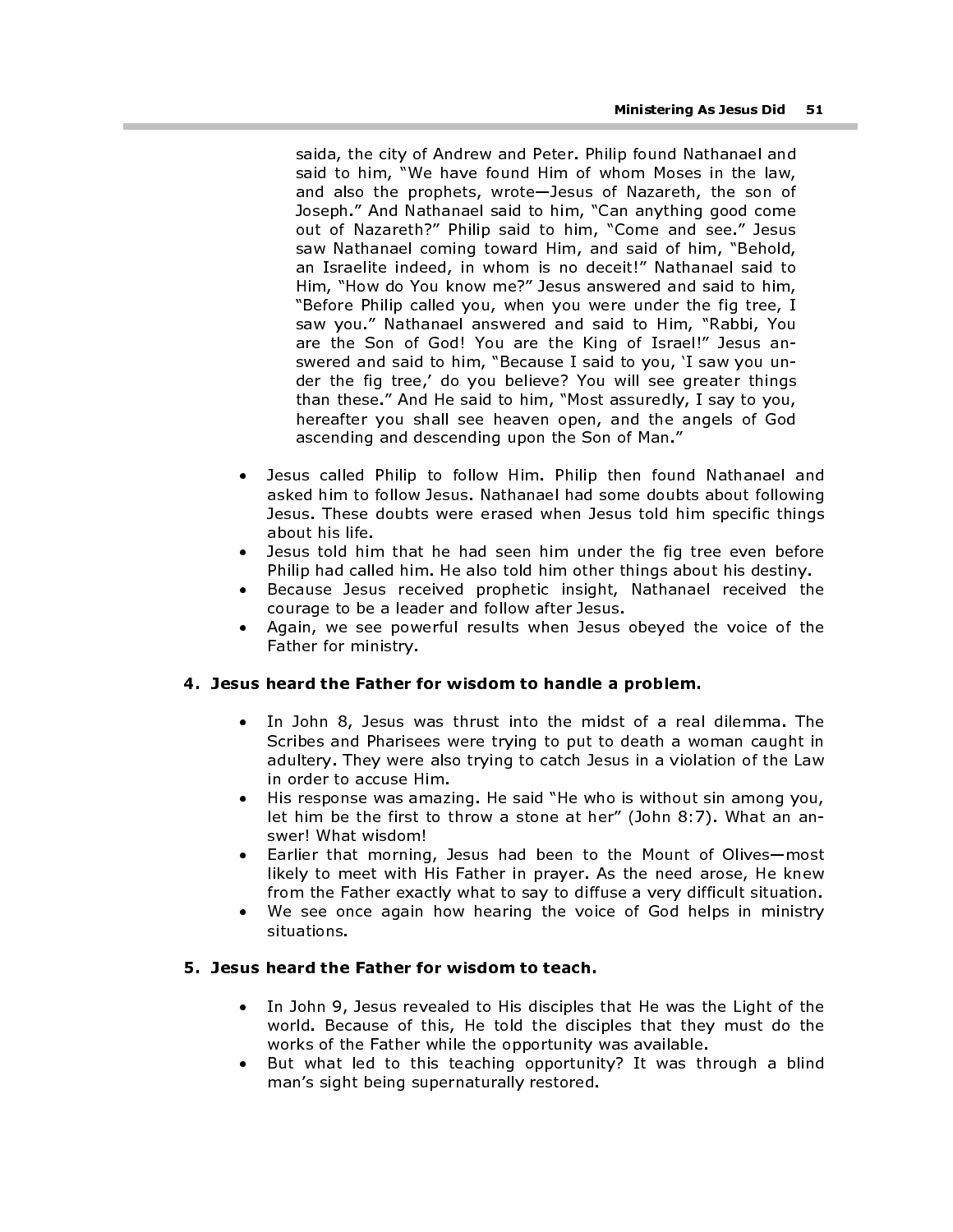- Before Jesus taught about Himself as the Light of the world, He and the disciples saw a blind man. The disciples wanted to know why the man was blind from birth. Jesus told them that it was not due to sin, but so the works of God could be displayed in him.
- Because Jesus had supernatural wisdom—knowing the reason why the man was afflicted—it led to a miraculous healing and a teaching opportunity.
- Jesus used this miracle as a picture of what we are like without Him. We walk in spiritual darkness, blinded by sin, until the Light of the world shines into our hearts and guides us into the truth.

#### 6. Jesus heard the Father for faith for the supernatural.

- In John 11, Jesus raised Lazarus from the dead. With many people gathered around, it took great faith for Jesus to say "remove the stone" from the tomb.
- Jesus operated on a level of faith that is far beyond what we are accustomed to.
- So what gave Jesus the faith to believe that Lazarus would be raised from the dead? Earlier in the chapter, when Lazarus was about to die from his illness, Mary and Martha asked Jesus to heal him. Instead of healing him, Jesus spoke these words of promise: "This sickness is not unto death, but for the glory of God, that the Son of God may be glorified through it" (John 11:4).
- Jesus heard the voice of the Father speak a promise that He would raise Lazarus from the dead. This word gave Jesus the supernatural faith to perform an extraordinary miracle.

# We Need to Minister Like Jesus Did

- 1. Jesus' style of ministry is a model for all believers to follow.
	- Jesus did not minister in the way that He did just because He was the Son of God. Nor was His ministry style applicable to a select few throughout history.
	- Jesus chose this style of ministry for all who followed Him. Note this familiar passage in Mark 3:13-15:

And He went up on the mountain and called to Him those He Himself wanted. And they came to Him. Then He appointed twelve, that they might be with Him and that He might send them out to preach, and to have power to heal sicknesses and to cast out demons.

- Jesus taught the twelve apostles to minister using the following model:
	- 1. Live in an intimate relationship with Him
	- 2. Hear His voice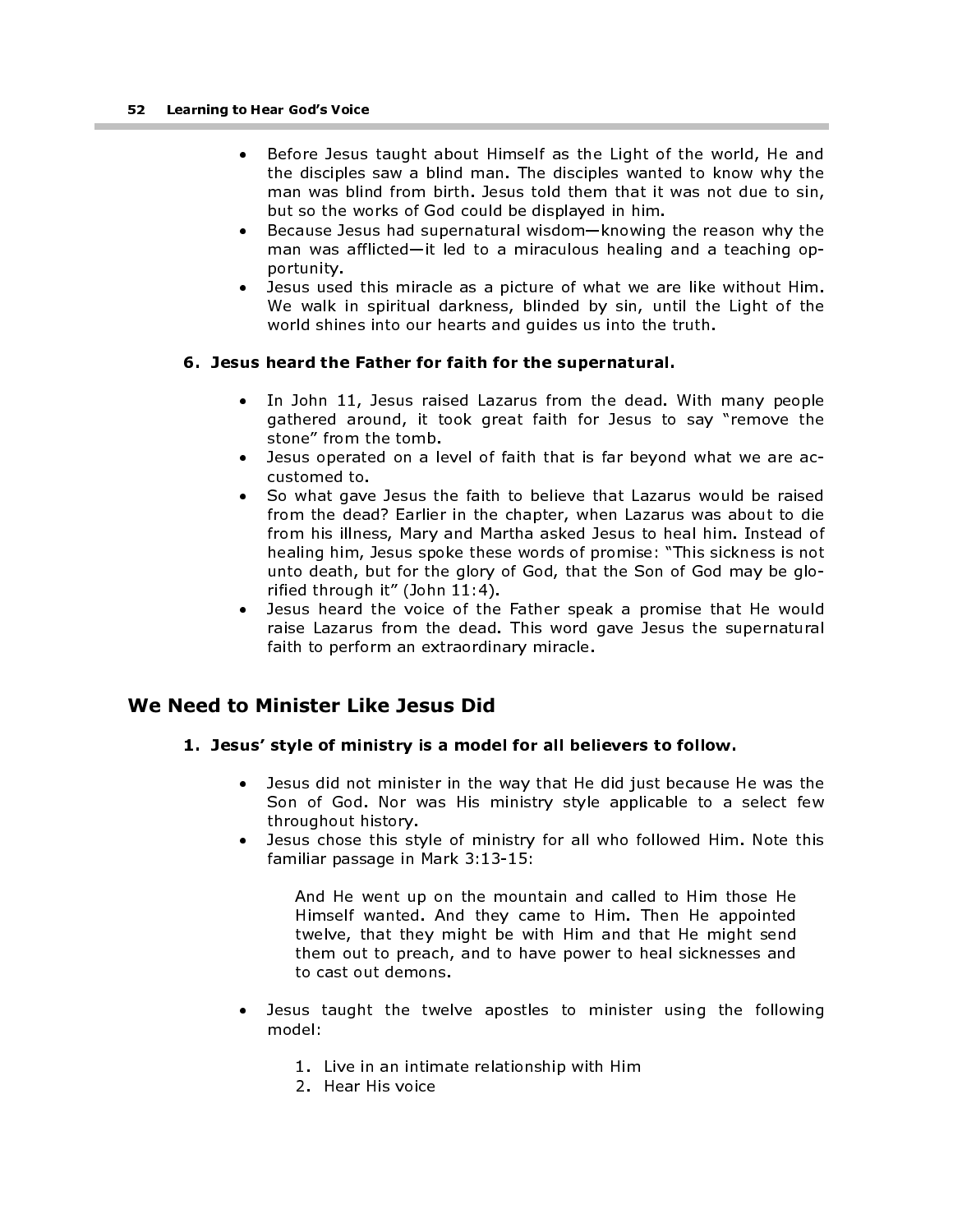- 3. Go out as a sent one, based on His direction, to preach, teach, heal, and cast out demons.
- We are all called to minister in the same way Jesus did.

#### 2. As we minister like Jesus, we will perform great works in His name.

- Jesus said, "Truly, truly, I say to you, he who believes in Me, the works that I do shall he do also; and greater works than these shall he do; because I go to the Father" (John 14:12).
- Jesus said that His disciples would perform greater miracles than He did.
- For us to see this promise fulfilled, we must learn to minister like Jesus did.

#### Four Reasons Why We Must Minister Like Jesus

#### 1. Ministering like Jesus bears witness to Him.

- In John 5:36, Jesus said that His works testified of Him. When we minister as Jesus did, we bear witness to the reality of the Lord Jesus Christ. It also shows the world that the Father sent Him to redeem mankind.
- Let me illustrate this point from a story in my book, Learning to Hear God's Voice:

I remember one Sunday morning at church. The father of a lady who attended our church was visiting. He was from another city thousands of miles away, so I had never met him and knew nothing about him. Later, I found out that he was not a Christian. His daughter really wanted him to accept Christ as his Savior. As the service progressed, I began to have difficulty breathing. This feeling only lasted a few seconds, but I knew God was speaking to me about the condition of someone in the room. I asked the Lord what He was saying, and I heard the word "emphysema." At the appropriate time, I asked if there was anyone present who suffered from emphysema. Nobody responded so I went on with the meeting. When the service was over, the lady told me that the word was for her father. God wanted to heal him. But more importantly, God desired the ministry to bear witness to Jesus. This man—whether he responded to the request for prayer or not—knew that God had spoken. The word bore witness to the reality of God to this unsaved man. Had I just asked for anyone with a need to come forward for prayer, it would have had no impact upon the most important issue—that God is real and cares about him. $\frac{2}{3}$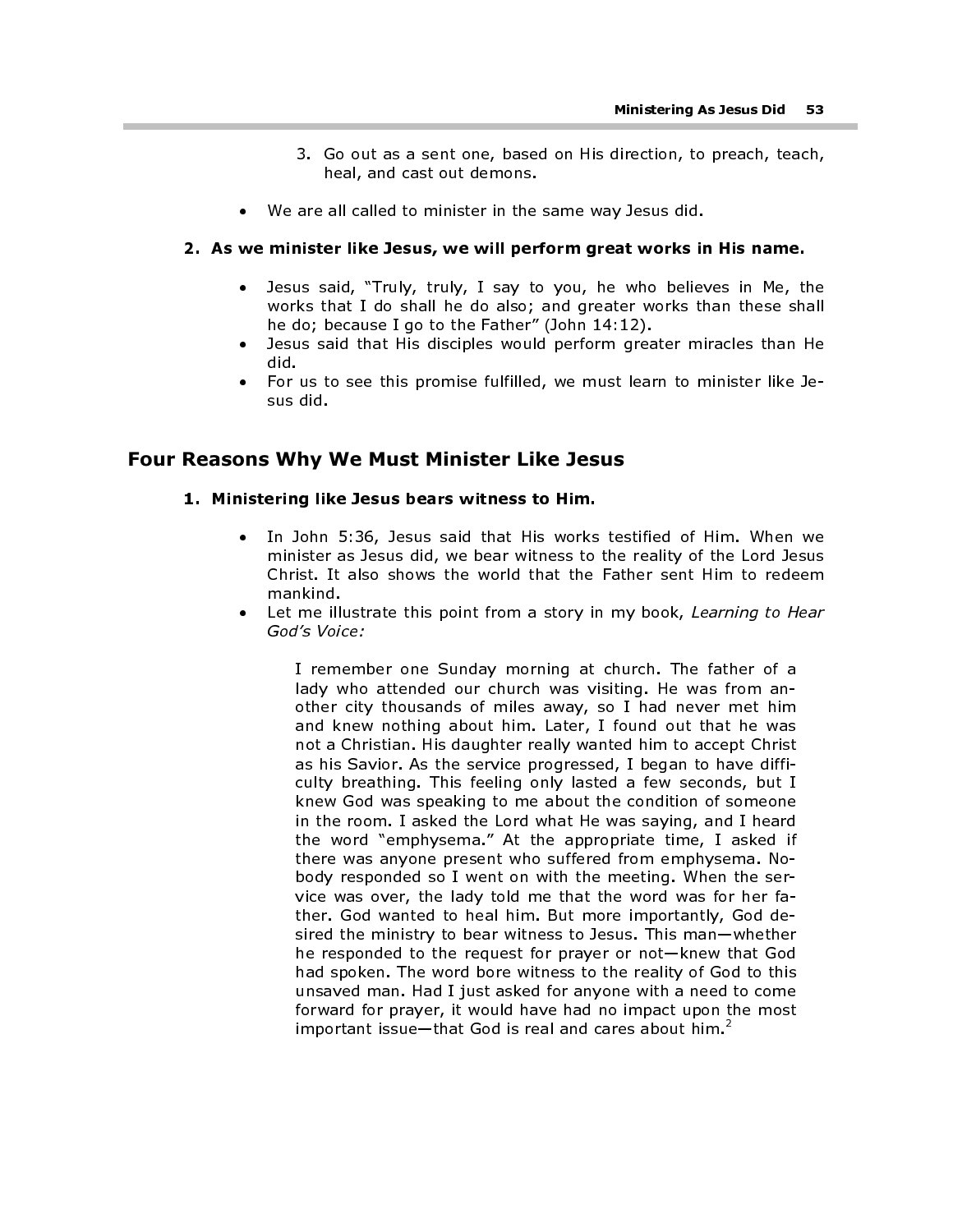#### 2. Ministering like Jesus allows us to do what God is doing.

- Hearing and obeying God allows us to flow in the anointing of the Holy Spirit. Because God is merciful, anytime we minister out of a sincere heart He will bless our prayers and effort.
- However, God releases far greater power on what He initiates. He will bless what we do, but the greatest anointing comes when we hear His voice and obey.
- In recent years, the Lord has allowed me to equip pastors. Whenever I do a pastor's conference, one message that I often teach relates to keeping your worship service in the river of God.
- I instruct them that God has a specific plan for every meeting. I teach that there is a river that flows from the throne and our task as leaders is to discover the river, jump into it ourselves, and direct the service into it.
- I tell them that there is life in the river (see Ezek. 47:9) and on the banks of the river, there are trees that produce fruit for food and leaves for healing (see Ezek. 47:12). Hearing God's voice and directing the service accordingly allows us to jump in this river of the Holy Spirit and do what He is doing.

#### 3. Ministering like Jesus compliments the written Word in accomplishing God's will.

- Many Jewish believers knew about Isaiah's prophecy about the virgin birth. However, Mary did not know that she was the chosen virgin until she heard the voice of God through an angel.
- Hearing God's voice compliments the written Word by applying it to our lives and ministry situations.
- For example, we know that God is our healer; however, we often don't know if God wants to heal in a certain service. When we receive a word of knowledge, we know that He desires to heal a certain condition.
- This builds faith in us and in the person for whom we are praying.

### 4. Ministering like Jesus builds faith in the person for whom we are praying.

- When we are ministering to someone and God reveals something to us about them that was previously unknown, it helps them know that God is at work.
- It helps them know that God is truly speaking, it builds up their faith, and positions them to receive from God.
- Think with me about the illustration I shared at the beginning of this session. Had I just told the mom that I came to pray for the boy, it would have only produced a certain level of hope. However, when I informed her that God spoke to me and told me to pray for him, it resulted in a level of faith.
- There is a big difference between hoping for God to move and faith that expects God to move. Hearing God releases faith.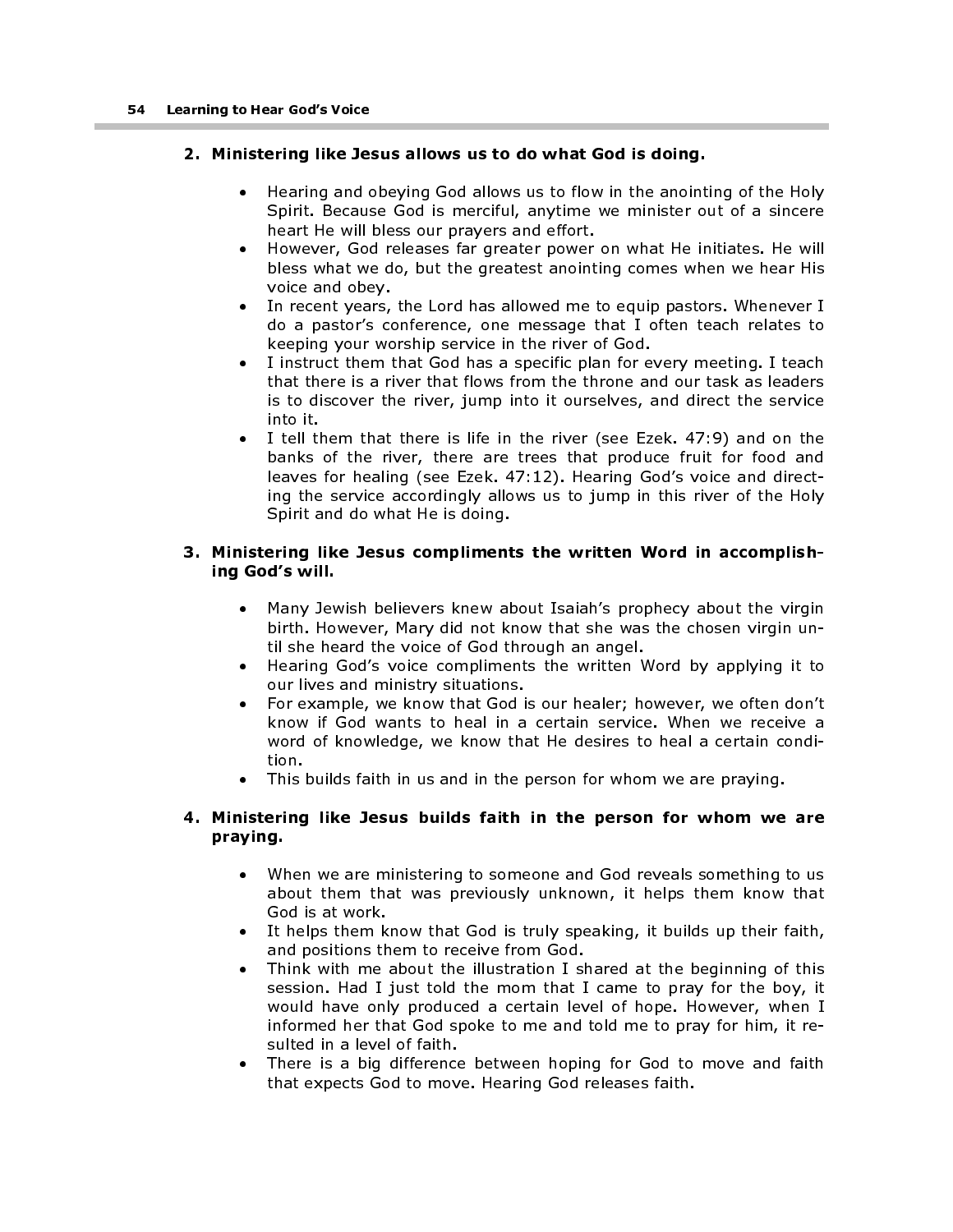# Learn to Minister Like Jesus Did

#### 1. Learn to minister like Jesus did and you will be amazed.

- Every believer has a call to minister. Not everyone will preach or teach, but we are all called to use our gifts to advance the kingdom of God.
- Ministry is much more fun, rewarding, and powerful if we learn to minister as Jesus did.
- Maybe you have never seen God move supernaturally as a result of your prayers. Maybe you have only been ministering in response to people's needs. Maybe you have never heard God tell you what He wanted to do.
- As we conclude this session, I want to challenge you to seek God for what He is doing and partner with Him in His work. Learn to minister like Jesus did. Test the results. You will be amazed!

#### Notes

- 1. Kessler, Learning to Hear God's Voice, pp. 60-61.
- 2. Ibid., pp. 72-73.

ı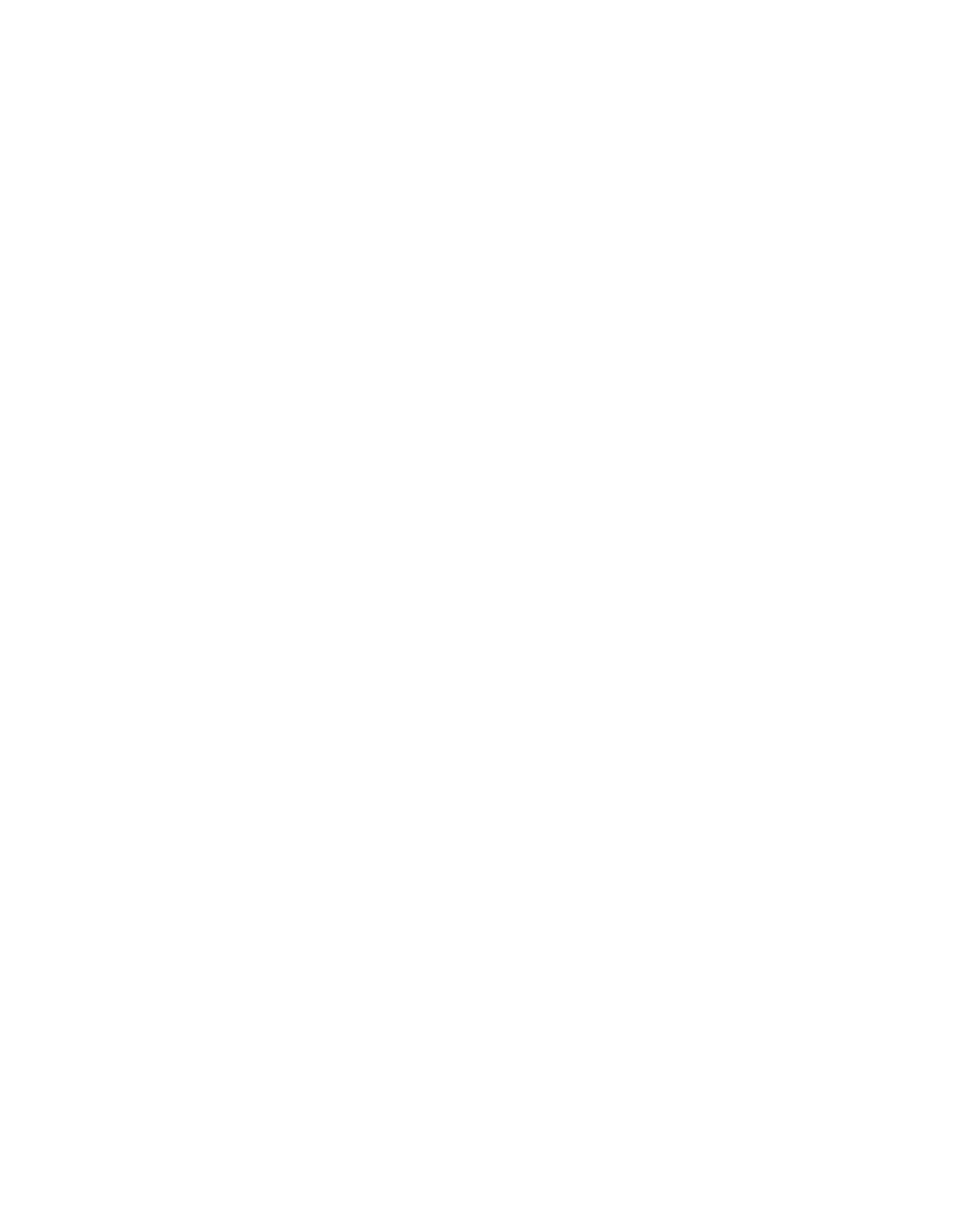# Review Questions

#### True or False

- 1. Jesus' style of ministry is unique and cannot be imitated since He is the Son of God.
- 2. In essence, hope and faith are the same thing.
- $\frac{1}{2}$  3. Although Jesus ministered in response to the voice of the Father, His primary method of ministry was based upon His response to people's needs.
- 4. Ministering like Jesus builds hope in the person we are praying for.
- 5. Every believer is called to minister.
- 6. Believers are called to do the same works, and even greater works, than Jesus did.
- 7. Hearing God's voice is essential if we want to minister like Jesus did.
- 8. Jesus performed several miracles before the Holy Spirit came upon Him.

#### Fill in the Blank

- 9. Jesus heard the Father for offering \_\_\_\_\_\_\_\_\_\_\_\_\_\_\_ to the \_\_\_\_\_\_\_\_\_.
- 10. Ministering like Jesus builds \_\_\_\_\_\_\_\_\_\_ in the person for whom we are praying.
- 11. To be  $\frac{1}{\frac{1}{\sqrt{1-\frac{1}{\sqrt{1-\frac{1}{\sqrt{1-\frac{1}{\sqrt{1-\frac{1}{\sqrt{1-\frac{1}{\sqrt{1-\frac{1}{\sqrt{1-\frac{1}{\sqrt{1-\frac{1}{\sqrt{1-\frac{1}{\sqrt{1-\frac{1}{\sqrt{1-\frac{1}{\sqrt{1-\frac{1}{\sqrt{1-\frac{1}{\sqrt{1-\frac{1}{\sqrt{1-\frac{1}{\sqrt{1-\frac{1}{\sqrt{1-\frac{1}{\sqrt{1-\frac{1}{\sqrt{1-\frac{1}{\sqrt{1-\frac{1}{\sqrt{1-\frac{1}{\sqrt{1-\frac{1}{\sqrt$
- 12. We need to know God's voice for \_\_\_\_\_\_\_\_\_\_\_\_.
- 13. Jesus heard the Father for \_\_\_\_\_\_\_\_\_\_\_ to teach.
- 14. Jesus' \_\_\_\_\_\_\_\_\_\_\_\_\_ of ministry is a \_\_\_\_\_\_\_\_\_\_\_ for all believers to follow.
- 15. Ministering like Jesus \_\_\_\_\_\_\_\_\_\_ \_\_\_\_\_\_\_\_\_\_\_ to Him.
- 16. As we minister like Jesus, we will perform \_\_\_\_\_\_\_\_\_\_ \_\_\_\_\_\_\_\_\_\_\_\_\_\_\_ in His name.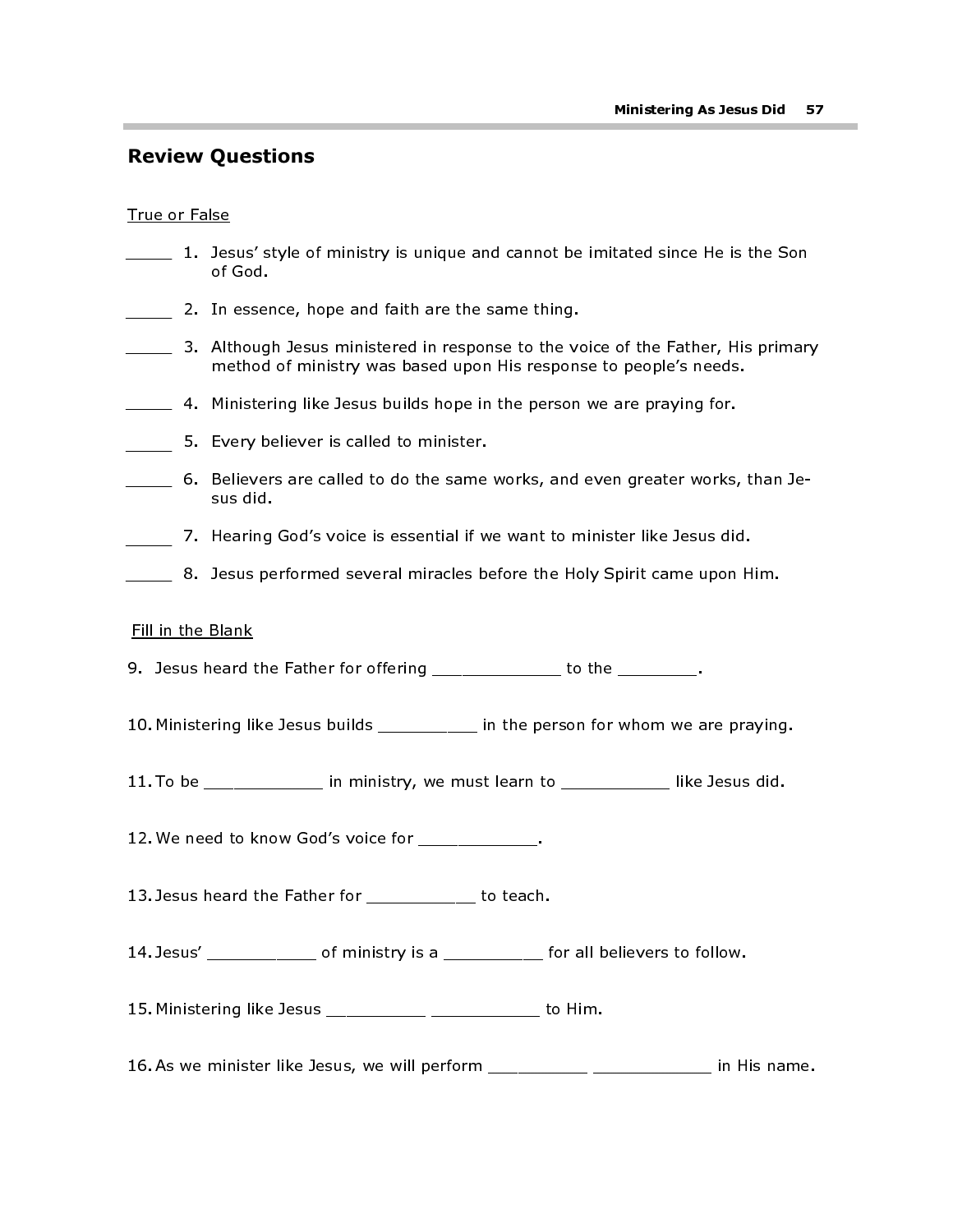Identify four reasons why we need to minister like Jesus from the list on the right and place the correct letters in the spaces next to questions 17 through 20.

| 17 <sup>2</sup> | Possible Matches for 17-20                                                                                                    |
|-----------------|-------------------------------------------------------------------------------------------------------------------------------|
| 18.             | a. Ministering like Jesus improves our reputation.<br>b. Ministering like Jesus bears witness to Him.                         |
| 19.             | c. Ministering like Jesus allows us to do what God is doing.<br>d. Ministering like Jesus will give us more ministry opportu- |
| 20.             | nities.<br>e. Ministering like Jesus compliments the written Word in<br>accomplishing God's will.                             |
|                 | f. Ministering like Jesus builds faith in the person for whom<br>we are praying.                                              |
|                 | Ministering like Jesus give us favor in the marketplace.<br>q.                                                                |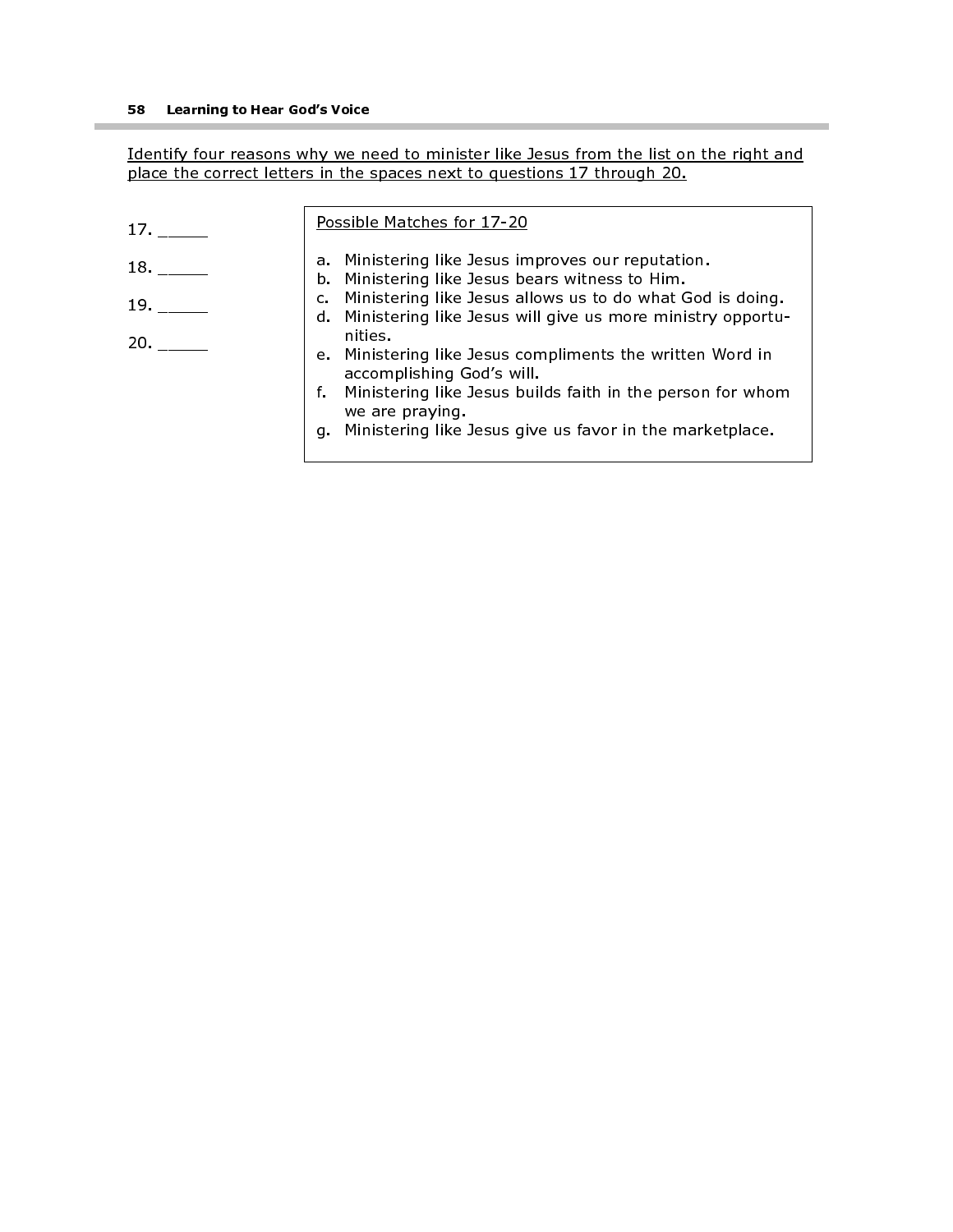Session 5

# Hearing God for Ministry

#### This session covers:

- An overview of the gifts of the Holy Spirit
- The nine gifts of the Holy Spirit  $(1 \text{ Cor. } 12)$ <br>• How these nine gifts are communicated to
- How these nine gifts are communicated to us by the Holy Spirit

#### This session corresponds to:

• Session 5 of Learning to Hear God's Voice CDs

# An Overview of the Gifts of the Holy Spirit

- 1. Hearing God for ministry requires that we learn to function in the gifts of the Holy Spirit.
	- The power of God is available to everyone.
	- God desires to speak to all of His children in order to initiate, assist, and empower ministry.
	- For me, ministering in the gifts of the Holy Spirit is one of the most enjoyable parts of ministry. I love to teach and preach, but being used as a vessel of the Holy Spirit as God moves in supernatural ways is very exciting.
	- The following story from my book, Learning to Hear God's Voice, will illustrate what I mean.

A few years ago, when our church was still in a denomination, I attended one of those very boring denominational committee meetings. After we had discussed some administrative issues, God decided to interrupt this meeting and finish it in a dramatic way. God changed a dry committee meeting into one of the most exciting times of my ministry. The Lord spoke and it changed everything.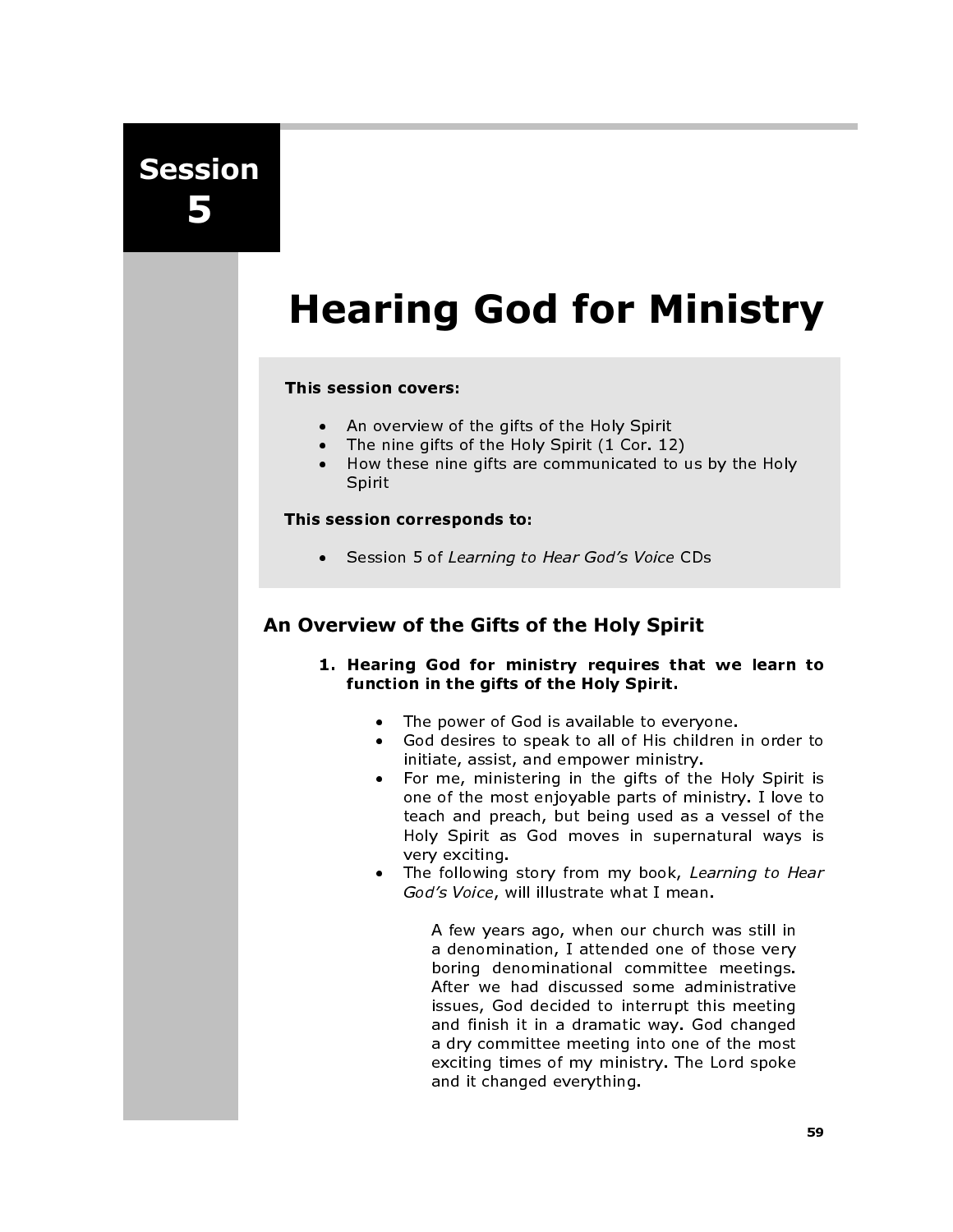There were five of us at the meeting. At the end, we decided to join hands for a closing prayer. As another person in the group prayed, I felt a brief, sharp pain in the abdominal area of my body. I wondered for a moment if the pain was a physical discomfort or if God was speaking to me about a ministry opportunity. Occasionally, God speaks to me through feelings in my body, especially when He wants to initiate prayer for healing. I was reluctant to say anything because this group was not accustomed to God speaking in this way. But as I waited for the others to finish praying, I felt increasingly compelled to take a risk and speak out. Finally, I went for it and asked, "Is there someone in the group with abdominal pain?" The lady next to me immediately screamed, "Who is this man?" She of course was speaking of me. She was extremely surprised that someone had perceived her condition without any prior knowledge of it. As it turned out, she was scheduled to have surgery two days later in her abdominal area. The doctors said she had a tumor, quite possibly cancerous, that needed to be removed.

As she shared her story, it was obvious that no one in the group knew what she was facing. After we learned of her need, we gathered around her, laid hands on her and prayed fervently. I called her a few days later to find out the results of her visit to the doctor. She told me her amazing story. As the doctors began to do the surgery, the tumor was gone! Praise God! This was an exciting time for everyone in our group. This dear lady was in complete awe of God because He miraculously healed her. I was overwhelmed with joy because I heard the voice of God and was used to initiate a miracle. And everyone in the group was thrilled because we were allowed to participate in a supernatural work of God. Through the gifts of the Holy Spirit, a dull committee meeting was transformed into a monumental event. $<sup>1</sup>$ </sup>

Since there is a close connection between hearing God for ministry and operating in the gifts of the Holy Spirit, let's look at the gifts in more detail.

#### 2. The four main passages where Paul taught on the gifts of the Holy Spirit are listed below.

And He Himself gave some to be *apostles*, some *prophets*, some *evan*gelists, and some pastors and teachers, for the equipping of the saints for the work of ministry, for the edifying of the body of Christ, till we all come to the unity of the faith and of the knowledge of the Son of God, to a perfect man, to the measure of the stature of the fullness of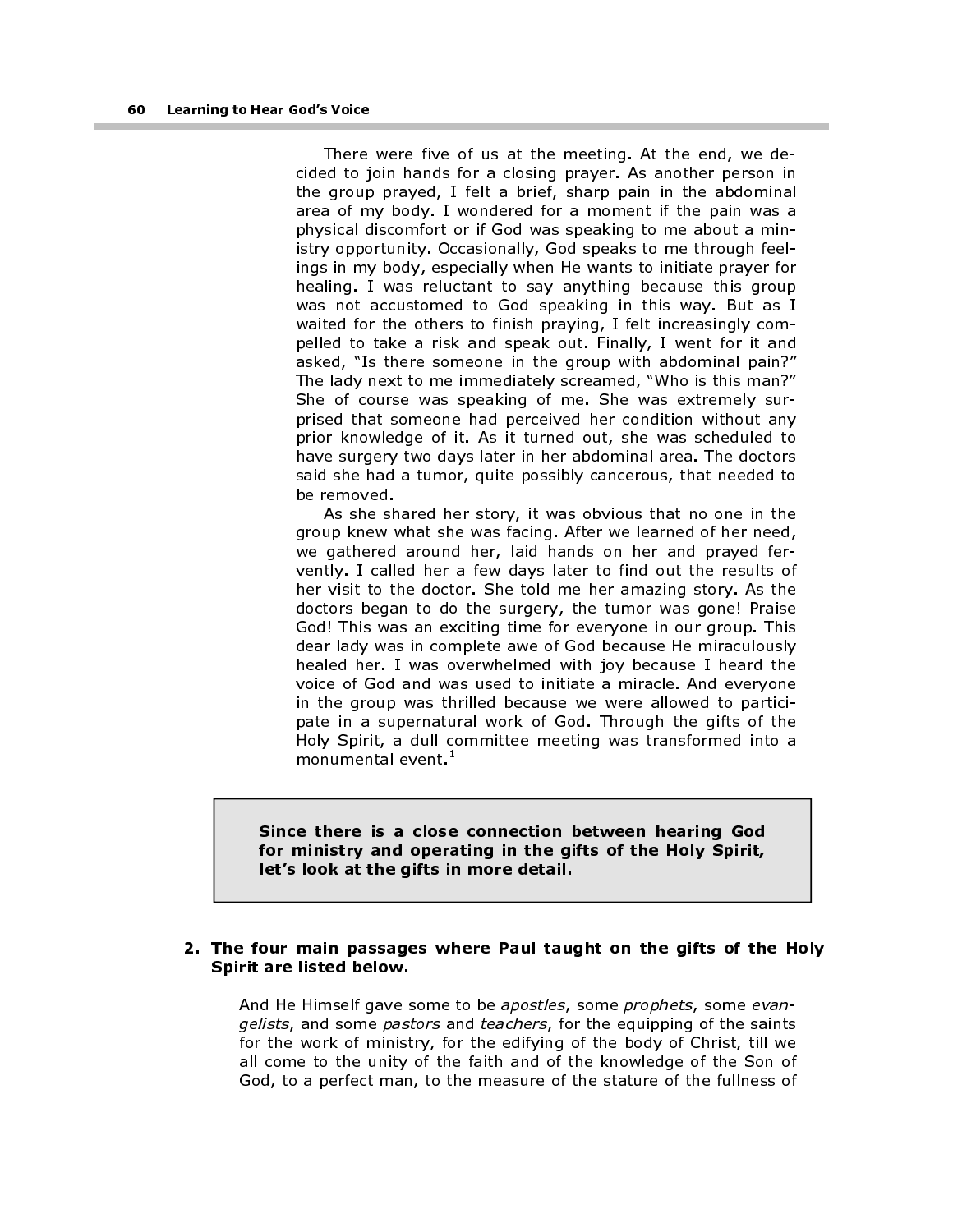Christ; that we should no longer be children, tossed to and fro and carried about with every wind of doctrine, by the trickery of men, in the cunning craftiness of deceitful plotting, but, speaking the truth in love, may grow up in all things into Him who is the head—Christ from whom the whole body, joined and knit together by what every joint supplies, according to the effective working by which every part does its share, causes growth of the body for the edifying of itself in love (Eph. 4:11-16, NKJV).

For just as we have many members in one body and all the members do not have the same function, so we, who are many, are one body in Christ, and individually members one of another. Since we have gifts that differ according to the grace given to us, each of us is to exercise them accordingly: if prophecy, according to the proportion of his faith; if service, in his serving; or he who teaches, in his teaching; or he who exhorts, in his exhortation; he who gives, with liberality; he who leads, with diligence; he who shows mercy, with cheerfulness (Rom. 12:4-8).

And God has appointed in the church, first apostles, second prophets, third teachers, then miracles, then gifts of healings, helps, administrations, various kinds of tongues. All are not apostles, are they? All are not prophets, are they? All are not teachers, are they? All are not workers of miracles, are they? All do not have gifts of healings, do they? All do not speak with tongues, do they? All do not interpret, do they? (1 Cor. 12:28-30).

But to each one is given the *manifestation of the Spirit* for the common good. For to one is given the word of wisdom through the Spirit, and to another the word of knowledge according to the same Spirit; to another faith by the same Spirit, and to another gifts of healing by the one Spirit, and to another the effecting of miracles, and to another prophecy, and to another the distinguishing of spirits, to another various kinds of tongues, and to another the interpretation of tongues. But one and the same Spirit works all these things, distributing to each one individually just as He wills (1 Cor. 12:7-11).

#### 3. The gifts of the Spirit fall into one of three categories.

- The Fivefold Leadership Gifts
	- **Ephesians 4:11-16**
	- These gifts identify the types of ministry leaders that are called to equip the Body of Christ for effective service.
	- These gifts are the apostle, prophet, evangelist, pastor, and teacher.
- The Ministry Gifts
	- Romans 12:4-8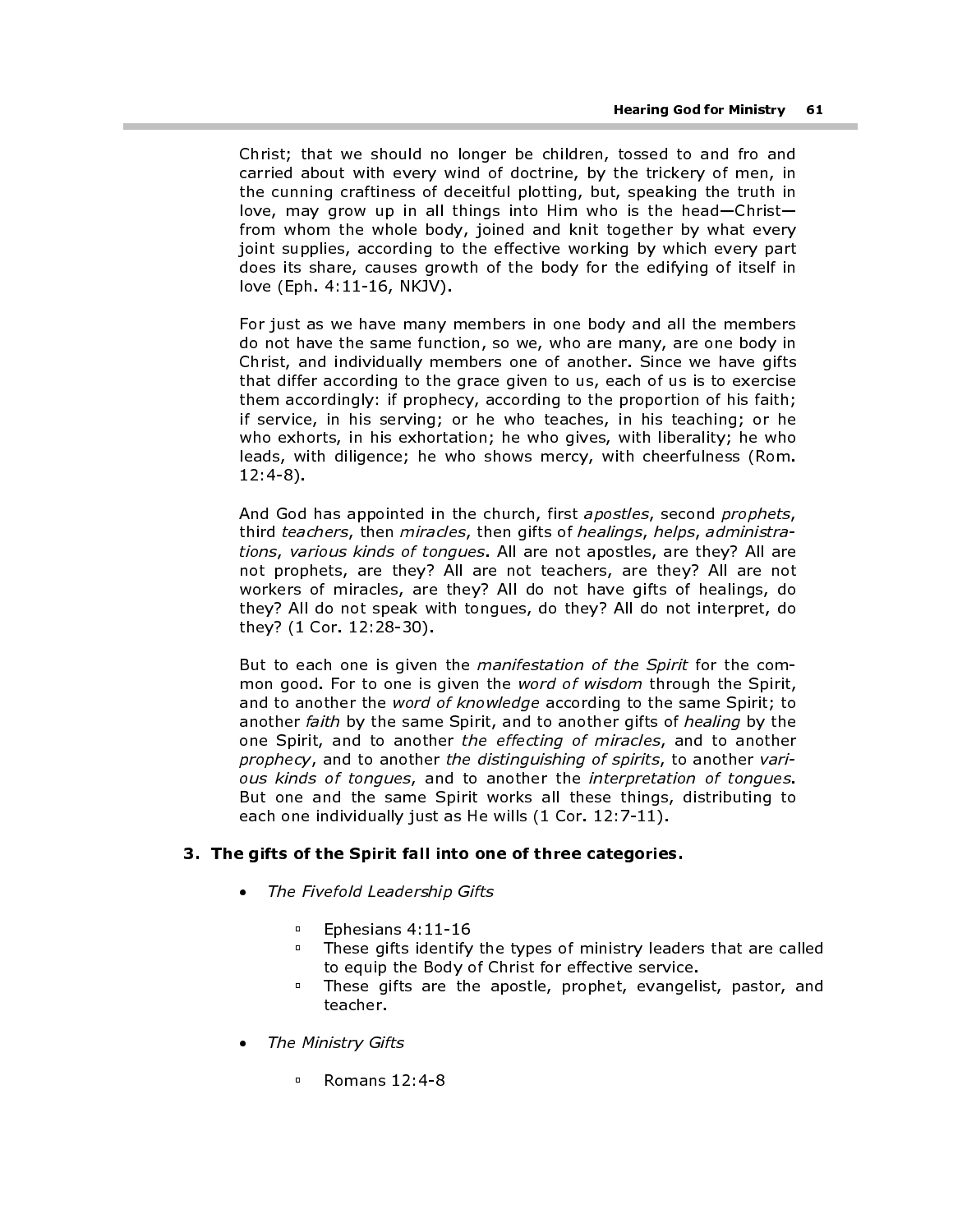- Some people refer to these as Motivational Gifts.<br>• Although they do identify our motivation for mini
- Although they do identify our motivation for ministry, they also express an aspect of a person's ministry calling.
- <sup>o</sup> These gifts are prophecy, service, teaching, exhortation, giving, leading, and mercy.
- The Manifestations of the Holy Spirit
	- □ 1 Corinthians 12:7-11<br>□ Whereas\_the\_first\_two
	- If whereas the first two listings are more permanent in nature,<br>the manifestation gifts are distributed to all as a ministry need the manifestation gifts are distributed to all as a ministry need arises.
	- **These gifts are temporary demonstrations of the Holy Spirit's** power in order to meet a specific need at a given moment.
	- These gifts are a word of wisdom, a word of knowledge, faith, gifts of healing, effecting of miracles, prophecy, distinguishing of spirits, various kinds of tongues, and interpretation of tongues.

#### 4. To operate properly in any of these gifts, we must know God's voice.

- To be an effective giver, we need to hear God tell us who to give to and how much we should give.
- To function as a prophet, we need to hear God's voice for the prophetic word.
- To be a competent leader, we need to hear God for the vision into which to lead the people.

For the purposes of this class, we will focus on the third category of gifts—the manifestations of the Holy Spirit from 1 Corinthians 12:7-11.

# An Overview of the Nine Manifestations of the Holy Spirit

#### 1. To grow in ministry effectiveness, we must place a high priority on the gifts of the Holy Spirit listed in 1 Corinthians 12:7-11.

- Jesus ministered in this fashion. Sometimes He would receive a word of knowledge or word of wisdom. Other times He would give a prophetic word or perform a miracle.
- We need to function in the gifts just like Jesus did.
- To do this, we need to practice and utilize these gifts.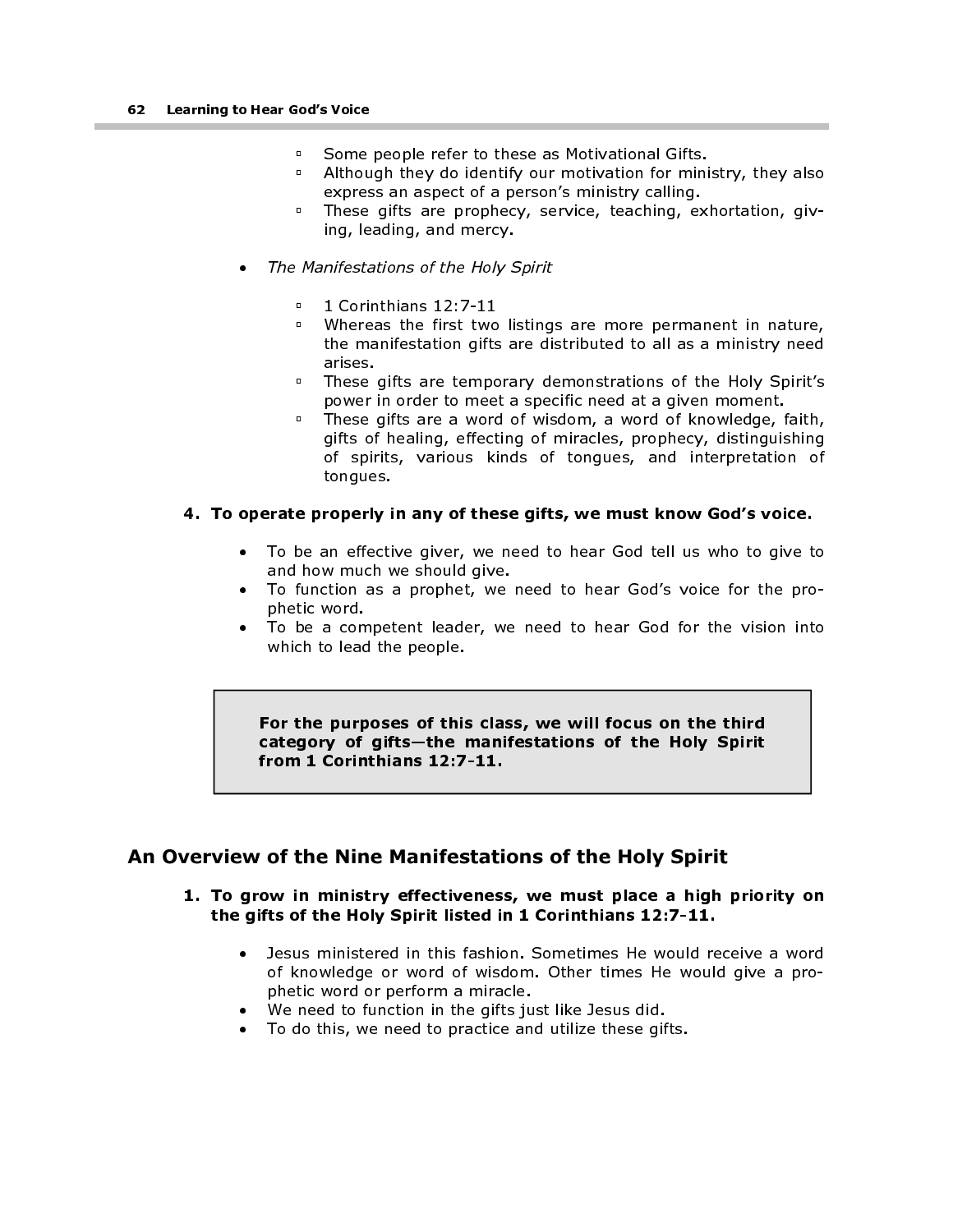#### 2. Every believer can operate in all nine manifestations of the Holy Spirit.

- The nine manifestations of the Holy Spirit are not permanent gifts. Instead, they are tools given to empower effective ministry as the need arises.
- They are given for the common good of the body according to the will of the Lord.
- At any given time, each of us can function in any of the nine gifts.
- Over the years, this issue has created considerable confusion. Many people believe they only have one or two of these gifts. Some think that one person may be gifted only in the word of knowledge or in the word of wisdom. Or that certain individuals only function in the ability to distinguish spirits. This is an incorrect way to interpret this passage of Scripture.
- Each of us can and should experience all nine of these gifts as the Holy Spirit determines we have need of them.
- Since a believer has access to all nine manifestations of the Holy Spirit, we can minister just like Jesus did.

# Describing the Nine Manifestations of the Holy Spirit

#### 1. Words of knowledge

Definition: A revelation of information for a person, group, or situation that could not have been known by natural means.

Definition: A revelation of information for a person, group, or situation that could not have been known by natural means.<br>
Illustration: The story that 1 told at the beginning of this session illus-<br>
Irlustration: Yet God Illustration: The story that I told at the beginning of this session illustrates a word of knowledge. I had no prior information about the lady's abdominal condition. Yet God knew and He opened up heaven just for a moment to give me specific insight into her condition. This revelation led to her healing. Through a word of knowledge, great blessing came to this lady because she was healed, to me because I was used to initiate a miracle, and to the entire group because we were used to administer healing through the power of the Holy Spirit.

#### 2. Words of wisdom

Definition: A revelation of supernatural wisdom that enables a person to know what to do or say in a particular circumstance.

Illustration: The story that I told at the beginning of Session 4 about the young boy in the coma illustrates a word of wisdom. In this case, I knew the boy was in a coma. I knew which hospital he was in. I didn't need supernatural knowledge for this. What I needed was the wisdom of God to know how to minister to him. I needed the wisdom to know that I was to go pray with him rather than just for him. The result was a mighty healing and an exciting testimony. If I had not heard God through a word of wisdom, I would not have gone to pray with the boy. God may have cho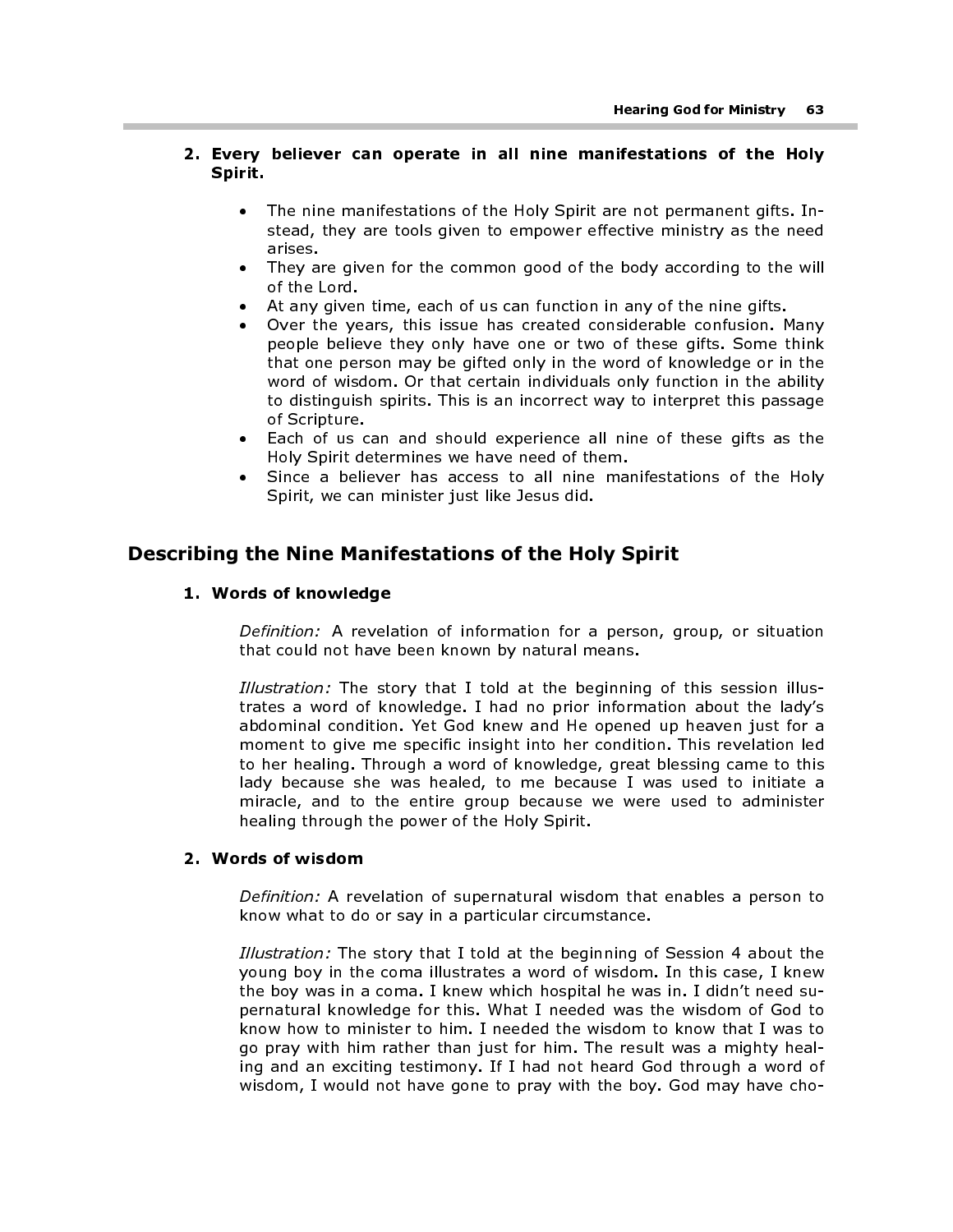sen to heal him anyway, but I would have missed out on a wonderful blessing.

#### 3. Distinguishing of spirits

Definition: The ability to discern what type of spirit is in operation in a given situation.

Illustration: Since 1992, the Lord has used my wife and I to minister deliverance. During this time, we have had the joy of ministering to hundreds of people in this way. Although this gift is used in other ways, distinguishing or discerning of spirits is essential for an effective deliverance ministry. People come for ministry with symptoms, but they don't always know the root cause of the problem. Many times they are not aware of the entry point that gave access to the specific demonic spirit or spirits they are dealing with. As God communicates to us through this gift, He reveals the specific spirit that is operating. By knowing this, we can deal with the appropriate spirit.

I remember the first time I actually cast out a demon. Though I had seen others do it, I never had an opportunity to do it myself. One Sunday morning after I had preached a message on the power of the blood of Jesus, I sensed the Lord giving me a word to initiate ministry. I heard in my spirit the phrase "spirit of addiction." I called for everyone who struggled with a spirit of addiction to come forward for prayer. Three people came forward that morning. One lady came who was addicted to cigarettes. She wanted to stop but couldn't. As I began to pray for her, I noticed her hands stiffen and contort in an unusual way. I knew immediately that a demon was manifesting. It took a while, but by the power of the blood of Jesus and the ministry of the Holy Spirit, we cast the demon out. This was an exciting day for our church and for this lady who was set free from cigarette addiction. It all began with the gift of distinguishing of spirits.

#### 4. Faith

Definition: An unexplainable impartation of assurance that God will act on our behalf.

Illustration: In 1983, I had my own business and was trying to sell it in order to go into ministry. We were having major problems selling the company, and I had given up hope. I believed we were headed for serious financial collapse. On the other hand, my wife had heard from God. The Lord gave her a word that imparted supernatural faith that our company would sell. To make a long story short, we both held on to the word, believing that it was from God. Finally, after painfully waiting for God's word to be fulfilled, to His glory and our great benefit, the sale went through. This enabled us to launch out into full-time ministry.

#### 5. Healing

Definition: The immediate or gradual restoration of health to the body,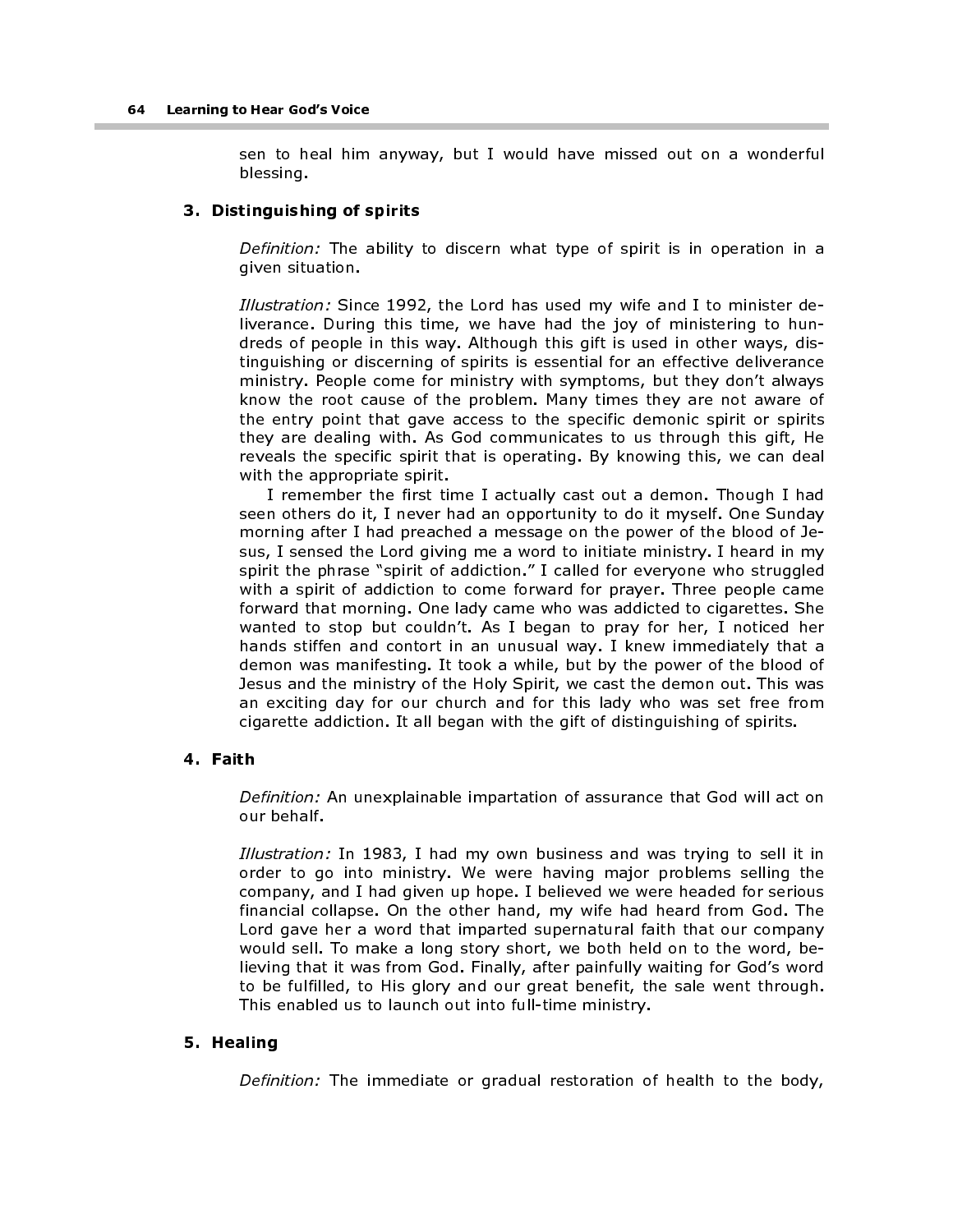mind or emotions through the power of the Holy Spirit.

Illustration: Although I have already given several examples of healing throughout this class, I want to highlight two important components of the gifts of healing. First, healing can be instantaneous or it can come as a gradual process that requires repeated prayer for breakthrough. Second, there is not just a gift of healing—there are gifts of healing. The Holy Spirit gives many different types of healing gifts to His people. Some people may have a greater anointing for healing cancer. Others might be more effective in healing back pain or heart problems.

#### 6. Miracles

Definition: A supernatural demonstration of God's power that bypasses the natural laws and transforms nature, circumstances, or individual needs.

Illustration: In 1995, my wife and I went to the hospital to pray for one of our church members' relatives. I remember the day vividly. It was a very rainy, cold day. I really didn't want to go, and I didn't expect much to happen. The lady that we were praying for was struggling with congestive heart failure. She was an elderly lady and many did not think she would survive. The medicine the doctors gave her created problems with her kidneys. She had been in a difficult place for several days. The doctors and family were losing hope, and prayer seemed to be the only answer for her. As my wife and I began to pray, we felt the anointing fall upon our prayers. Our faith level increased immediately, and we began to pray more boldly. After a few minutes of prayer, we left with no apparent change in her condition. But within a few hours, her condition improved dramatically. She went home within a day or so. The miraculous part about this story is the heavenly encounter that she experienced that day. Shortly after we left the room, she told her family that a man dressed totally in white clothing entered the room and touched her chest. After he touched her, she knew she was healed. Since several of her family members were not believers, God revealed to them His miracle-working power. Praise God!

#### 7. Prophecy

Definition: Speaking forth the mind and counsel of God to edify, exhort, comfort, warn or direct.

Illustration: When I first started our church, I received a prophetic word that was a tremendous encouragement. The word pertained to our church and me. It was a word that revealed God's purpose and destiny for us. It also gave me the wisdom to deal with some serious problems that I faced as the years went on. Through this word, the Lord said that some major problems would arise, but if I would trust Him, He would carry me through. This comforted me when the problems began to surface. I knew that if I simply trusted the Lord that He would help me and bring me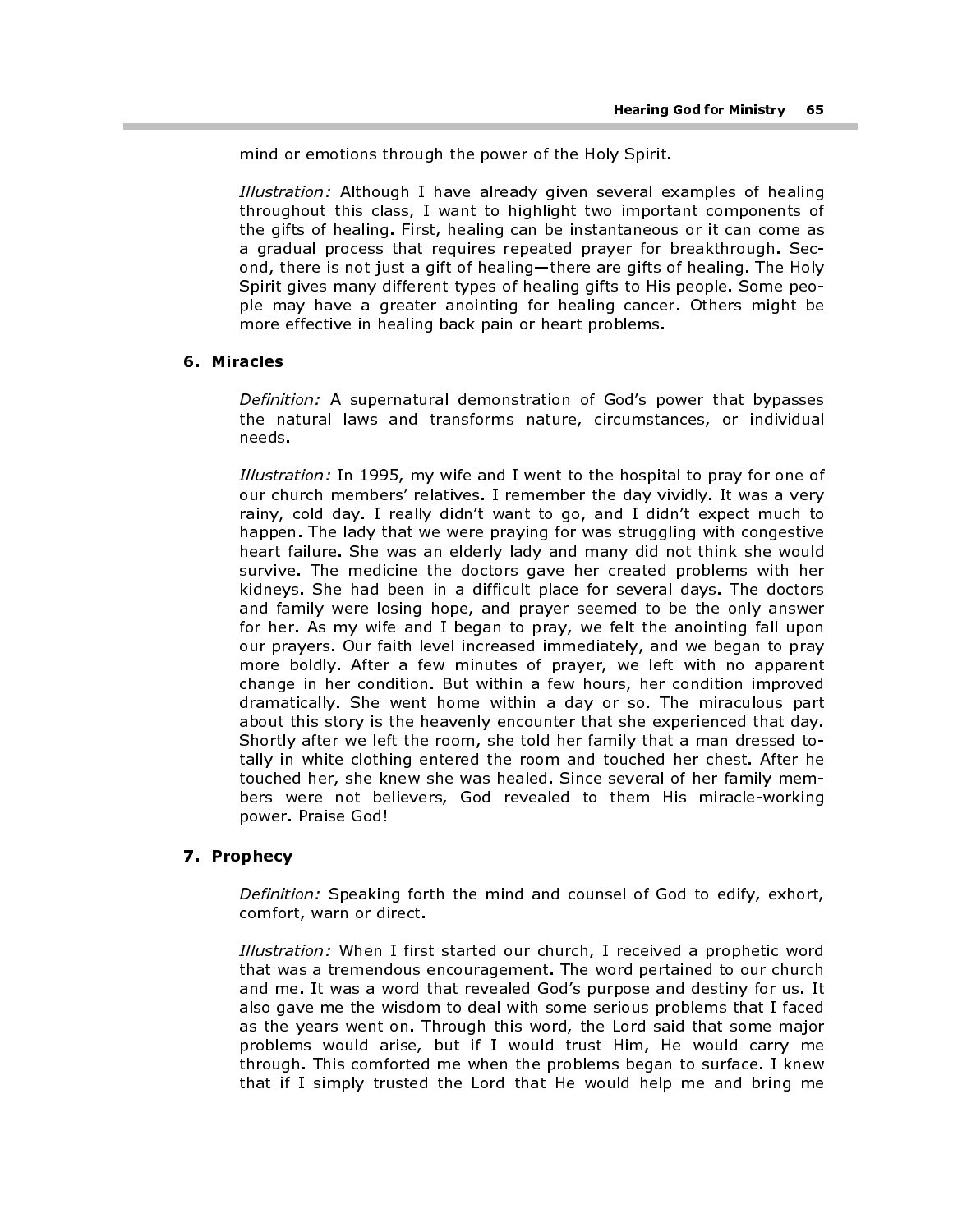through in victory. The word is far too lengthy to present here. However, without this word, I am convinced that I would not have made it to this point in my ministry. Through this prophetic word, I was helped, encouraged, comforted, and warned. This word empowered me to persevere until the Lord brought breakthrough.

#### 8. Tongues

Definition: A form of spiritual communication with God that originates in our spirit, is controlled by our will, is directed by the Holy Spirit, is normally unknown to the speaker, and leads to our edification.

Illustration: The gift of tongues can be exercised personally or corporately. When we pray in tongues individually, our spirit is strengthened and built up. It also causes our faith to grow stronger. This is an invaluable tool for the individual believer.

When the gift of tongues is practiced in a corporate setting, an interpretation must follow. When this happens, tongues and prophecy are equal in importance. Although it seems that in many places the public expression of tongues has been replaced by corporate prophecy, our experience has been to not ignore this important gift. At times, when the Lord is trying to get our attention in a serious way, He will release the gift of tongues. When this gift is expressed, it gets everyone's attention and they are ready to hear the interpretation. In Session 8, we will look at the gift of tongues in much more detail.

#### 9. Interpretation of tongues

Definition: The supernatural ability to translate and express the content of what has been spoken through the gift of tongues.

Illustration: There are two main ways that an interpretation to a tongues message comes. Most commonly, the tongues message is given and the interpretation follows. The actual tongues message serves as a catalyst for the interpretation. In other words, it stirs the heart of the interpreter and the translation of the tongues message is given much like a prophetic word. Less frequently, the interpretation comes word-for-word as the tongues message is delivered.

I have given an interpretation to a tongues message on several occasions. Normally, while a person is speaking in tongues, I will receive a phrase in my spirit and as I speak it, I receive more. I remember one time our worship leader was singing in tongues. It was very beautiful and a sense of God's presence filled the room. As she was singing, I began to get the interpretation word-for-word. It was so exciting. As I looked and listened to her, I understood every word she was singing.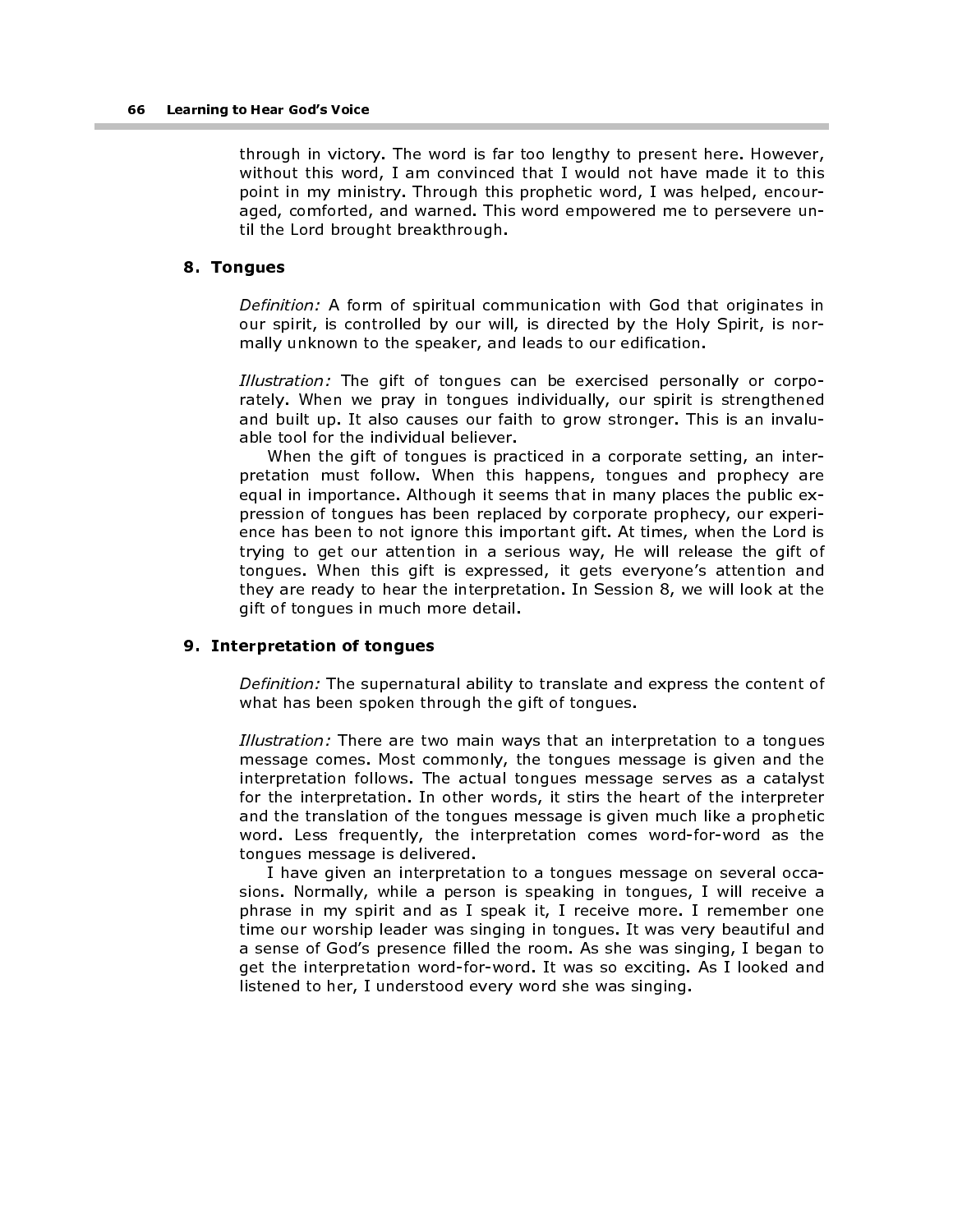# Becoming Alert to Our Spiritual Senses

#### 1. We relate to God through our spiritual senses.

- All of us know that we interact with the outside world through our natural senses. We have senses of sight, sound, touch, taste, and smell.
- In the same way that we have natural senses, we also have spiritual senses. Through our spiritual senses we relate to God.
- For example, we can hear God's voice; see in the Spirit; or feel in the Spirit.
- Although some people have said that they can smell in the Spirit or taste in the Spirit, our experience has been that most people either hear, see, or feel in the Spirit.
- None of these senses is better than any other.

#### 2. What God says is more important than how God says it.

- I remember when I first understood that I could receive communication from God. I really wanted to see visions. I would get jealous of others who received great visions from God. I even got angry with the Lord because He didn't speak to me in that way.
- For several years, it was a real source of frustration for me. Gradually, I began to realize that I was created to hear and feel in the Spirit rather than see in the Spirit.
- Finally, when I accepted that the way God speaks to me was not inferior to the way He speaks to others, I had tremendous peace. From that time onward, I became confident in my own ability to hear from God.
- Through this, I placed a greater importance on what God said rather than how God said it.

#### 3. In order to recognize God's communication to us through our spiritual senses, we must be spiritually alert.

- The main purpose of our spiritual senses is to receive communication from God in order to accomplish His will.
- To hear God's voice on a regular basis, we need to be in tune with our spirit-man—always aware of our spiritual senses. This is a major factor in discerning that God is speaking to our spirit.
- I believe that God speaks regularly to many people who do not recognize His voice. They have not yet perceived that the things they feel, see, hear or know is actually God's voice to them!
- When people awake to these promptings of the Spirit, they begin to move in the gifts in powerful ways.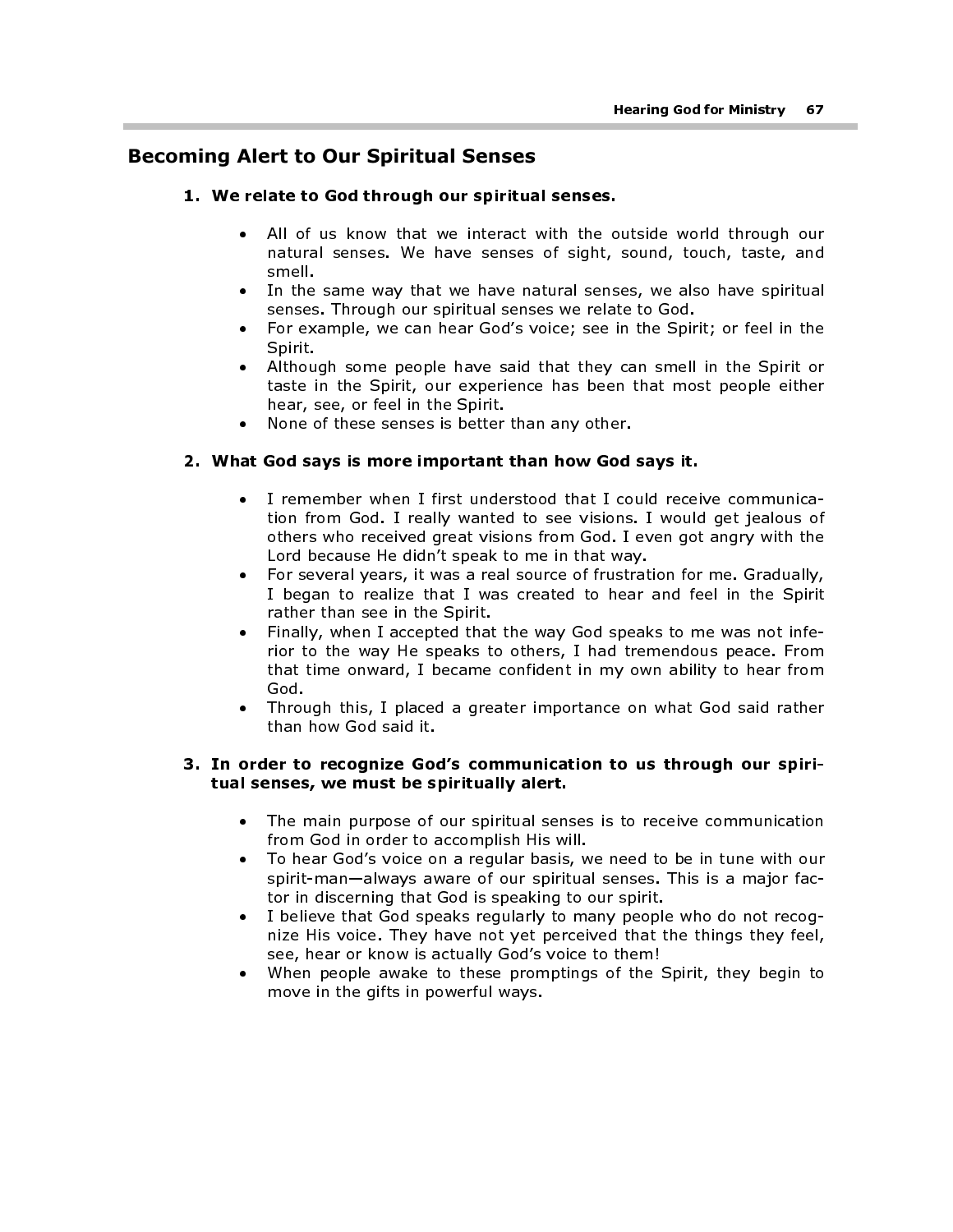# Classifying the Gifts of the Holy Spirit

#### 1. God communicates to us through the Revelation Gifts, Speaking Gifts, and Power Gifts.

- The Revelation Gifts
	- The gifts of the Holy Spirit that communicate unknown information to us.
	- **These gifts include words of wisdom, words of knowledge, and** distinguishing of spirits.
- The Speaking Gifts
	- The gifts of the Holy Spirit that are expressed through speaking.
	- These gifts include prophecy, various kinds of tongues, and interpretation of tongues.
- The Power Gifts
	- . The gifts of the Holy Spirit that activate and release God's power.
	- These gifts include faith, gifts of healing, and effecting of miracles.

#### 2. Five of the nine gifts of the Spirit can be further classified as Hearing Gifts.

- Five of the nine gifts of the Spirit involve recognizing God's voice and then speaking or acting upon what God has said. These five gifts can be further classified as Hearing Gifts.
- The Hearing Gifts are words of knowledge, words of wisdom, distinguishing of spirits, prophecy, and interpretation of tongues.
- One important key to functioning in any of the manifestations of the Holy Spirit is to recognize the voice of God through one of these Hearing Gifts.

Now we will look at how God communicates to us through the Hearing Gifts. In other words, we will see common ways that God may give us a word of knowledge, a word of wisdom, or a prophecy. We will look at common communication channels that God uses to transmit information to us.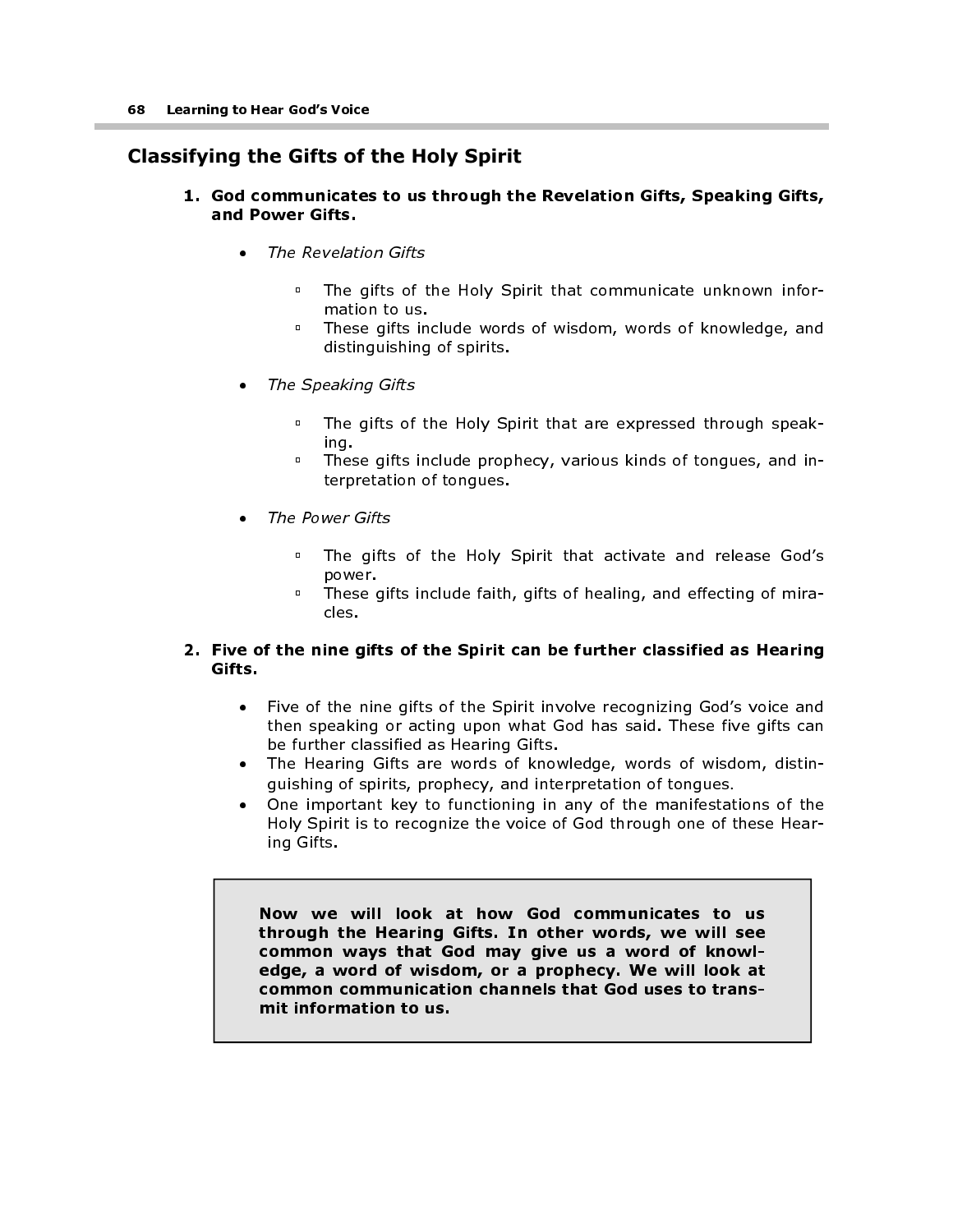# Nine Common Ways God Speaks to Us Through the Hearing Gifts

#### 1. Internal audible voice

- When God speaks through an internal audible voice, we hear an actual voice in our spirit-man. It is internal and not heard by others. However, it appears as though someone were speaking to us within our inner man.
- As I review my walk with the Lord, I can remember two occasions when I heard God speak to me in this way. The impression came somewhat like a strong thought, but it was louder and clearer within my spirit.
- In both cases, there was absolutely no doubt that God was speaking to me. I didn't wonder if this was God or if I was imagining it. I knew it was God.
- In both cases, I was in tremendous turmoil over issues that were affecting the church that I pastor. I needed an answer. Once God spoke clearly to me, I knew how to handle the situations and peace entered my heart.

#### 2. A phrase

- Most often, when we hear God speak to us through a phrase, it is more of a thought than an internal voice. Frequently, it is just the beginning of what God desires to speak.
- As we act on the phrase, we usually receive additional revelation. Often, prophetic words begin with a small phrase.
- Many times, when God is giving me a prophetic word either for an individual or a group, He will only give me a fragment of a sentence. As I begin to speak the prophetic word based upon this, more revelation comes.
- Often the sentence fragment will be what primes the pump. As you speak out in faith, you become a conduit for the Lord to speak through you. Most of what you say bypasses your mind and comes directly from your spirit to your voice.
- Words of knowledge, words of wisdom and discernment can also come as a phrase.

#### 3. A word

- A word comes just as it sounds. In our thoughts, we may hear one word.
- For example, when ministering in deliverance, the Holy Spirit will give us discerning of spirits. We then hear one word—the name of the demonic spirit that we need to address to liberate a person from bondage.
- In praying for the sick as well, we may hear a word like *heart*. This word is intended to give us insight into how we should minister. This word implies that there are some people present that need prayer for their hearts.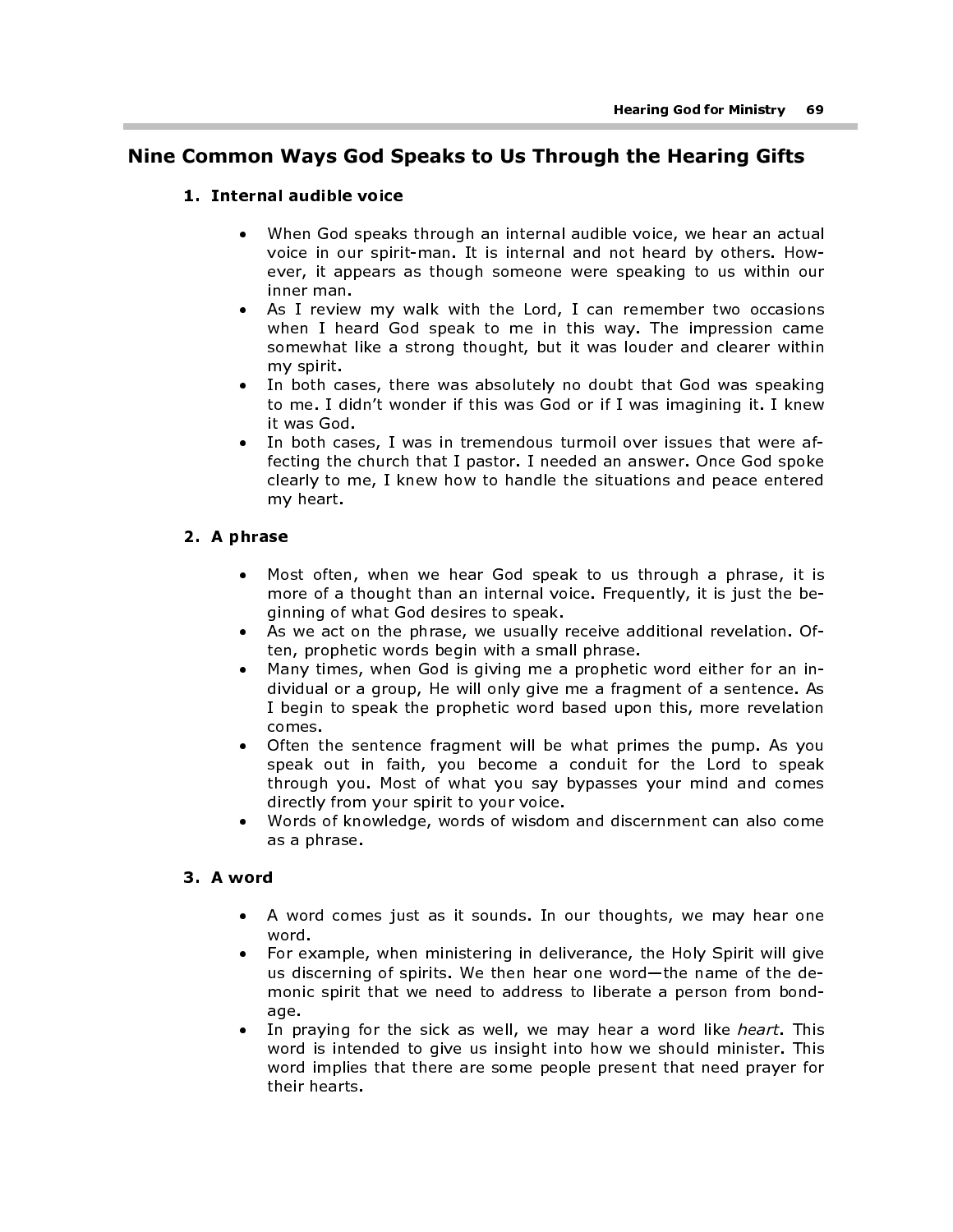• From my experience, it seems as if God speaks a "word" most often as words of knowledge, words of wisdom or discerning of spirits.

#### 4. The Rhema word

- Rhema is actually the Greek transliteration meaning utterance or spoken word.
- One application of rhema—which is important in hearing the voice of God—is when a word of Scripture is quickened in our spirit as a now word for a particular situation.
- Let me illustrate with an example from my own life. Recently, I have been praying that God would use our ministry training center, Life School International (LSI), to prepare the nations for the return of the Lord. At the same time, I have been seeing the number "222" everywhere.
- After repeatedly seeing this number on clocks, signs, and license plates, I knew that God was trying to speak to me. At first I did not understand what He was saying. However, one day I came across 2 Timothy 2:2 and it stuck in my spirit. Finally, I realized that God was giving me this verse as a "rhema" word for LSI.
- In 2 Timothy 2:2, Paul instructs us to entrust our teachings with faithful men and women who can in turn teach others. Through this "rhema" word, the Lord was giving me a strategy of multiplication to spread LSI throughout the world.
- Ever since the Lord gave me this word, I have been praying with God's strategy and wisdom for LSI. I have been asking God to give me faithful people in the nations that we can teach who will also be able to teach others.

#### 5. Supernatural intuition

- Supernatural intuition is when we have immediate knowledge about God's will without conscious reasoning. In other words, we just know the will of God in a particular circumstance.
- Although we don't hear a specific word or phrase in our spirit, we intuitively know what is happening in a situation, and we know what God wants us to do.
- It is important to understand that this type of knowing is spiritual. It is not the same as knowing something in our mind or feeling something in our emotions. It is a knowing in our spirit-man.
- Frequently, God speaks to me through supernatural intuition, especially when I need wisdom.
- As a pastor, I constantly need God's wisdom to guide me and help me make decisions. I need more than human wisdom that is based on facts, data, and reasoning. I need supernatural wisdom from God.
- When God gives me His wisdom, I just know what needs to be done. In my spirit, I am unmistakably clear about what God is saying. Although I haven't heard anything in particular, I just know.
- Don't underestimate this way of God speaking. It may not be as glamorous as getting a vision or a dream, but it is a very important way to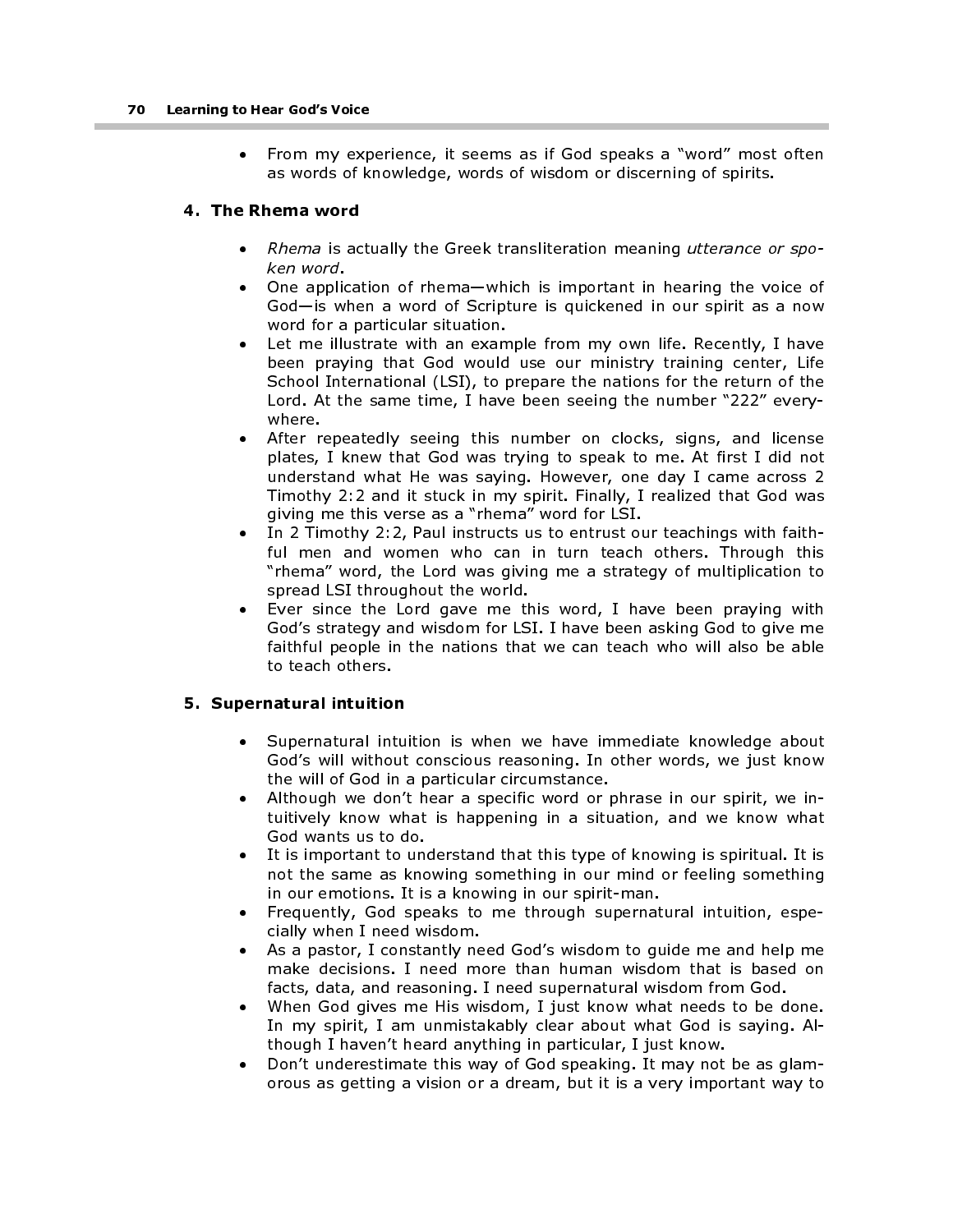hear God.

#### 6. Feelings in the body

- Many times during ministry, God speaks to me through a temporary pain or discomfort in my body. This awakens me to the area in which the Lord desires to bring healing.
- For example, if the Lord wants you to pray for heart problems, He may give you a brief pain in your chest area. If He wants you to pray for asthma, He may give you a temporary shortness of breath. If He wants to minister to knees, He may give you a pain in your knee. Often, He will combine the feeling in the body with a word. Very often, feelings like this are used as words of knowledge to initiate healing.
- Let me share a specific example of this from my book, Learning to Hear God's Voice:

A few years ago, I was ministering at a church in Fiji. Even though the meeting was going quite well, I knew that the power of God had not yet been released. I was speaking about God's special love for the people at this church. As I finished my message on God's love, I had a sharp, momentary pain in my chest. Immediately, I heard the word "heart" in my spirit. Because the pain was so sharp, I knew that there were some people with serious heart problems.

I invited everyone with heart problems to come forward for prayer. Though I was expecting only one or two people, to my surprise, at least thirty came forward. In addition, the Lord spoke to me about those who were hurting in their heart because they did not really know the love of God. As we began to pray for these people, the power of God came into the meeting. God moved in a very special way. He liberated many people by revealing His love to them. This wonderful demonstration of God's power was initiated by a feeling in my body!<sup>2</sup>

#### 7. Sensing someone else's burden or bondage

- At times, the Lord will allow you to temporarily feel the burden or bondage that someone else is experiencing. You may feel depressed, frustrated, overwhelmed, hopeless or any number of other emotions.
- When you experience these emotions, and nothing has happened to make you feel this way, you might be hearing from God. The Lord could be giving you a revelation of what someone else feels.
- Because God allows you to encounter these feelings, He is showing you what another person is experiencing. These emotions—or feelings—come so you can pray for people or minister to them.
- In a similar way, you can feel in your spirit the bondage that someone else experiences. You may walk into a room and sense lust or witchcraft. You may meet or pass by someone and feel anger, frustration or just sense that something is wrong in the person's life. You could very well be experiencing what they are going through.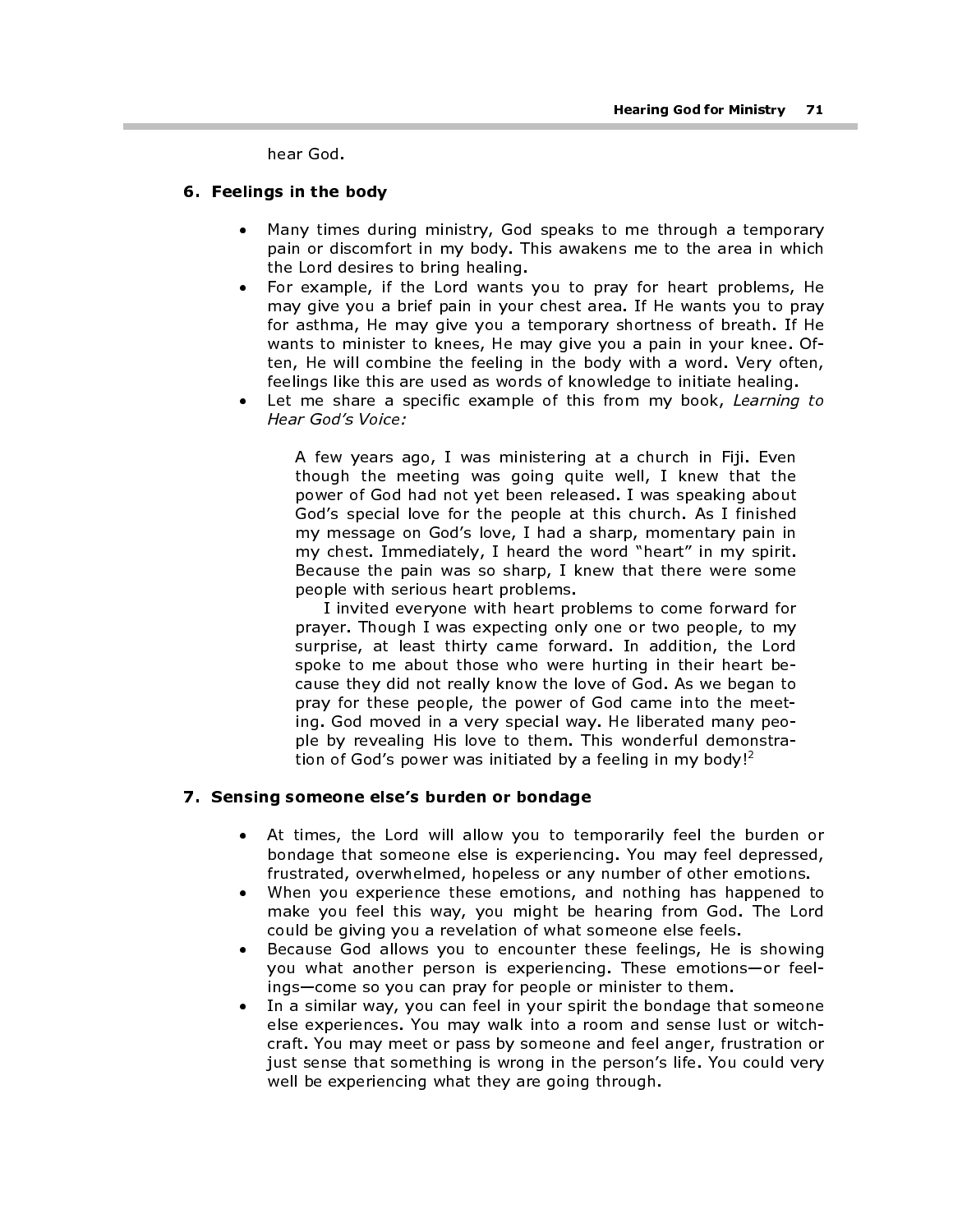- Please note that these feelings should be temporary. The Lord gives us this insight so that we will know how to pray or minister to a particular person.
- Remember: Jesus took man's burdens to the cross. We do not have to take on another's depression, anger, or hopelessness to free them. Jesus already did this. We feel these emotions temporarily in order to help lead them to victory and freedom.
- God often speaks to my wife in this way. Sometimes, when she walks into a room, she will experience what someone is feeling. At other times, she can go into a city or region and feel the territorial spirits that are over that area. She doesn't have to stay under these bondages or burdens but receives them only to know how to pray or minister.
- A good example to illustrate this way of hearing God comes to mind. A group from our church went to a conference in downtown Atlanta. After the conference, one of the ladies who attended told us this story:

As the speaker was ministering, she began to feel lustful thoughts toward him. For her to think this way about anyone was totally unlike her. As her mind wandered, she was very surprised that she was having these struggles and she asked the Lord the reason for them. The Lord told her it was because of the other friend who went to the conference with us. This friend was having some marriage problems and had been flirting with a man from the office where she worked. The lady from our church picked up the issue that was going on with her friend $3$ 

#### 8. Dreams

- Many times God will speak in dreams. Not all dreams are from God, but often He will give us a dream to provide insight, knowledge or wisdom about an issue.
- Quite a few books have been written about dreams and how to interpret them. For example, certain animals and objects can have specific meanings that help in their interpretation. However, the ultimate interpretation comes by seeking the Lord diligently.
- Since dreams are somewhat of a parable, we must rely on the Lord to help us decode them. As we inquire of the Lord about a dream's meaning, He will show us.
- Dreams can be a powerful way to hear from God. God may use a dream to speak to us in areas that we would not even consider. Since our mind is idle, He bypasses our preconceived ideas or limits.
- Michael, my second son, has a lot of dreams. Many of these are helpful in dealing with ministry issues. Others give alerts to prayer needs in the city or nation. Some are even warnings that awaken us to potential difficulties.
- Dreams are a most helpful way that God speaks to His people.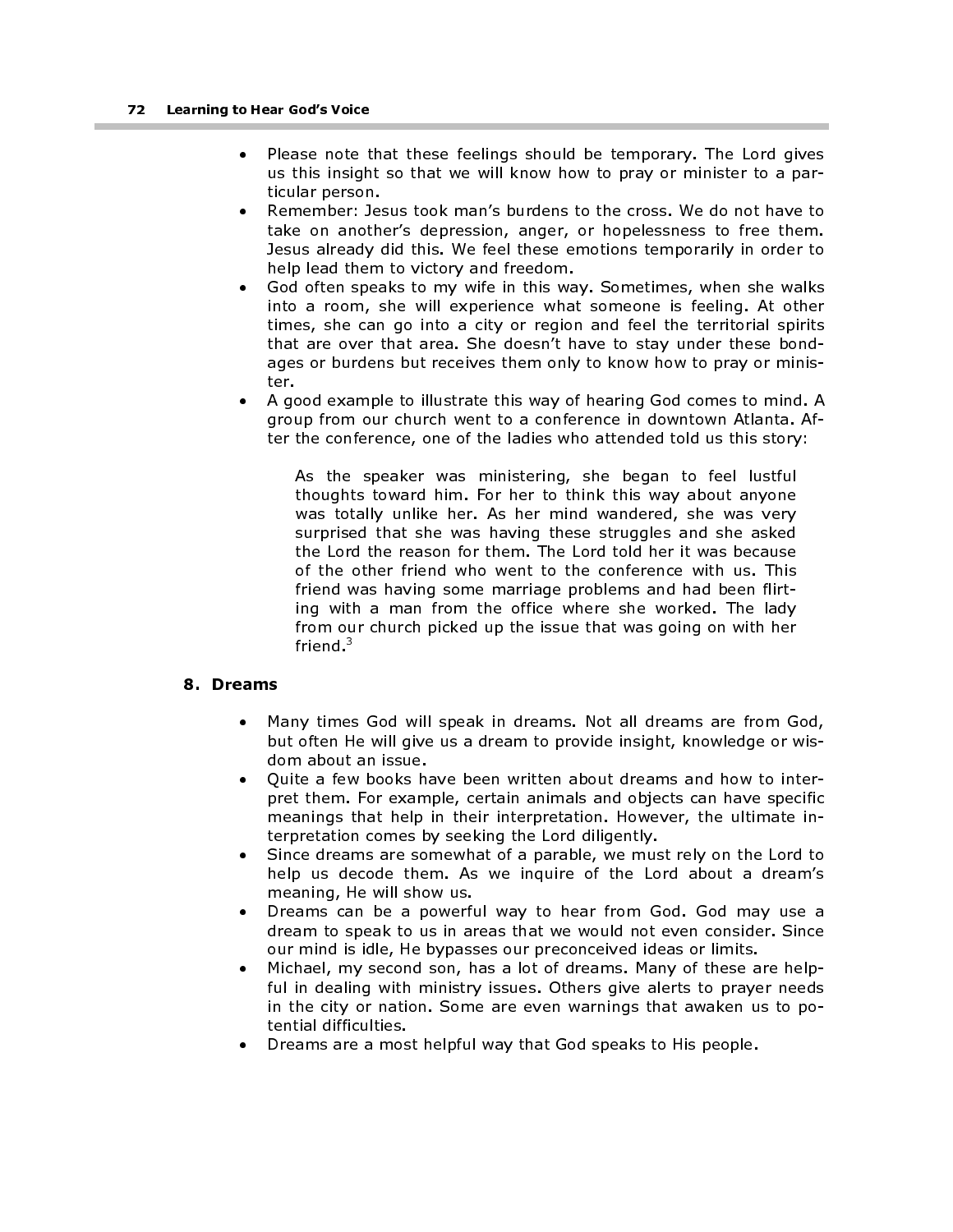### 9. Visions

- A vision is a picture within our spirit-man that occurs while we are awake.
- A vision can be in color or black and white. It can be a brief picture that appears in our mind or it can be extensive. We can have a vision while our eyes are open or shut.
- A vision is intended to help us see things in the spirit.
- Many times, a vision requires interpretation. This requires that we hear from God about how to translate the intended meaning.
- Visions are very powerful in ministry situations. As the saying goes, "A picture is worth a thousand words." A vision adds vivid insight that far surpasses the limitations of words.
- The wife of an Elder in our church has visions quite often. When we are ministering to people, I generally ask her to be a part of our ministry team. Her visions add so much insight into the needs of the person we are praying for.
- It is great when you can have a team of people praying and ministering together. One team member might have a vision while another might hear a word or feel in the spirit.
- When a team functions together—each knowing God's voice in the different ways that He speaks—the person you are ministering to receives a blessing.

Hearing God's voice will add tremendous excitement and blessing to your walk with the Lord. It will also bless many people that you will minister to. Now is the time to begin or continue your journey into recognizing God's voice for ministry.

### Notes

- 1. Kessler, Learning to Hear God's Voice, pp. 76-78.
- 2. Ibid., pp. 97-98.
- 3. Ibid., p. 99.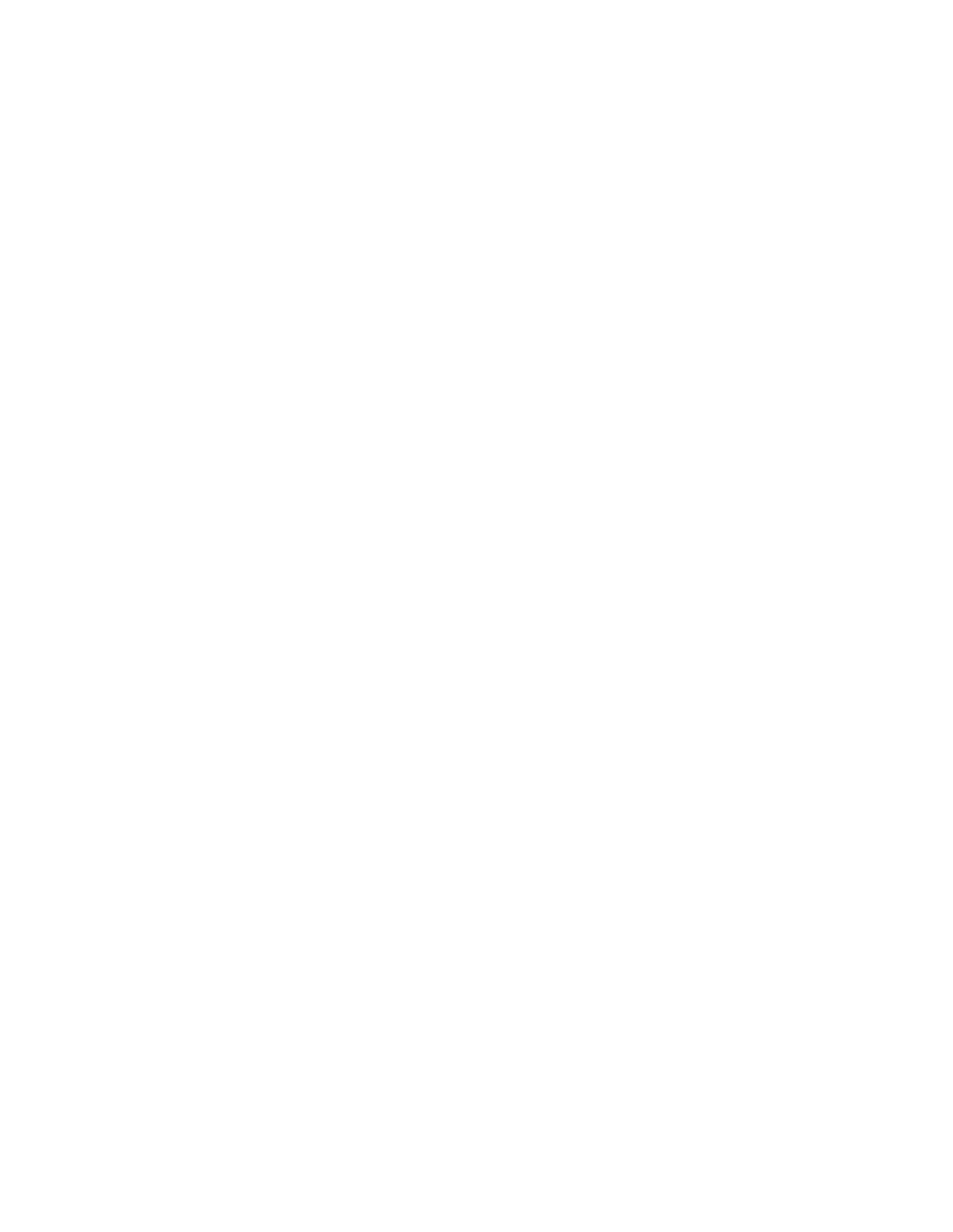# Review Questions

True or False

- 1. A miracle is a supernatural demonstration of God's power that bypasses the natural laws and transforms nature, circumstances, or individual needs.
- 2. Supernatural intuition is an important way that God speaks to us.
- 3. Three of the Fivefold Leadership gifts are apostle, prophet, and teacher.
- 4. How God says something is more important than what God says.
- 5. A word of knowledge is the result of us thinking through a problem using reason, logic, and common sense.
- 6. A word of wisdom, a word of knowledge, and faith are examples of Motivational Gifts.
- 7. The Power Gifts include faith, gifts of healing, and effecting of miracles.
- 8. The five Hearing Gifts are healing, faith, miracles, words of knowledge, and words of wisdom.

### Fill in the Blank

- 9. \_\_\_\_\_\_\_\_\_ is an unexplainable impartation of assurance that God will act on our behalf.
- 10. \_\_\_\_\_\_\_\_\_\_\_ is speaking forth the mind and counsel of God to edify, exhort, comfort, warn or direct.
- 11. \_\_\_\_\_\_\_\_\_\_\_ \_\_\_\_ \_\_\_\_\_\_\_\_\_\_ is the ability to discern what type of spirit is in operation in a given situation.
- 12. \_\_\_\_\_\_\_\_\_\_\_\_\_ is the immediate or gradual restoration of health to the body, mind or emotions through the power of the Holy Spirit.
- 13. In order to recognize God's communication to us through our spiritual \_\_\_\_\_\_\_\_\_\_, we must be spiritually \_\_\_\_\_\_\_\_.
- 14. The manifestations of the Holy Spirit are \_\_\_\_\_\_\_\_\_\_\_\_\_\_ demonstrations of the Holy Spirit's power in order to meet a \_\_\_\_\_\_\_\_\_ need at a given \_\_\_\_\_\_\_\_\_.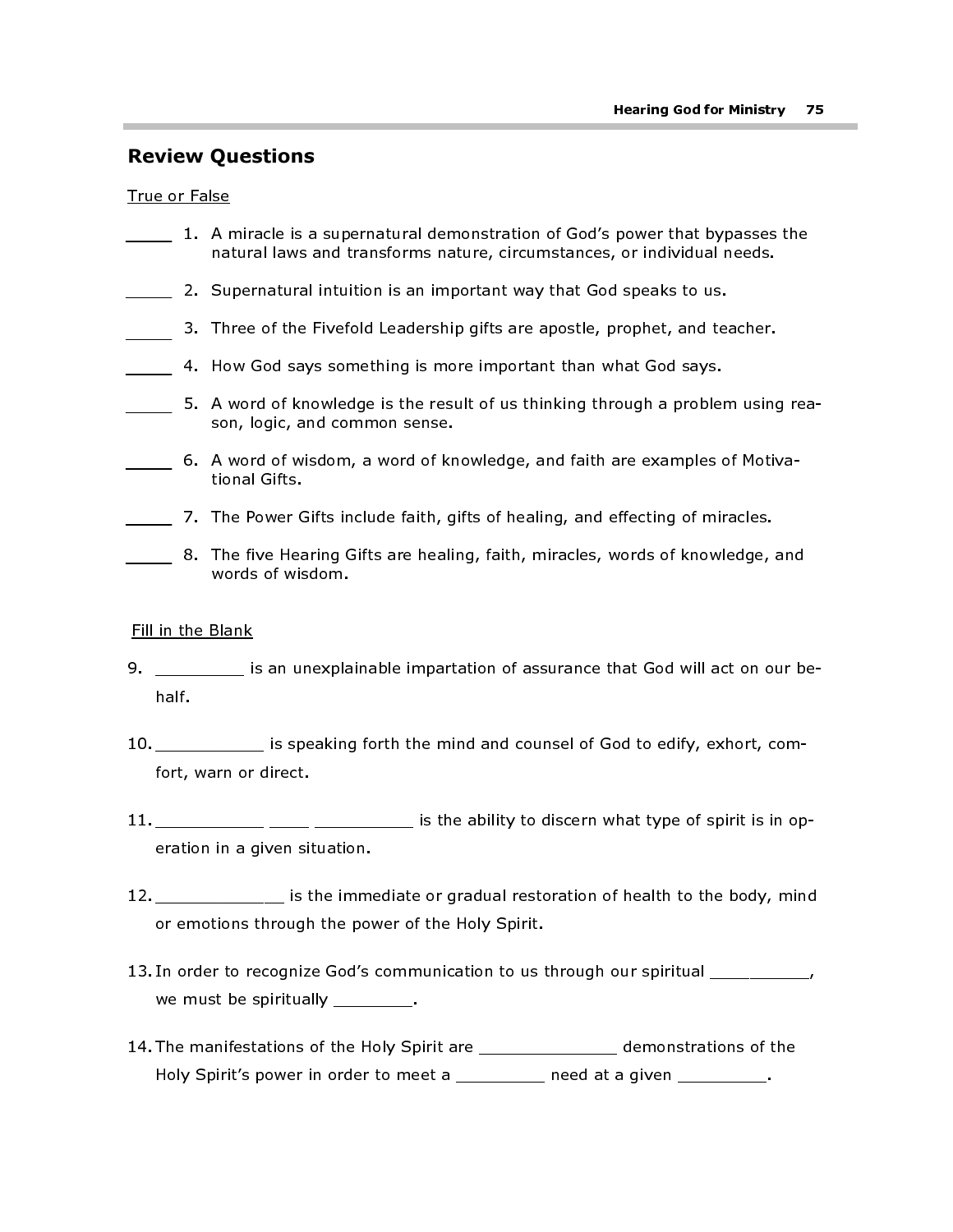From the list on the right, identify which form of communication best matches the description on the left.

- 15. A word of Scripture is quickened in our spirit as a now word for a particular situation.
- 16. We might feel depressed, frustrated, overwhelmed, or hopeless for a brief moment of time.
- 17. Helps us see things in the spirit.
- 18. When we have immediate knowledge about God's will without conscious reasoning.
- 19. God speaks to us when our mind is idle and He bypasses our preconceived ideas or limits.
	- 20. It is usually just the beginning of what God desires to speak.

### Possible Matches for 15-20

- a. Internal audible voice
- b. A phrase
- c. A word
- d. The Rhema word
- e. Supernatural intuition
- f. Feelings in the body
- g. Sensing someone else's burden or bondage
- h. Dreams
- i. Visions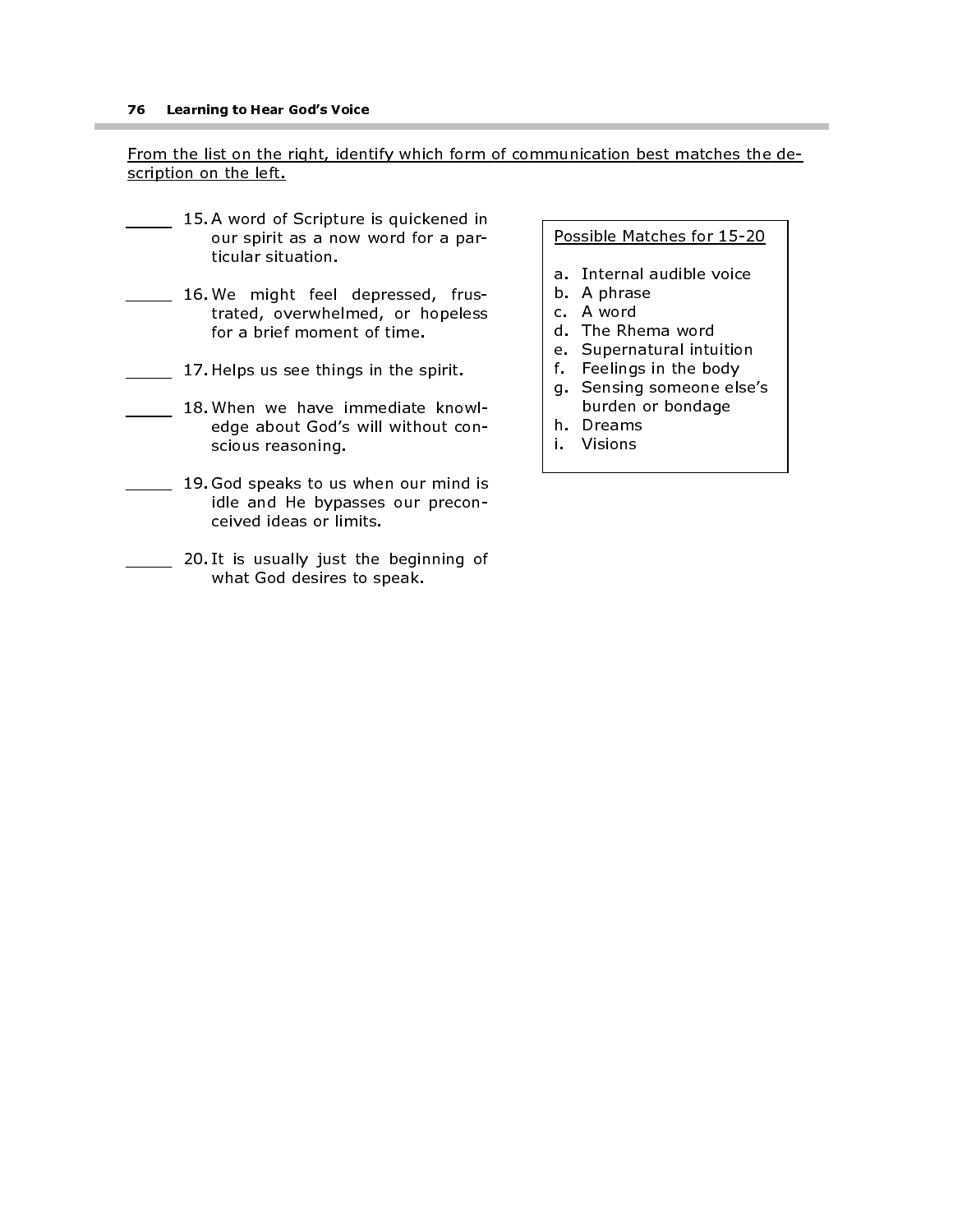Session 6

# Keys to Hearing God's Voice

### This session covers:

- The need to sharpen our skills in hearing God's voice
- Six keys that will help us become proficient at hearing God's voice
- The need to apply these keys to our lives

### This session corresponds to:

• Session 6 of Learning to Hear God's Voice CDs

# Learning to Hear God's Voice

- 1. We must grow in our ability to recognize God's voice.
	- In every area of the Christian life, we are encouraged to grow in certain skills and disciplines.
	- For example, we must grow in the knowledge of the Word. We must grow in our abilities to teach, to pray or to share the gospel.
	- When we are born-again, we are immature and therefore must develop into seasoned disciples. We must mature in every discipline of the Christian faith.
	- Hearing God's voice is no exception. We must sharpen our skills in hearing God's voice and apply what we hear just as much as a teacher, pastor, or evangelist develops in their areas of gifting.

### 2. There are six principles that will help us hear the voice of God more effectively.

These six principles are keys that help us grow in the ability to recognize God's voice. They are also disci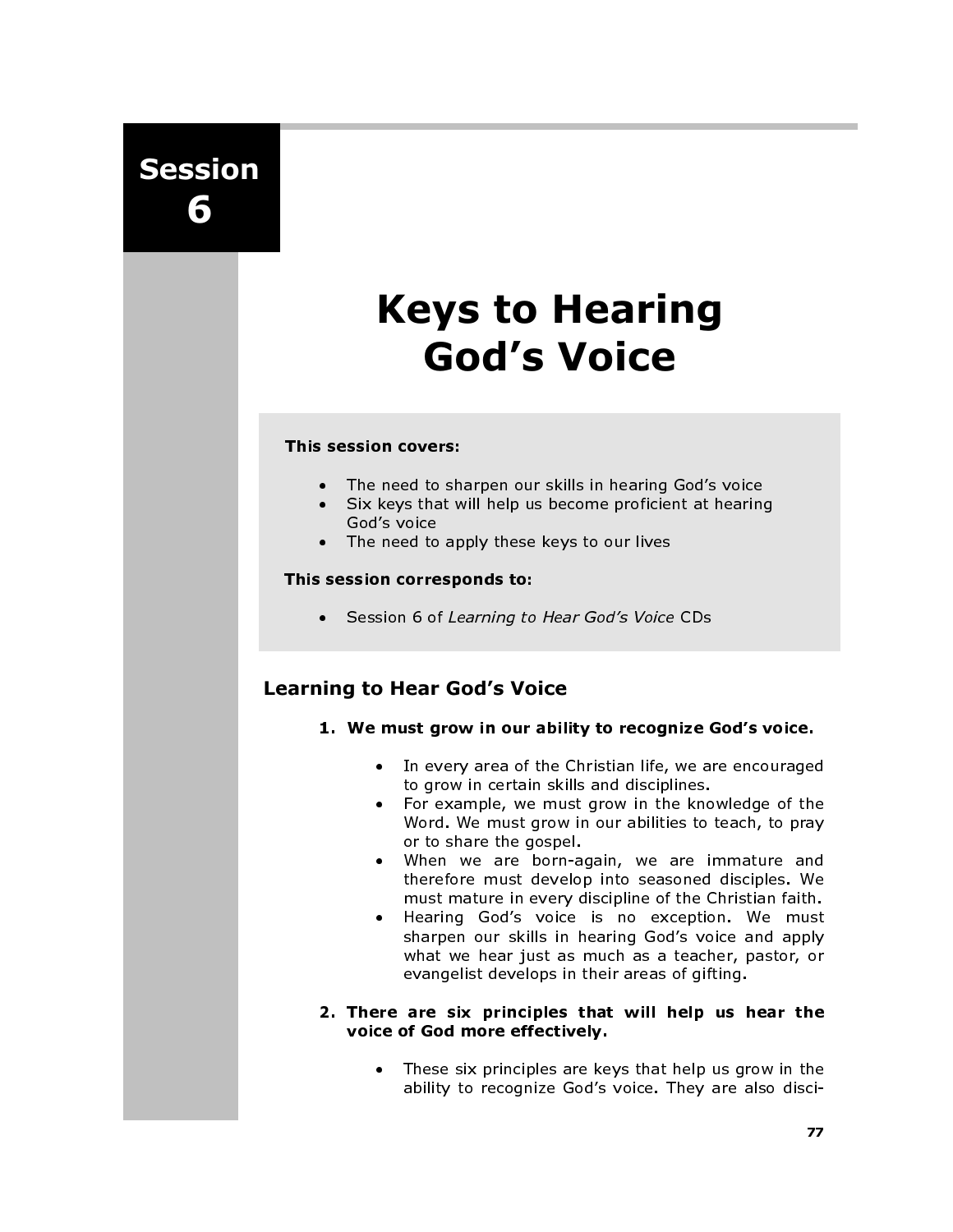plines that we must practice on a regular basis.

- In this session, we will look at these six basic principles.
- As you apply these principles to your life, you will become skilled at operating in the gifts of the Holy Spirit and you will become proficient in hearing and discerning God's voice.
- These six principles—or keys—are:
	- 1. A lifestyle of regular time in the presence of the Lord
	- 2. Belief and expectancy
	- 3. A sincere desire to hear God's voice
	- 4. The baptism of the Holy Spirit and praying in tongues
	- 5. Practice using the gifts
	- 6. Humility, submission, and love

# Key #1: A Lifestyle of Regular Time in the Presence of the Lord

### 1. Spending time in God's presence helps us hear God's voice.

- Since I discussed this concept extensively in Session 2, I won't say too much more about it now. The main reason that I repeat it here is to emphasize the important connection between spending time in God's presence and hearing His voice.
- As I said in Session 2, intimacy with the Lord strengthens our spiritman. Each of us has spiritual senses that enable us to discern in the spirit realm. However, our spirit-man must be sensitized by the Holy Spirit for this to happen.
- For example, a musician is trained to hear notes and melodies by playing and listening to music. A hunter must train his eyes to see deer and wild life by being in the woods. In the same way, we train our spiritual senses by spending time in the presence of God.
- Private times in the presence of God are the primary training ground for growing and developing our spiritual senses. The disciplines of private worship, personal prayer, Bible study, and meditation upon the words of Scripture heighten our spiritual senses and cause us to be more aware of God's voice.

### 2. Those that are the closest to God will hear His voice most often.

- We should not come into the presence of God just to get something. Often, we come to God because we have a problem that needs to be fixed, or we want God to do something for us.
- Many times, we come to God in order to get whereas God desires a relationship with us. Jesus speaks about this in John 15:14-16:

No longer do I call you slaves, for the slave does not know what his master is doing; but I have called you friends, for all things that I have heard from My Father I have made known to you.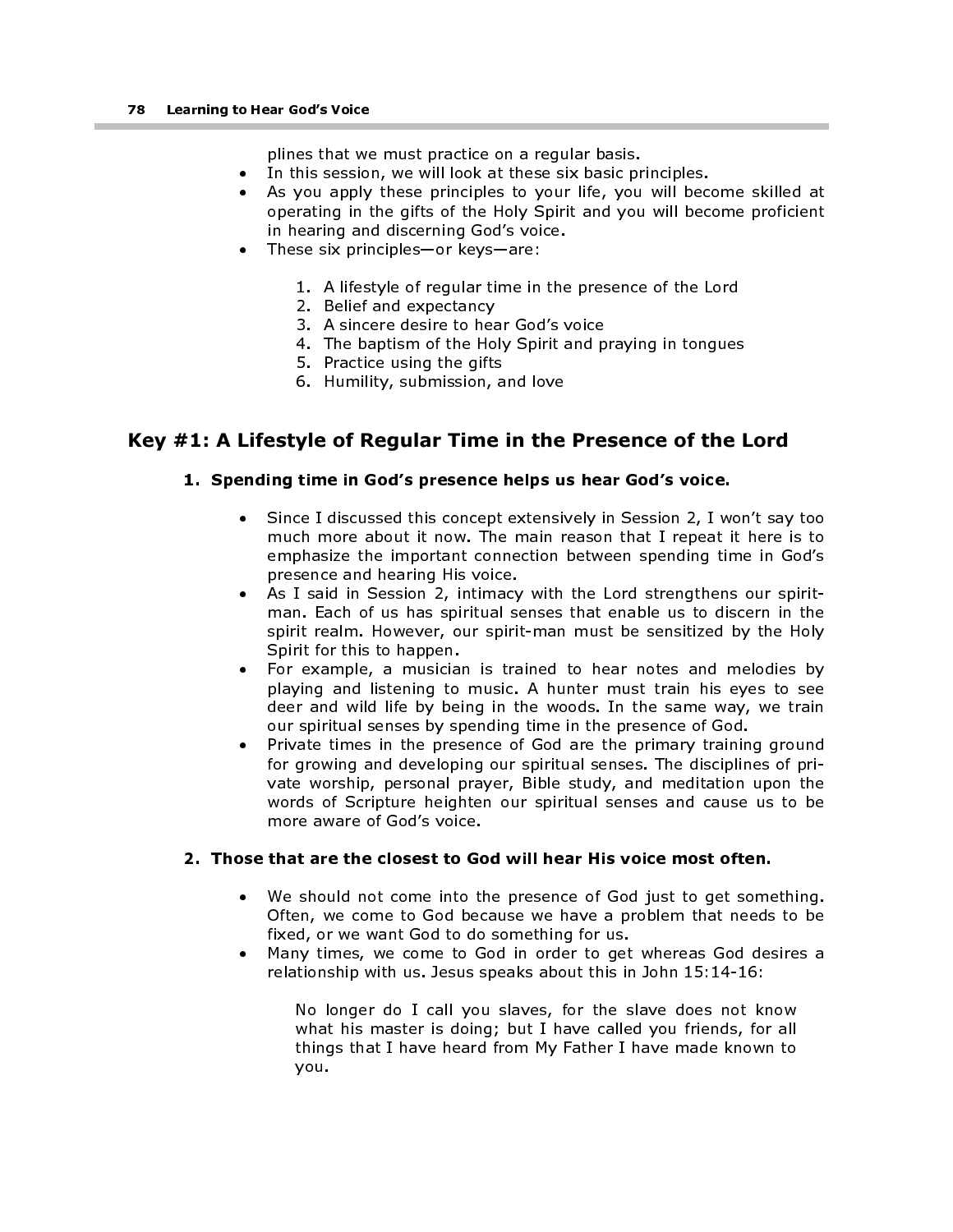- Those that are the closest to God will hear His voice most often.
- As we develop a friendship with God and desire to be in His presence just because we love Him, we will hear His voice with greater frequency and clarity.

### Key #2: Belief and Expectancy

### 1. Belief and expectancy are essential ingredients to hearing the voice of God and moving in the gifts of the Holy Spirit.

- We will only hear God to the degree that we believe and expect Him to speak to us.
- Often, a person must overcome certain strongholds of unbelief and fear in order to hear the voice of God.
- Unbelief usually originates from religion, tradition, or a ritualistic church background that might have been ingrained in us. Fear can originate from an unhealthy anxiety that we might miss God, say the wrong thing, or be rejected by people whom we respect and admire.
- When I help people learn to hear the voice of God, almost everyone has to overcome some form of unbelief and fear. Conquering these mindsets is essential to developing an ongoing ability to hear God.
- Victory over these destructive thinking patterns increases as we develop belief and expectancy.
- Below are my definitions of belief and expectancy:
	- Belief: A heart attitude that acknowledges God's ability and desire to speak to His people regularly. It is an attitude that accepts the truth that God still communicates to us through the gifts of the Holy Spirit.
	- **Expectancy:** A heart attitude that anticipates and waits for God to speak to us as individuals. It is a mindset that inspires us to linger in God's presence until we hear His voice.

### 2. Belief and expectancy are partner attitudes that work together to enable us to hear from God.

- Belief and expectancy are very similar mindsets. Although they are quite similar, there are some key differences.
- Belief expects God to speak in general to His people. Belief is rooted in the doctrinal truth that God still speaks, and that the gifts of the Spirit are for today.
- On the other hand, expectancy is a personal desire and anticipation that God will speak to me; such expectancy is accompanied by an eager waiting in His presence until I hear His voice.
- With these working definitions in mind, let's look at belief and expectancy in more detail.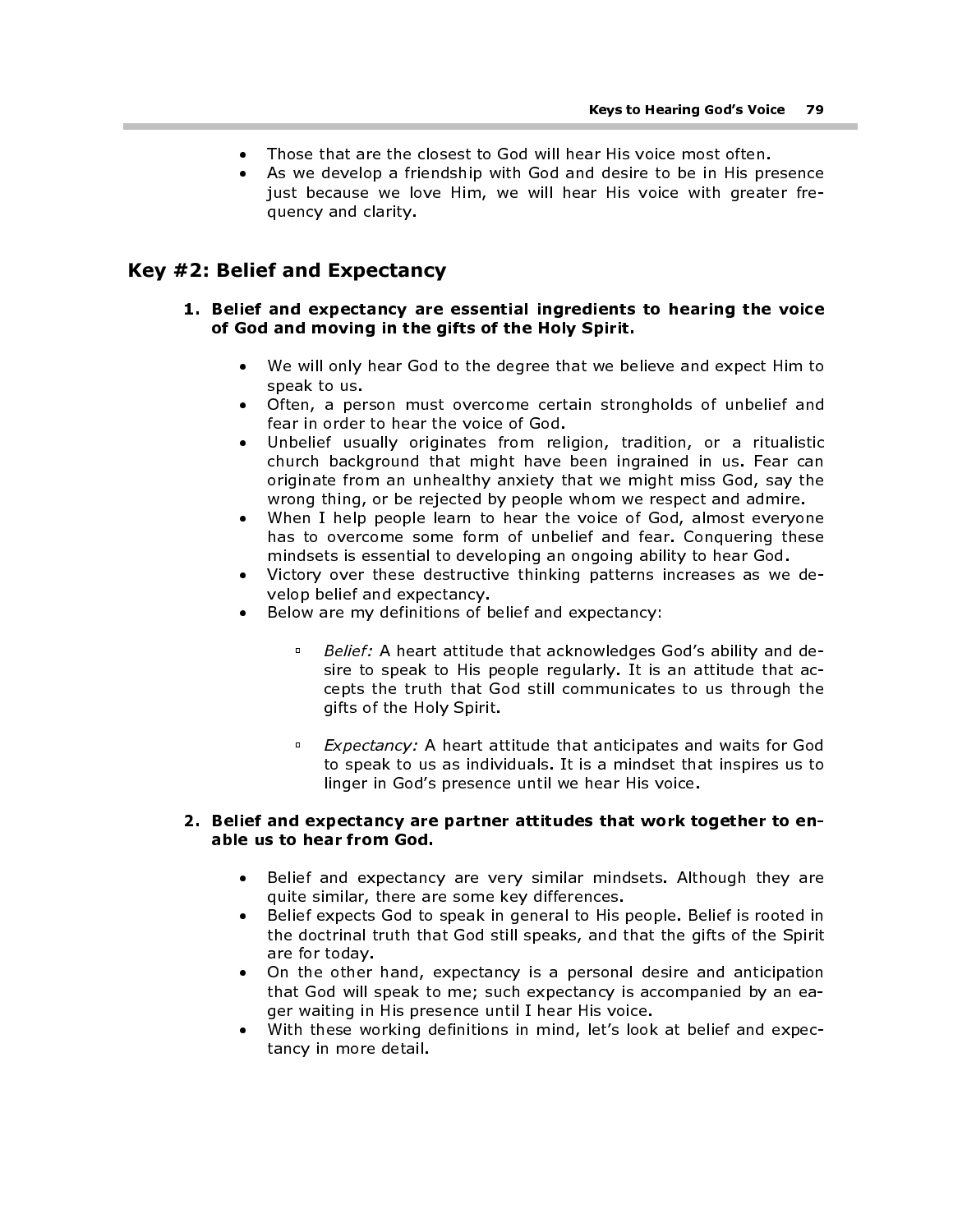### 3. In our lives, God is only as big as we believe Him to be.

The Bible teaches that if we believe, we can move mountains. Note Mark 11:22-24:

And Jesus answered saying to them, "Have faith in God. Truly I say to you, whoever says to this mountain, 'Be taken up and cast into the sea,' and does not doubt in his heart, but believes that what he says is going to happen, it will be granted him. Therefore I say to you, all things for which you pray and ask, believe that you have received them, and they will be granted you."

• However, if we don't believe, we put a constraint upon God. Note Matthew 13:57-58:

And they took offense at Him. But Jesus said to them, "A prophet is not without honor except in his hometown and in his own household." And He did not do many miracles there because of their unbelief.

- If I believe that God will meet my financial needs, He will. If I believe that He will protect me, He will. If I believe that He will speak to me, I will hear His voice.
- For many people, hearing the voice of God through a word, dream, or vision is totally outside their belief system. People who have this mentality will rarely hear the voice of God through the gifts of the Spirit.
- The first step in hearing God's voice is to believe that He will speak to us regularly in the ways discussed in this class.
- A clear principle of Scripture is that God will only move in or through your life to the extent that you believe. In your life, He will only be as big as you believe Him to be.

### 4. We must believe in the reality of the gifts.

- In America, much of the Church believes that the gifts of the Holy Spirit are not for today. The Church has embraced a belief system rooted in the cessation of the gifts.
- The teaching goes like this: Once the last Apostle died and the Scriptures were finalized, there was no need for the gifts of the Holy Spirit. Gifts such as prophecy, tongues, discerning of spirits, words of knowledge, and words of wisdom are deemed irrelevant, unnecessary and even dangerous.
- Many church leaders teach that the pattern of ministry recorded in the Book of Acts was only needed during the early years of the Church.
- Growing up, I went to a church that did not believe in the gifts. This church taught us that God only spoke through the written Word. Since there were sixty-six books of the Bible, that was enough. We did not need to hear God's voice for fellowship or direction. I was taught that God no longer moved through gifts of the Holy Spirit.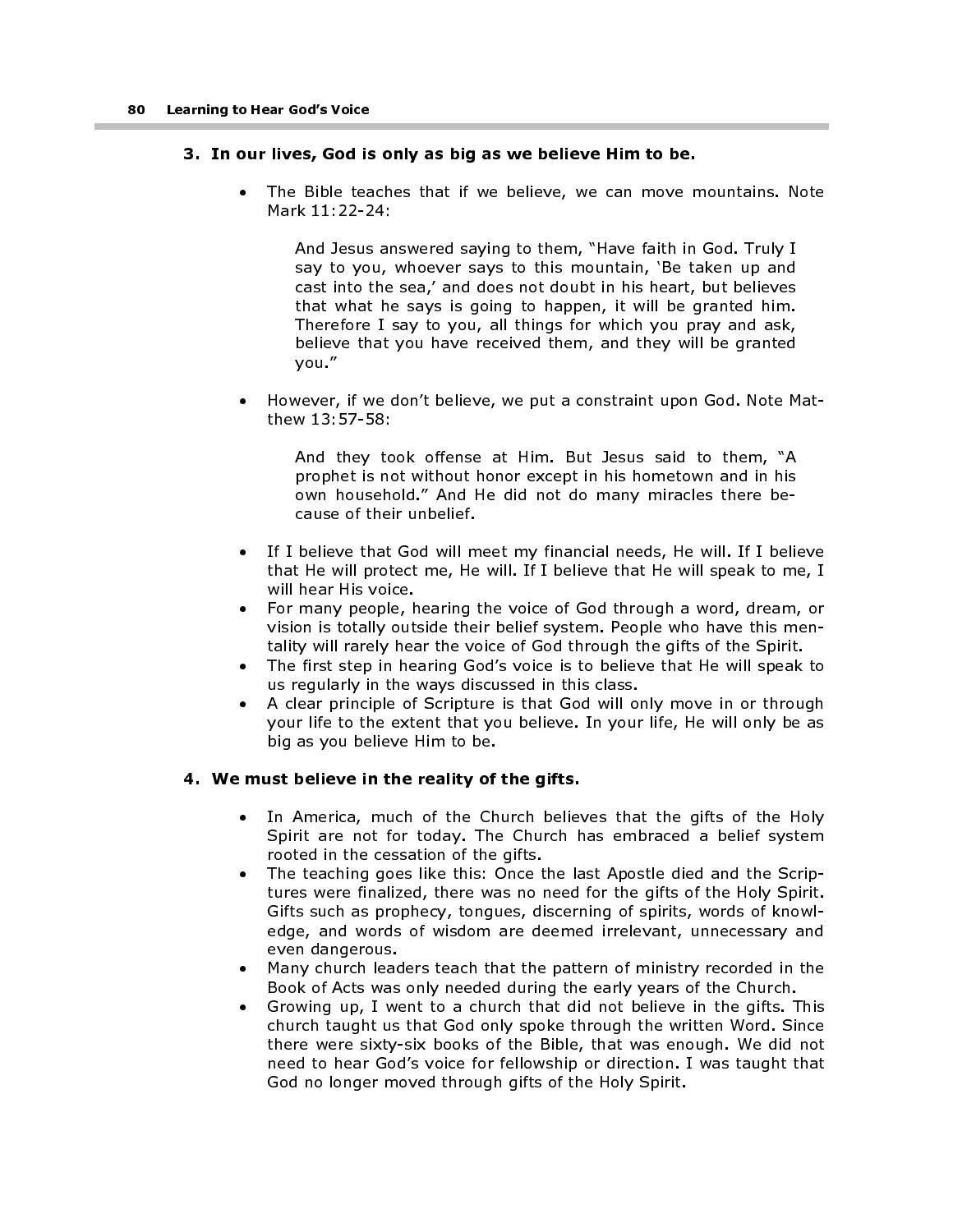- In my journey of learning to hear God's voice, I had to overcome mindsets of unbelief that were instilled within me. I came to realize that God actually desired to speak to me.
- Through studying the Scriptures, I also saw that the gifts never passed away, and that they were still available to the modern Church.
- For the most part, people with this same attitude will not hear God outside of the written Word and will not be used in the gifts of the Holy Spirit.
- For us to grow spiritually as people who hear God's voice and are used in power ministry, we must be willing to lay down our denominational teachings and traditions and accept the truth that the gifts are for today.

### 5. We must believe in the importance of the gifts.

- While many others in the American Church believe that the gifts are for today, they do not view the gifts as an essential component for effective ministry. These people view the gifts as irrelevant for the modern Church.
- When I served as an associate minister in a specific denominational church, most of the people had this mindset. It was a great church and the pastor was a powerful man of God who moved in the gifts.
- However, most of the people thought the gifts were great for other countries, but unnecessary in America. The mentality that existed in this church is indicative of many committed Christians in America. They believe that the gifts are for today, but they view them as irrelevant for effective ministry.
- To hear God's voice and move in the gifts of the Holy Spirit, we must overcome both of these beliefs. We must know that the gifts of the Spirit are relevant for today and that they are important for effective ministry.

### 6. I must expect God to speak to me.

- It is not enough to merely recognize the importance of God still speaking today, but we also must expect God to speak to us.
- Expectancy is a heart attitude that anticipates and waits for God to speak to us personally. Expectancy personalizes our faith so that we wait on God's voice ourselves.
- Many Christians only believe that God will speak to pastors, prophets, evangelists, and other "special people." However, to hear from the Lord, I must expect God to speak to me.
- Expectancy requires that I personalize my faith. By doing this, I not only believe that God will speak to others, I am confident that God will speak to me.
- I remember my own journey of learning to hear the voice of God. I was very eager to hear the Lord in order to operate effectively in ministry. On many occasions, I went to meetings where an anointed man or woman of God ministered. They would share a word of knowledge that produced powerful results. Or they would deliver a prophetic word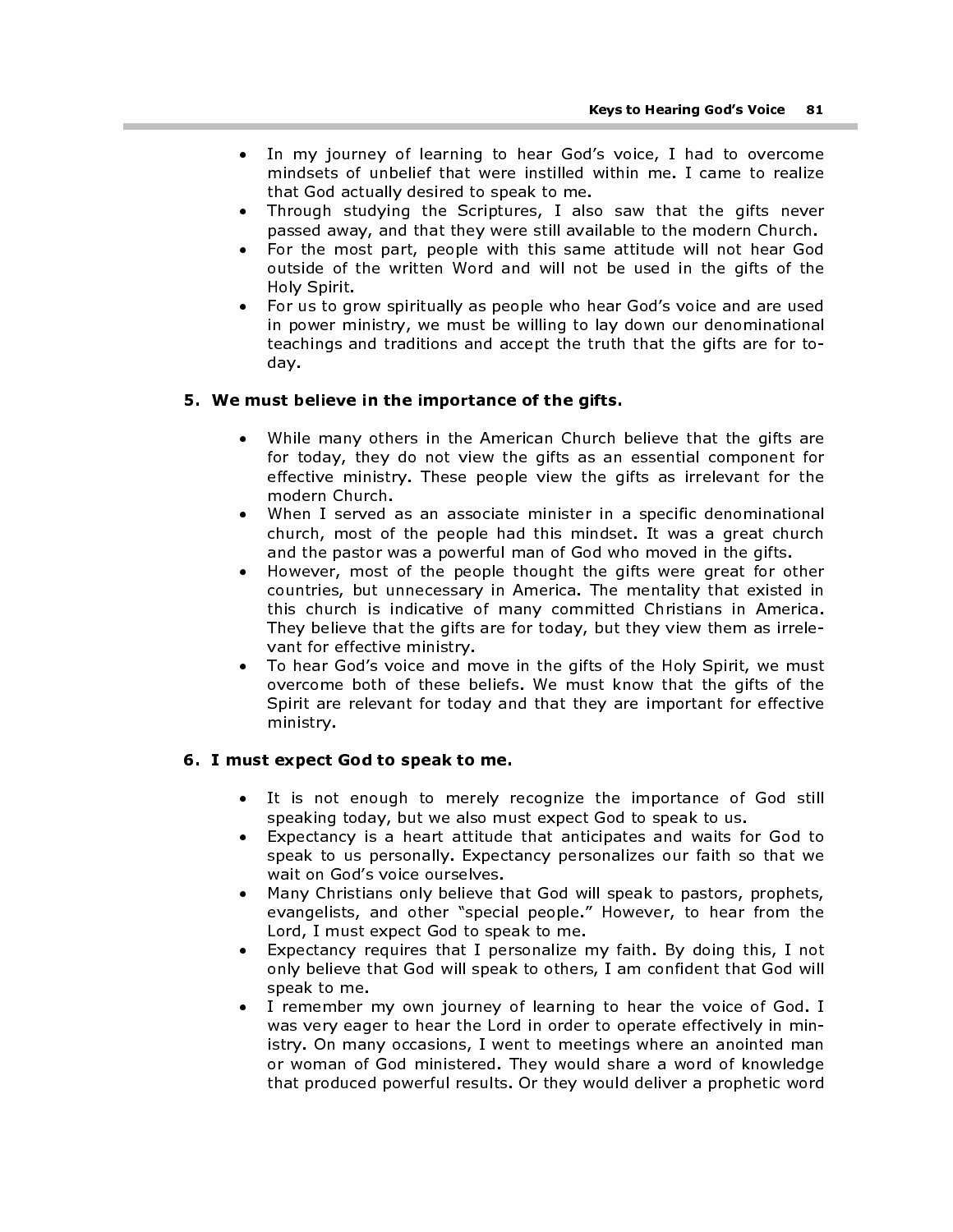that would really bless someone.

- During this time, I recall how I longed to prophesy or share a word of knowledge like these people. I longed to minister like them. Although I believed that God moved like this today, I did not expect Him to use me. I had belief, but no expectancy.
- Finally, I reached a point when I would say to myself, "I can do that." It was not until I reached this level of confident expectation that I began to hear God's voice for ministry.
- Expecting God to speak to us personally is a much more difficult step of faith than a general belief that God still speaks today. However, to hear and minister in the gifts of the Holy Spirit, it is necessary.

### 7. I must expect God to speak through me into the lives of others.

- Another component of expectancy is having confidence that God will use me to minister into the lives of others. I must expect to hear God on behalf of others and then speak to them what I have heard.
- At this point, we might battle fear and uncertainty. Questions flood our minds, such as, "Who am I to hear like this?", "Did I really hear God?", "Is this word correct?", or "What if I say this and it is completely wrong?" As we determine to minister into the lives of others, these questions are very common.
- We must overcome these feelings of timidity in order to share with others what God has spoken to us. To do this, we must come to the point of trusting God completely. We must know that God is trustworthy and faithful. As we lean on God, knowing that He will not let us down, He will come through for us!

### 8. I must be willing to step out of my comfort zone.

- For most people, stepping out of our comfort zone is the most necessary and most difficult part of expectancy. For most of us, stepping out in faith is very frightening—especially the first few times that we share something from the Lord.
- Breaking out of familiar territory always involves risk. We risk making mistakes, embarrassment, rejection, and isolation. Some have said that we must spell faith "R-I-S-K."
- The following story from my book, Learning to Hear God's Voice, illustrates my point:

I will never forget the first time that I stepped out and shared a "word." It could have been an extremely embarrassing moment if God did not come through. I was at a class that was similar to this one. We were learning to hear the voice of God for ministry. The instructor had given us a class assignment. We were to get into groups of eight and share a word of knowledge that God had given to us. Based on this word, we were to pray for the others in the group.

We all got quiet and waited for God to speak to us. As I waited on the Lord, the only word that I heard was "breast." I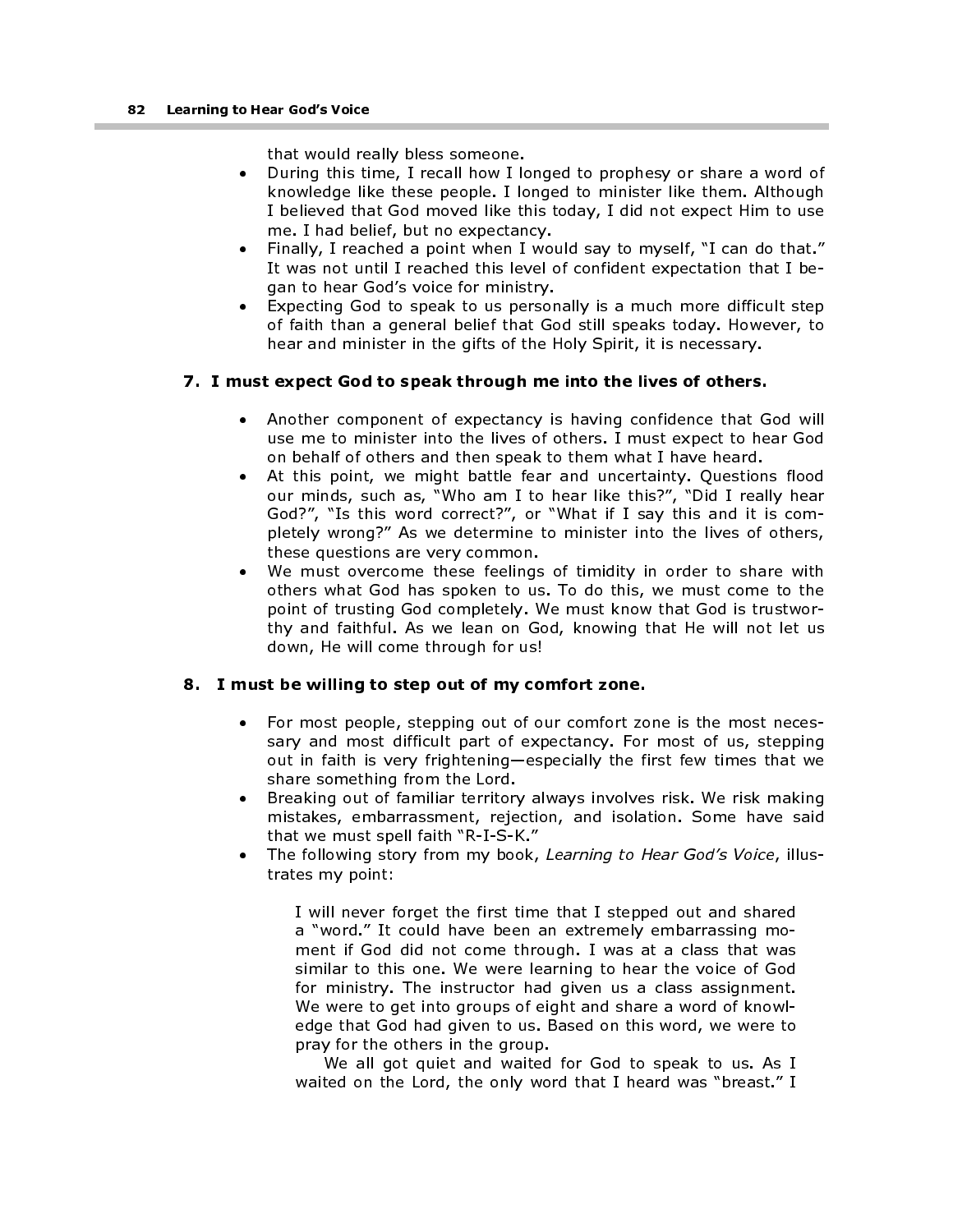thought to myself, "How could I ever share this word?" Since the group was equally divided between male and female, this had the potential to be very offensive. To make matters worse, I didn't know any of these people. I had just met everyone earlier that evening. As I thought about the "word" that I had, my heart began to race. I was the last person to share. Everyone else shared very eloquent and lengthy words. All were very good. And all I had was one word—breast.

Finally, it was my turn. After about a hundred excuses why this may not be correct, I said the word "breast." To my surprise, one of the ladies in the group recently had a mammogram. The doctor had discovered a possible lump on her breast. We spent some time encouraging her. Then we gathered around her and prayed for the tumor to be removed. What could have been a very embarrassing situation became a great opportunity for powerful ministry! This would have never happened if I had not taken a risk and shared the word.<sup>1</sup>

## Key #3: A Sincere Desire to Hear God's Voice

### 1. The Bible exhorts us to be hungry for spiritual gifts.

- Many of us have heard well-meaning Christians say that we are to seek the Giver, not the gifts. Although this statement sounds spiritual and righteous, it implies that desiring to operate in the gifts of the Holy Spirit is a wrong motivation. It suggests that the spiritual Christian should not be concerned about whether they operate in the gifts of the Holy Spirit or not.
- This teaching is wrong and produces passivity toward the gifts of the Spirit.
- Let's look at a Scripture verse that refutes this teaching. Paul told the Corinthians, "Pursue love, yet earnestly desire spiritual gifts, but especially that you may prophesy." (1 Cor. 14:1).
- The context of this verse is 1 Corinthians 12-14, which lists the nine gifts of the Holy Spirit that we discussed in Session 5.
- The Greek word that is translated "earnestly desire" in this verse is a form of the word zeloo (dzay-lo'-o) or zeleuo (dzay-loo'-o) meaning:
	- To have warmth of feeling for or against<br>■ To burn with zeal
	- **To burn with zeal**<br>**To be beated or to**
	- □ To be heated or to boil with envy<br>□ Hatred, anger (in a good sense)
	- **EXT** Hatred, anger (in a good sense)<br>**EXT** on he zealous in the pursuit of a
	- □ To be zealous in the pursuit of good<br>□ To desire earnestly
	- **To desire earnestly**<br>**E** To pursue
	- □ To pursue<br>□ To strive a
	- To strive after
	- **To busy oneself about him**<br>**EXECUTE CONSELENT** TO exert oneself for one
	- To exert oneself for one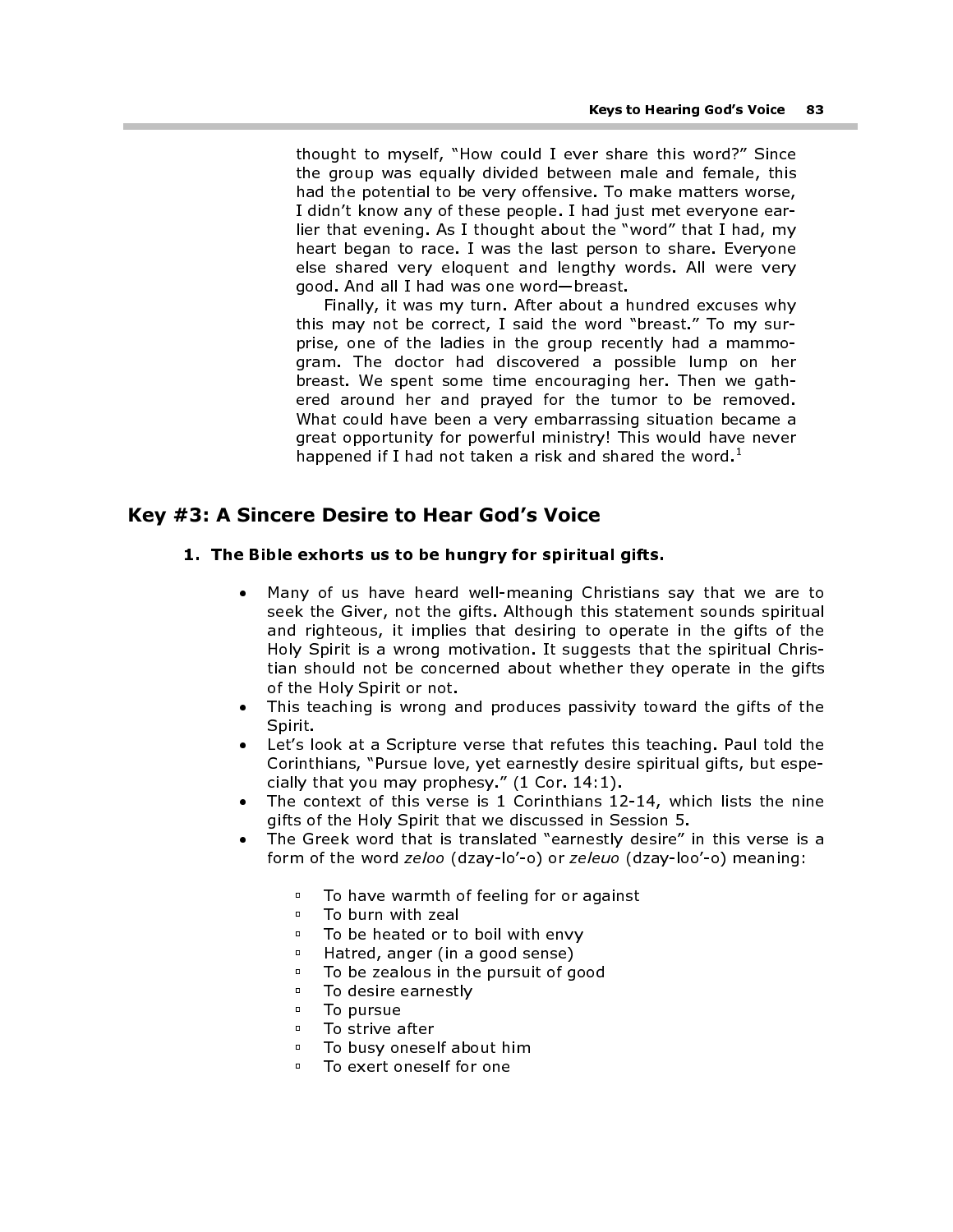- This word appears twelve times in the Greek New Testament. In these verses, the word zeleuo is translated envy, covet, jealous, zealous, and desire.
- As we get a clearer definition of the word translated "desire," it becomes apparent that we are to have a very strong desire to hear the voice of God and to operate in the gifts of the Holy Spirit.

### 2. If we desire to hear God's voice and minister in the gifts, He will enable us to do so.

- As we align our hearts with God, God gives us the desires of our hearts.
- If we desire to witness, He will give us the opportunity. If we desire to teach, He will let us. If we desire to lay hands upon the sick, He will make it happen.
- The mindset of "I am available if you want me to minister this way" is not correct. We must ask, pray, and diligently seek to hear and minister in the gifts.
- I am not speaking about a lust for ministry that surpasses our desire for Jesus. The number one priority of our lives should be an intimate relationship with Jesus. However, within this context, we must earnestly desire to hear His voice and speak His words.

# Key #4: The Baptism of the Holy Spirit and Praying in Tongues

### 1. The baptism of the Holy Spirit and praying in tongues help equip us to hear the voice of God and operate in the gifts of the Holy Spirit.

- Session 7 is devoted entirely to the baptism of the Holy Spirit. Session 8 is focused solely on praying in tongues. Since I cover these two topics in later sessions, I will only briefly mention them here.
- In the New Testament, we see a connection between the baptism of the Holy Spirit and believers hearing the voice of God. For example, in the book of Acts, each time the people received the baptism of the Holy Spirit it was accompanied by some manifestation of the gifts of the Holy Spirit.
- In several cases, the baptism of the Holy Spirit resulted in the believers prophesying. At other times, they would speak in tongues.
- In the Book of Acts, the baptism of the Holy Spirit activated believers in the Hearing and Speaking Gifts.

### 2. The baptism of the Holy Spirit releases a new level of spiritual power into our lives.

- Without the baptism of the Holy Spirit, we can still prophesy or see visions; however, we cannot function in the fullness of the Holy Spirit until we experience the baptism.
- The reason for this is because the baptism of the Holy Spirit releases a new level of spiritual power into our lives.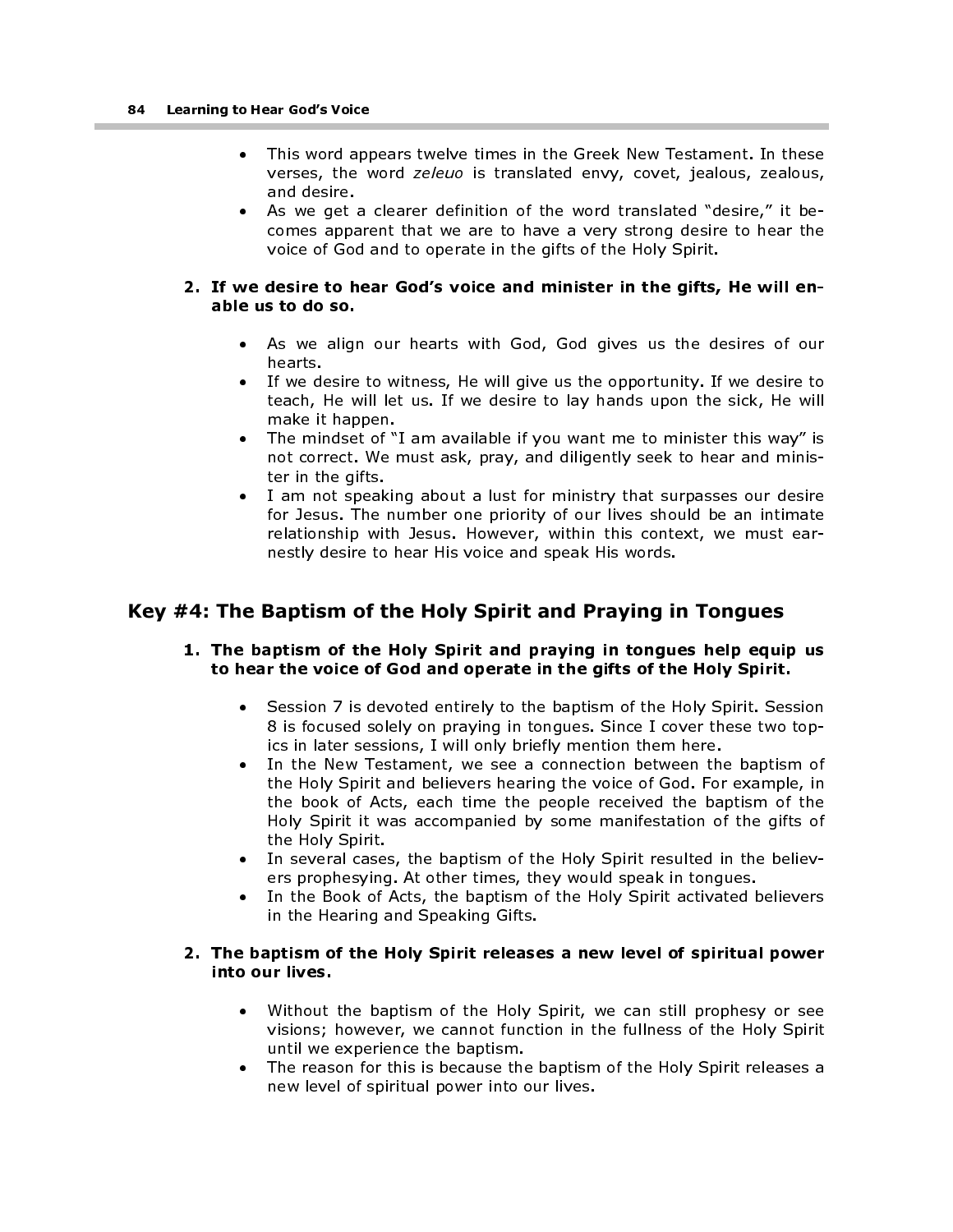In later sessions, we will cover this in much more depth. For now, know that the baptism of the Holy Spirit and praying in tongues are powerful keys to hearing the voice of the Lord effectively.

## Key #5: Practice Using the Gifts

### 1. Our skill in hearing the voice of God and functioning in the gifts of the Holy Spirit improves with practice and use.

"Use it or lose it" is a common phrase that we hear in connection with the parable of the talents. In this parable, the slave who hid his talent forfeited it to the slave who had been given the most. Note this passage:

And the one also who had received the one talent came up and said, "Master, I knew you to be a hard man, reaping where you did not sow and gathering where you scattered no seed. And I was afraid, and went away and hid your talent in the ground. See, you have what is yours." But his master answered and said to him, "You wicked, lazy slave, you knew that I reap where I did not sow and gather where I scattered no seed. Then you ought to have put my money in the bank, and on my arrival I would have received my money back with interest. Therefore take away the talent from him, and give it to the one who has the ten talents." For to everyone who has, more shall be given, and he will have an abundance; but from the one who does not have, even what he does have shall be taken away (Matt. 25:24-29).

In the Sermon on the Mount, Jesus tells His disciples not to hide their light under a basket. Note Matthew 5:14-16:

You are the light of the world. A city set on a hill cannot be hidden; nor does anyone light a lamp and put it under a basket, but on the lampstand, and it gives light to all who are in the house. Let your light shine before men in such a way that they may see your good works, and glorify your Father who is in heaven.

The author of Hebrews tells us that our spiritual senses are trained because of practice:

But solid food is for the mature, who because of practice have their senses trained to discern good and evil (Heb. 5:14).

• Now let me summarize these three verses. In the parable of the talents, Jesus told us that if we do not use our gifts, they will be taken away and given to another who will use them. He also said that the more we use our gifts, the more we will be given. Remember, Jesus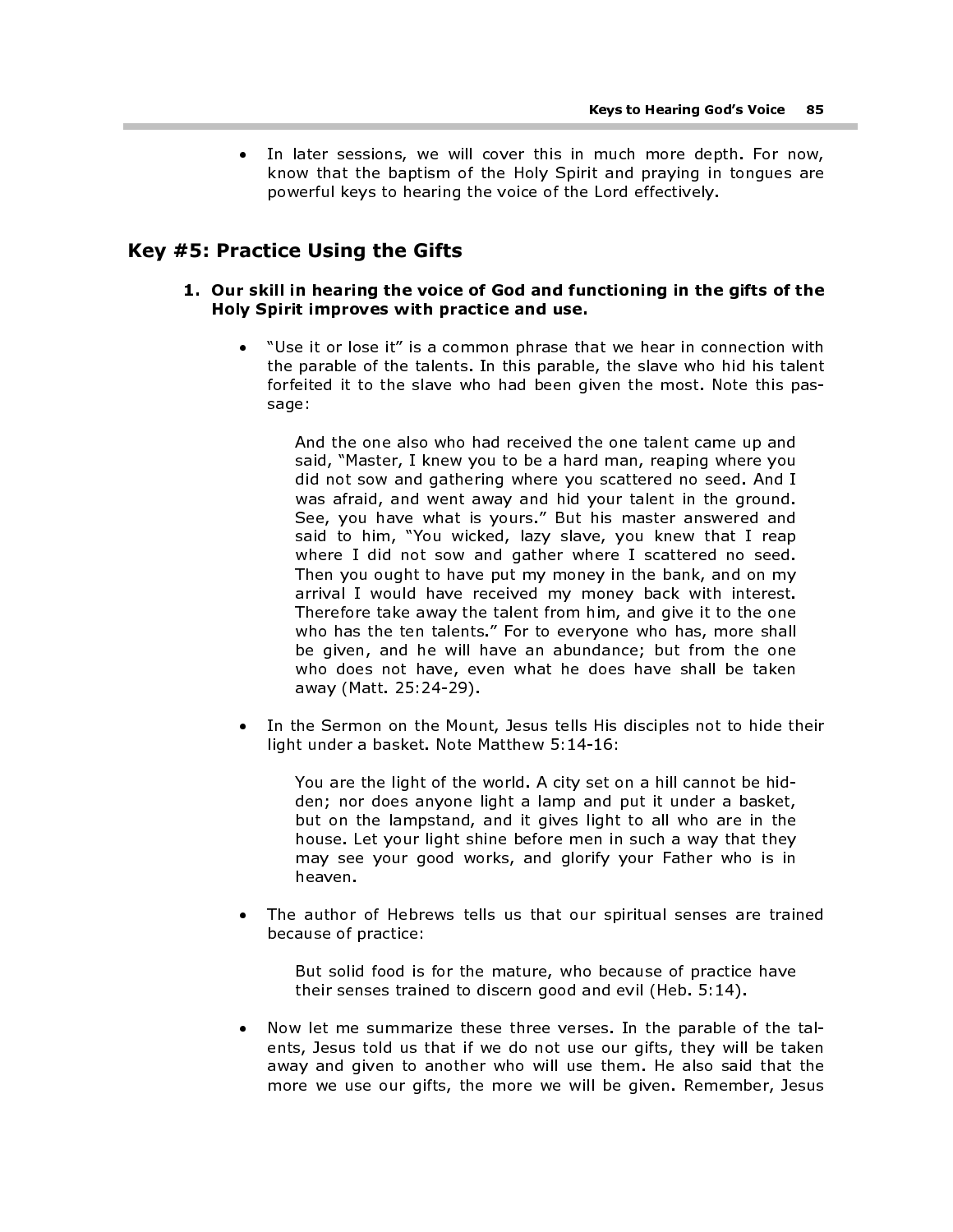said, "For to everyone who has, more shall be given, and he will have an abundance."

- In His Sermon on the Mount, Jesus told us not to hide our light under a basket, but to let our light shine. Hearing God's voice and functioning in the gifts of the Holy Spirit are a way to shine our light.
- Finally, from Hebrews 5:14, we know that our spiritual senses are trained through practice. Putting these verses together, we can draw an important principle for hearing the voice of God:

Our skill in hearing the voice of God and functioning in the gifts of the Holy Spirit improves with practice and use. As we faithfully step out, using what we have, our skills will be sharpened.

### 2. As we practice using the gifts, our spiritual discernment increases.

- This increase operates like a weightlifter. As weightlifters work out on a regular basis, exercising their muscles, they grow stronger. Imagine what would happen if the weightlifter took three months off and then tried to lift the weight he was accustomed to. Most likely, he would not be able to lift it.
- Or take a football team—no football team can become championship material without practice. The team begins practicing twice a day well before the season even starts.
- As the old saying goes, "Practice makes perfect." This saying holds true for operating in the gifts of the Holy Spirit.
- The more we practice using the gifts, the more skilled and proficient we will become.

### 3. Faithfulness is also very important to grow in the gifts.

- We see an example of this principle in the parable of the talents. Since the slave with the most talents was faithful, his talents increased. Additionally, the master gave him the lazy servant's talent as well.
- As we are faithful in small things, more will be given to us. In other words, God will give us greater gifts as we are faithful with the smaller ones.
- As we value and faithfully practice the gifts of the Holy Spirit, our skills will increase, and we will be entrusted with more.

# Key #6: Humility, Submission, and Love

### 1. Humility, submission to authority, and love have a very close connection to hearing God's voice accurately.

- Over the years of learning to hear the voice of God both for myself and for equipping others to hear His voice, I have seen the great importance of true humility, submission, and love.
- From my experience, these foundational character traits have a very close connection to hearing God's voice accurately.
- During my years in the ministry, I have encountered many wounded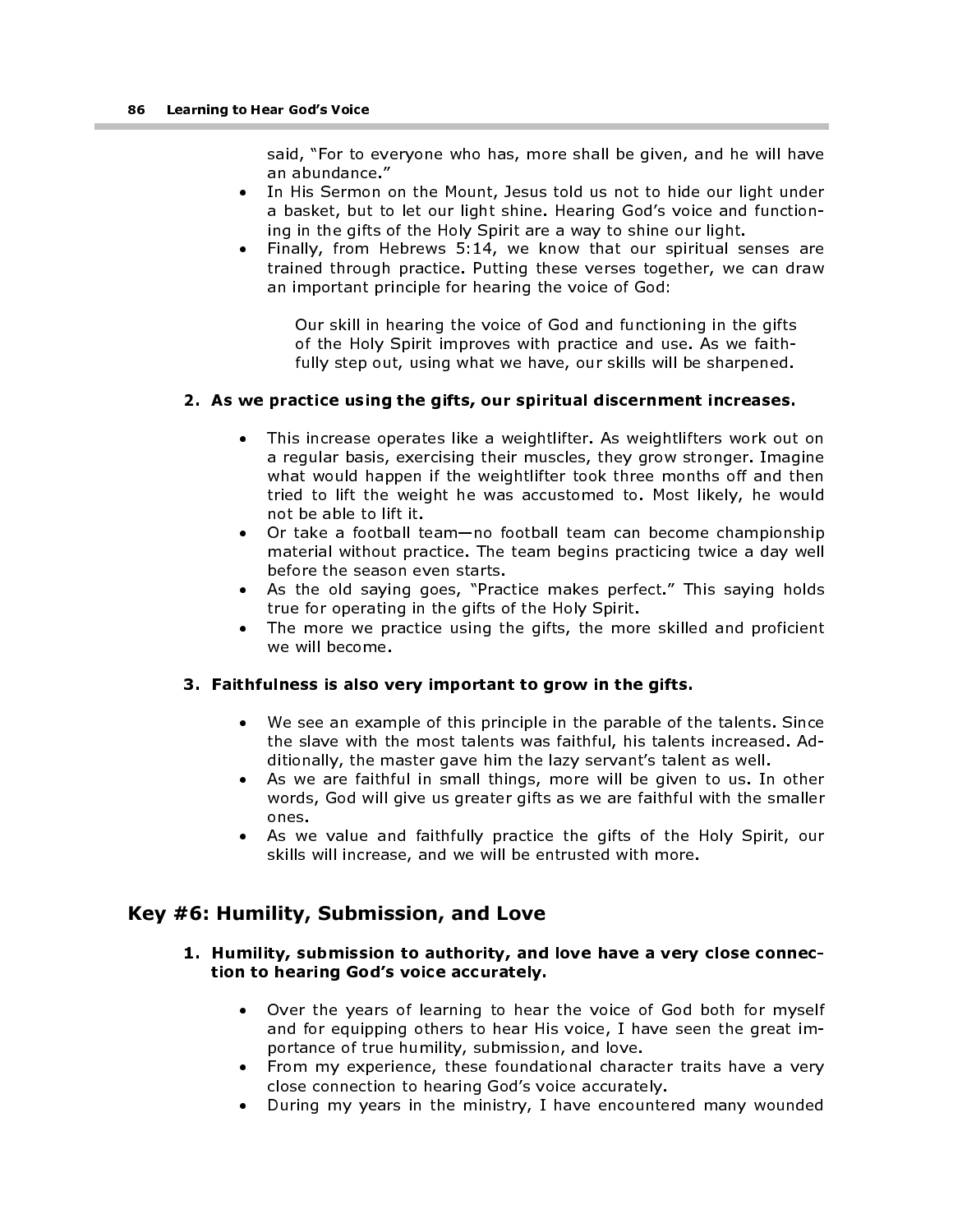and angry people within the Body of Christ. No matter how the hurts were inflicted, these people often minister out of a bitter spirit.

- Rather than love, they minister out of anger. Rather than submission, they minister out of independence. Rather than humility, they minister out of pride.
- Because wounded people often have a low self-esteem, they frequently minister to others so that they feel better about themselves. The result of this type of ministry is often hard, cold, inaccurate, and destructive.
- Instead of drawing others closer to the Lord, ministry from a wounded spirit can push people away from the Lord, leading them into depression and discouragement.

### 2. Let us all model our ministry after Jesus who walked in humility, submission, and love.

- Hearing God's voice for ministry is intended to build others up, not tear them down.
- Hearing God's voice is designed to encourage and exhort others to go on with God—leading them closer to Christ.
- To effectively hear and minister with accuracy, power, and authority, we must be healed of past wounds and learn to walk in humility, submission, and love.
- We need to forgive the people who have hurt us and receive healing so that our ministry is pure and undefiled.
- Like Jesus, we need to minister to others out of a heart of humility, submission, and love so that we can build people up and lead them to a closer walk with the Lord.

# Proficient in Hearing God's Voice

### 1. Applying these six keys to your life will help you become skilled at hearing God's voice.

- I have equipped many people to hear God's voice by teaching these principles—so I know they work. As you give serious study to these six keys and implement them in your life, you too can be equipped to hear God's voice.
- Over the years of teaching others how to hear God's voice, I have noticed two types of people.
- One is the person who heard the teaching and never thought much more about it after it was over. Consequently, this person never learned to hear God's voice.
- The second type took these principles and made them issues of prayer and fervent pursuit. This person became proficient in hearing God's voice.
- My prayer is that you will fit into the second category—the one who will diligently pursue learning to hear His voice! You will not regret it.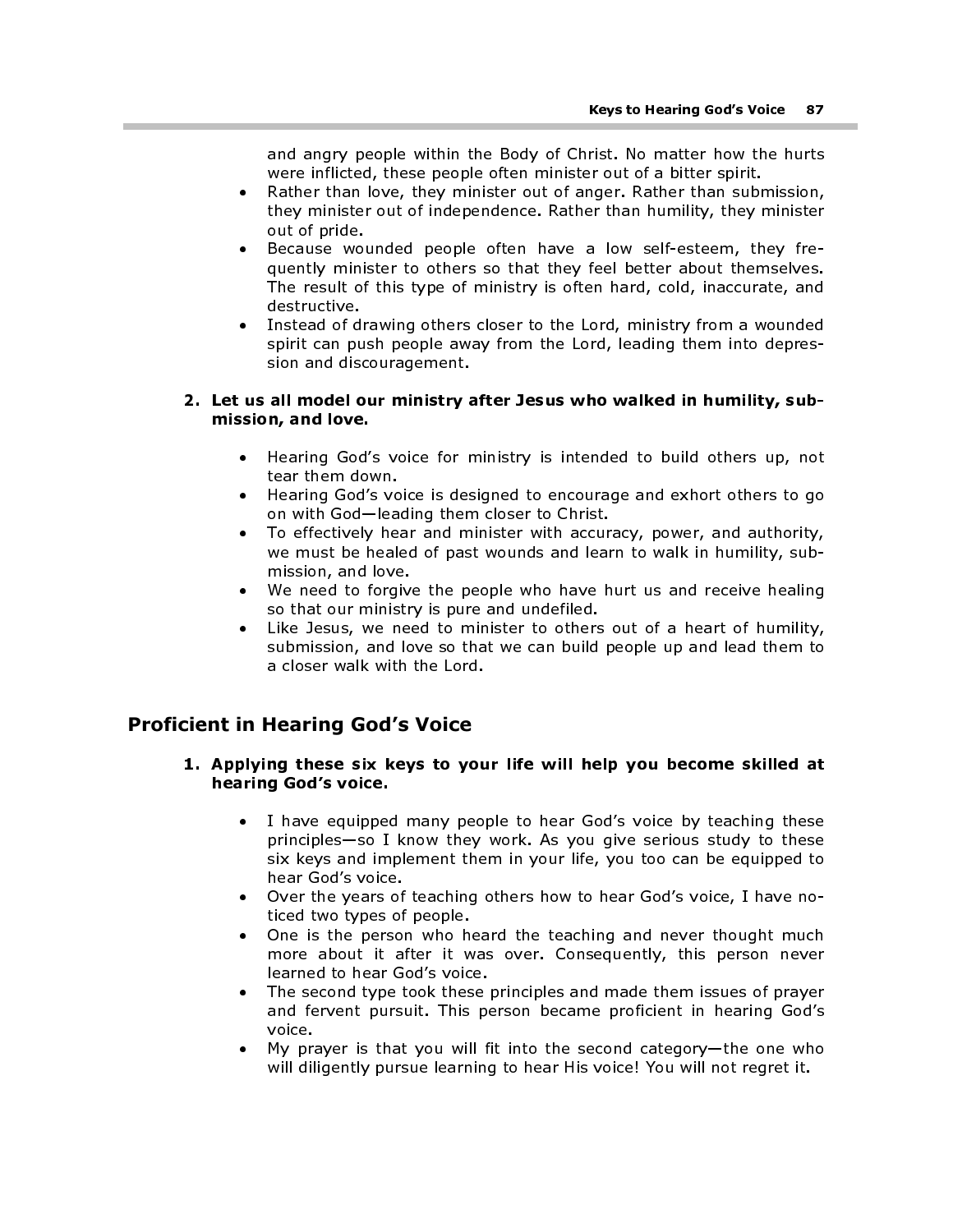### Notes

1. Kessler, Learning to Hear God's Voice, pp. 110-111.

÷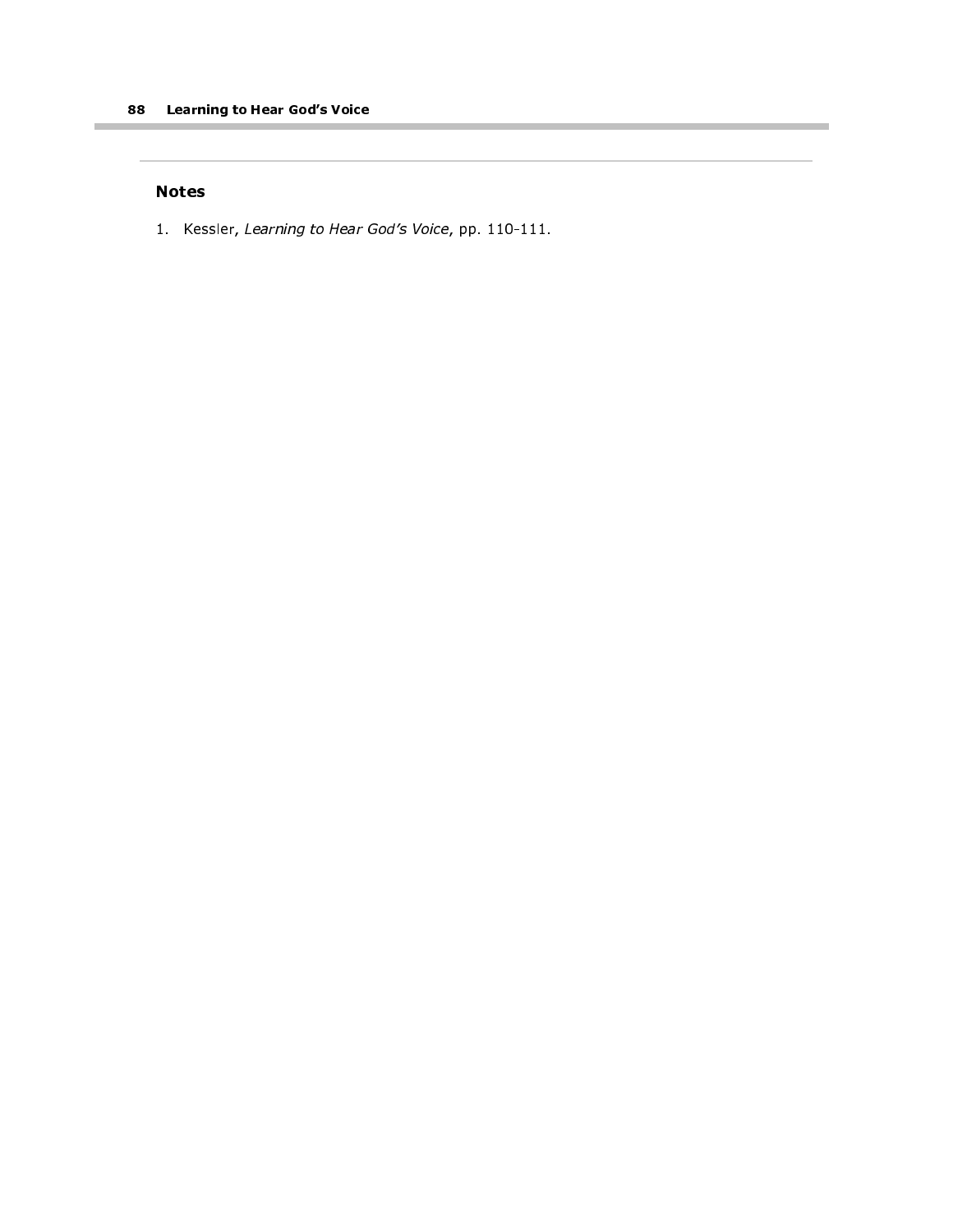# Review Questions

### True or False

×

| 1. Belief is a heart attitude that anticipates and waits for God to speak to us.                                                  |
|-----------------------------------------------------------------------------------------------------------------------------------|
| 2. The Bible tells us to seek the Giver, not the gifts.                                                                           |
| 3. The baptism of the Holy Spirit releases a new level of spiritual power into our<br>lives.                                      |
| Expectancy is a mindset that inspires us to linger in God's presence until we<br>4.<br>hear His voice.                            |
| Belief is a heart attitude that acknowledges God's ability and desire to speak<br>5.<br>to His people regularly.                  |
| 6. Our skill in hearing the voice of God and functioning in the gifts of the Holy<br>Spirit improves with practice and use.       |
| 7. Having a wounded spirit affects how we minister to others.                                                                     |
| Expectancy is an attitude that accepts the truth that God still communicates<br>8.<br>to us through the gifts of the Holy Spirit. |
| Fill in the Blanks                                                                                                                |
| 9. Those that are the ___________ to God will hear His voice most often.                                                          |
| 10. Our skill in hearing the voice of God and functioning in the gifts of the Holy Spirit                                         |
| improves with ___________ and __________.                                                                                         |
| 11. Stepping out of our ___________ ________ is the most necessary and most diffi-<br>cult part of expectancy.                    |
| 12. In our lives, God is only as _________ as we ___________ Him to be.                                                           |
|                                                                                                                                   |

- 13. The baptism of the Holy Spirit releases a new level of \_\_\_\_\_\_\_\_\_\_ \_\_\_\_\_\_\_\_\_\_ into our lives.
- 14. We must \_\_\_\_\_\_\_\_\_\_\_ \_\_\_\_\_\_\_\_\_\_\_\_ to hear God's voice.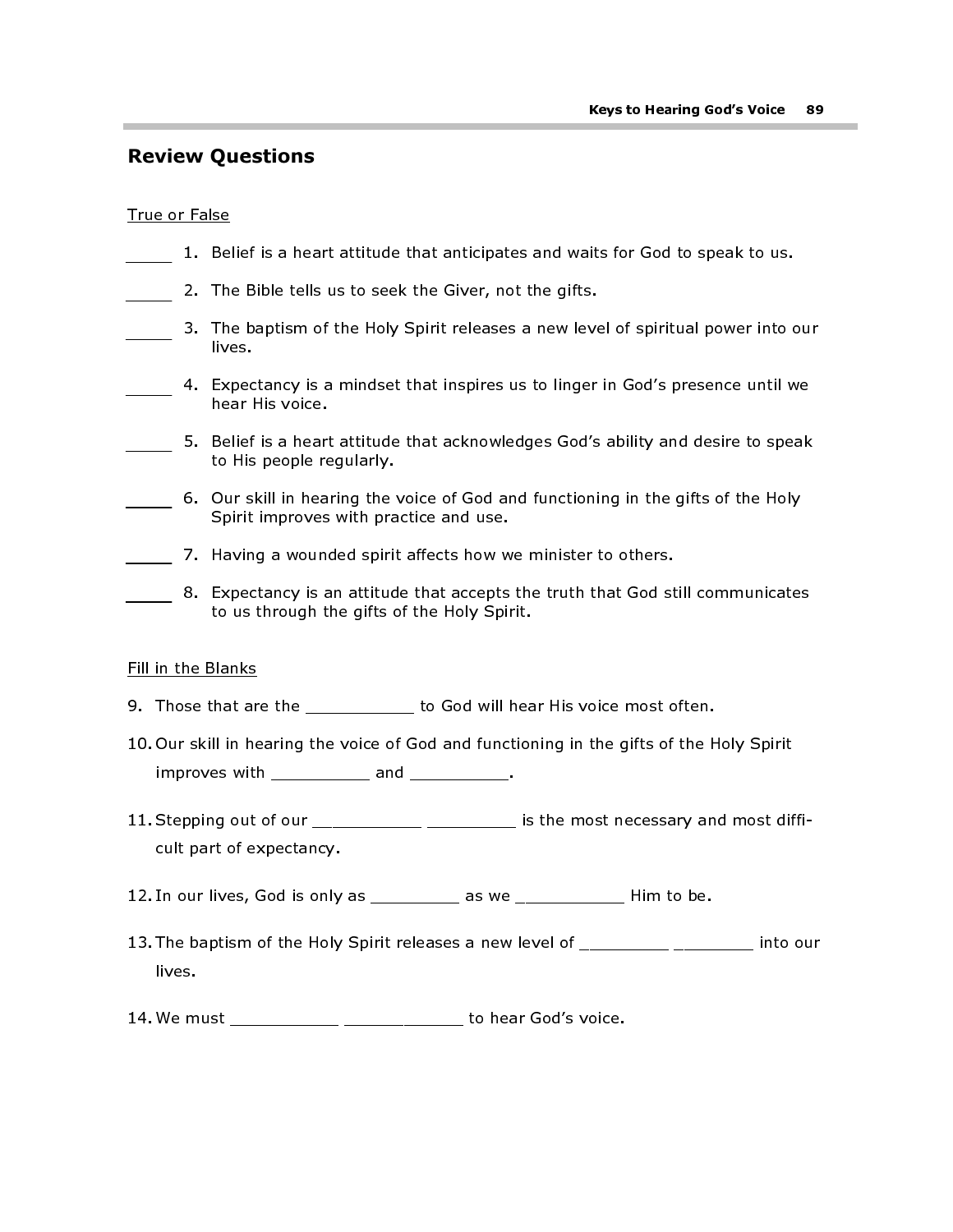From the list on the right, identify which key to hearing God's voice best matches the description on the left.

- 15. "Use it or lose it"
- 16. I must be willing to step out of my comfort zone.
	- 17. Those that are the closest to God will hear His voice most often.
- 18. The mindset of "I am available if you want me to minister this way" is not correct.
- 19. Hearing God's voice for ministry is intended to build others up, not tear them down.
	- 20. Releases a new level of spiritual power into our lives

Possible Matches for 15-20

- a. Regular time in the presence of the Lord
- b. Belief and expectancy
- c. A sincere desire to hear God's voice
- d. The baptism of the Holy Spirit and praying in tongues
- e. Practice using the gifts
- f. Humility, submission, and love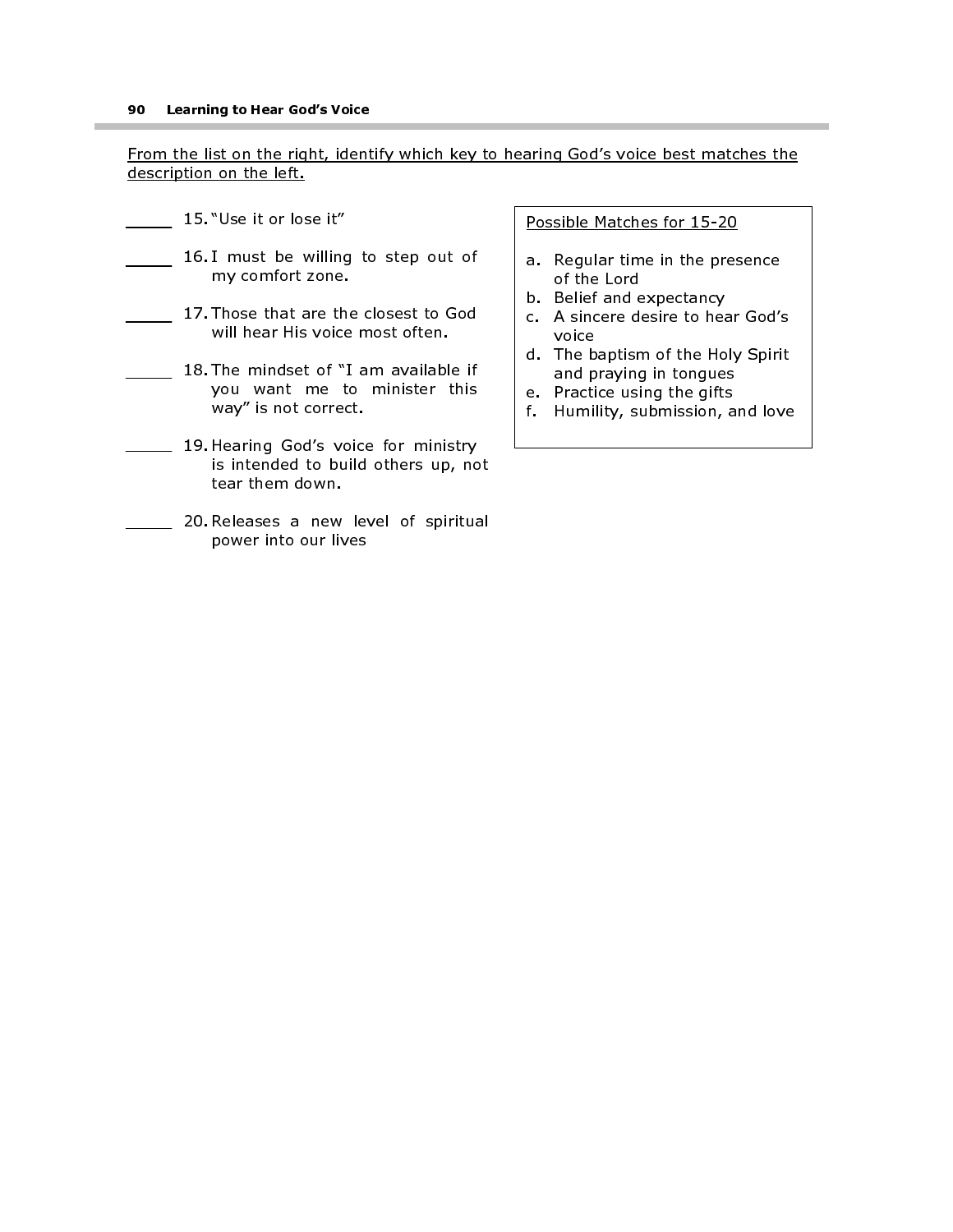# Session 7

# The Baptism of the Holy Spirit

### This session covers:

- The purpose and evidence of the baptism of the Holy Spirit
- Whether it is a separate experience from salvation<br>• How to receive the bantism of the Holy Spirit
- How to receive the baptism of the Holy Spirit

### This session corresponds to:

• Session 7 of Learning to Hear God's Voice CDs

# A Journey to Spiritual Power

- 1. The baptism of the Holy Spirit is an important key to hearing God's voice.
	- The baptism of the Holy Spirit—what a controversial issue! This matter, along with speaking in tongues, has been one of the greatest sources of division in the Bible-believing church for the last 100 years. It makes us look at each other with doubt and skepticism. It keeps us from praying and worshipping together. It has created a great rift in the Body of Christ.
	- Although the debate has gone on for many years, and much has been written about this subject, I include it in this class because it is an important key to hearing the voice of God.
	- Just notice what happened to the people in the book of Acts after they received the baptism of the Holy Spirit. Among other things, they began to speak as those who knew the voice of God (Acts 2; 10:46; 19:6).
	- When the Spirit of God fell upon believers, they were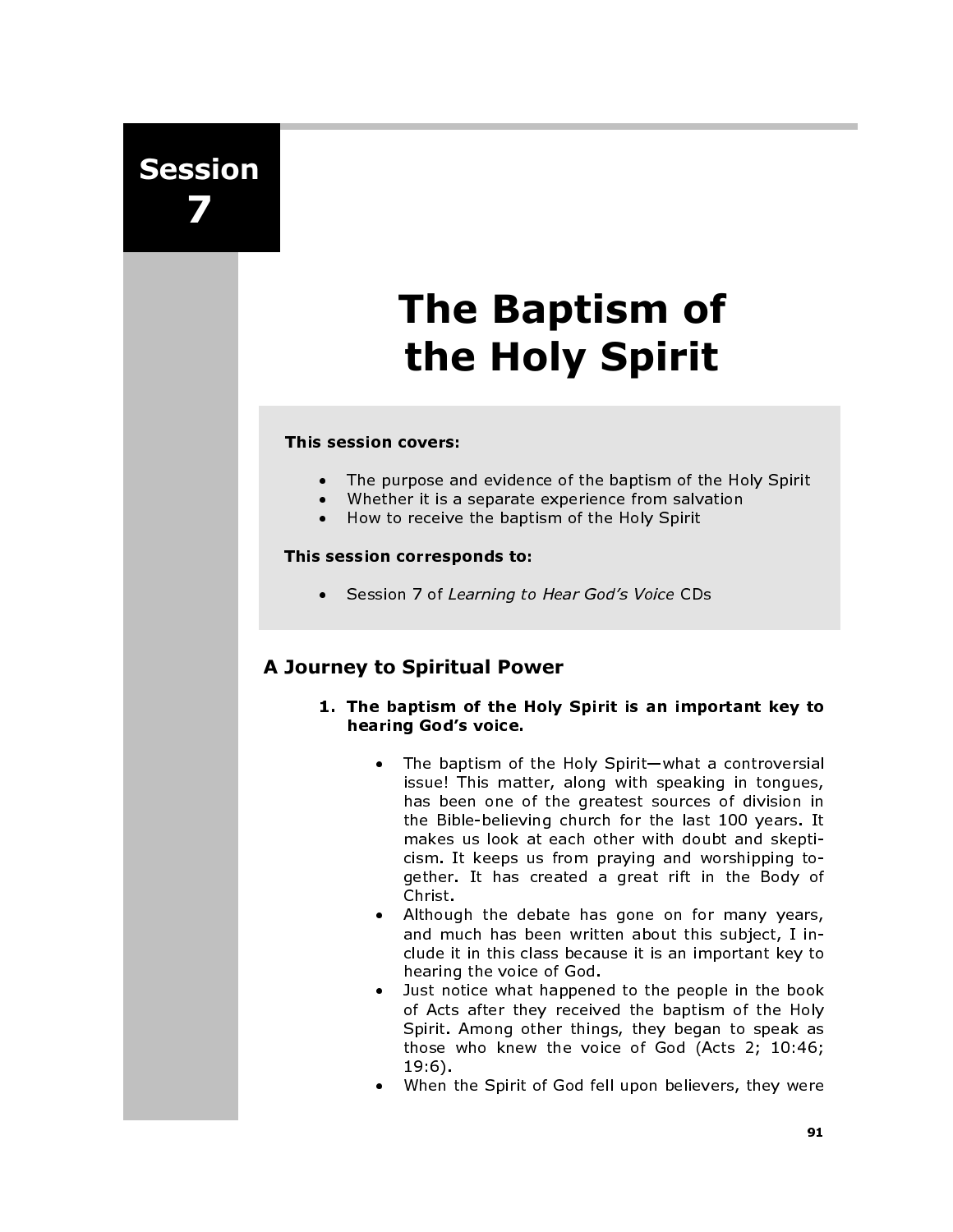changed powerfully.

- The baptism of the Holy Spirit is not the only key to hearing from God, but it is an extremely important component.
- This session covers the topic of the baptism of the Holy Spirit in detail. Specifically, we will address five often-asked questions about the baptism of the Holy Spirit. It is my prayer that these answers will help us see the importance of this encounter with God.

### 2. Let me explain my journey to spiritual power.

- Before I get too deep into doctrinal issues, I want to briefly share my experience with the baptism of the Holy Spirit.
- In 1977, I was born-again at the age of thirty. I had a radical conversion. Before my conversion I was running away from God at full speed. When God caught up with me, He turned me around, and I have never been the same.
- When I was born-again, the Holy Spirit began to deal immediately with my sin. He led me to repent, to forgive, and to ask forgiveness. I began to search the Scriptures regularly to make sure that I had not committed an unpardonable sin. I wanted to know that I was truly saved. The time was a powerful one for me. The Lord put my marriage back together, restored my children, and reordered my life in virtually every area.
- As I look back on my life, I know that God worked mightily through my salvation experience. For the first five years of my Christian walk, operating in the power of God was the last thing I was interested in. Although I had seen God's power as He put my life back in order, I gave no thought to functioning in God's power myself. I was just happy that I wasn't going to hell when I died.
- It did not even cross my mind that I could have power to hear His voice, heal the sick, cast out demons, or teach the Word with authority. However, about five years later, my heart began to change. I started to long for God's power in my life.
- I had a growing desire to do the types of works that I saw in the book of Acts. I wanted to heal the sick, cast out demons, see visions, and have spiritual dreams. I wanted what the church in Acts had. Though I knew about the baptism of the Holy Spirit, I didn't know how to receive it since the church I attended didn't teach about the baptism.
- Finally, in 1983, I asked God to baptize me with the Holy Spirit. I had heard that speaking in tongues was the evidence that you were truly baptized in the Holy Spirit. Although I tried to speak in tongues, nothing happened. However, I did begin to notice more power in my life. I began to hear God's voice for ministry. Sick people that I prayed for got healed, even some from terminal illnesses.
- Below is a testimony from my book, Learning to Hear God's Voice, that illustrates my point:

A lady in our church had terminal cancer, and the doctors gave her no hope. One Sunday before she was to have emergency surgery, I prayed for her. Sitting at the hospital with her hus-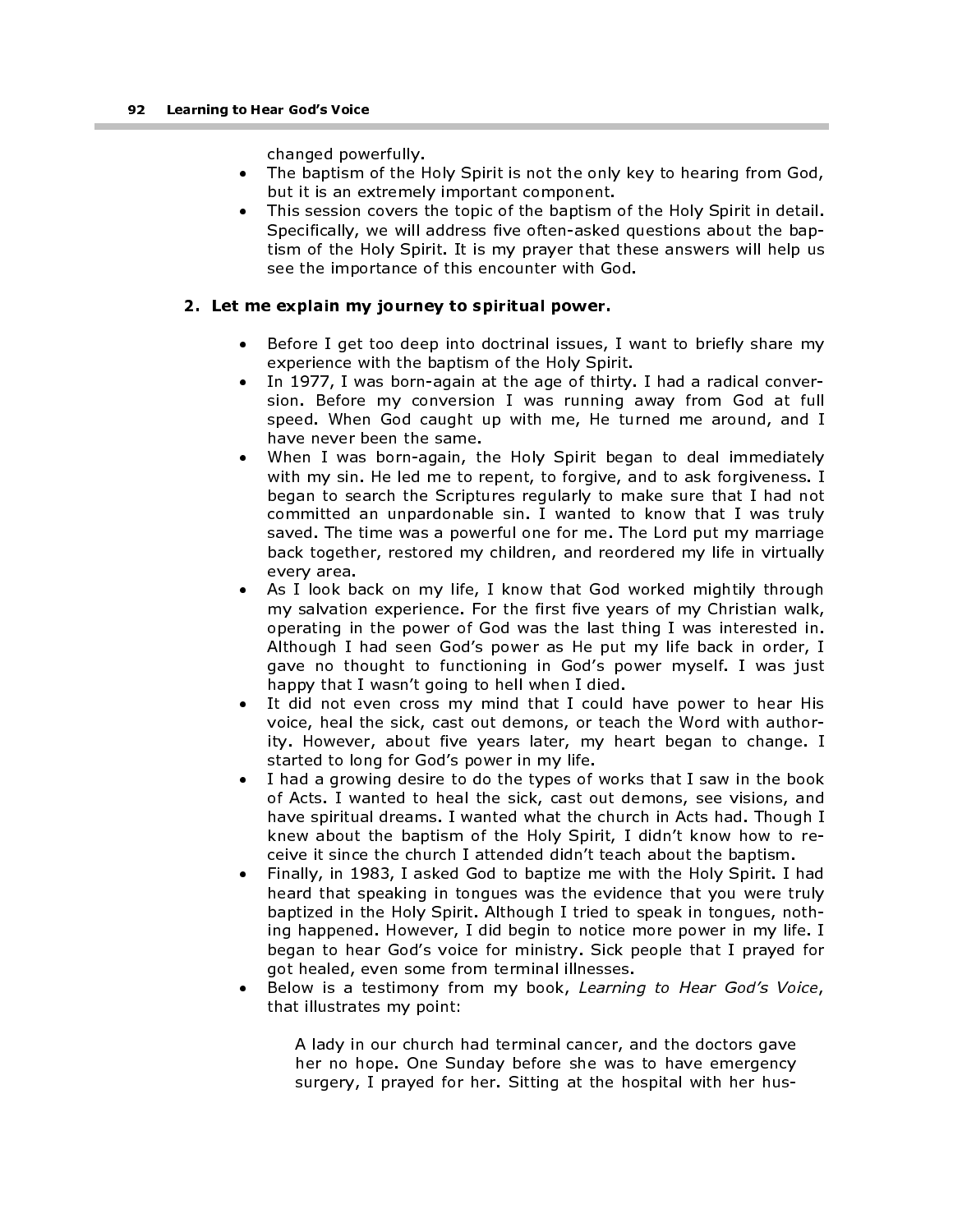band, the doctor came out to give us the post operative report. He looked very puzzled as he spoke. He told us that he found no trace of the cancer. During the procedure the doctor merely corrected some problems she had in her stomach. Although this lady was only supposed to live for a few more months, she lived approximately nine more years. And her death was unrelated to her previous bout with cancer. When I performed her funeral in the early 90's, I was able to testify about God's healing power. Praise God for His healing mercy! $^1$ The Baptism of the Holy Spirit<br>
be looked very puzzled as the spoke. He told us that he fourm<br>
the looked very puzzled as the spoke. He told us that he fourmed<br>
corrected some problems she had in her stomach. Although<br>
thi

• Because the Lord baptized me in the Holy Spirit, I had the power to be used to heal cancer. Although I did not receive the gift of tongues until eight years later, I saw a definite increase in power after I prayed to receive the baptism of the Holy Spirit. From that point onward, I have seen wonderful results.

### 3. The baptism of the Holy Spirit gave me an increased measure of spiritual power.

- My salvation experience changed me mightily. It transformed me as it relates to sin. The baptism of the Holy Spirit altered my life just as much. But it transformed me as it relates to power.
- After this supernatural encounter, I received power to hear God more clearly and to perform mighty acts of healing, deliverance, and miracles.
- We have heard the saying that a person with a testimony is not at the mercy of a person with an argument. This saying summarizes my attitude about the baptism of the Holy Spirit.
- From my own life, I know how real it is, and I know that it was a separate and distinct encounter from my salvation experience.
- I know that it is a necessary part in hearing the voice of God and operating in the gifts of the Holy Spirit.

the baptism of the Holy Spirit. The answers to these questions will help you understand and receive the baptism of the Holy Spirit.

# 1. What Is the Baptism of the Holy Spirit?

- 1. The baptism of the Holy Spirit is an important encounter with God that is available to every believer.
	- The baptism of the Holy Spirit is a very significant encounter with God. It is not an optional experience for God's servants. It is not essential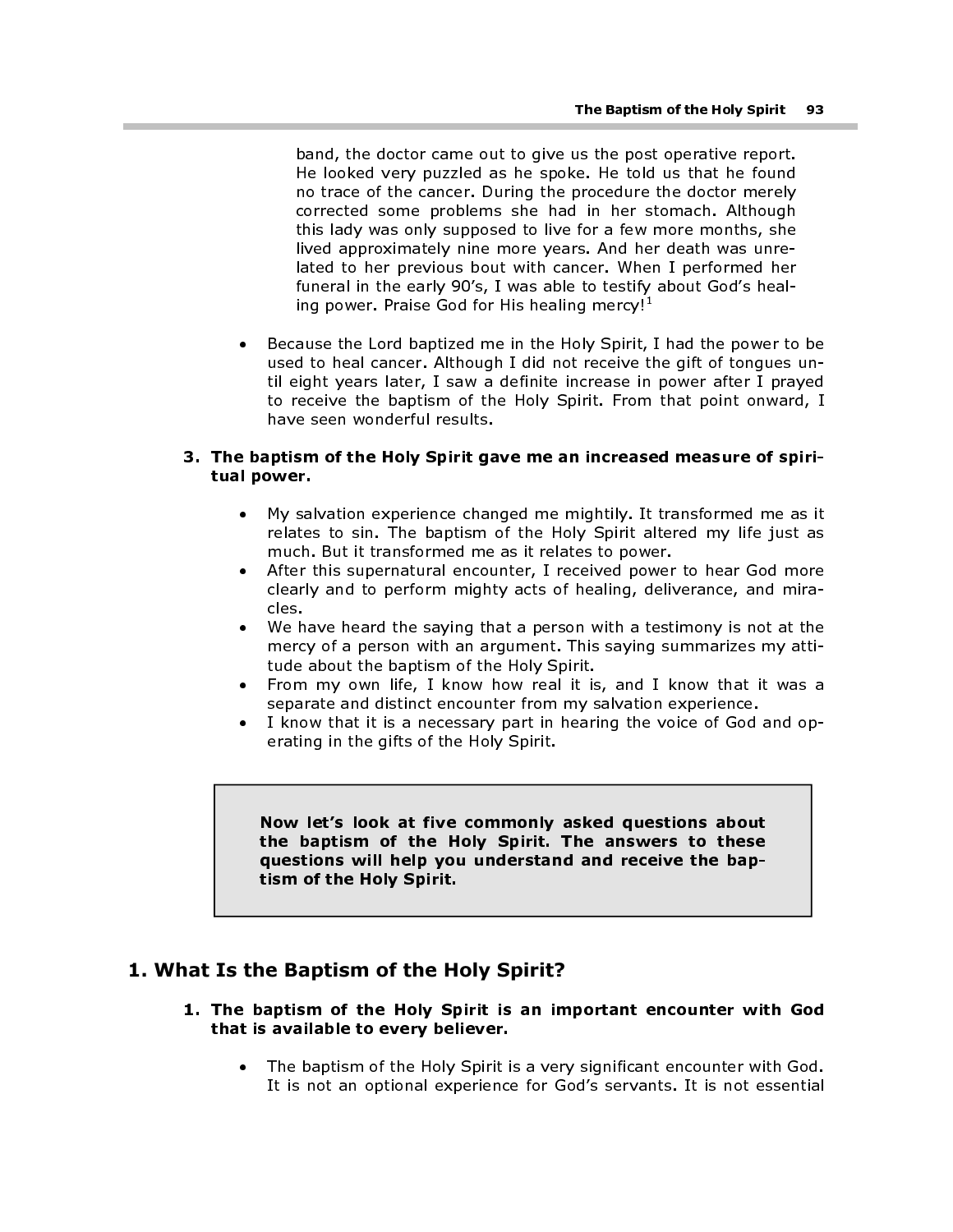for some while unnecessary for others.

- If Jesus Himself needed the baptism of the Spirit, how much more do we? (Matt. 3:16-17).
- God Himself underscored its importance by recording it in all four gospels (Matt. 3:11; Mark 1:8; Luke 3:16; John 1:33). Note what John the Baptist said:

As for me, I baptize you with water for repentance, but He who is coming after me is mightier than I, and I am not fit to remove His sandals; He will baptize you with the Holy Spirit and fire (Matt. 3:11).

• The baptism of the Holy Spirit is an important gift that is available to every believer.

### 2. The baptism of the Holy Spirit is a complete immersion into the Spirit.

- The Greek word translated baptize is *baptizo*. It means to *immerse*, submerge or overwhelm.
- The word was not a religious term in the days of the New Testament. In fact, it was a word used in every day life. In approximately 200 B.C., Nicander, a Greek poet and physician, used this word in a pickle recipe. He said that in order to make a pickle, the vegetable should first be dipped (bapto) into boiling water and then baptized (baptizo) in the vinegar solution.
- Both verbs imply the immersing of vegetables in a solution. Bapto is temporary. Baptizo, the act of baptizing the vegetable, produces a permanent change.
- The Greeks also used this word to describe the dipping process when a garment was permanently transformed by a dye. The Greeks also used *baptizo* for the drawing of water by dipping or immersing a cup into a larger vessel.
- When used in the New Testament for water baptism, baptizo implies our union and identification with Christ, along with the act of immersion in water. For example, Mark 16:16 reads, "He that believes and is baptized shall be saved."
- Christ is saying that mere intellectual assent is not enough. There must be a union with Him—a real change—just like the vegetable is transformed into the pickle!

### 3. Not only is the baptism of the Holy Spirit a complete immersion by the Spirit, but it is also a gift from the Father to us.

• From the New Testament, when believers are baptized in the Holy Spirit, it is referred to as a gift. Note these Scriptures:

Peter said to them, "Repent, and each of you be baptized in the name of Jesus Christ for the forgiveness of your sins; and you will receive the gift of the Holy Spirit. For the promise is for you and your children and for all who are far off, as many as the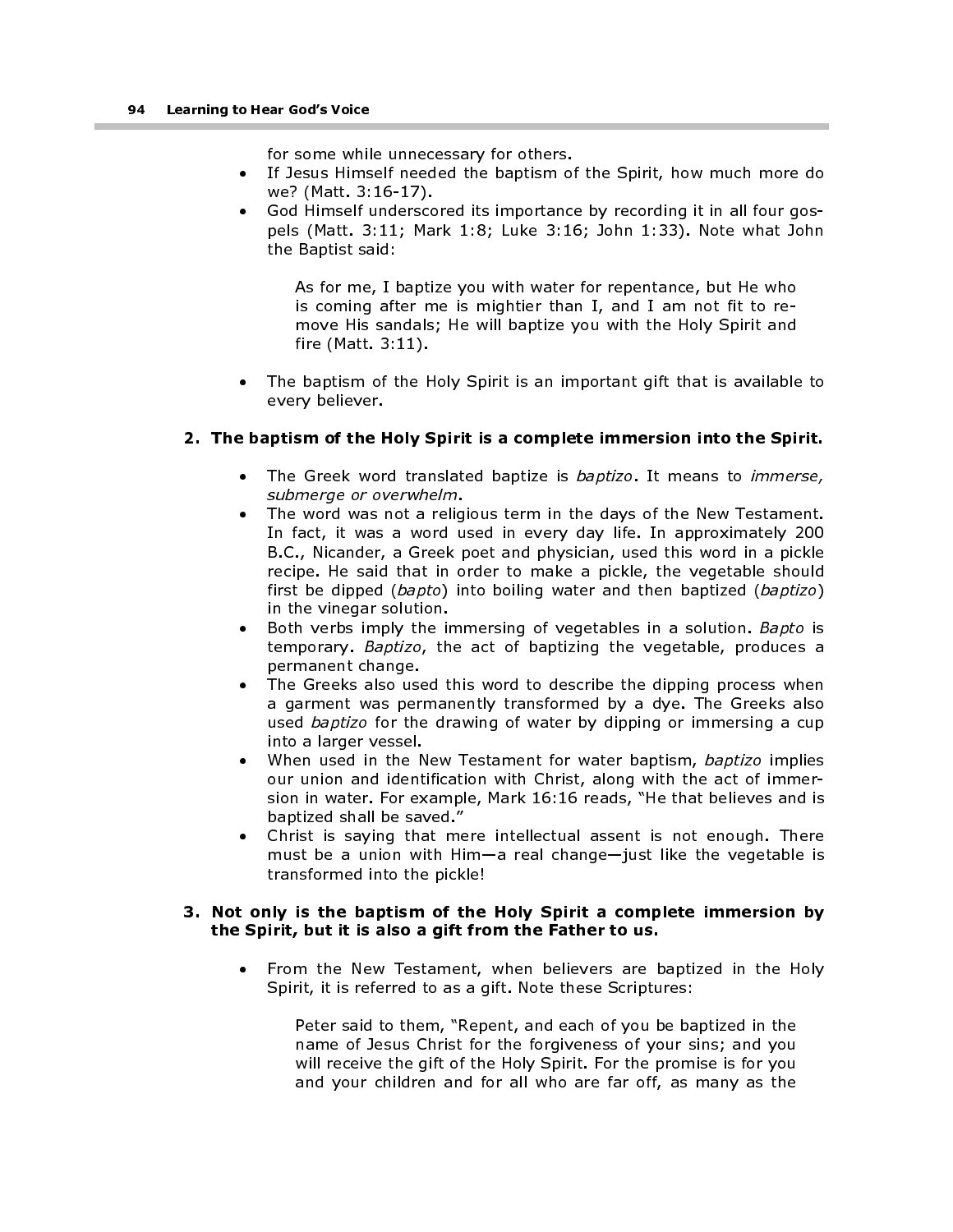Lord our God will call to Himself" (Acts 2:38-39).

Therefore if God gave to them the same gift as He gave to us also after believing in the Lord Jesus Christ, who was I that I could stand in God's way? (Acts 11:17).

If you then, being evil, know how to give good gifts to your children, how much more will your heavenly Father give the Holy Spirit to those who ask Him? (Luke 11:13).

In summary, the baptism of the Holy Spirit is a gift from God that immerses or submerges one into greater union with the Holy Spirit, resulting in a permanent change and increasing our power to be witnesses for Jesus.

# 2. What Is the Purpose of the Baptism of the Holy Spirit?

- 1. The baptism of the Holy Spirit releases the power of God into our lives.
	- In Acts 1:5, after His resurrection and preceding His ascension into heaven, Jesus spoke these words to His disciples: "For John baptized with water, but you will be baptized with the Holy Spirit not many days from now."
	- Then He told them the purpose of the baptism of the Holy Spirit. Here is what He said:

But you will receive power when the Holy Spirit has come upon you; and you shall be My witnesses both in Jerusalem, and in all Judea and Samaria, and even to the remotest part of the earth (Acts 1:8).

- To help us get a clearer picture of the purpose of the baptism of the Holy Spirit, let's look at one more Greek word. The word translated "power" in Acts 1:8 is the Greek word *dunamis* (doo'-nam-is). It means force or miraculous power.
- This Greek word appears 116 times in the New Testament. In each case, it refers to the power of God working through God's servants, enabling them to do miracles, mighty signs and wonders, to bring salvation to the lost, and to establish the kingdom of God on the earth.

### 2. The baptism of the Holy Spirit reforms our lives by empowering us for ministry.

• At the beginning of this session, I shared my testimony about the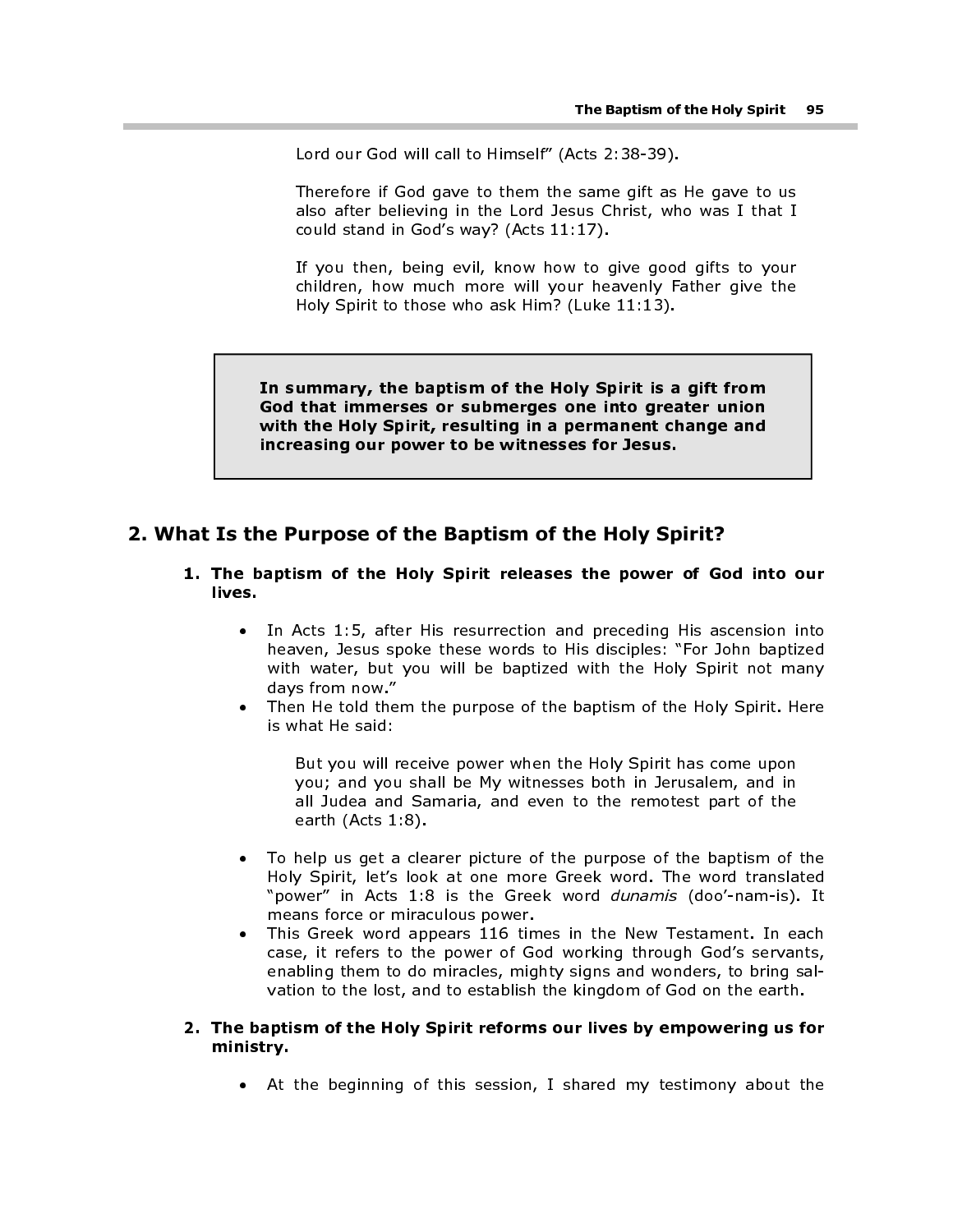baptism of the Holy Spirit. Referring back to my personal experience, I will explain the purpose of this great gift from God. Earlier, I said that salvation deals with sin while the baptism of the Holy Spirit releases power.

- When we are born-again, we become a new creature in Christ. Old things have passed away and all things become new. We become aware of sin, conviction, and the Lordship of Jesus Christ in our lives. We begin to see our need to change. True salvation brings a tremendous transformation into the lives of most people.
- Likewise, the baptism of the Holy Spirit reforms the lives of most believers by empowering them for ministry. After we are baptized in the Holy Spirit, we begin to sense God's leading and power in ministry. We begin to hear His voice about ministry issues. Our understanding of the Word is enhanced. And we have the power of God flowing through our lives—blessing people who need a touch from God.
- The baptism of the Holy Spirit releases God's power into our lives so that we can be an effective witness for Jesus Christ. It is an impartation of miracle-working power and authority enabling us to demonstrate the risen Christ to a needy world.

# 3. Is This A Separate Experience from Salvation?

### 1. Do we automatically receive the baptism of the Holy Spirit at the point of salvation or is it a separate event?

- The timing of the baptism of the Holy Spirit is a major source of division in the Church. The crux of this matter is: Do we automatically receive the baptism of the Holy Spirit at the point of salvation or is it a separate event?
- Although salvation and the baptism of the Holy Spirit may occur at the same time, they are separate issues and normally occur at different stages.
- Some have argued this point, saying that we are complete in Christ when we receive Him as our Lord and Savior. Note Colossians 2:9-10: "For in Him all the fullness of Deity dwells in bodily form, and in Him you have been made complete, and He is the head over all rule and authority."
- From the moment we receive the precious blood of Jesus, we are complete in Him because of His work on the cross.
- Although we have all of the blessings of Christ at the point of our salvation, we still must acknowledge what is ours and receive it by faith. Let me use a personal illustration from my book, Learning to Hear God's Voice, to explain this point further:

When my youngest son, Stephen, was about one and half years old, he received many gifts at Christmas. After unwrapping numerous gifts, he announced to everyone that he was tired of opening presents. He told us that was enough and refused to open any more. Smart parents that we are, we de-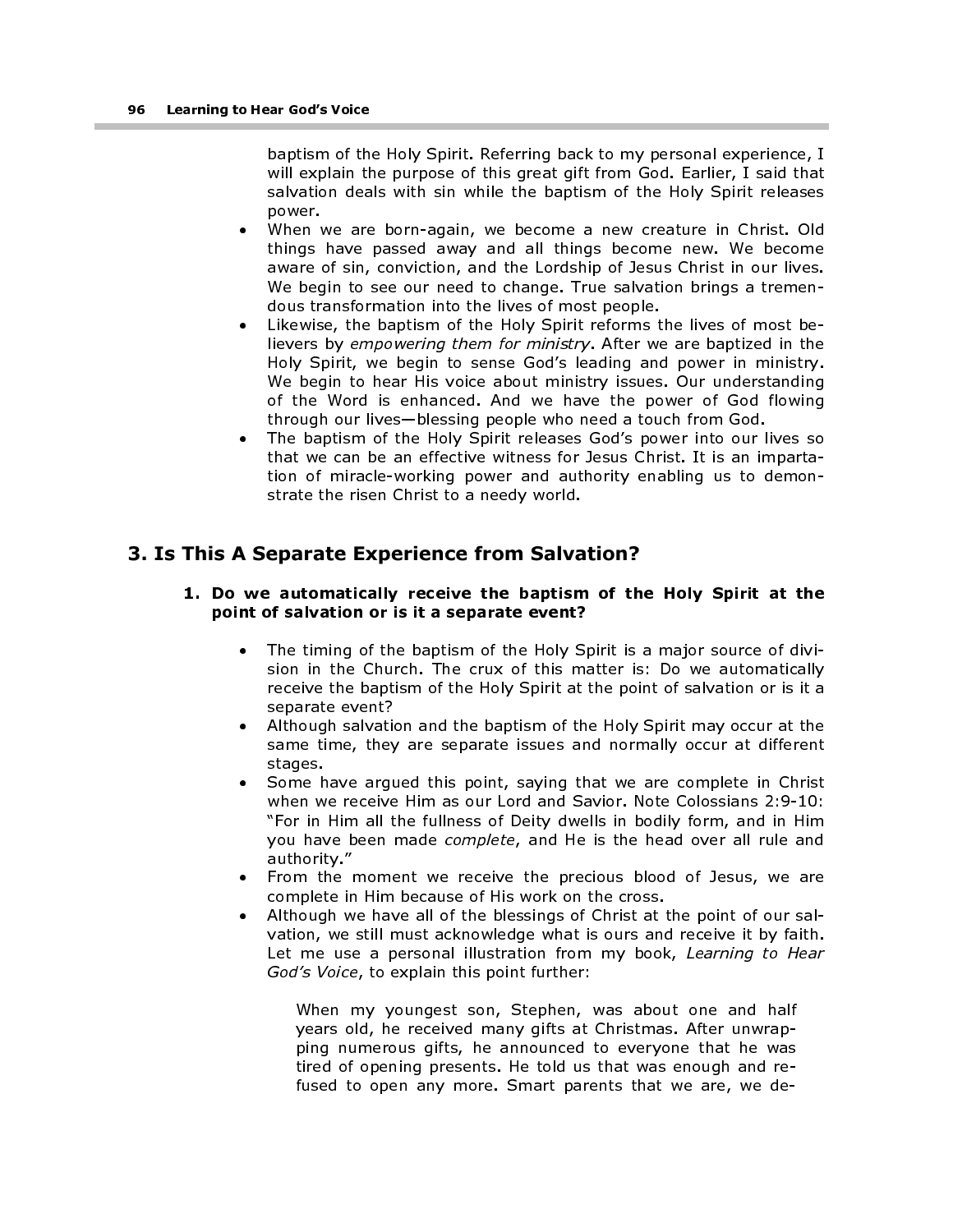cided to give him the remaining gifts at his birthday in March. So we took the fully wrapped, unopened presents and stored them in a closet until his birthday. When we gave him the gifts three months later, he opened them with excitement. We saved a lot of money and Stephen was blessed. From this illustration, my point is this: Stephen had all of the gifts at Christmas, but he was not able to receive them all. He reached his capacity and was content with the ones that he had opened. He didn't want anything else after that point. The same is true with the baptism of the Holy Spirit. It is available at the point of our salvation, yet few people are able to receive it then.<sup>2</sup>

- When most people are born again, they are content with the wonderful gift of salvation, and they do not have the capacity or understanding to receive any more gifts at that time. So God puts it up in the closet until they are ready.
- The gift is still theirs, reserved for them when they are able to receive it. They are not incomplete without it because it is not a badge of honor—it is a tool. Whenever the need arises, God will give it to them.
- So this brings us back to our question: Is the baptism of the Holy Spirit a separate experience from salvation? My answer is a resounding "yes." It is a separate experience that requires a separate request and a separate faith.

### 2. The baptism of the Holy Spirit was a separate experience in the life of the first disciples.

• After His resurrection, the risen Lord breathed the Holy Spirit into His disciples. Look at the passage:

So Jesus said to them again, "Peace be with you; as the Father has sent Me, I also send you." And when He had said this, He breathed on them and said to them, "Receive the Holy Spirit" (John 20:21-22).

- This event was much like the Garden of Eden when God breathed into Adam, and he became a living soul. The breath of God caused Adam to come to life.
- In the same way, the breath of the Son of God gave new life to the disciples. They were born-again at this point. Even though they walked with Jesus for three years, participating in many miracles, they could not receive the Holy Spirit until Jesus rose from the dead.
- Although the Holy Spirit lived inside of the disciples, they still had not received the baptism of the Spirit. However, notice what happens approximately fifty days later on the day of Pentecost:

When the day of Pentecost had come, they were all together in one place. And suddenly there came from heaven a noise like a violent rushing wind, and it filled the whole house where they were sitting. And there appeared to them tongues as of fire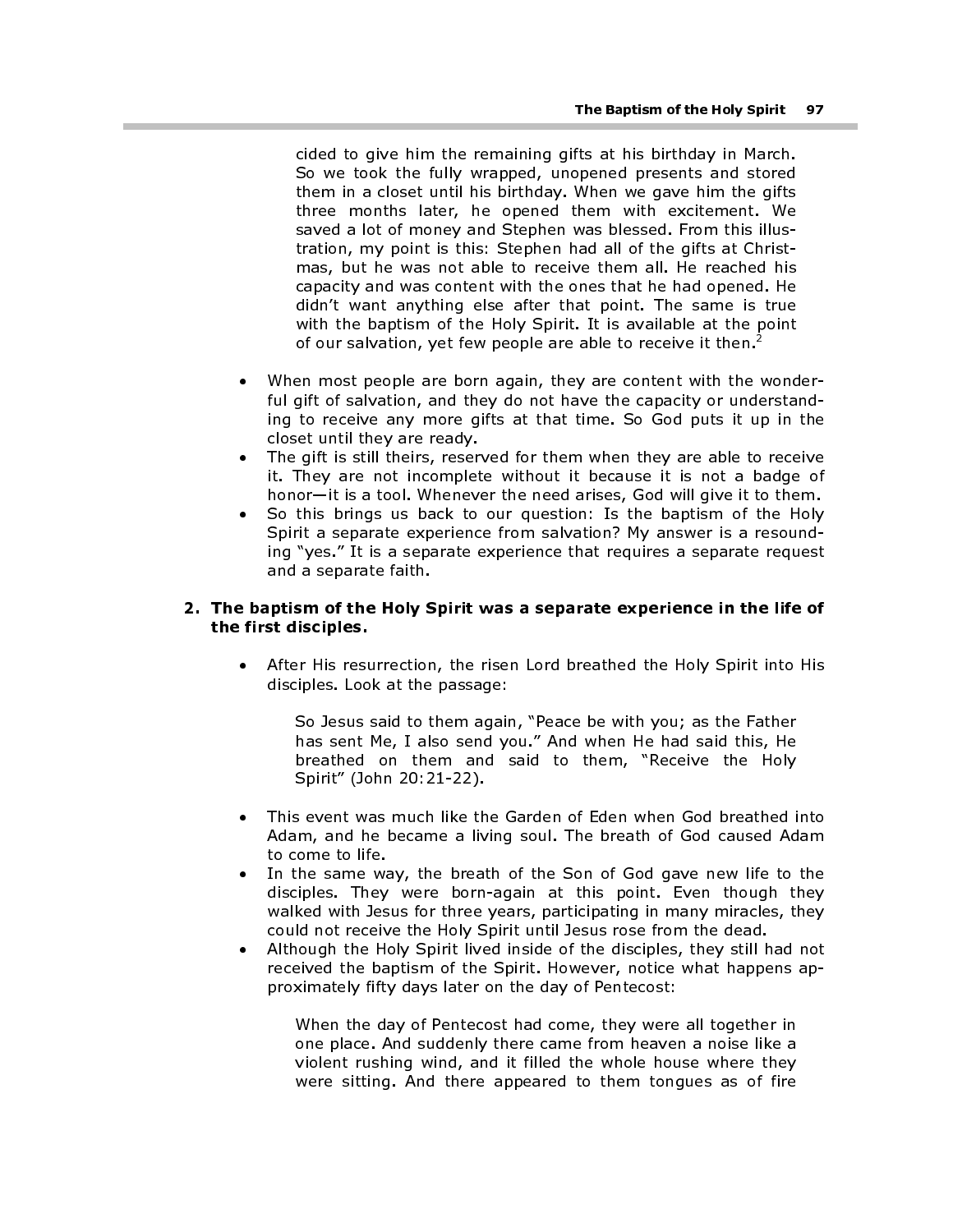distributing themselves, and they rested on each one of them. And they were all filled with the Holy Spirit and began to speak with other tongues, as the Spirit was giving them utterance (Acts 2:1-4).

- Verse 4 uses the phrase filled with the Holy Spirit rather than baptized in the Holy Spirit. However, Jesus described this same experience as the baptism of the Holy Spirit in Acts 1:5.
- Summarizing, the first disciples were born-again when Jesus breathed upon them, and they were baptized in the Holy Spirit approximately fifty days later. Thus, for the first disciples, the baptism of the Holy Spirit was a separate experience from salvation.

### 3. The baptism of the Holy Spirit was a separate experience every time it is recorded in the book of Acts.

- In addition to the day of Pentecost, the baptism of the Holy Spirit is described three other times in the book of Acts:
	- $\overline{P}$  Acts 8:12-17: Records the Samaritans receiving the Holy Spirit for the first time.
	- Acts 10:34-48;11:15-17: Records the Gentiles receiving the Holy Spirit for the first time.
	- Acts 19:1-7: Records twelve disciples of John the Baptist receiving the Holy Spirit for the first time.
- In each case, these people received the Holy Spirit as a separate experience from salvation. Let's discuss each example.
- In Acts 8:12-17, the Samaritans first received the baptism of the Holy Spirit. Here is what happened:

But when they believed Philip preaching the good news about the kingdom of God and the name of Jesus Christ, they were being baptized, men and women alike. Even Simon himself believed; and after being baptized, he continued on with Philip, and as he observed signs and great miracles taking place, he was constantly amazed. Now when the apostles in Jerusalem heard that Samaria had received the word of God, they sent them Peter and John, who came down and prayed for them that they might receive the Holy Spirit. For He had not yet fallen upon any of them; they had simply been baptized in the name of the Lord Jesus. Then they began laying their hands on them, and they were receiving the Holy Spirit (Acts 8:12-17).

- From this Scripture, it is easy to see that the Samaritans received the baptism of the Holy Spirit in a separate experience from salvation. They did not receive the baptism of the Holy Spirit until Peter and John arrived from Jerusalem.
- It is also interesting that Simon, who was traveling with them, saw that the Holy Spirit was being bestowed upon them (Acts 8:18). The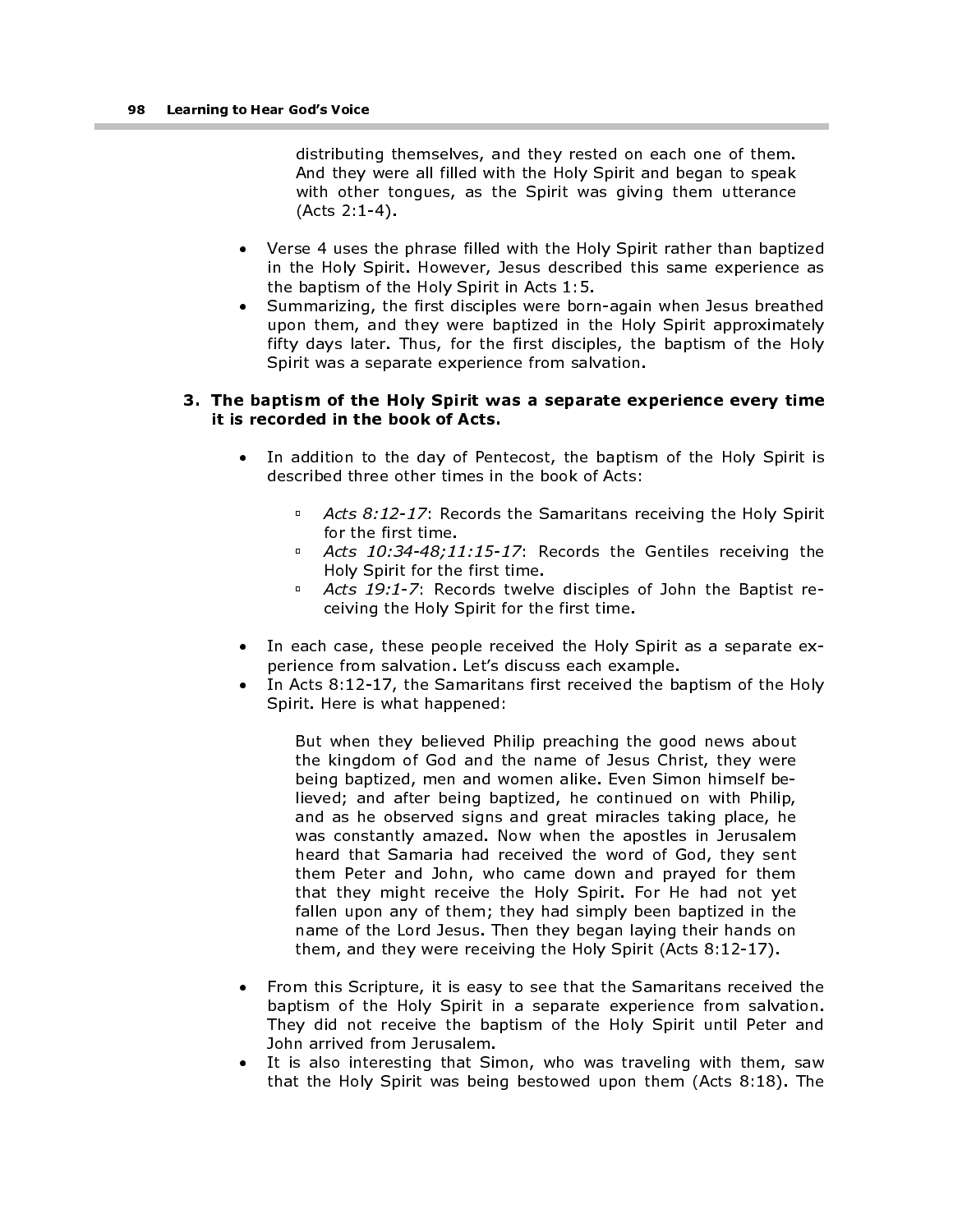baptism of the Holy Spirit was noticeable to those around. It was something that everyone could see, and it was a separate experience. • In Acts 10:34-48 and Acts 11:15-17, the Gentiles first received the

baptism of the Holy Spirit. Notice what took place:

Opening his mouth, Peter said: "I most certainly understand now that God is not one to show partiality, but in every nation the man who fears Him and does what is right is welcome to Him. The word which He sent to the sons of Israel, preaching peace through Jesus Christ (He is Lord of all) – you yourselves know the thing which took place throughout all Judea, starting from Galilee, after the baptism which John proclaimed. You know of Jesus of Nazareth, how God anointed Him with the Holy Spirit and with power, and how He went about doing good and healing all who were oppressed by the devil, for God was with Him. We are witnesses of all the things He did both in the land of the Jews and in Jerusalem. They also put Him to death by hanging Him on a cross. God raised Him up on the third day and granted that He become visible, not to all the people, but to witnesses who were chosen beforehand by God, that is, to us who ate and drank with Him after He arose from the dead. And He ordered us to preach to the people, and solemnly to testify that this is the One who has been appointed by God as Judge of the living and the dead. Of Him all the prophets bear witness that through His name everyone who believes in Him receives forgiveness of sins." While Peter was still speaking these words, the Holy Spirit fell upon all those who were listening to the message. All the circumcised believers who came with Peter were amazed, because the gift of the Holy Spirit had been poured out on the Gentiles also. For they were hearing them speaking with tongues and exalting God. Then Peter answered, "Surely no one can refuse the water for these to be baptized who have received the Holy Spirit just as we did, can he?" And he ordered them to be baptized in the name of Jesus Christ. Then they asked him to stay on for a few days (Acts 10:34-48).

And as I began to speak, the Holy Spirit fell upon them just as He did upon us at the beginning. And I remembered the word of the Lord, how He used to say, "John baptized with water, but you will be baptized with the Holy Spirit." Therefore if God gave to them the same gift as He gave to us also after believing in the Lord Jesus Christ, who was I that I could stand in God's way? (Acts 11:15-17).

- From these two passages, we see that as Peter preached to the Gentiles, the Holy Spirit fell on the people. In Acts 11:16, Peter refers to this encounter as the baptism of the Holy Spirit.
- At first glance, it seems that these Gentile believers were simultaneously saved and baptized in the Holy Spirit. There does not appear to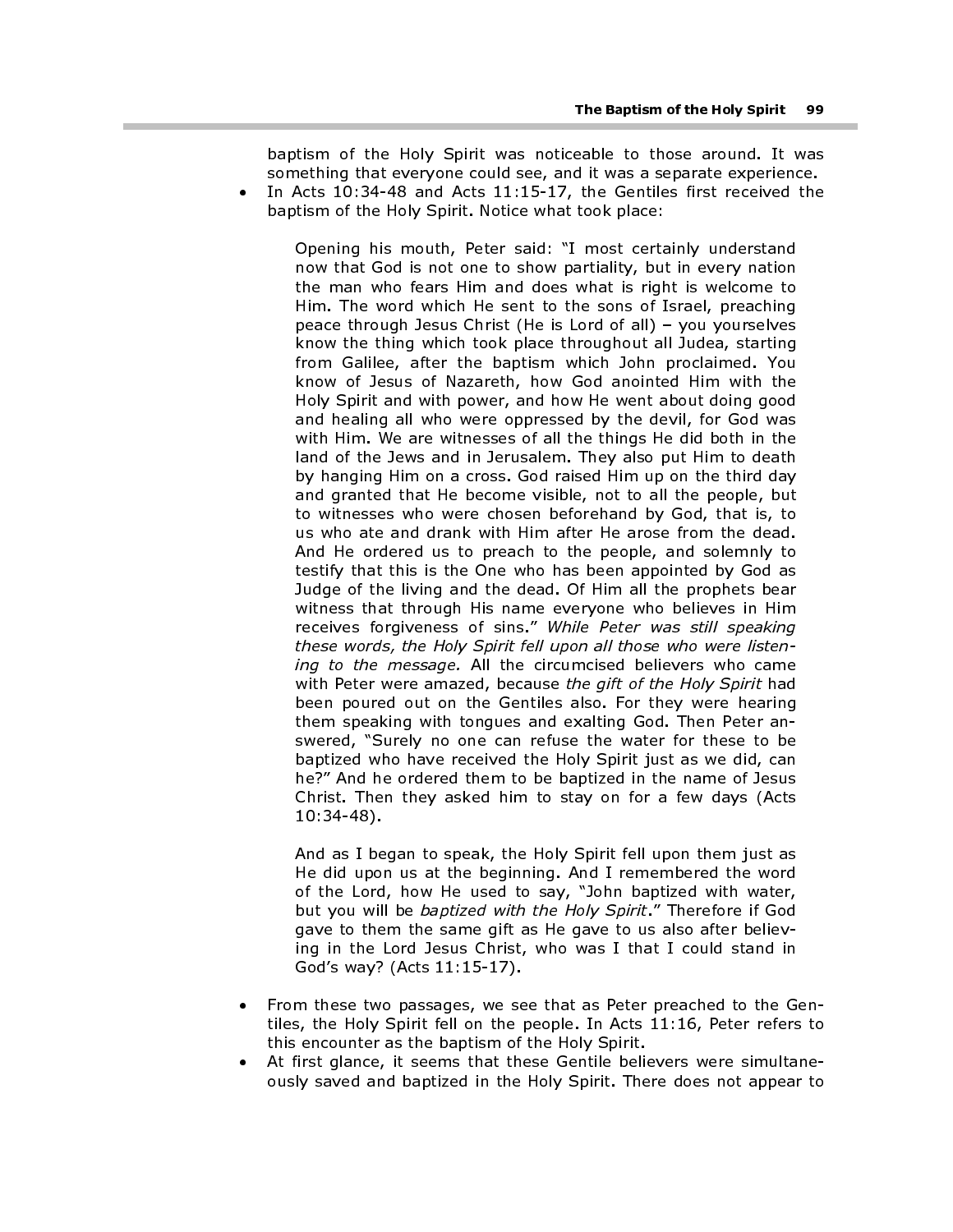be two separate events. However, notice closely what Peter said in Acts 11:17: "God gave to them the same gift as He gave to us also after believing in the Lord Jesus Christ."

- Peter said that the Gentile believers received the "gift" of the Holy Spirit "after believing in the Lord Jesus Christ." Even though these two events occurred in very close proximity to one another, they are nonetheless separate experiences.
- In Acts 19:1-7, Paul comes to Ephesus and meets up with twelve disciples of John the Baptist. Look at what happens when Paul is introduced to them:

It happened that while Apollos was at Corinth, Paul passed through the upper country and came to Ephesus, and found some disciples. He said to them, "Did you receive the Holy Spirit when you believed?" And they said to him, "No, we have not even heard whether there is a Holy Spirit." And he said, "Into what then were you baptized?" And they said, "Into John's baptism." Paul said, "John baptized with the baptism of repentance, telling the people to believe in Him who was coming after him, that is, in Jesus." When they heard this, they were baptized in the name of the Lord Jesus. And when Paul had laid his hands upon them, the Holy Spirit came on them, and they began speaking with tongues and prophesying. There were in all about twelve men (Acts 19:1-7).

- When Paul met these twelve men, he discovered that they had not yet been born-again. They had only been baptized by John the Baptist in preparation for the coming of Jesus.
- After learning this, Paul led them to salvation. This is implied by the phrase "they were baptized in the name of the Lord Jesus" since water baptism came after believing in Jesus' name.
- After leading them to salvation, Paul laid his hands on them to receive the baptism of the Holy Spirit. Again, we see salvation and the baptism of the Holy Spirit as separate experiences.
- After analyzing these three references in the book of Acts, I can confidently state that the baptism of the Holy Spirit is a separate experience from salvation.

### 4. The baptism of the Holy Spirit was a separate experience as pictured in the feasts of Israel.

- The three festivals that Israel has celebrated throughout history are significant to the New Testament Church. Each festival was important to the ancient agricultural society of Israel and has represented mighty truths about God to the Jews.
- At the same time, these three festivals paint wonderful pictures about Jesus Christ. These truths are important to the Church and should be experienced by every believer. Read Exodus 23:14-17:

Three times a year you shall celebrate a feast to Me. You shall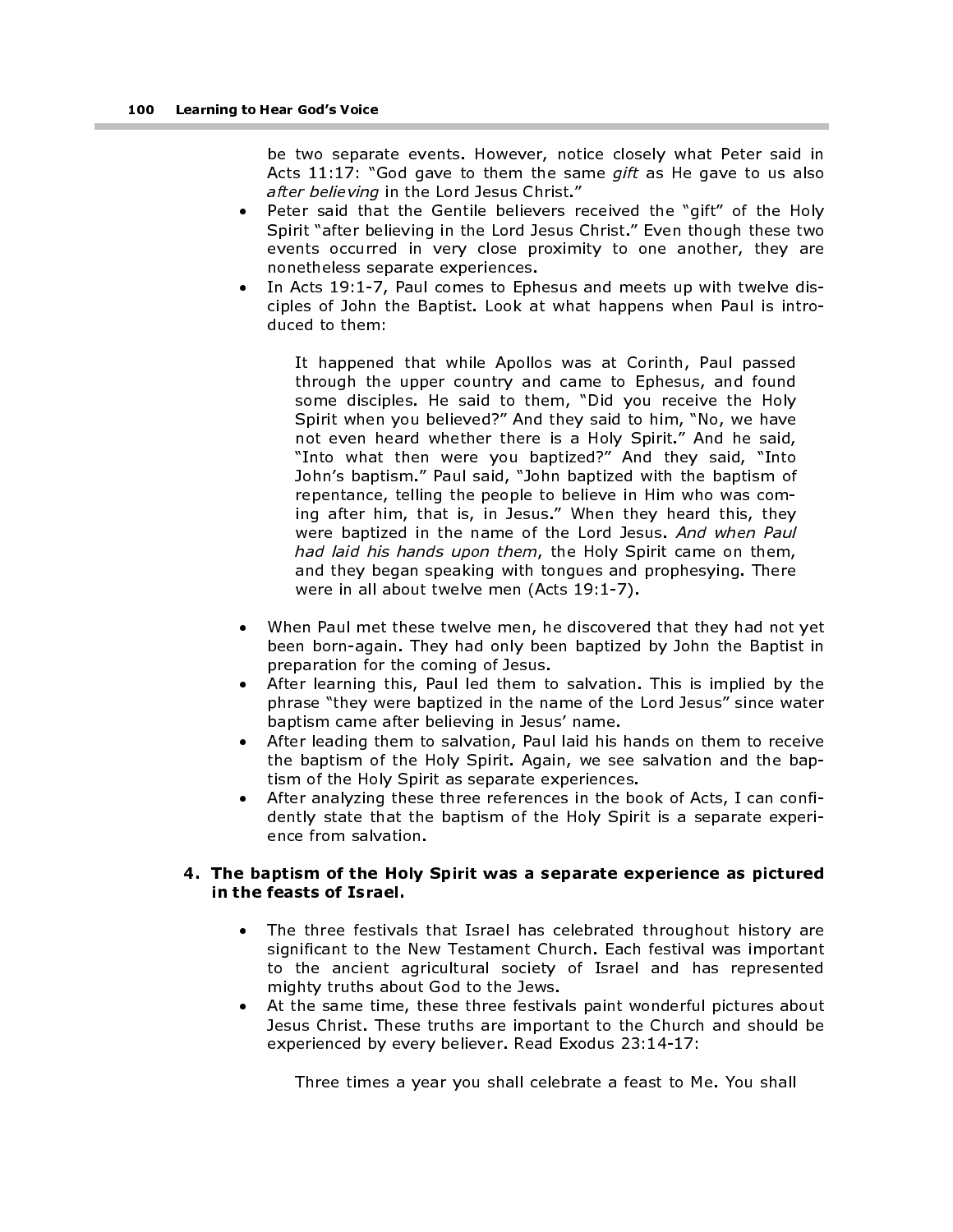observe the Feast of Unleavened Bread; for seven days you are to eat unleavened bread, as I commanded you, at the appointed time in the month Abib, for in it you came out of Egypt. And none shall appear before Me empty-handed. Also you shall observe the Feast of the Harvest of the first fruits of your labors from what you sow in the field; also the Feast of the Ingathering at the end of the year when you gather in the fruit of your labors from the field. Three times a year all your males shall appear before the Lord GOD (Ex. 23:14-17).

- The emphasized words indicate that everyone should appear before God to celebrate these three festivals, and none should come empty handed.
- In our day, the Lord is calling many Christians to celebrate the three New Testament truths contained in these festivals. Many are celebrating Passover rather than Easter. They are observing the Fall Festival of Tabernacles as they look forward to the soon return of Jesus Christ. And they honor the birth of the Church and the outpouring of the Holy Spirit during Pentecost.
- My main point is this: Every believer should encounter Jesus in all three festivals.
- As we celebrate Passover, we experience Jesus as our Passover Lamb whose blood has purchased our salvation. As we celebrate the Feast of Tabernacles, we anticipate the returning King by preparing ourselves for Him and His return. And we celebrate Pentecost by receiving the baptism of the Holy Spirit.
- Using these feasts as symbols for spiritual realities, we can see that salvation is a distinct event from the baptism of the Holy Spirit since the Feast of Pentecost is celebrated approximately fifty days after Passover.

### 5. This issue has created a great division between the evangelical and charismatic streams.

- I have spent a lot of time showing why the baptism of the Holy Spirit is a separate event from salvation. I have done so for good reason. This one issue has divided the evangelical stream from the charismatic stream in the Body of Christ.
- For the last one hundred years or so, this topic has created a rift of distrust, fear, and rejection. In some cases, believers from these two streams refuse even to fellowship together.
- Many spiritual leaders teach their people that the baptism of the Holy Spirit was given at salvation. Because of this teaching, many Christians have been robbed of the joy and power that this gift brings.
- If you fall into this category, I plead with you: Ask God today to baptize you with the Holy Spirit. You won't regret it!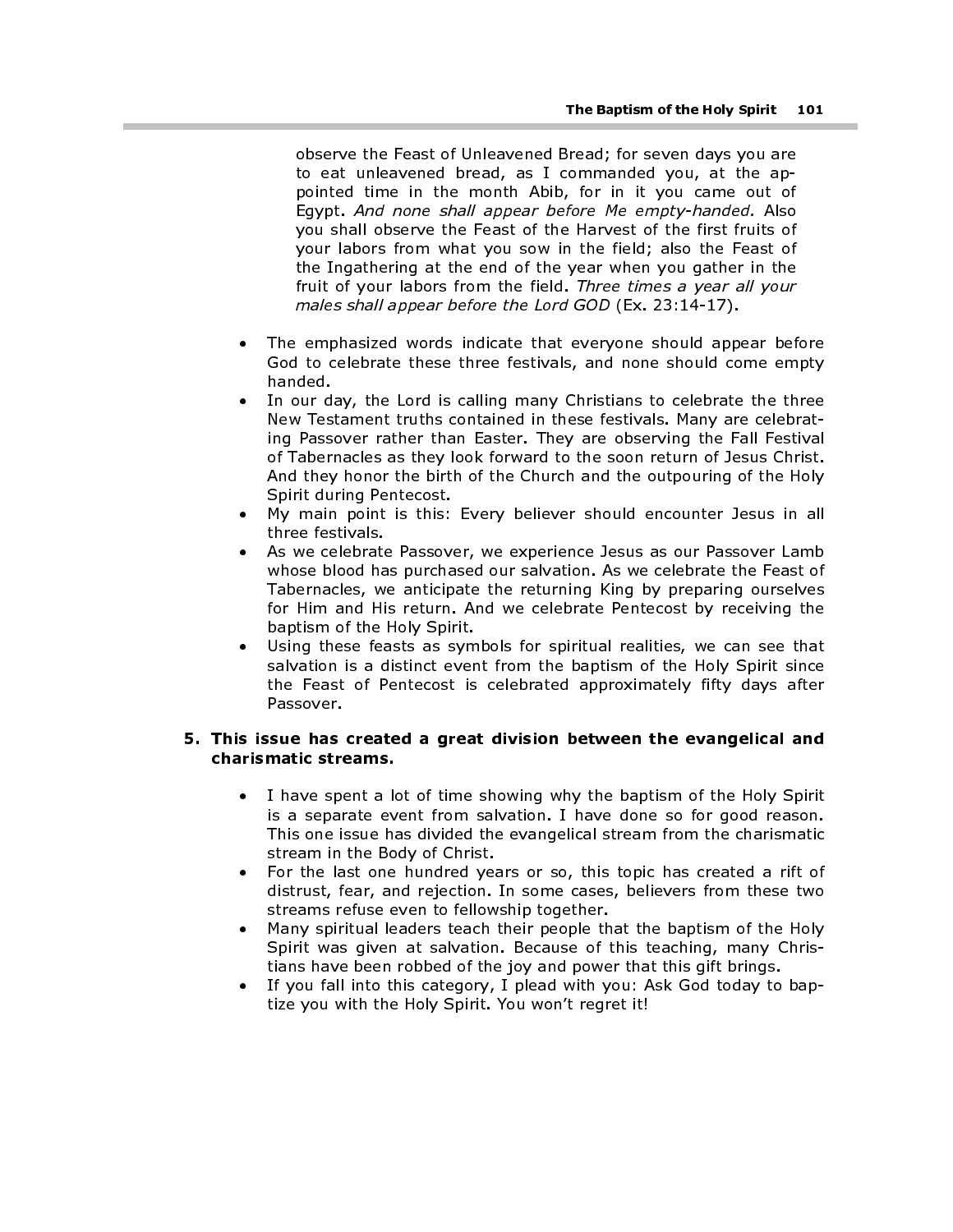# 4. What Is the Evidence That I Have Received It?

### 1. In the Bible, there was always evidence that people had received the baptism of the Holy Spirit.

- In Acts 8:18, Simon, who was following Phillip throughout Samaria, saw evidence that people had received the baptism of the Holy Spirit.
- Throughout the book of Acts, every time people received the baptism of the Holy Spirit, those around them knew.
- So the question is: What was the evidence that someone had received it? To answer this question, let's go to the Scriptures. Look at Acts 10:45-46:

The circumcised believers who came with Peter were amazed, because the gift of the Holy Spirit had been poured out on the Gentiles also. For they were hearing them speaking with tongues and exalting God.

- After these Gentiles were baptized in the Holy Spirit, they spoke with tongues and exalted God. In other passages, after the Spirit was poured out, the believers prophesied, spoke the Word of God boldly, and performed great miracles.
- On the day of Pentecost, Peter said that dreams, visions, and prophecy confirmed the outpouring of the Holy Spirit.
- Putting together the various places where the baptism of the Holy Spirit is mentioned, the following list gives us a good idea of what we should expect:
	- □ Prophecy<br>□ Visions
	- □ Visions<br>□ Dreams
	- □ Dreams<br>□ Tongues
	- Tongues<br>■ Desire to
	- Desire to exalt God
	- **Boldness**
	- Gifts of the Holy Spirit (1 Cor. 12:7-11)<br>
	Revelation and understanding
	- Revelation and understanding

### 2. The primary evidence that we have received the baptism of the Holy Spirit is change.

- After we have received the baptism of the Holy Spirit, we will have power to love God more, power for ministry, and power to be a witness for Jesus Christ in the earth.
- We will also be empowered to hear God clearer, to do the miraculous works of Jesus, to gain greater understanding of the Bible, and to have an increased desire to worship the Lord.
- Although the list above is certainly not comprehensive, it does give us indicators as to whether or not we have truly experienced the baptism of the Holy Spirit.
- On the other hand, we might receive prayer for the baptism of the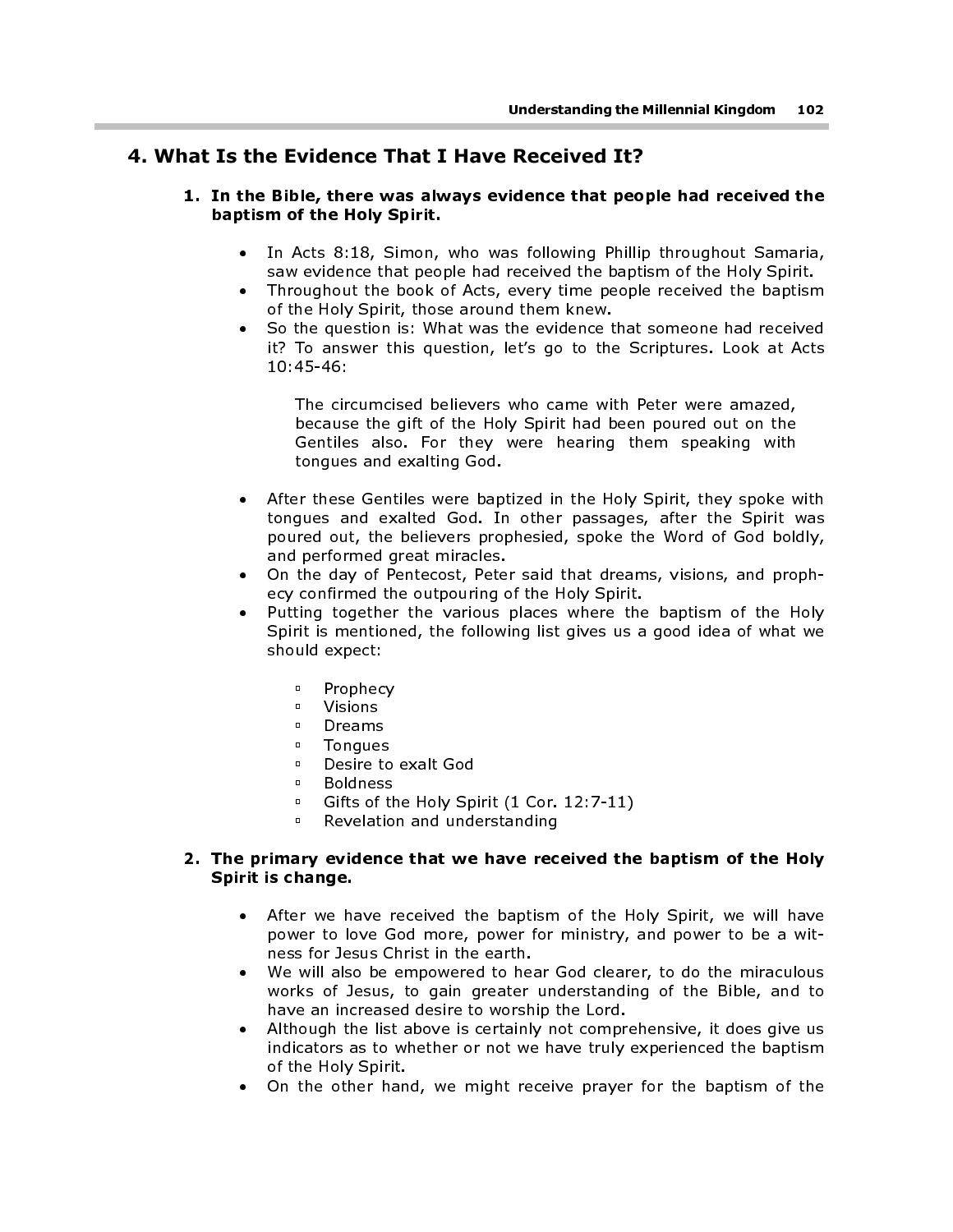Holy Spirit and not experience any of these indicators immediately. Some people have instant results and others do not. However, as you believe in faith that you have received the baptism of the Holy Spirit, you should begin to experience some or all of these indicators at some point.

- Some people say that speaking in tongues is the evidence that I have received the baptism of the Holy Spirit. Others would go on to say that if I don't speak in tongues, then I have not actually received it. My experience has been this: Tongues is an evidence but not the only evidence.
- As I shared in my testimony at the beginning of this chapter, I had received the baptism of the Holy Spirit for eight years before I received the gift of tongues. However, during that eight-year period, I did experience many of the other indicators that I listed above. Therefore, based on my own experience, I don't believe the gift of tongues is the exclusive indicator of receiving the baptism of the Holy Spirit.

# 5. How Do I Receive the Baptism of the Holy Spirit?

### 1. Even though we believe all of the doctrines about the baptism of the Holy Spirit, we still must experience it for ourselves.

- To receive the baptism of the Holy Spirit, we must ask for it. Jesus said, "God will give the Holy Spirit to those who ask" (Luke 11:13).
- The key to receiving the baptism of the Holy Spirit is to ask for it, receive it in faith, and believe that God has done what He promised. As we ask God with a sincere heart of faith, He is faithful to fulfill His word in our lives.
- After we have received the baptism of the Holy Spirit, the gift of tongues is available to us. At our church, once a person has received the baptism of the Holy Spirit, we help activate the gift of tongues in their life.
- However, if they do not receive tongues at this point, we tell them not to worry or fear. We encourage them by reaffirming that they have received the baptism of the Holy Spirit. We tell them that the gift of tongues will come.
- The Scriptures refer to the laying on of hands as a component in releasing people into the baptism of the Holy Spirit. Although this is an excellent, helpful, and preferred way to impart the baptism of the Holy Spirit into someone's life, in my opinion, it is not absolutely necessary.

### In summary, to be released into the baptism of the Holy Spirit, you should:

- 1. Ask God for it
- 2. Receive it with an open heart
- 3. Believe in faith that you have received it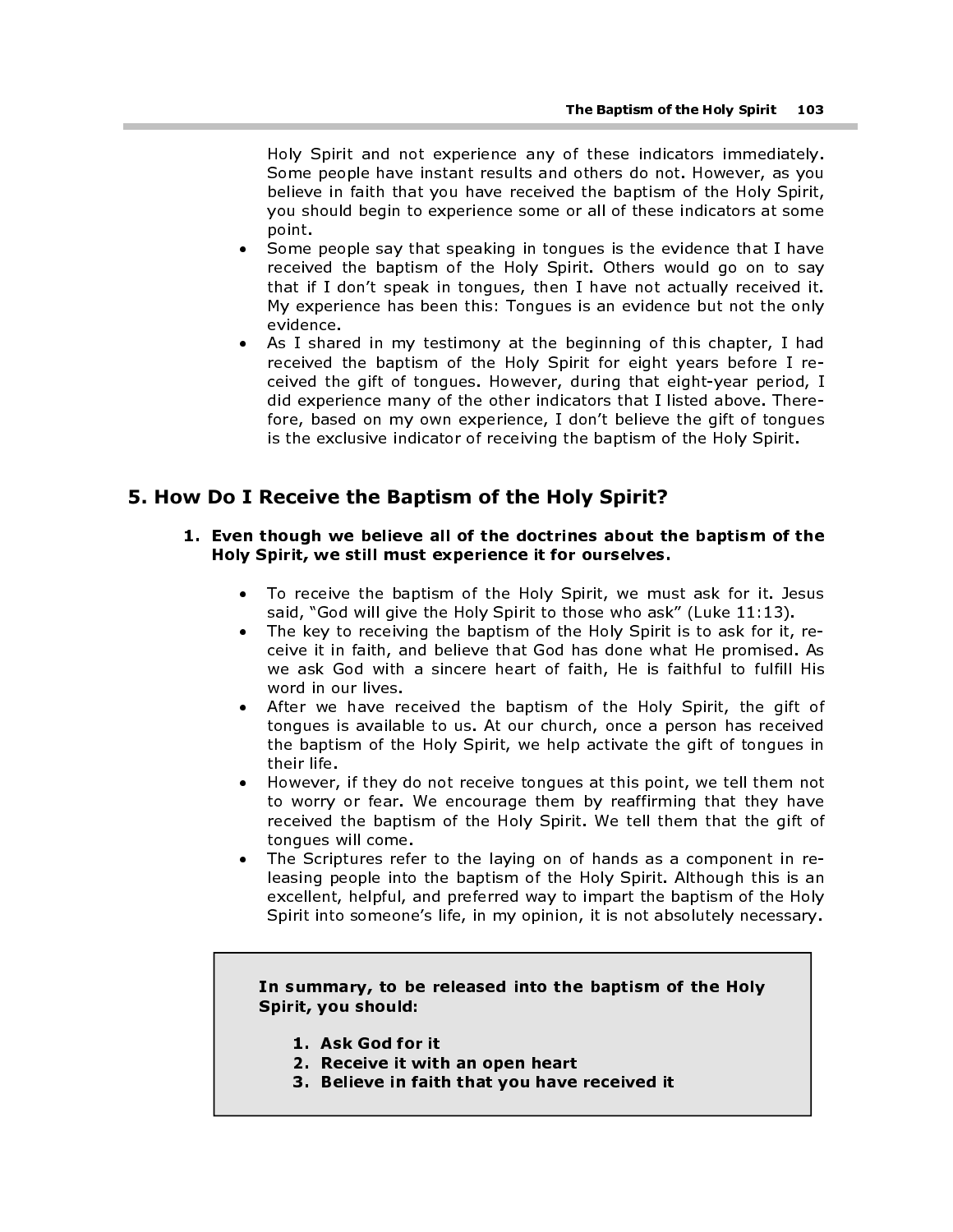### Notes

1. Kessler, Learning to Hear God's Voice, pp. 121-122.

2. Ibid., pp. 127-128.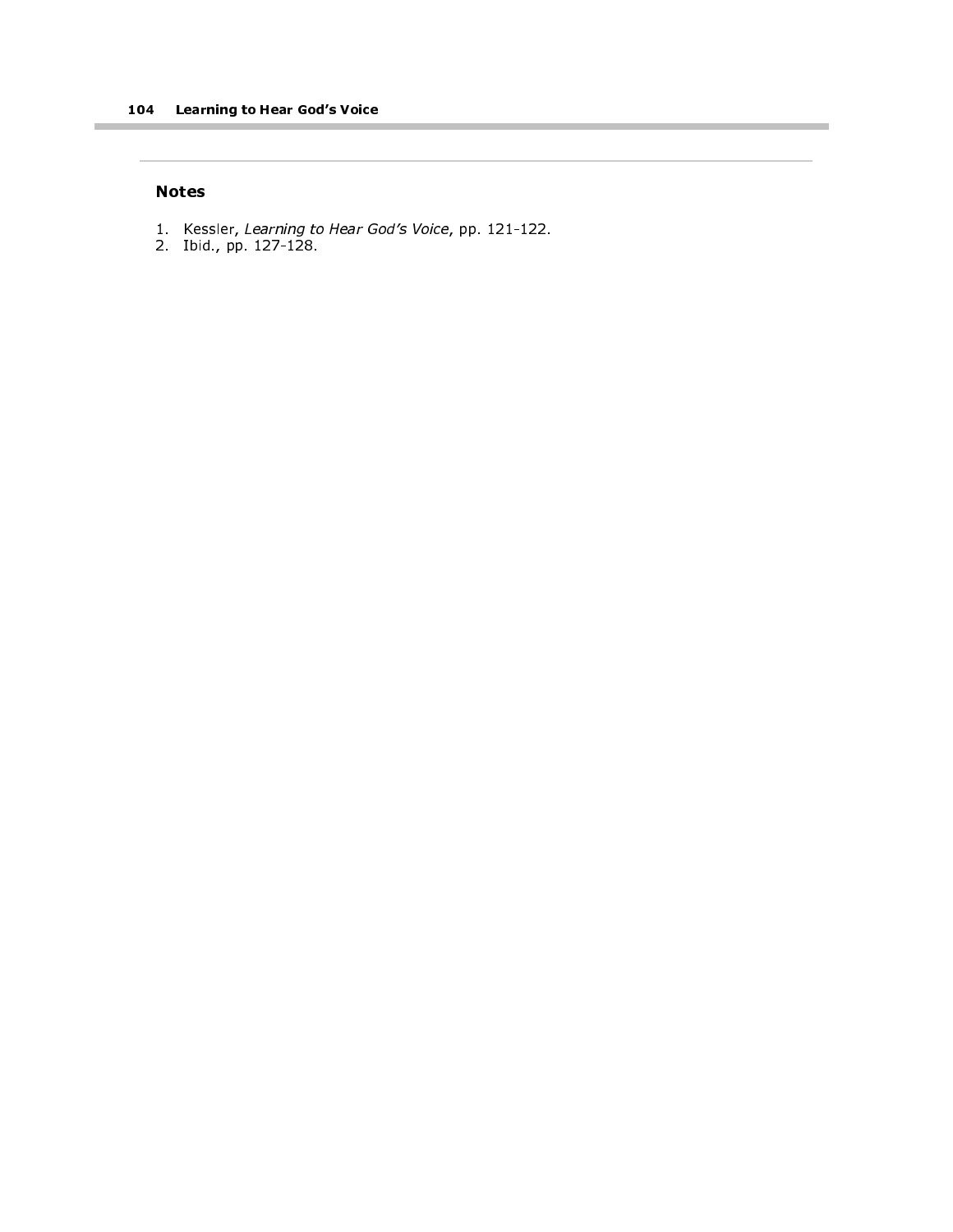### Review Questions

### True or False

- 1. In the book of Acts, the baptism of the Holy Spirit was always a separate experience from salvation.
- 2. The baptism of the Holy Spirit is not available to every believer.
- **3.** The baptism of the Holy Spirit produces a temporary change.
- **4. Boldness is evidence of the baptism of the Holy Spirit.**
- 5. Over the years, the baptism of the Holy Spirit has unified the evangelical and charismatic streams.
- 6. The baptism of the Holy Spirit was a separate event from salvation for the first disciples.
- 7. The baptism of the Holy Spirit releases greater power into our lives so that we can have a more successful and prosperous ministry.
- 8. Every believer should encounter Jesus in all three feasts of Israel.
- 9. Believers who have received the baptism of the Holy Spirit are superior to those who have not received it.

### Fill in the Blanks

\_\_\_\_\_\_\_\_\_\_\_\_\_\_.

- 10. The baptism of the Holy Spirit releases the \_\_\_\_\_\_\_\_\_ of God into our lives.
- 11. We celebrate \_\_\_\_\_\_\_\_\_\_\_\_\_ by receiving the baptism of the Holy Spirit.
- 12. The primary evidence that we have received the baptism of the Holy Spirit is
- 13. The word translated "power" in Acts 1:8 is the Greek word *dunamis* (doo'-nam-is). It means \_\_\_\_\_\_\_\_\_ or \_\_\_\_\_\_\_\_\_\_\_\_\_ \_\_\_\_\_\_\_\_\_\_\_\_\_\_\_.
- 14. The Greek word translated baptize is *baptizo*. It means to \_\_\_\_\_\_\_\_\_\_\_\_,

\_\_\_\_\_\_\_\_\_\_\_ or \_\_\_\_\_\_\_\_\_\_\_\_\_.

15. The baptism of the Holy Spirit increases our power to be entitled the states.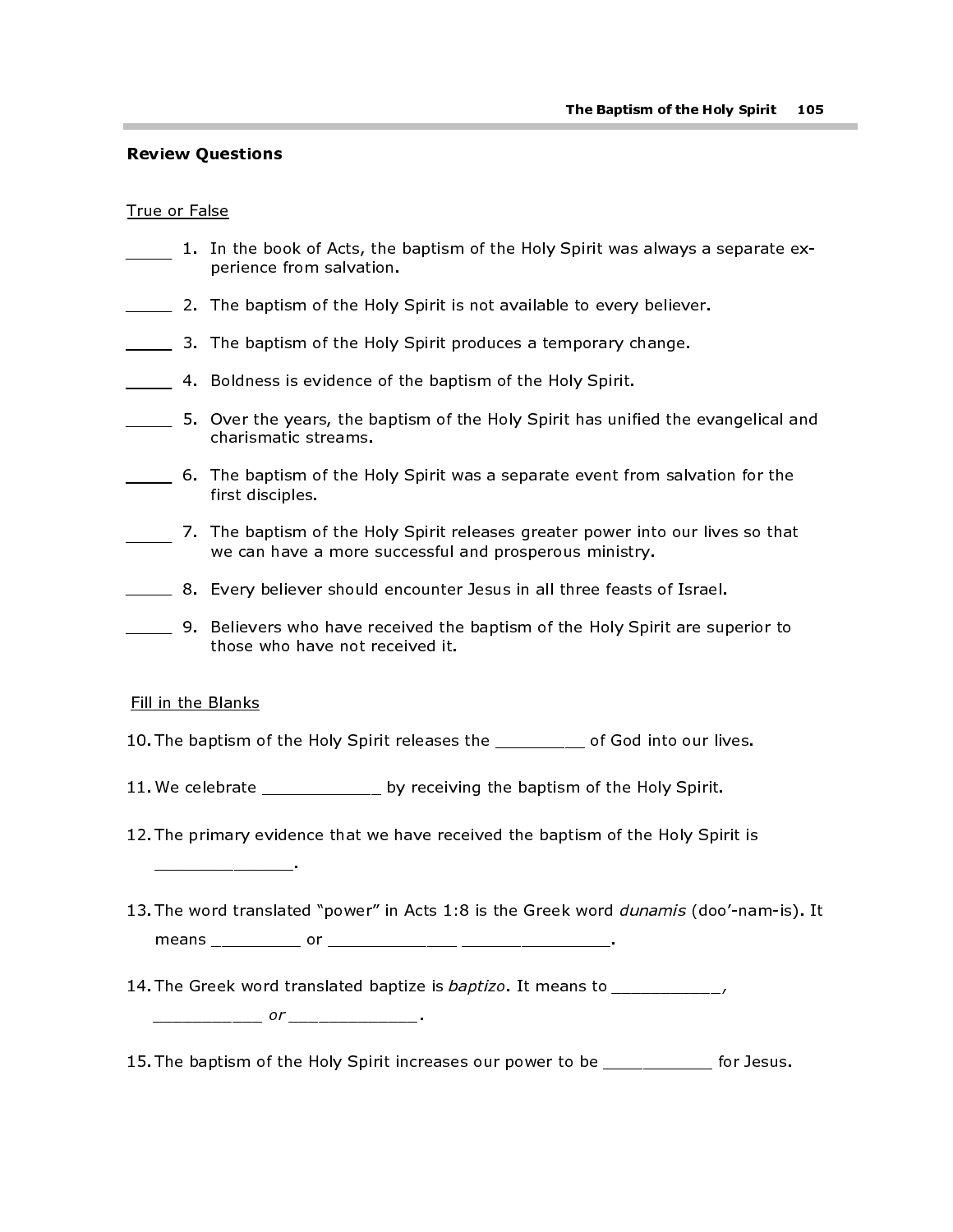### From the list on the right, identify which one best answers the question on the left.

- 16. What is the baptism of the Holy Spirit?
- 17. What is the purpose of the baptism of the Holy Spirit?
- 18. Is the baptism of the Holy Spirit a separate experience from salvation?
- 19. What is the evidence that I have received the baptism of the Holy Spirit?
	- 20. How do I receive the baptism of the Holy Spirit?

Possible Matches for 16-20

- a. Believe and receive by faith
- b. Releases greater power in our lives
- c. A greater union with the Holy Spirit
- d. Prophecy, boldness, or speaking in tongues
- e. The disciples received the baptism of the Holy Spirit fifty days after Jesus breathed the Spirit into them.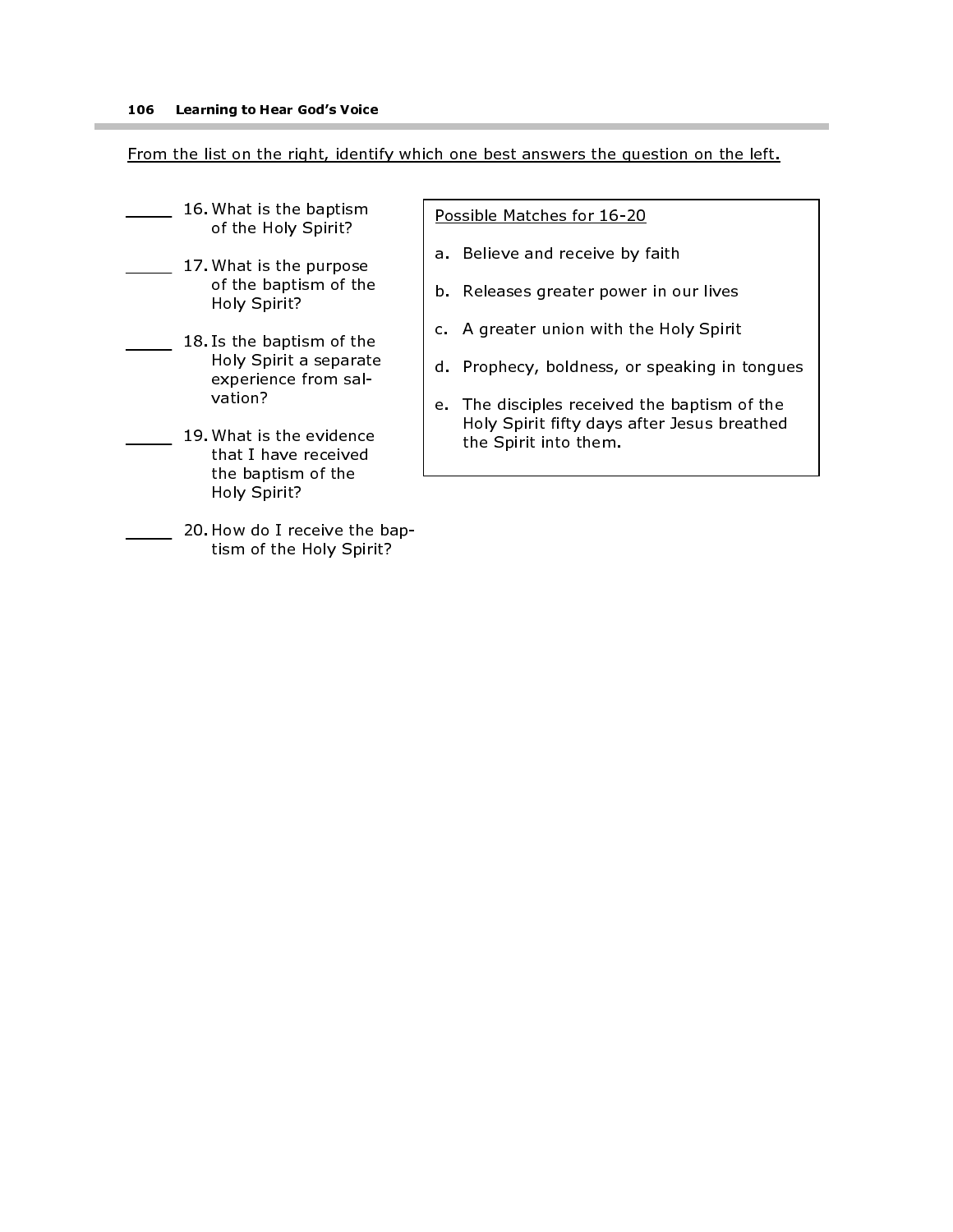Session 8

# The Gift of Tongues

### This session covers:

- What is the gift of tongues and what is its purpose
- Whether this gift is controllable and available to everyone
- Whether tongues is the only evidence of the baptism of the Holy Spirit

### This session corresponds to:

• Session 8 of Learning to Hear God's Voice CDs

# The Gift of Tongues Is Important

- 1. Receiving the gift of tongues has had a very significant impact on my life.
	- The gift of tongues has revolutionized my walk with the Lord—especially my devotional life and teaching ministry.
	- Since I received the gift of tongues in 1991, I can say with full assurance that it has been an extremely powerful tool. God has used this gift to equip and empower me.
	- After receiving the impartation of this gift, I did not see any sudden changes. Even though there were no bells and whistles when I received it, it has been a great blessing to me.
	- I had heard many testimonies of people when they first received their gift of tongues. Some shared about waves of love engulfing them. Others shared of seeing visions. And others said they were so overwhelmed by the Holy Spirit that they could not even stand.
	- In my case, none of this happened. It felt very good to release my spiritual language for the first time,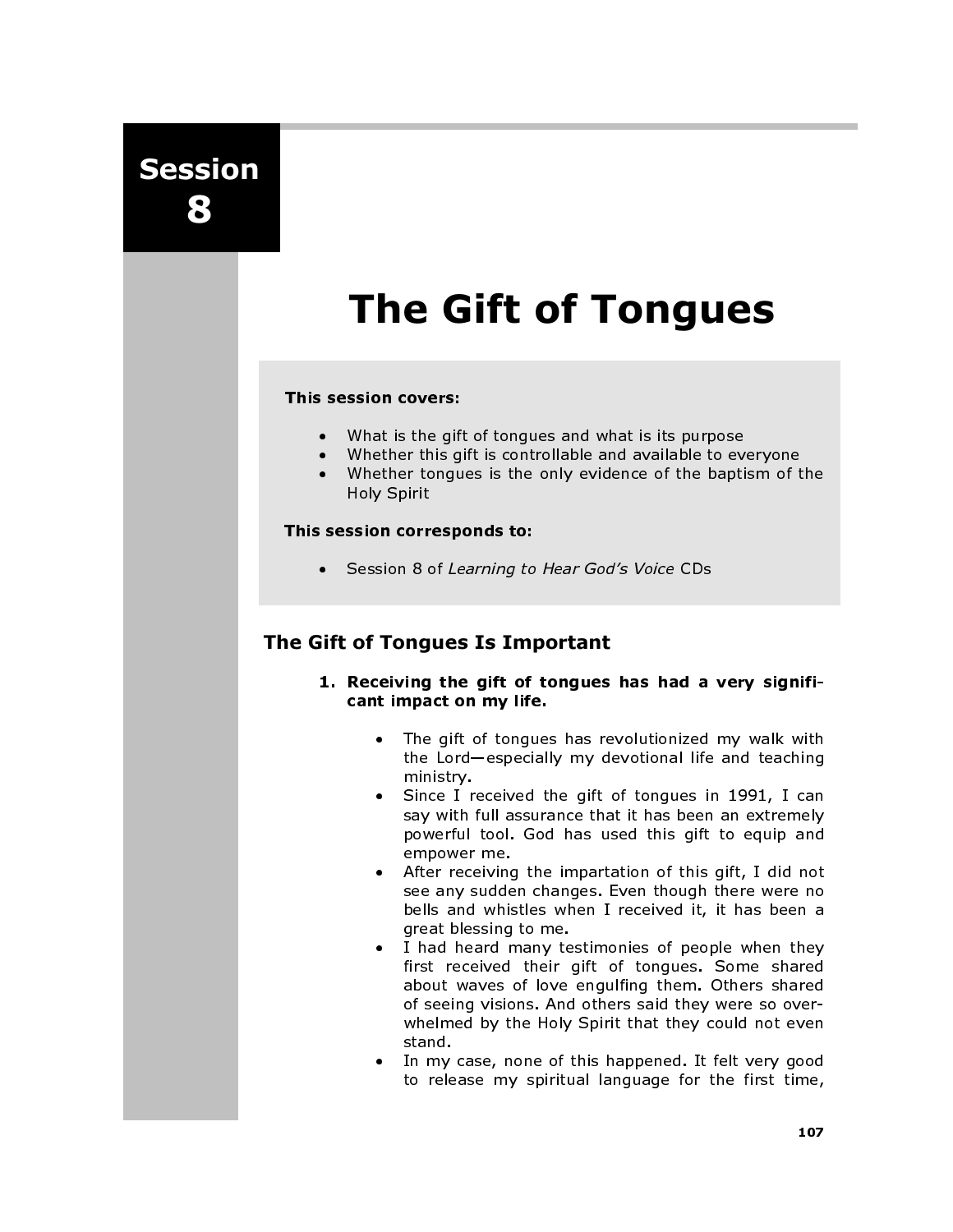but I didn't see visions or hear anything from the Lord. However, over time, receiving the gift of tongues has had a very significant impact on my life.

### 2. The gift of tongues has given me greater revelation.

- Though I have been positively affected in many ways by the gift of tongues, the greatest change came in the area of "revelation."
- When I say revelation, I mean God's unveiling of the Bible to me. My gift of tongues has given me much greater insight into the Word of God.
- Many truths of the Bible are easy to understand. We can grasp truths such as tithing, forgiveness, and repentance just by reading the Bible.
- However, there are other truths in the Bible that are mysteries. These truths must be unveiled. They are hidden as buried treasures, and it is our responsibility to find them and dig them out. By excavating these precious gems, we gain true knowledge and understanding.
- Receiving the gift of tongues opened up revelation and understanding of the Bible at an entirely new level. It brought me into the Scriptures in a much deeper way. I began to comprehend some of the mysteries that I had been blind to—even after years of studying.

### 3. The gift of tongues is a powerful but misunderstood gift.

- The gift of tongues, also known as the prayer language, is one of the most misunderstood and controversial practices in the Church. It has created much confusion and disagreement.
- Because of this dissension, many people without the gift of tongues don't really want it. In addition, many people with the gift of tongues don't really understand the purpose of it.
- With this in mind, I will discuss the gift of tongues in this session. I will deal with some issues related to the gift of tongues that often create fear and misunderstanding.
- My desire is to diffuse the lies that keep the Body of Christ from operating in this powerful gift.

Now let's look at five commonly asked questions about the gift of tongues. The answers to these questions will help you understand and use the gift of tongues on a regular basis.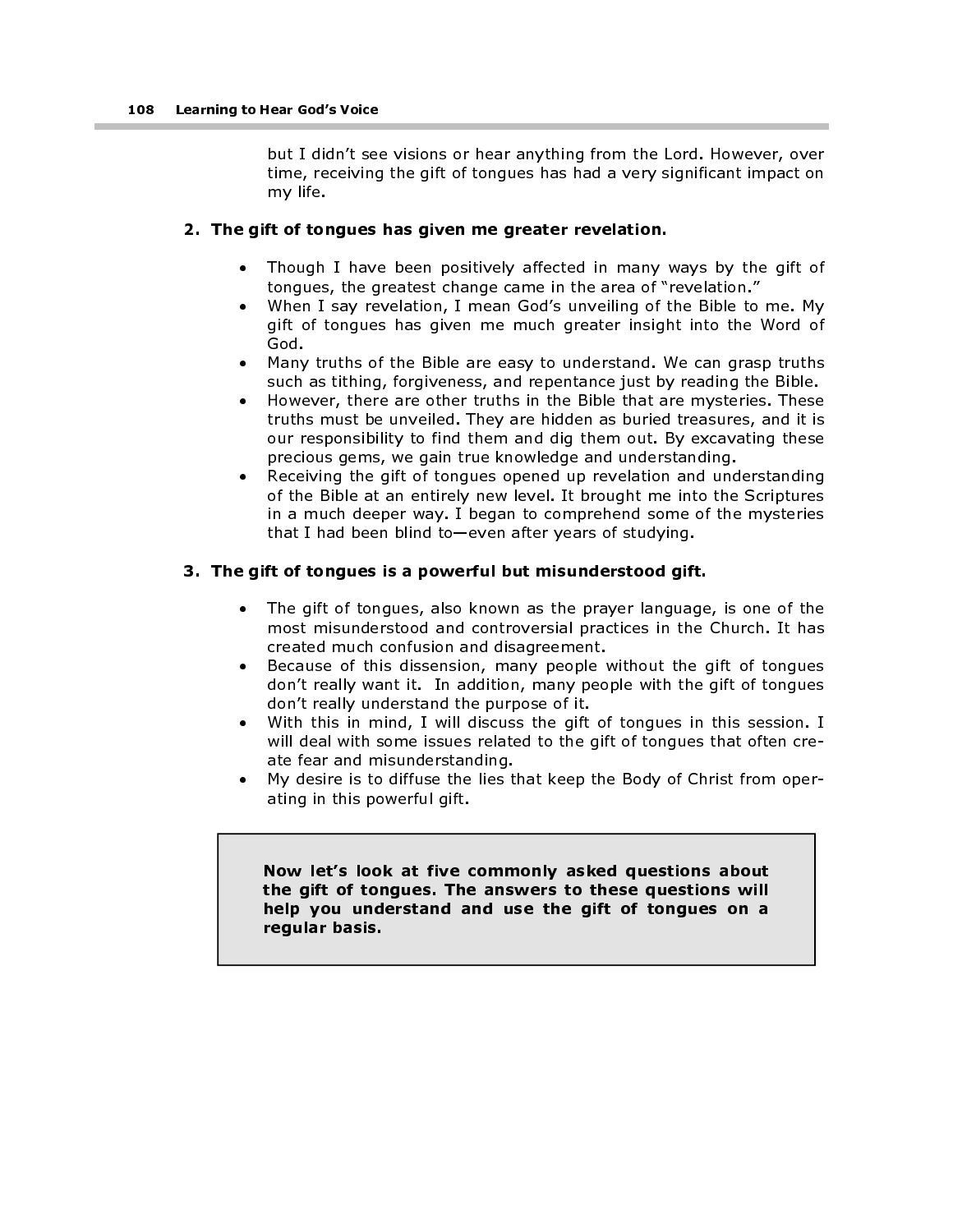## 1. What Is the Gift of Tongues?

The gift of tongues is a form of spiritual communication with God that originates in our spirit, is controlled by our will, is directed by the Holy Spirit, is normally unknown to the speaker, and leads to our edification.

#### 1. The gift of tongues is a form of spiritual communication with God.

- When we pray in tongues, we are communicating with God on a spiritto-Spirit basis.
- The words we speak are deeper than our native language—they are spiritual words. Paul said that the Holy Spirit prays through us with "groanings too deep for words" (Rom. 8:26).
- Praying in the spirit is a form of communication that transcends human words. It is at a much deeper level. This form of talking with God binds our spirit together with God's.
- Notice what Paul said about this: "For one who speaks in a tongue does not speak to men but to God; for no one understands, but in his spirit he speaks mysteries" (1 Cor. 14:2).
- When we pray in tongues, we speak directly to God.

• When we are born-again, the Holy Spirit comes to reside in us. The Holy Spirit causes our spirit-man to come alive. Note Romans 8:9-11:

1. The gift of tongues is a form of spiritual communication with God.<br>
When we pray in tongues, we are communication with God on a spiritual vortals.<br>
The words we speak are deeper than our native language-they<br>
spiritual 2. The gift of tongues originates in our spirit.<br>
• When we are born-again, the Holy Spirit-<br>
Holy Spirit causes our spirit-man to come<br>  $However, you are not in the flesh but  
\nSprint of God dwells in you. But if a  
\nSpirit of Christ, he does not belong  
\nthough the body is dead because of  
\nbecause for pitheousness. But if the  
\nless form the dead awells in you,  
\nfrom the dead will also give life to$ However, you are not in the flesh but in the Spirit, if indeed the Spirit of God dwells in you. But if anyone does not have the Spirit of Christ, he does not belong to Him. If Christ is in you, though the body is dead because of sin, yet the spirit is alive because of righteousness. But if the Spirit of Him who raised Jesus from the dead dwells in you, He who raised Christ Jesus from the dead will also give life to your mortal bodies through His Spirit who dwells in you.

- As a born-again, baptized in the Holy Spirit believer, God has energized my spirit. Therefore, when I pray in tongues, I am speaking a spiritual language that originates in my inner man and is empowered by the Holy Spirit.
- Note 1 Corinthians 14:15: "For if I pray in a tongue,  $my$  spirit prays, but my mind is unfruitful."
- The gift of tongues is our spirit language, given as a gift by God.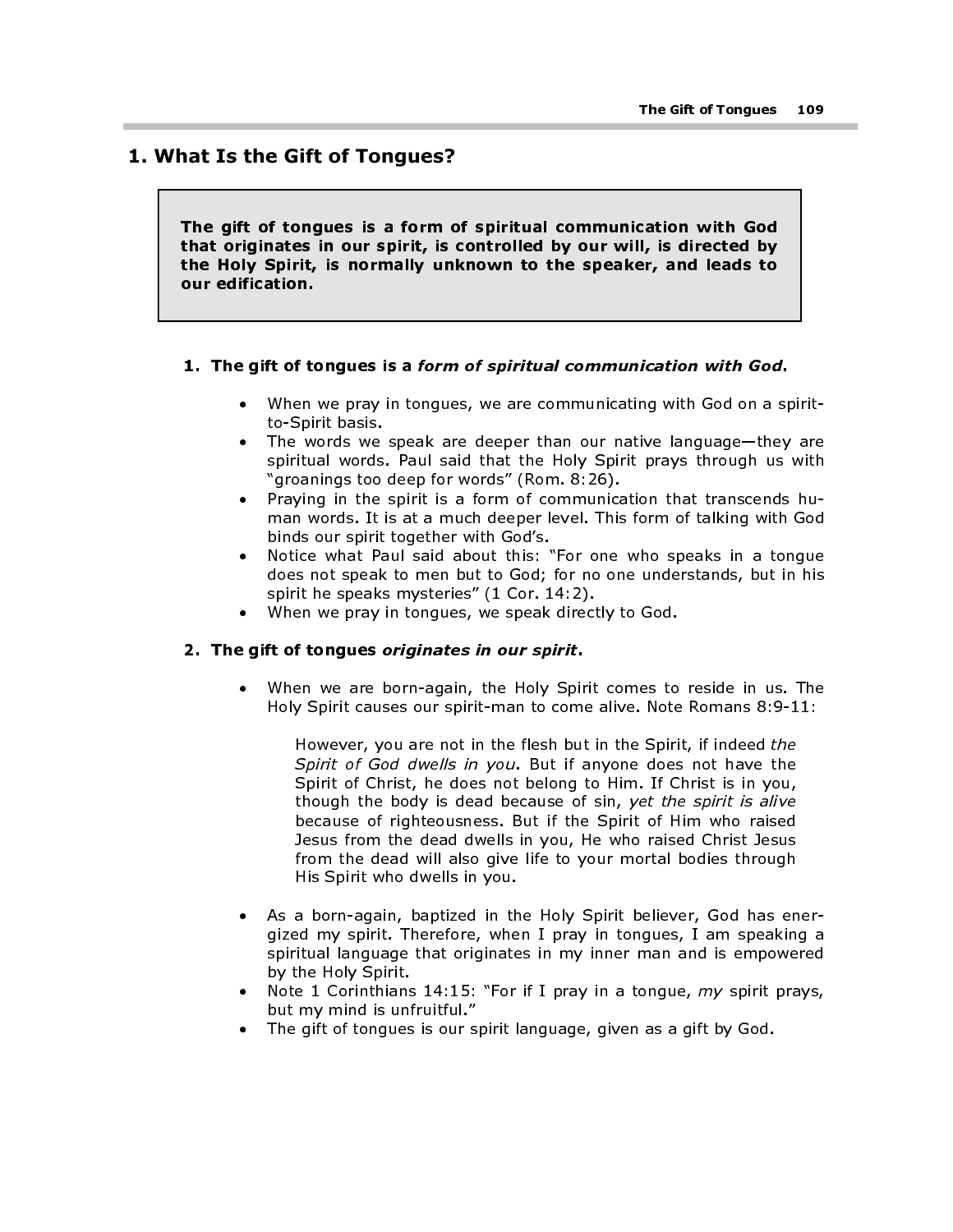## 3. The gift of tongues is controlled by our will.

We have control over the gift of tongues. In 1 Corinthians 14:15-19, Paul explains this concept to us. Notice what he says:

3. The gift of tongues is controlled by our will.<br>
Ye have control over the gift of tongues<br>
Paul explains this concept to us. Notice will<br>
year pay with the mind also, 7 will gray<br>
pray with the mind also, 7 will gray<br>
s What is the outcome then? I will pray with the spirit and I will pray with the mind also; I will sing with the spirit and I will sing with the mind also. Otherwise if you bless in the spirit only, how will the one who fills the place of the ungifted say the "Amen" at your giving of thanks, since he does not know what you are saying? For you are giving thanks well enough, but the other person is not edified. I thank God, I speak in tongues more than you all; however, in the church I desire to speak five words with my mind so that I may instruct others also, rather than ten thousand words in a tongue.

- We decide when to release our gift of tongues, how loud to speak it, and when to stop.
- Some people fear this gift because they think it is uncontrollable. They are afraid that the gift will spontaneously flow out of them at the grocery store, at work, or with family members. That is not the case at all.
- We have restraint over the gift of tongues. We control how and when to use it.

## 4. The gift of tongues is directed by the Holy Spirit.

- The Holy Spirit directs the gift of tongues. In my opinion, this is the most valuable aspect of the gift of tongues.
- As we begin to speak in tongues, the Holy Spirit guides us to pray or speak what God desires in a certain situation.
- When we know what we are saying, our tendency is to add our own thoughts or feelings into the prayer. However, when we pray in tongues, we yield to the Holy Spirit and allow Him to pray through us whatever He wishes. Notice what Paul said about this:

4. The gift of tongues is directed by the Holy Spirit.<br>
• The Holy Spirit directs the gift of tongues. In most valuable aspect of the gift of tongues.<br>
• As we begin to speak in tongues, the Holy Spi<br>
speak what God desire In the same way the Spirit also helps our weakness; for we do not know how to pray as we should, but the Spirit Himself intercedes for us with groanings too deep for words; and He who searches the hearts knows what the mind of the Spirit is, because He intercedes for the saints according to the will of God. And we know that God causes all things to work together for good to those who love God, to those who are called according to His purpose (Rom. 8:26-28).

• Many times we don't know how to pray for a certain issue. As we use our gift of tongues, the Holy Spirit directs us how to pray. He prays through us with groanings too deep for words.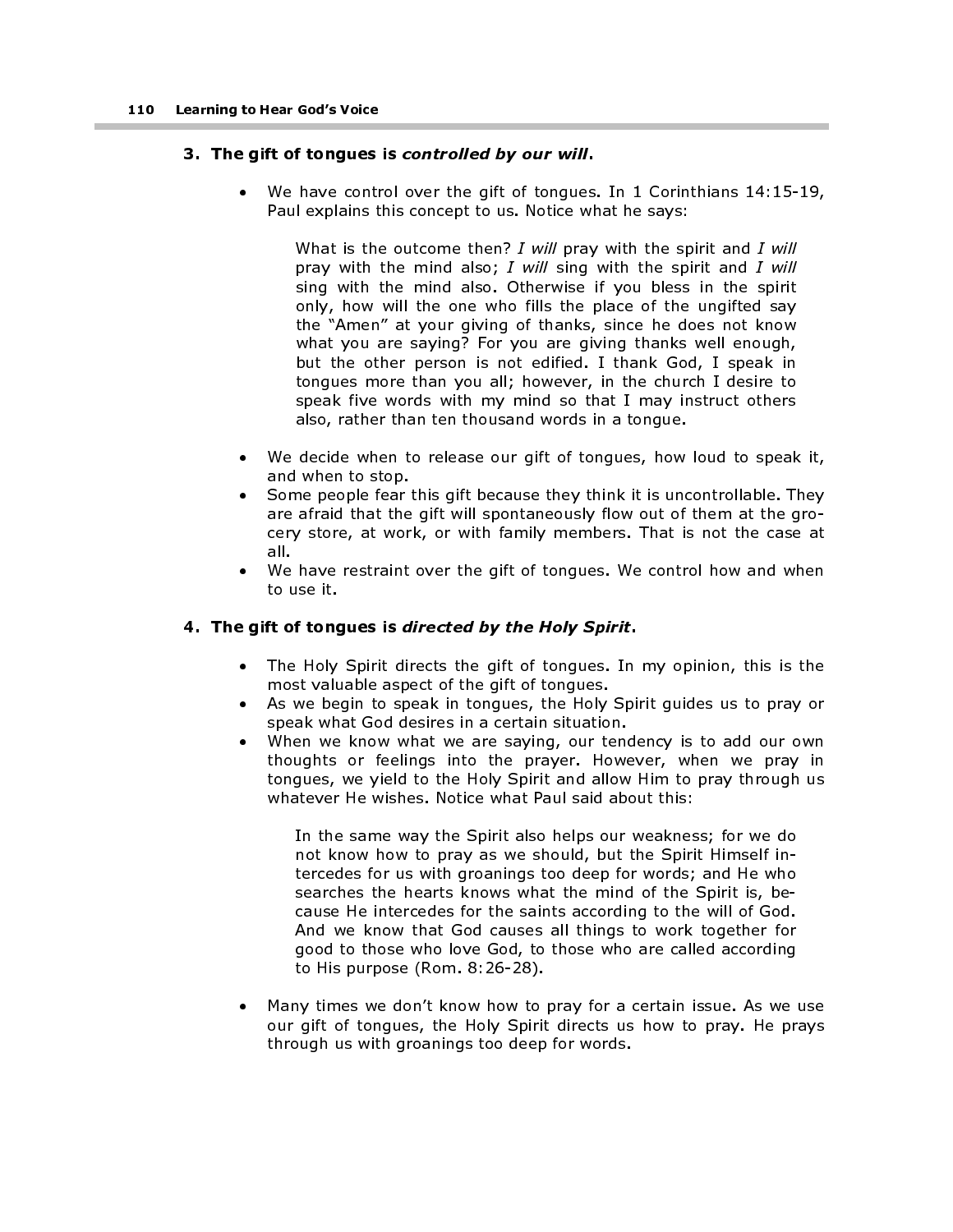## 5. The gift of tongues is normally unknown to the speaker.

- Even though the gift of tongues originates from our spirit, we normally do not know what we are speaking.
- I use the word "normally" because there are rare occasions when we know what is said. However, far more commonly, we don't know what is being spoken. Normally, the gift of tongues is an unknown tongue.
- Paul deals with this topic extensively in 1 Corinthians 12-14. This section of Scripture contains the most information about the gift of tongues in the Bible.
- In 1 Corinthians 13:1, in the context of speaking in tongues, Paul writes, "If I speak with the tongues of men and of angels." This implies that the gift of tongues could be either an angelic or a human language.
- Sometimes when we speak in tongues, humans might be able to understand what we are saying—just like on the day of Pentecost. At other times, we may be speaking a language that is known to the angels—issuing commands for spiritual warfare.
- The important point here is this: The language is normally unknown to the speaker.
- Paul made this clear when he wrote: "For one who speaks in a tongue does not speak to men but to God; for no one understands, but in his spirit he speaks mysteries" (1 Cor. 14:2).
- The speaker does not understand what he is saying because He speaks mysteries to God.
- 5. The gift of tongues is normally unknown to the speaker.<br>
teven though the gift of tongues originals from our spiritual of the word "homes" precenting, the section of the word "to the word" is shown what is all, the gif • Why is it so important that the language be unknown to the speaker? As we saw above, the gift of tongues helps us bypass our limited wisdom, knowledge, and understanding by allowing the Holy Spirit to pray through us the will of God.

## 6. The gift of tongues leads to our edification.

- Notice what Paul says about tongues and our personal edification: "One who speaks in a tongue edifies himself" (1 Cor. 14:4).
- 6. The gift of tongues *leads* to our edification.<br>
 Notice what Paul says about tongues a<br>
"One who speaks in a tongue edifies hims<br>
 When we pray in tongues, our spirit pray<br>
This puts our mind at rest—silencing the<br>
u • When we pray in tongues, our spirit prays while our mind is inactive. This puts our mind at rest—silencing the lies, anxieties, and limited understanding that regularly bombards us.
	- It also builds, nurtures, and strengthens our spirit.
	- In addition, this leads to our spirit-man arising above our soul and body, and results in increased faith and intimacy with God.

## 2. Is the Gift of Tongues Available to Everyone?

- 1. The gift of tongues is available to every born-again believer who desires it.
	- Some have debated this position by using 1 Corinthians 12:30. It reads, "All do not have gifts of healings, do they? All do not speak with tongues, do they? All do not interpret, do they?"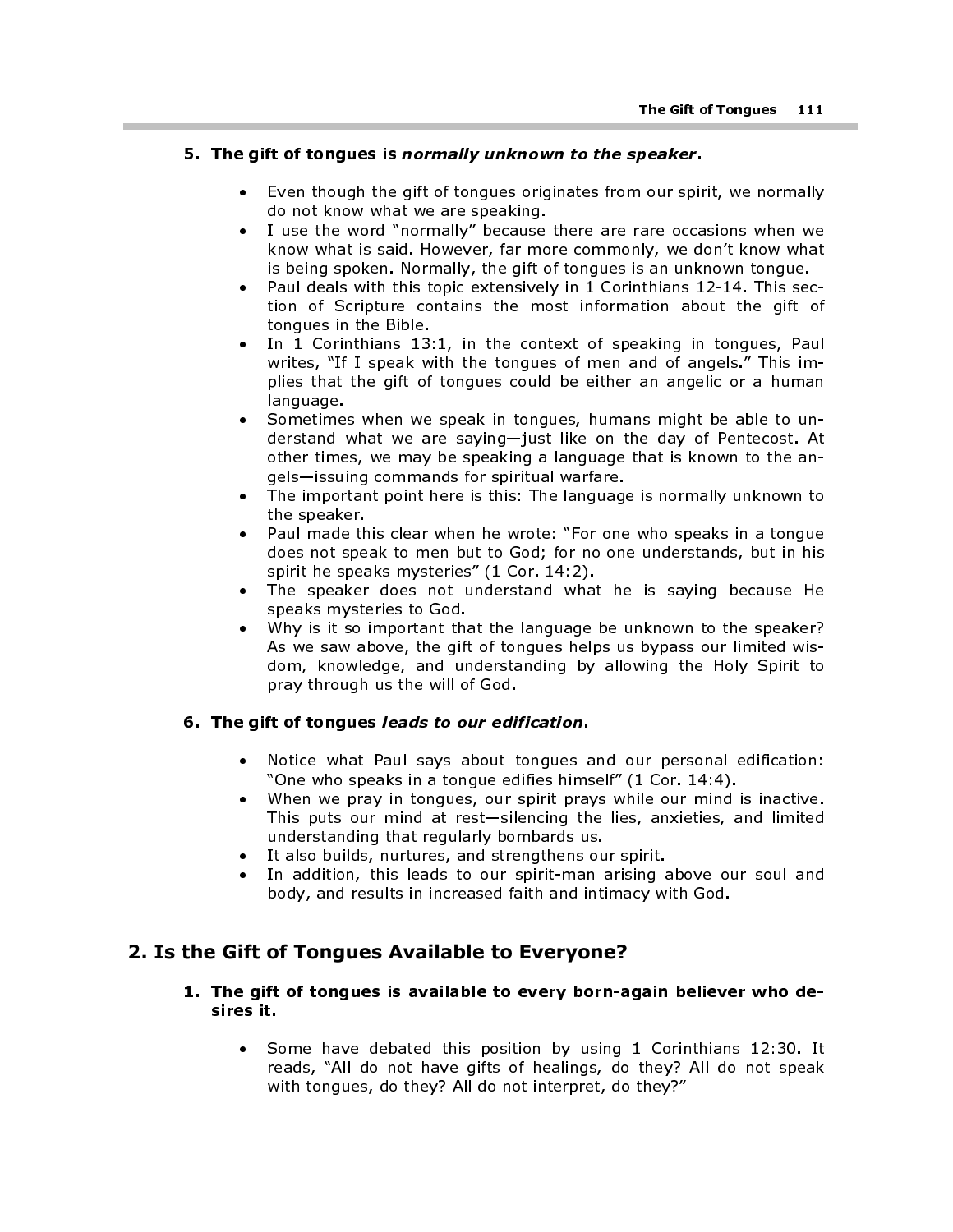- I can hear the skeptics now, wondering how I will explain this one. Well, give me a moment, and I will explain why I believe this to be true.
- To begin, we need to understand what Paul meant by this verse. Throughout 1 Corinthians 12-14, Paul made a clear distinction between the public and private use of tongues. The public use of tongues intended for the corporate gathering should be accompanied by an interpretation in order to edify the people. When someone speaks in tongues and an interpretation is given, it is equivalent to prophecy.
- On the other hand, the private use of tongues is a form of spiritual communication with God that nurtures and strengthens the spirit of the one who is praying. The private use of tongues builds us up and activates our faith. Both expressions of tongues have different purposes.
- Summarizing my interpretation of 1 Corinthians 12-14, I have listed the main points below:
	- <sup>o</sup> If one speaks in tongues for the purpose of communicating to the gathered assembly, there should be an interpretation. Paul prefers prophecy to tongues in the public forum unless there is an interpretation. In this case, tongues and interpretation become equivalent to prophecy.
	- Not everyone is gifted to move in the public delivery of a tongues message. We do not all speak in tongues in this way, do we? This is the context of Paul's statement in 1 Corinthians 12:30.
	- Paul valued the gift of tongues very highly. In 1 Corinthians 14:18, Paul thanked God that he spoke in tongues more than all of the Corinthian believers. Yet he would rather speak in a known language to the church (1 Cor. 14:19).
	- The individual use of the gift of tongues, also called the prayer language or praying in the spirit, is intended for every believer. In 1 Corinthians 14:5, Paul stated his desire that everyone speak in tongues. He also urged believers to earnestly desire all of the gifts (1 Cor. 12:31; 1 Cor. 14:1). In 1 Corinthians 14:13, he even told them to ask God for a gift of the Spirit that they did not have. He said, "Therefore let one who speaks in a tongue pray that he may interpret." Now if all of the gifts including tongues—were not available to every believer, why would Paul admonish us to desire these gifts? If these gifts were not available to us, Paul would create an enormous amount of frustration by exhorting us to pursue something that we could not have.
- With all of this in mind, when Paul makes his statement in 1 Corinthians 12:30, his main point is to describe the differences in the Body of Christ, not to exclude certain believers from operating in the gift of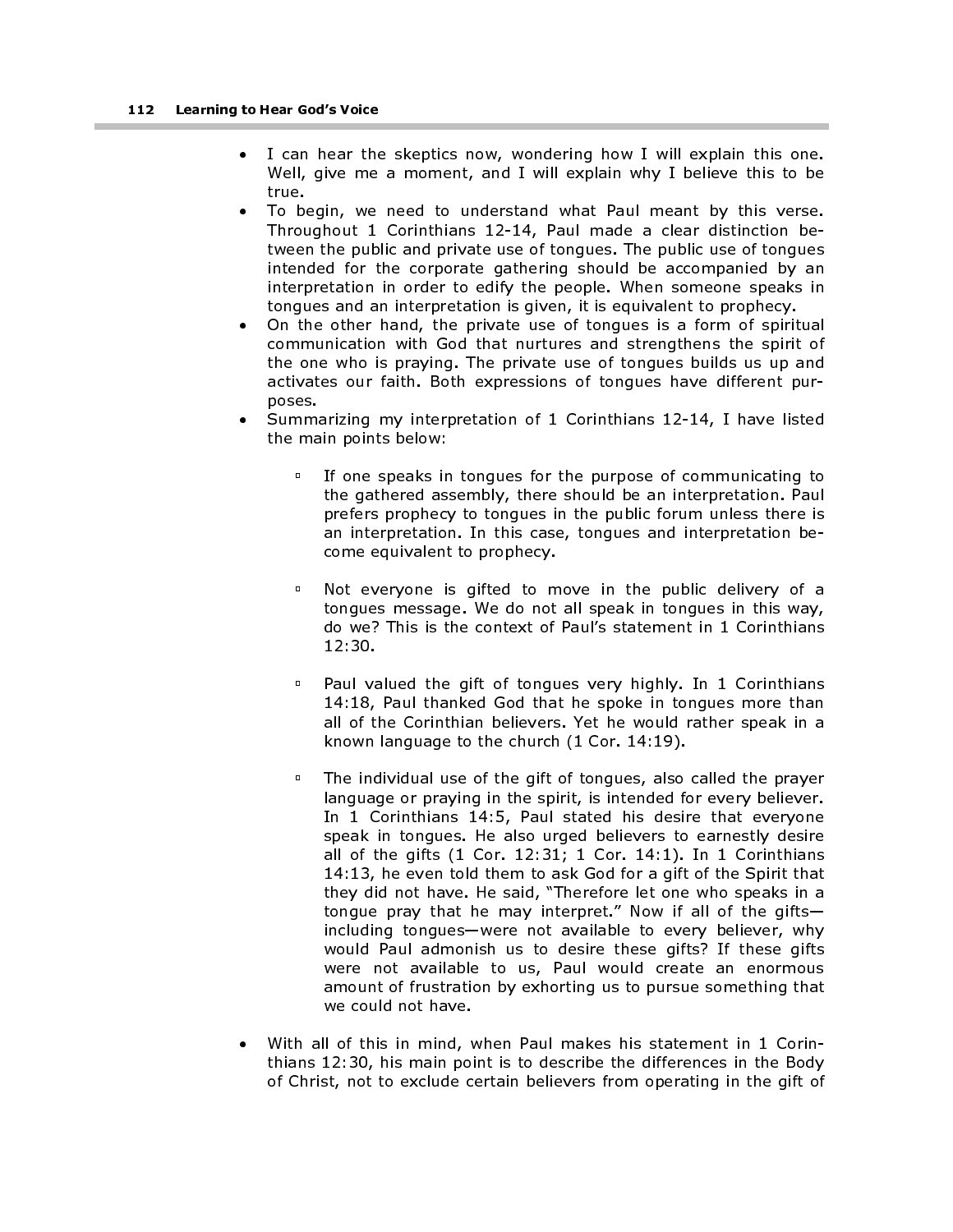tongues.

• Even though all of the gifts are available to every believer, Paul was being practical and showing the real-life scenario. Though the gift was available, not everyone had been activated to speak in tongues in a public fashion.

## 2. Other Scriptures make it clear that every believer can speak in tongues.

• To further make my case that everyone can speak in tongues, let's not forget Jesus' words when He commissioned His church:

And He said to them, "Go into all the world and preach the gospel to all creation. He who has believed and has been baptized shall be saved; but he who has disbelieved shall be condemned. These signs will accompany those who have believed: in My name they will cast out demons, they will speak with new tongues; they will pick up serpents, and if they drink any deadly poison, it will not hurt them; they will lay hands on the sick, and they will recover." So then, when the Lord Jesus had spoken to them, He was received up into heaven and sat down at the right hand of God (Mark 16:15-19).

- There is nothing stated or implied in this passage that only a few would speak in tongues. Rather, Jesus said that everyone who believes will speak in tongues.
- Furthermore, read the four sections in the Book of Acts that offer the clearest view into the baptism of the Holy Spirit (see Acts 2:1-4; 8:5- 18; 10:44-48; 19:1-7).
- In these accounts, we see that speaking in tongues is the most common evidence that people received the baptism of the Holy Spirit. In three of the four instances, the gift of tongues is specifically listed as a result of the outpouring of the Spirit.
- In the fourth case (Acts 8:5-18), a noticeable yet unidentified manifestation was observed. There is a very good chance that this could have been the gift of tongues as well.

## 3. The following testimony shows that every believer can receive the gift of tongues.

- On a ministry trip to India a few years ago, we had the opportunity to pray for about 120 students who had never received the baptism of the Holy Spirit or spoken in tongues.
- After at least an hour of ministry, every one of the students received the baptism of the Holy Spirit and the gift of tongues.
- To verify this, an interpreter accompanied each team member. We wanted to make sure they were speaking in an unknown tongue and not their native language.
- This encounter reassured me—as much as anything I have ever seen—that tongues is available to everyone who wants it.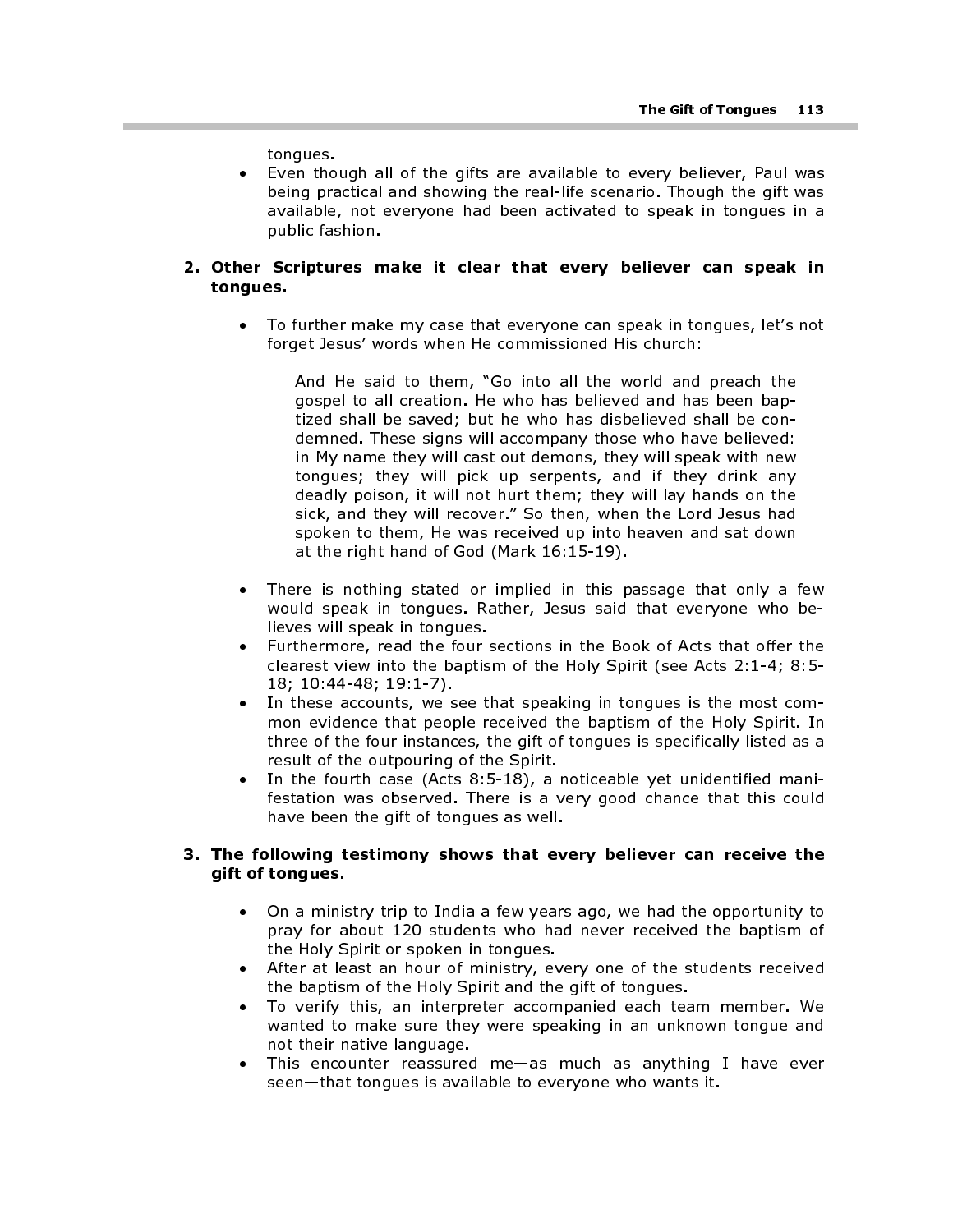# 3. Is the Gift of Tongues Controllable?

## 1. This question relates to the issue of control and release.

- Does the gift of tongues, whether public or private, just spontaneously come out of our mouth? Or do we have to release it? The answer to these questions is we have to release it.
- The public use of tongues is given as the Spirit wills (1 Cor. 12:11). Even though this is true, the gift of tongues does not just erupt from within our spirit. We have the ability to control it.
- Although it may rise up within us, we can release it or restrain it. When this gift is released depends upon whether it is public or private.

## 2. The public gift of tongues must be released.

- For public tongues' messages, let me share how the Spirit has led me. Though I have only been used like this a few times, each case happened in a similar way.
- First, I begin to sense that God wants me to deliver a tongues' message. Then the message begins to well up within my spirit. It arises within me, and I feel a burden to release it.
- However, I still have complete control over when I give it. I can wait until an appropriate time in the service. Or I can even refuse to deliver it, and the burden will subside.
- If and when I finally decide to deliver the message, the burden of the Spirit rises within me, and I release it by speaking.
- When I am finished, someone else delivers the interpretation in a manner similar to a prophetic word.

## 3. The individual gift of tongues must be released also.

- The gift of tongues belongs to us and we must initiate it.
- Both the first time we use it and each time thereafter, the exercise of the gift depends upon our activation (1 Cor. 14:14-15).
- Understanding that I had to release my gift of tongues confused me. Since I attended a church that did not teach us about the gift of tongues, I knew very little about it. Even though I had a strong desire for the gift of tongues, I did not know how to get it. I was waiting for God to give it to me.
- At times I would ask for it. At other times I would tell the Lord that if He wanted me to have it, it was okay with me. Through this approach, I never received the gift of tongues.
- I finally realized that it was my language given to me by the Holy Spirit. Therefore, to release it, I had to speak out. As I did this, the gift of tongues was activated in me, and I have been able to use it from that point forward.
- If I had continued to "wait" on God to give it to me, I still would not have this invaluable gift. We cannot just wait for the gift of tongues to come upon us. If we do this, we will most likely never be released in it.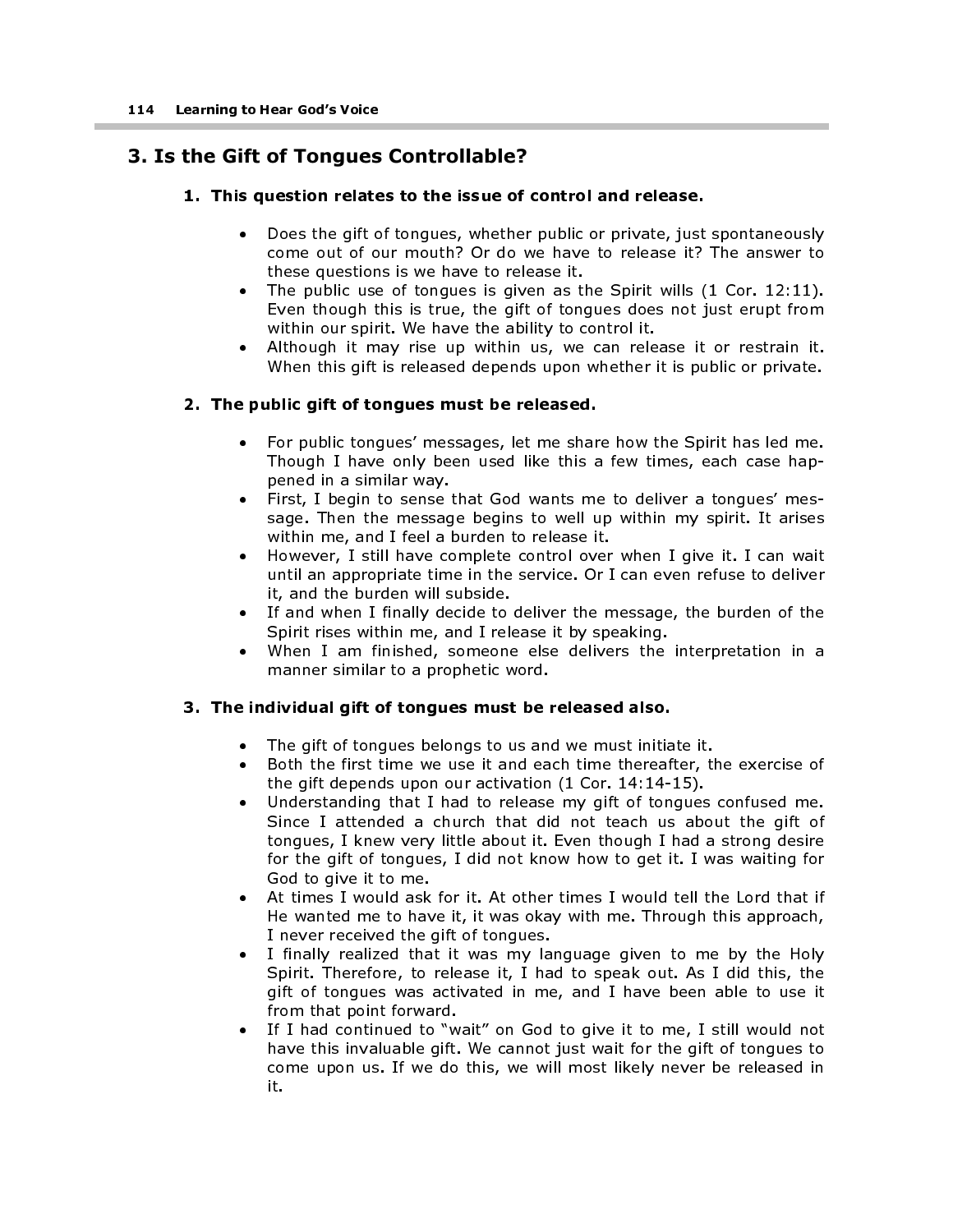We must step out in faith in order for the gift to be activated within us.

Once we have received the gift of tongues, we can use it privately whenever we wish. When we use this gift privately, we decide when to use it. This is different from the public use where the Holy Spirit prompts us when He wants to release it.

## 4. Is the Gift of Tongues the Only Evidence of the Baptism of the Holy Spirit?

- 1. The gift of tongues is not a test, but a tool that empowers us for ministry.
	- Before I received the baptism of the Holy Spirit, I believed that speaking in tongues was the only sign that verified an authentic baptism in the Holy Spirit. I believed that those who did not speak in tongues were not baptized in the Holy Spirit.
	- For a few years, I felt incomplete. I believed that God really didn't like me as much as those believers that had their gift of tongues.
	- Without realizing it, I viewed the gift of tongues as a test that indicated whether a person had received the baptism of the Holy Spirit. I believed that tongues was the evidence that a believer had received the baptism of the Holy Spirit.
	- Now I realize that the gift of tongues is not a test or a sign that one has received the baptism of the Holy Spirit.
	- The baptism of the Holy Spirit is a gift that we ask God for in faith, and the gift of tongues is not a test, but a tool. It is a tool that is extremely useful in many ways.
	- We can use this tool in prayer, in our devotional lives and in ministry to others.
	- God didn't give us tongues just to confirm that we have the baptism of the Holy Spirit; He gave us a valuable tool that empowers us as His witnesses in the earth.

## 5. What Are the Purposes of the Gift of Tongues?

#### 1. The gift of tongues is a means of Spirit-led prayer.

- In Ephesians 6:18, we are told to pray in the Spirit at all times. We could easily write an entire chapter on praying in the Spirit or praying a Spirit-led prayer. Instead, I will give a brief explanation.
- A Spirit-led prayer, also called praying in the Spirit, is a prayer that is anointed by the Holy Spirit in accordance with the will of God.
- By yielding to the Holy Spirit in prayer, He helps us fulfill our call to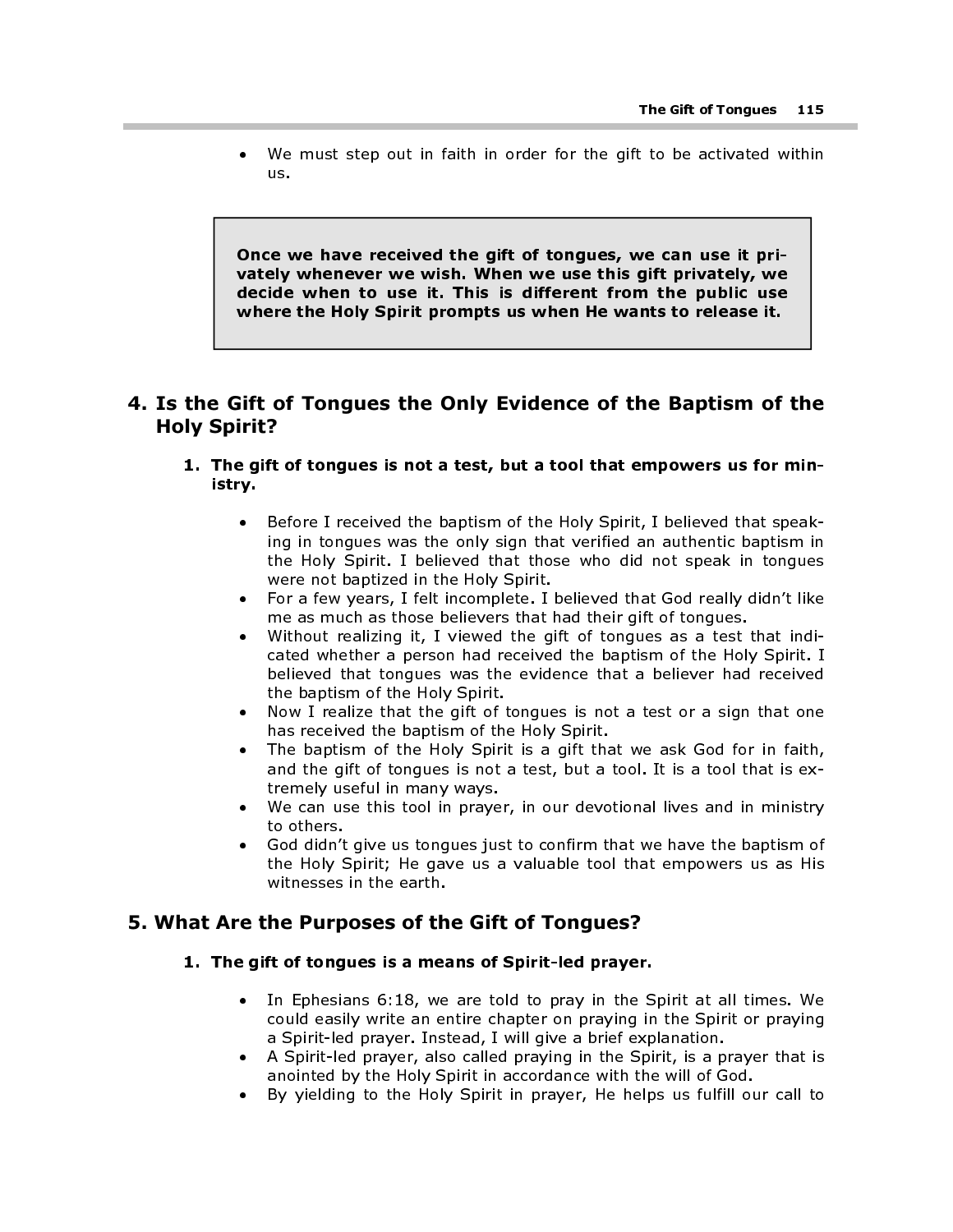pray according to God's will (1 John 5:14).

• There are two primary ways to pray in the Spirit. We can hear from the Lord what His will is and pray with our minds. Or we can use the gift of tongues, allowing the Holy Spirit to direct our prayers.

## 2. The gift of tongues helps us pray when we lack direction.

We all find ourselves in situations where we don't know what to pray. We can often lack direction or guidance about the way to pray. Paul talked about this to the Roman believers:

In the same way the Spirit also helps our weakness; for we do not know how to pray as we should, but the Spirit Himself intercedes for us with groanings too deep for words; and He who searches the hearts knows what the mind of the Spirit is, because He intercedes for the saints according to the will of God. And we know that God causes all things to work together for good to those who love God, to those who are called according to His purpose (Rom. 8:26-28).

- From this passage, we see that the Spirit knows how to pray and will pray through us according to the will of God. Praying in the Spirit allows this to take place.
- When I lack direction in prayer, I have found that my gift of tongues is extremely helpful.
- As a pastor, people often ask me for prayer. Many times, I don't know how to pray for them. In these instances, I pray in the Spirit. As I do, God frequently gives me understanding. Taking this insight, I pray in English. By doing this, I know that I am praying God's will for the person.

## 3. The gift of tongues helps us receive revelation knowledge.

- True wisdom from God is often concealed in mysteries. The deeper things of God are very often hidden to the natural mind. We can only perceive them through revelation knowledge.
- Paul told the Corinthians that the hidden mysteries of God are only revealed to us through the Spirit. Notice what he wrote:

Yet we do speak wisdom among those who are mature; a wisdom, however, not of this age nor of the rulers of this age, who are passing away; but we speak God's wisdom in a mystery, the hidden wisdom which God predestined before the ages to our glory; the wisdom which none of the rulers of this age has understood; for if they had understood it they would not have crucified the Lord of glory; but just as it is written, "THINGS WHICH EYE HAS NOT SEEN AND EAR HAS NOT HEARD, AND WHICH HAVE NOT ENTERED THE HEART OF MAN, ALL THAT GOD HAS PREPARED FOR THOSE WHO LOVE HIM." For to us God revealed them through the Spirit; for the Spirit searches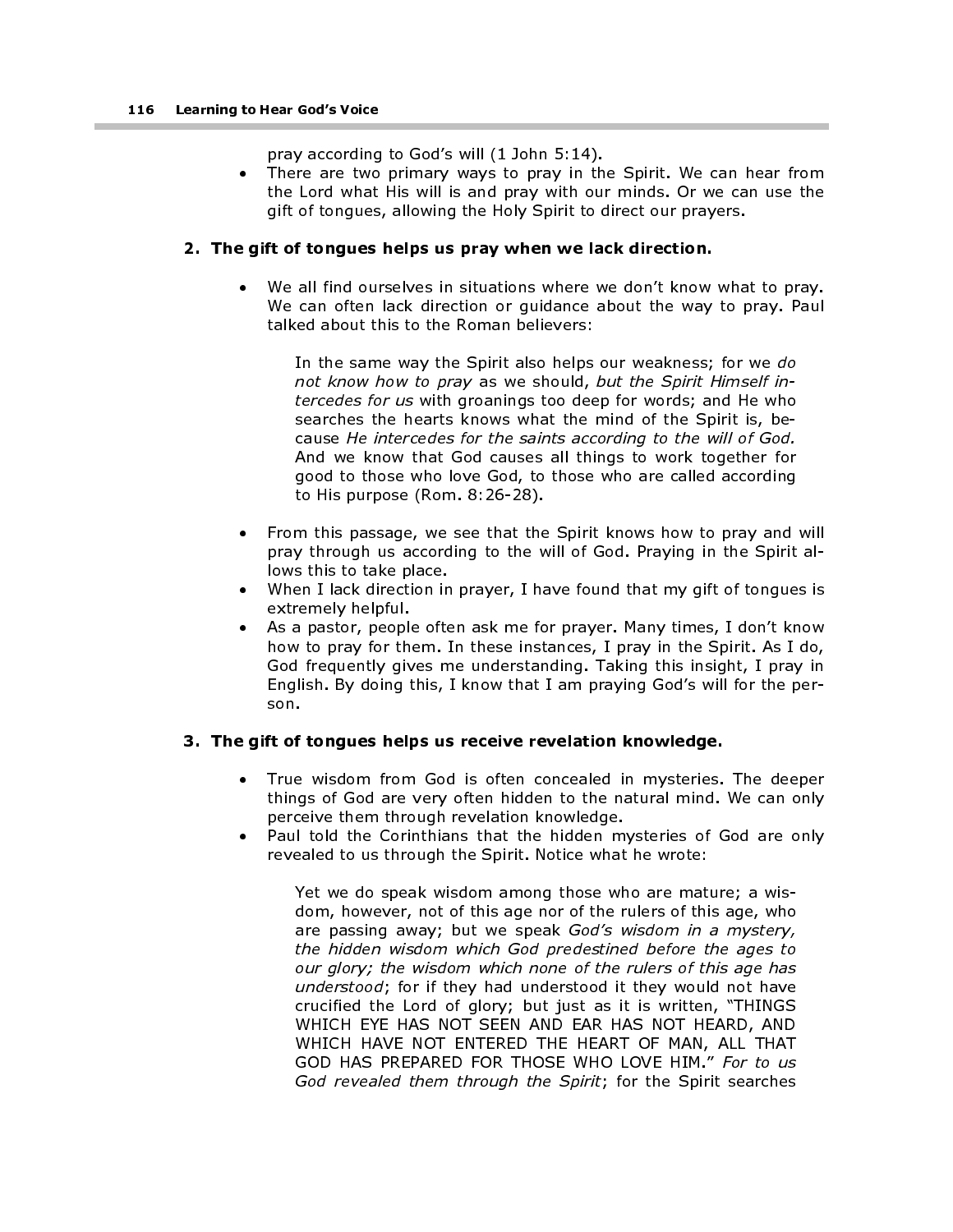all things, even the depths of God. For who among men knows the thoughts of a man except the spirit of the man which is in him? Even so the thoughts of God no one knows except the Spirit of God. (1 Cor. 2:6-11)

Praying in the Spirit connects our spirit to God's. From this union, the Holy Spirit unlocks the mysteries of God to us. He gives us deep insight, revelation, and wisdom. He opens up the Bible and the spirit realm to us as we use the gift of tongues.

## 4. The gift of tongues builds us up in strength and faith.

- Have you ever felt like quitting? Maybe you felt weary. Perhaps you lacked the spiritual strength and faith to continue in the call of God.
- During these times, the gift of tongues helps us significantly. Notice what the Bible says about this:

One who speaks in a tongue edifies himself; but one who prophesies edifies the church (1 Cor. 14:4).

But you, beloved, building yourselves up on your most holy faith, praying in the Holy Spirit, keep yourselves in the love of God, waiting anxiously for the mercy of our Lord Jesus Christ to eternal life. And have mercy on some, who are doubting (Jude 20-22).

- The gift of tongues is a wonderful tool that helps build us up in the Holy Spirit.
- In my life, when I am growing weak, praying in tongues gives me fresh strength. When I feel my love for God cooling, my gift of tongues releases new passion within me. When I feel impatient or doubt attacks my mind, praying in the Spirit energizes my faith and helps me continue on in God.

#### 5. The gift of tongues helps us exalt God.

• Both the baptism of the Holy Spirit and the gift of tongues produce a greater desire in us to worship and exalt God. Look at three Scriptures that illustrate this truth:

All the circumcised believers who came with Peter were amazed, because the gift of the Holy Spirit had been poured out on the Gentiles also. For they were hearing them speaking with tongues and exalting God (Acts 10:45-46).

And do not get drunk with wine, for that is dissipation, but be filled with the Spirit, speaking to one another in psalms and hymns and spiritual songs, singing and making melody with your heart to the Lord; always giving thanks for all things in the name of our Lord Jesus Christ to God, even the Father (Eph. 5:18-20).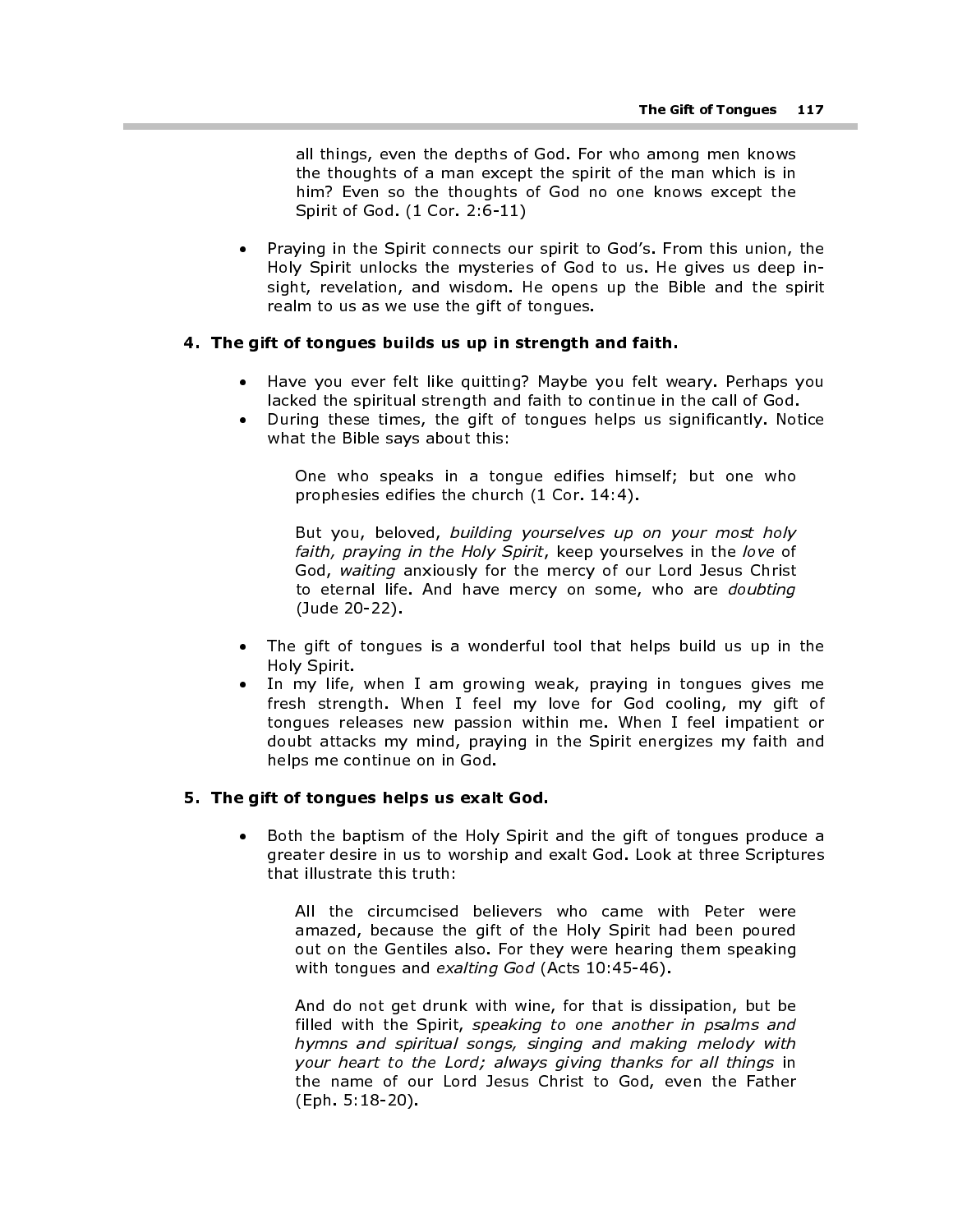What is the outcome then? I will pray with the spirit and I will pray with the mind also; I will sing with the spirit and I will sing with the mind also (1 Cor. 14:15).

- In my life, both the baptism of the Holy Spirit and praying in tongues has enhanced my desire to worship. I used to wonder why we sang all those songs. I wanted to get straight to the message, but now I long to worship and exalt God.
- The gift of tongues also serves as a wonderful tool for worship. Many times, singing in the spirit enables me to express what I feel to God. This is especially helpful when I am worshipping God, and I don't know what to say or how to say it.

#### 6. The gift of tongues empowers us in spiritual warfare.

- Ephesians 6:18 exhorts us to pray in the Spirit at all times.
- Let me make two points about Ephesians 6:18. First, this mandate is given in the context of spiritual warfare. Paul stated in verse 12:

Our struggle is not against flesh and blood, but against the rulers, against the powers, against the world forces of this darkness, against the spiritual forces of wickedness in the heavenly places.

- Also, be aware that there are two Greek words for time. Chronos means a space of time and kairos means an opportune or strategic time.
- Going back to Ephesians 6, Paul exhorts us to pray at those strategic, kairos moments. We are to pray in the Spirit at opportune times when the spiritual battle intensifies.
- Let me illustrate. Many times the enemy tries to disrupt the peace in our home. He will often create strife among our children. When no amount of correction seems to help, my wife and I pray boldly using our gift of tongues with a warring attitude. When we are finished praying, peace usually returns to our home.
- Praying in tongues also activates angels for spiritual warfare. Earlier in this session, we saw that tongues could be both angelic and human. Since the Bible says that angels are ministering spirits that render service to us, we need to activate them by speaking their language. When we engage in spiritual warfare by praying in tongues, we are actually releasing angelic commands to warring angels to fight on our behalf.
- The gift of tongues is a valuable tool for spiritual warfare.

## 7. The gift of tongues helps increase the amount of time that we pray.

- Paul tells us to pray without ceasing. However, most of us run out of words to pray in a very short time.
- The gift of tongues helps us in this area. By praying in tongues, we can persevere in prayer, even when we don't know what else to pray for.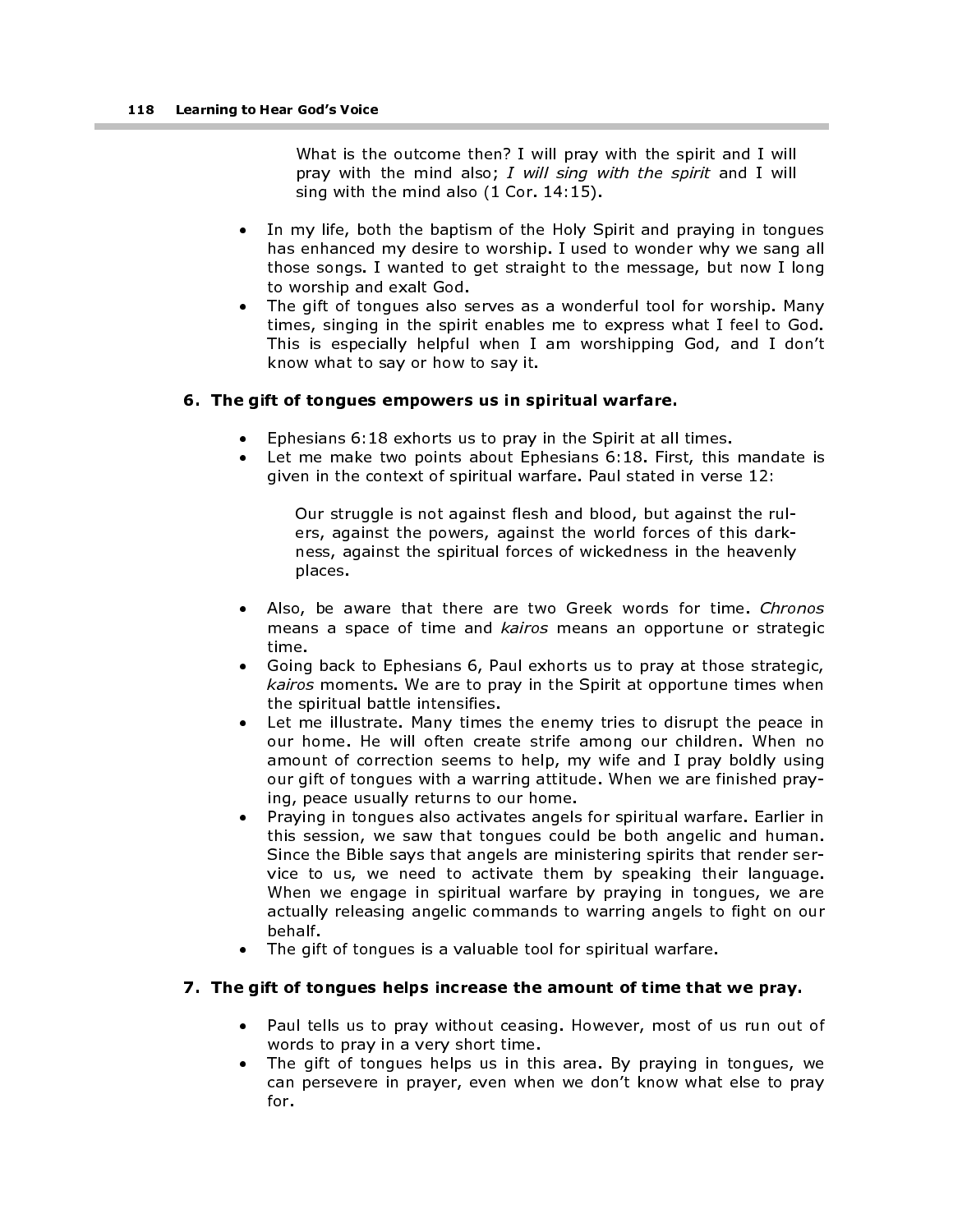Remember, in the Book of Acts, the baptism of the Holy Spirit and the gift of tongues activated believers in the hearing and speaking gifts. We can hear God without these valuable tools; however, they are extremely important aids that help us in the pursuit of His voice. My desire is that each of you will use the gift of tongues so as to grow stronger spiritually, have more boldness and confidence, and to hear God's voice more effectively.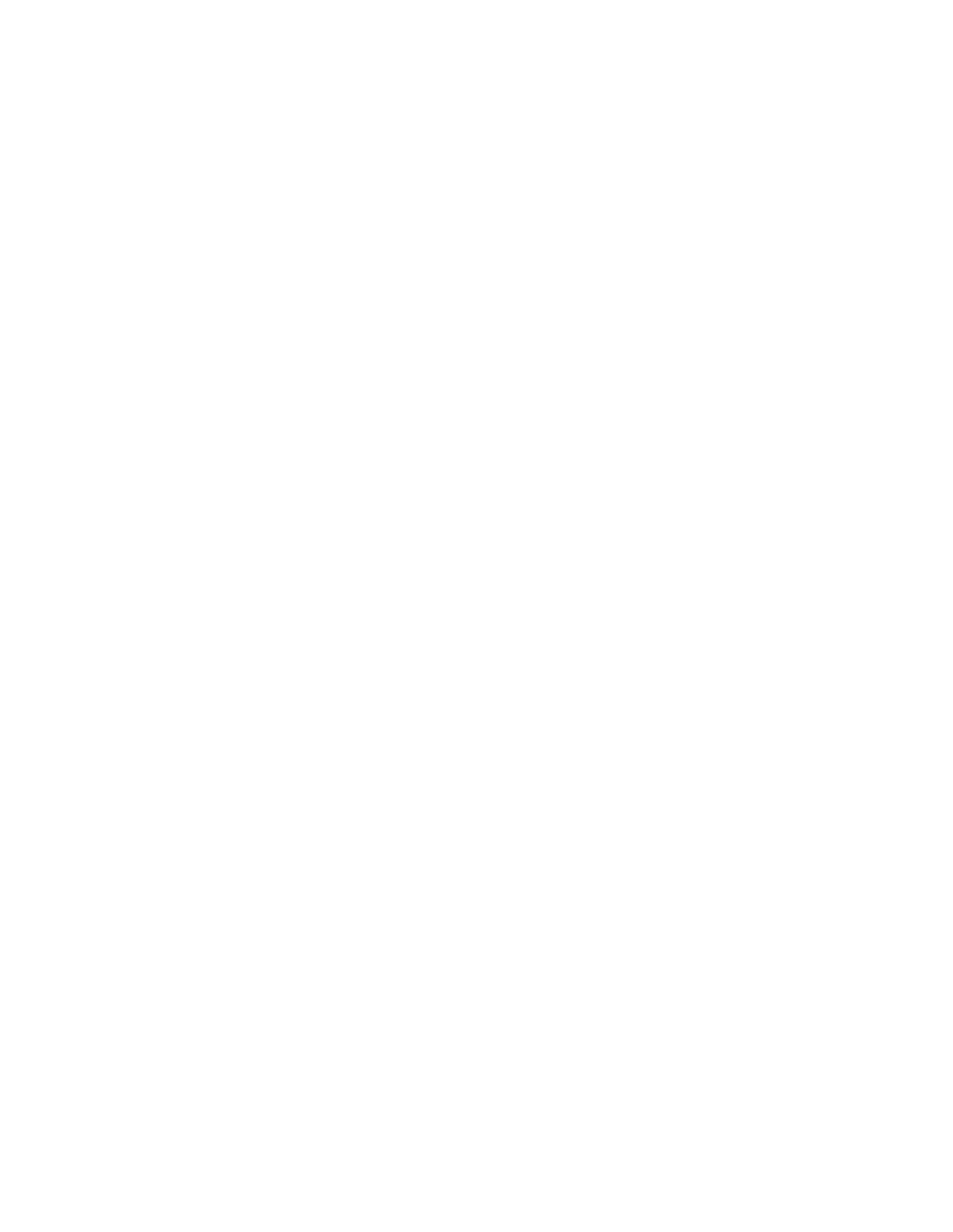# Review Questions

#### True or False

- 1. People with the gift of tongues do not have any control of this gift.
- **2. The gift of tongues is only available to mature believers.**
- 3. The gift of tongues is a tool for spiritual warfare.
- **4.** The gift of tongues builds us up and edifies us.
- 5. When we speak in tongues, we usually know the interpretation of what we are speaking.
- 6. Speaking in tongues is a form of spiritual communication with God.
- 7. The gift of tongues can be in the form of human or angelic communication.
- **8.** The gift of tongues originates in our soul.

## Fill in the Blank

- 9. The gift of tongues leads to our \_\_\_\_\_\_\_\_\_\_\_\_\_\_.
- 10. The gift of tongues helps us \_\_\_\_\_\_\_\_\_\_\_ God.
- 11. The gift of tongues builds us up in  $\frac{1}{2}$  and  $\frac{1}{2}$  and  $\frac{1}{2}$  and  $\frac{1}{2}$  and  $\frac{1}{2}$  and  $\frac{1}{2}$  and  $\frac{1}{2}$  and  $\frac{1}{2}$  and  $\frac{1}{2}$  and  $\frac{1}{2}$  and  $\frac{1}{2}$  and  $\frac{1}{2}$  and  $\frac{1}{2}$  and
- 12. The gift of tongues must be \_\_\_\_\_\_\_\_\_\_\_\_.
- 13. The gift of tongues helps us receive \_\_\_\_\_\_\_\_\_\_\_\_\_\_\_ \_\_\_\_\_\_\_\_\_\_\_\_\_\_\_\_.
- 14. The gift of tongues helps us pray when we \_\_\_\_\_\_\_\_\_ \_\_\_\_\_\_\_\_\_\_\_\_\_\_\_.
- 15. By praying in tongues, we can \_\_\_\_\_\_\_\_\_\_\_\_\_\_ in prayer, even when we don't know what else to pray for.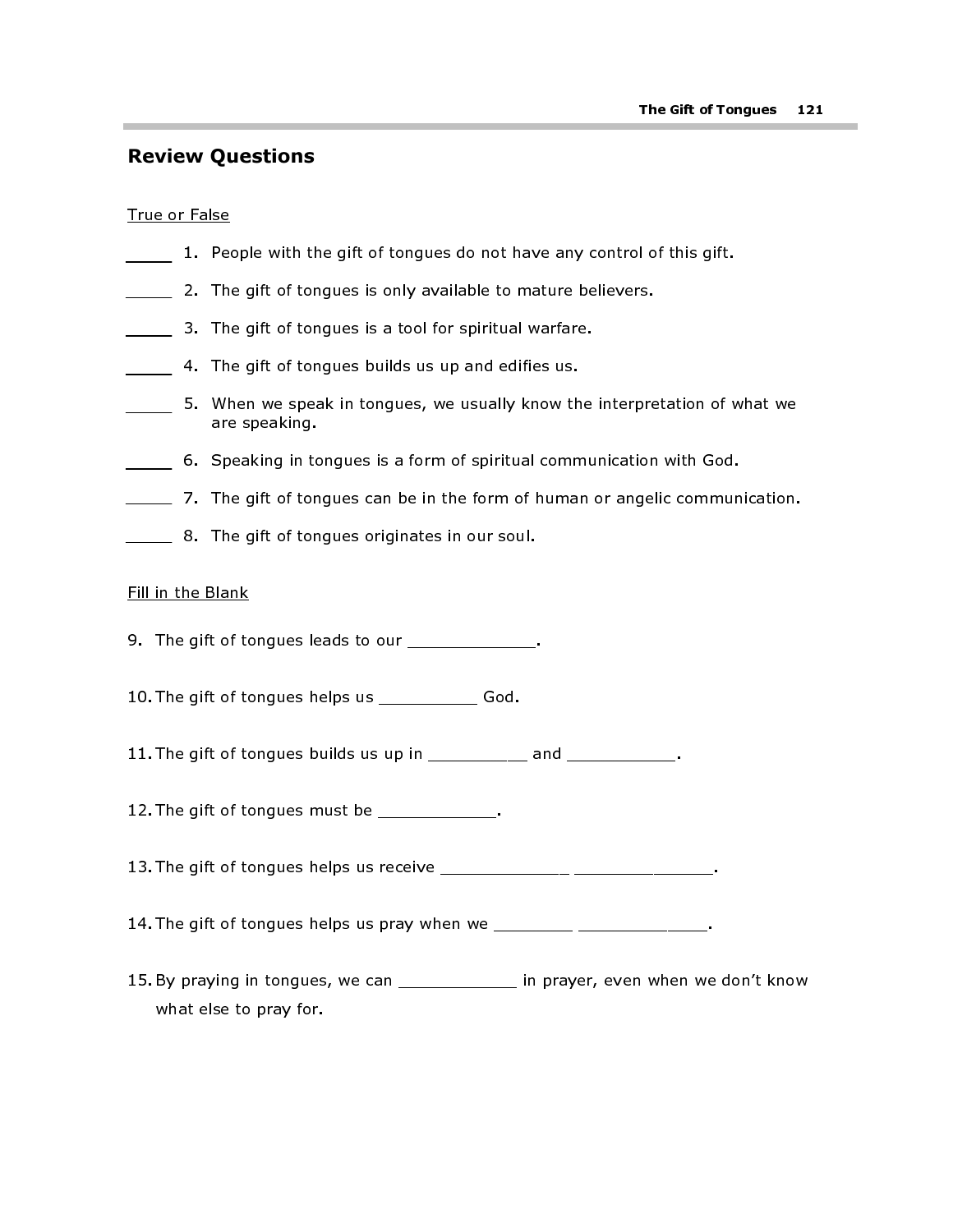m.

| From the list on the right, identify which one best answers the question on the left. |  |  |  |
|---------------------------------------------------------------------------------------|--|--|--|
|                                                                                       |  |  |  |

| 16. What is the gift of<br>tongues?                                                                               | Possible Matches for 16-20                                                 |  |  |
|-------------------------------------------------------------------------------------------------------------------|----------------------------------------------------------------------------|--|--|
| 17. Is the gift of<br>tongues controlla-<br>ble?                                                                  | Depends upon our activation<br>а.<br>b. Builds us up in strength and faith |  |  |
|                                                                                                                   | c. It is a sign of those who believe.                                      |  |  |
| 18. Is the gift of<br>tongues available<br>to everyone?                                                           | d. A form of spiritual communication with God                              |  |  |
| 19. Is the gift of<br>tongues the only evi-<br>dence that I have re-<br>ceived the baptism of<br>the Holy Spirit? | e. Tongues are not a test but a tool.                                      |  |  |
| 20. What are the purposes<br>of the gift of tongues?                                                              |                                                                            |  |  |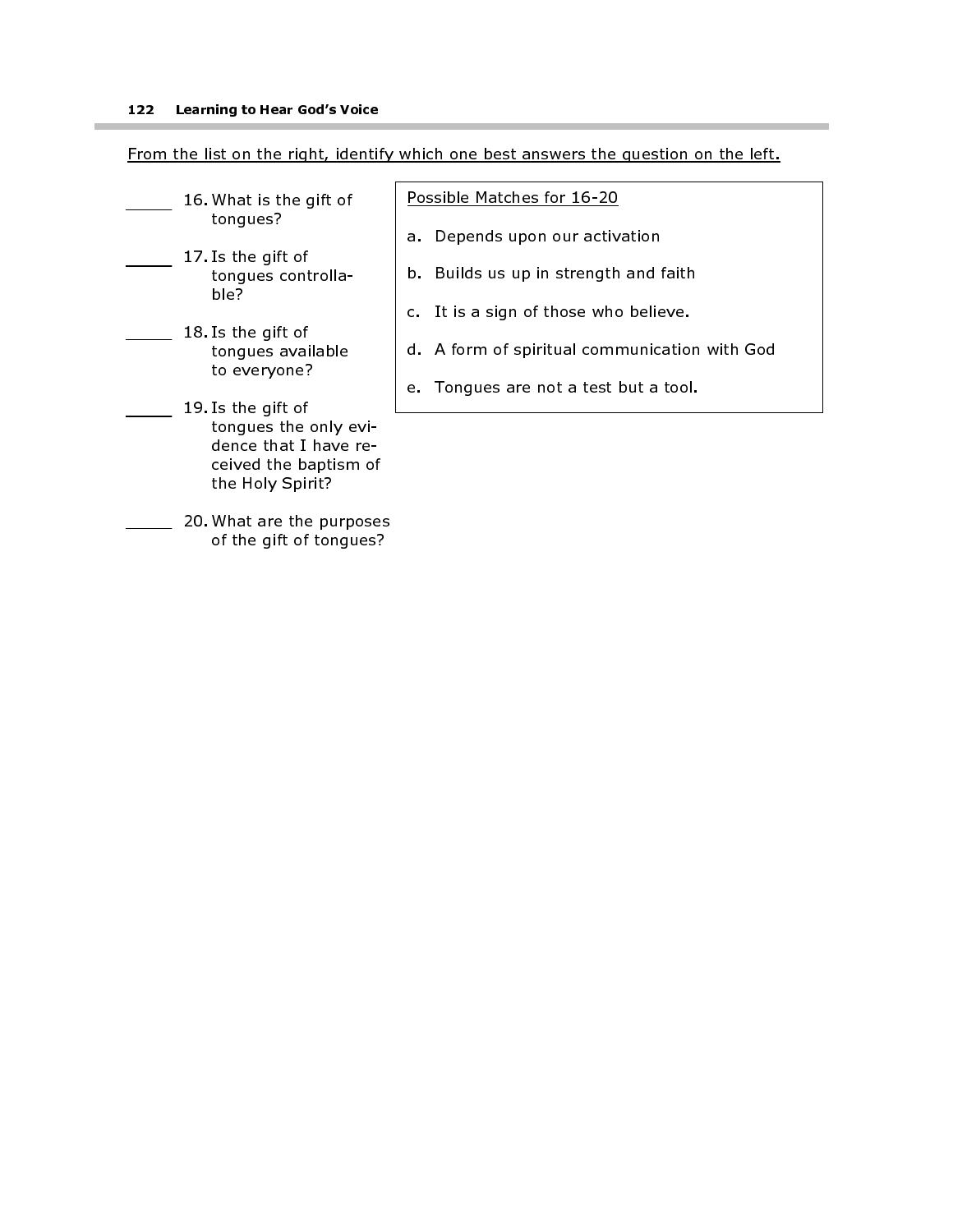# Answer Sheet

| Session 1       |                         |                 | Session 2                |                | Session 3                   |
|-----------------|-------------------------|-----------------|--------------------------|----------------|-----------------------------|
| F<br>1.         |                         | $1$ .           | -F                       | 1              |                             |
| $\mathbf{2}$ .  |                         | 2.              | $\top$                   | $2 -$          | -F                          |
| F<br>З.         |                         | 3.              | -F                       | 3 <sup>1</sup> | - F                         |
| 4.              |                         | 4.              | $\top$                   | 4.             |                             |
| F<br>5.         |                         | 5.              | $\top$                   | 5.             | -F                          |
| 6.              |                         | 6.              | - F                      | 6.             |                             |
| 7.              | intimacy; friendship    | 7.              | F                        | 7.             |                             |
| 8.              | two; way                | 8.              | spirit; man              | 8.             | fruit                       |
| friends<br>9.   |                         | 9.              | distant; whispers        | 9.             | convicts; condemns          |
| 10. follower    |                         |                 | 10 waiting; voice        |                | 10 character; Word          |
|                 | 11 intimate; fellowship |                 | 11 strong; sensitive     |                | 11 quiet; soft              |
|                 | 12. talking; listening  |                 | 12. deny; cross; follow  |                | 12. hope                    |
| 13 <sub>c</sub> |                         |                 | 13 consecrated; purposes |                | 13. discern; source         |
| 14 i            |                         |                 | 14 obeyed; voice         |                | 14 conviction; condemnation |
| 15 e            |                         | 15 <sub>d</sub> |                          | 15 f           |                             |
| 16 f            |                         | 16 с            |                          | 16 c           |                             |
| 17a             |                         | 17a             |                          | 17e            |                             |
| 18 c            |                         | 18 b            |                          | 18 a           |                             |
| 19 d            |                         | 19 e            |                          | 19 b           |                             |
| 20. g           |                         | 20c             |                          | 20. q          |                             |

Session 6

1. F 2. F 3. T 4. T 5. T  $6<sub>1</sub>$ 7. T 8. F 9. closest 10. practice; use 11. comfort; zone 12. big; believe 13. spiritual; power 14. earnestly; desire

15. e 16. b 17. a 18. c 19. f 20. d

|                | <b>Session 4</b>       |                | <u>Session 5</u>                |
|----------------|------------------------|----------------|---------------------------------|
| 1.             | F                      | 1.             | Τ                               |
| $2 -$          | - F                    | 2T             |                                 |
| 3 F            |                        | 3 T            |                                 |
| 4 <sup>1</sup> | - F                    | 4 F            |                                 |
| 5.             | $\top$                 | 5 F            |                                 |
| 6 T            |                        | 6. F           |                                 |
| 7.             | ा                      | 7 <sub>7</sub> |                                 |
| 8.             | - F                    | 8 F            |                                 |
|                | 9 salvation; lost      |                | 9 Faith                         |
|                | 10 faith               |                | 10 Prophecy                     |
|                | 11 effective; minister |                | 11. Distinguishing; of; spirits |
|                | 12 ministry            |                | 12. Healing                     |
|                | 13 wisdom              |                | 13. senses; alert               |
|                | 14 style; model        |                | 14. temporary; specific; mo-    |
|                | 15. bears; witness     |                | ment                            |
|                | 16. great; works       | 15 d           |                                 |
| 17 b           |                        | 16 g           |                                 |
| 18 c           |                        | 17 i           |                                 |
| 19 e           |                        | 18 e           |                                 |
| 20 f           |                        | 19 h           |                                 |

20. b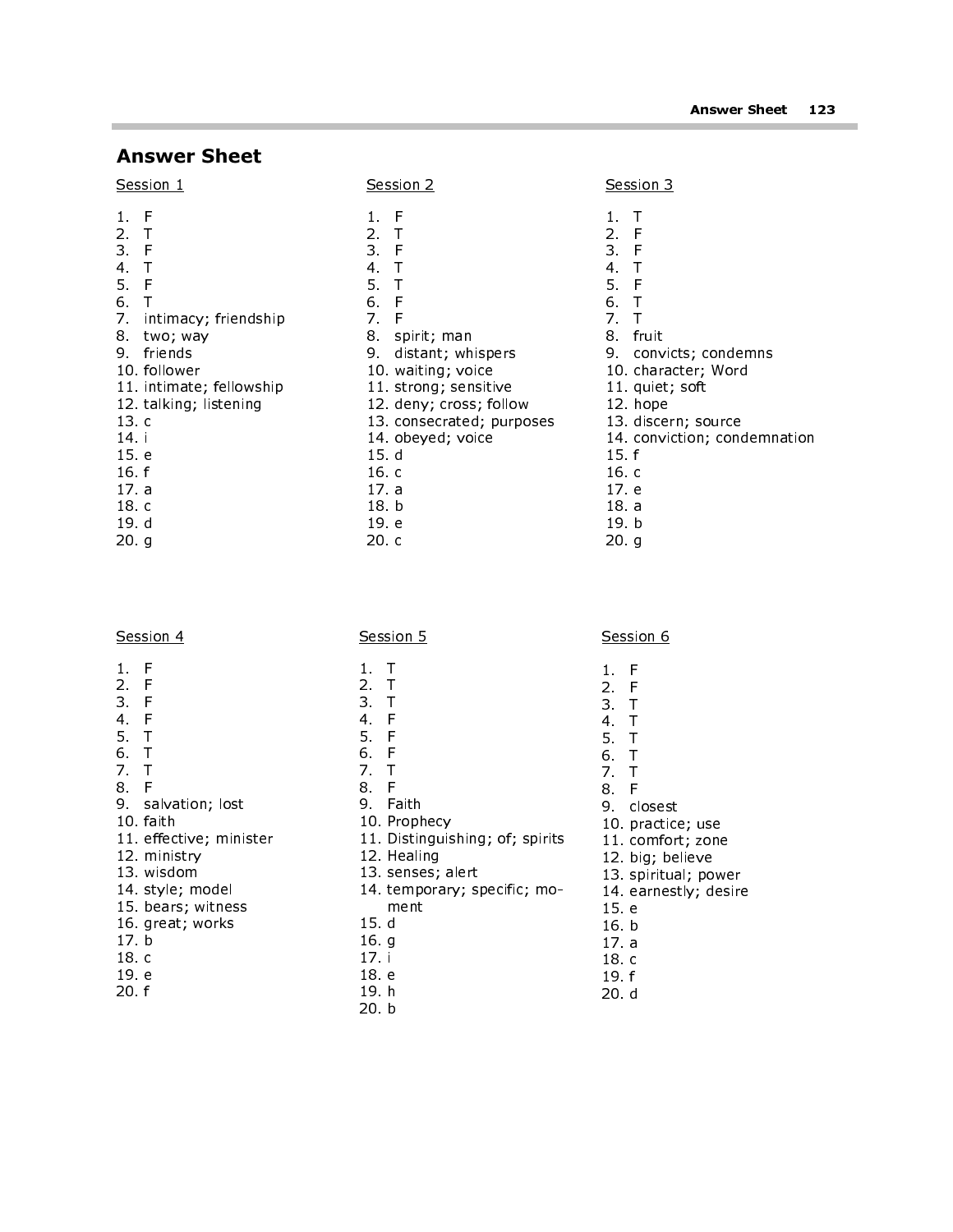# Answer Sheet

Ē.

| <u>Session 7</u>                                                                                                                                                                                                                                          | <u>Session 8</u>                                                                                                                                                                                                                                       |
|-----------------------------------------------------------------------------------------------------------------------------------------------------------------------------------------------------------------------------------------------------------|--------------------------------------------------------------------------------------------------------------------------------------------------------------------------------------------------------------------------------------------------------|
| T<br>1.<br>2.<br>- F<br>3 F<br>4.<br>ा<br>5.<br>- F<br>6 T<br>7.<br>- F<br>8 T<br>9. F<br>10 power<br>11 Pentecost<br>12. change<br>13. force; miraculous; power<br>14. immerse; submerge; over-<br>whelm<br>15 witnesses<br>16 с<br>17 b<br>18 e<br>19 d | F<br>1<br>2 F<br>3. T<br>4 T<br>5 F<br>6. T<br>7 <sub>1</sub><br>F<br>8.<br>9 edification<br>10 exalt<br>11. strength; faith<br>12 released<br>13. revelation; knowledge<br>14 lack; direction<br>15 persevere<br>16 d<br>17 a<br>18 c<br>19 e<br>20 b |
| 20 a                                                                                                                                                                                                                                                      |                                                                                                                                                                                                                                                        |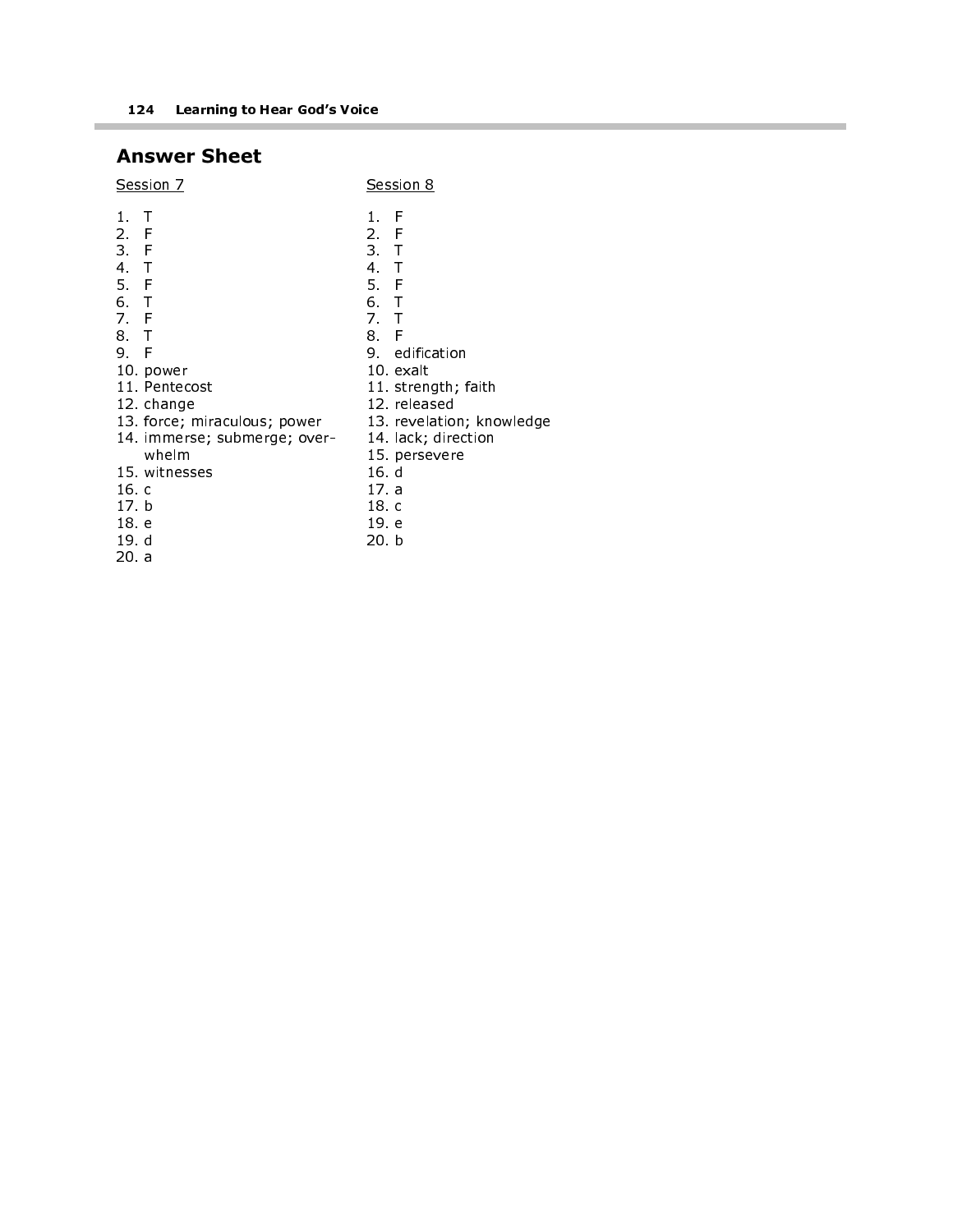## Learning to Hear God's Voice Final Exam

The following questions are true or false. Place a "T" for true or an "F" for false in the space provided (2 points per question).

- 1. God speaks outside of the Bible but not in contradiction to the Bible.
- 2. God often speaks to us loudly in order to get our attention.
- 3. Although Jesus ministered in response to the voice of the Father, His primary method of ministry was based upon His response to people's needs.
- 4. The gift of tongues is a tool for spiritual warfare.
- 5. Boldness is evidence of the baptism of the Holy Spirit.
- 6. Expectancy is an attitude that accepts the truth that God still communicates to us through the gifts of the Holy Spirit.
- 7. A word of wisdom, a word of knowledge, and faith are examples of Motivational Gifts.
- 8. A word of knowledge is the result of us thinking through a problem using reason, logic, and common sense.
- 9. You can be intimate with God without hearing His voice.
- 10. Our ability to hear God's voice depends upon how close we are to Him.

## Fill in the Blanks (2 points per question)

\_\_\_\_\_\_\_\_\_\_\_\_\_.

- 11. Jesus' \_\_\_\_\_\_\_\_\_\_\_\_\_ of ministry is a \_\_\_\_\_\_\_\_\_\_\_ for all believers to follow.
- 12. Our skill in hearing the voice of God and functioning in the gifts of the Holy Spirit improves with \_\_\_\_\_\_\_\_\_\_\_ and \_\_\_\_\_\_\_\_\_\_\_.
- 13. The baptism of the Holy Spirit increases our power to be \_\_\_\_\_\_\_\_\_\_\_\_ for Jesus.
- 14. When God brings correction, His word \_\_\_\_\_\_\_\_\_ whereas the enemy's voice
- 15. If we are \_\_\_\_\_\_\_\_\_\_ from God, preoccupied with other things, it is very easy to be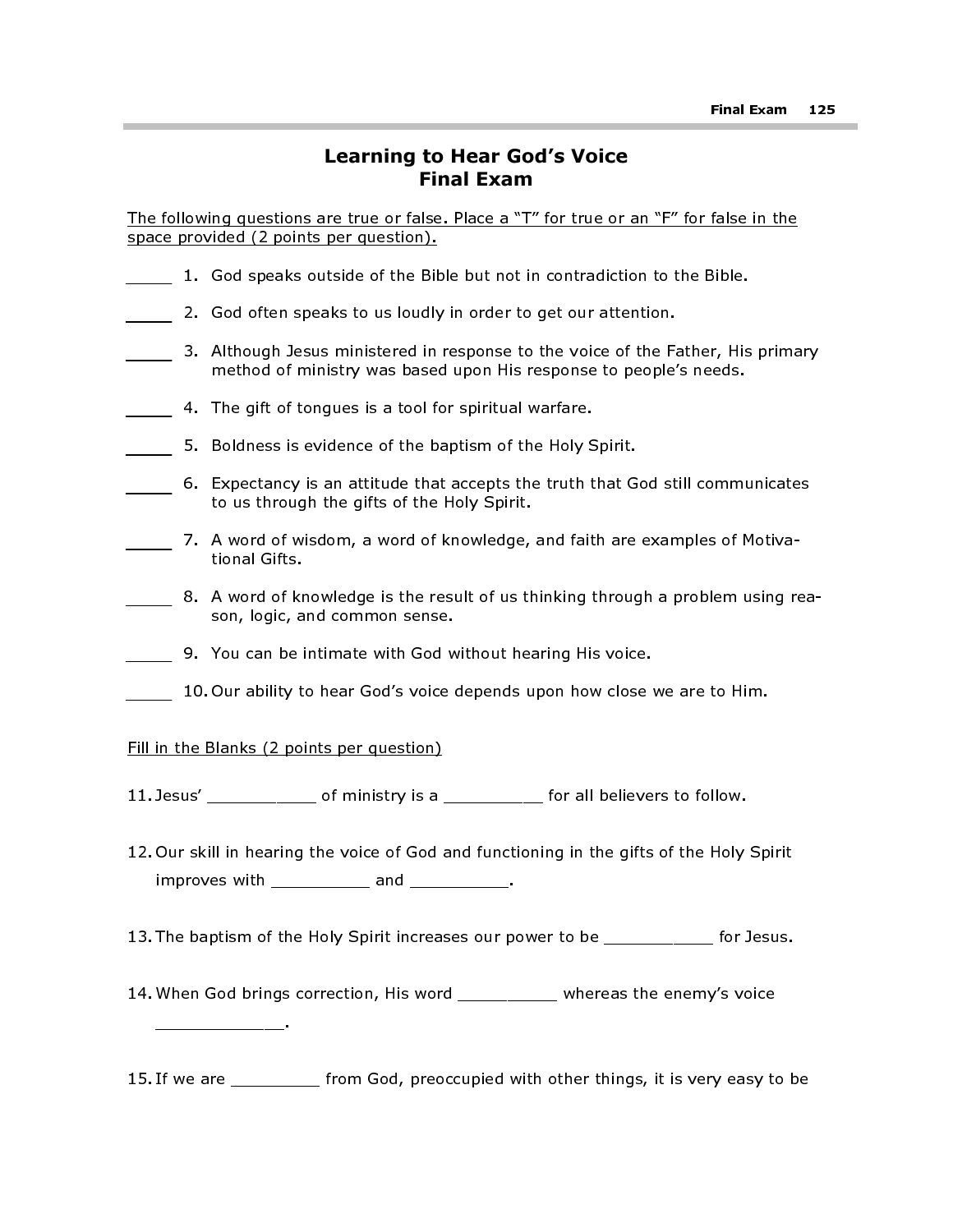deaf to His \_\_\_\_\_\_\_\_\_\_\_.

\_\_\_\_\_\_\_\_\_\_\_\_\_\_.

\_\_\_\_\_\_\_\_\_\_.

16. \_\_\_\_\_\_\_\_\_\_\_\_\_ \_\_\_\_\_\_\_\_\_\_\_\_\_ with God is the foundation of our Christian experience.

17. The gift of tongues leads to our \_\_\_\_\_\_\_\_\_\_\_\_\_\_.

18. The primary evidence that we have received the baptism of the Holy Spirit is

19. Those that are the the the to God will hear His voice most often.

20. To be \_\_\_\_\_\_\_\_\_\_\_\_\_\_ in ministry, we must learn to \_\_\_\_\_\_\_\_\_\_\_\_\_\_ like Jesus did.

21. God's voice speaking into our lives will be consistent with His \_\_\_\_\_\_\_\_\_\_\_\_ and

22. The gift of tongues helps us receive \_\_\_\_\_\_\_\_\_\_\_\_\_\_\_ \_\_\_\_\_\_\_\_\_\_\_\_\_\_\_\_.

23. True fellowship is based upon \_\_\_\_- \_\_\_\_\_ communication.

24. To be effective in hearing God's voice for guidance and ministry, we must learn to \_\_\_\_\_\_\_\_\_\_\_\_\_ the \_\_\_\_\_\_\_\_\_\_\_\_\_\_\_ of the voices that we hear.

25. The baptism of the Holy Spirit releases the \_\_\_\_\_\_\_\_\_ of God into our lives.

## Multiple choice: Circle the correct answer (2 points each)

26. Which of the following does not describe the character of God's voice?

- a. God's voice is filled with hope.
- b. God's voice will always align with the counsel that we receive from others.
- c. God's voice convicts rather than condemns.
- d. God's voice produces good fruit.
- e. God's voice is usually quiet and soft.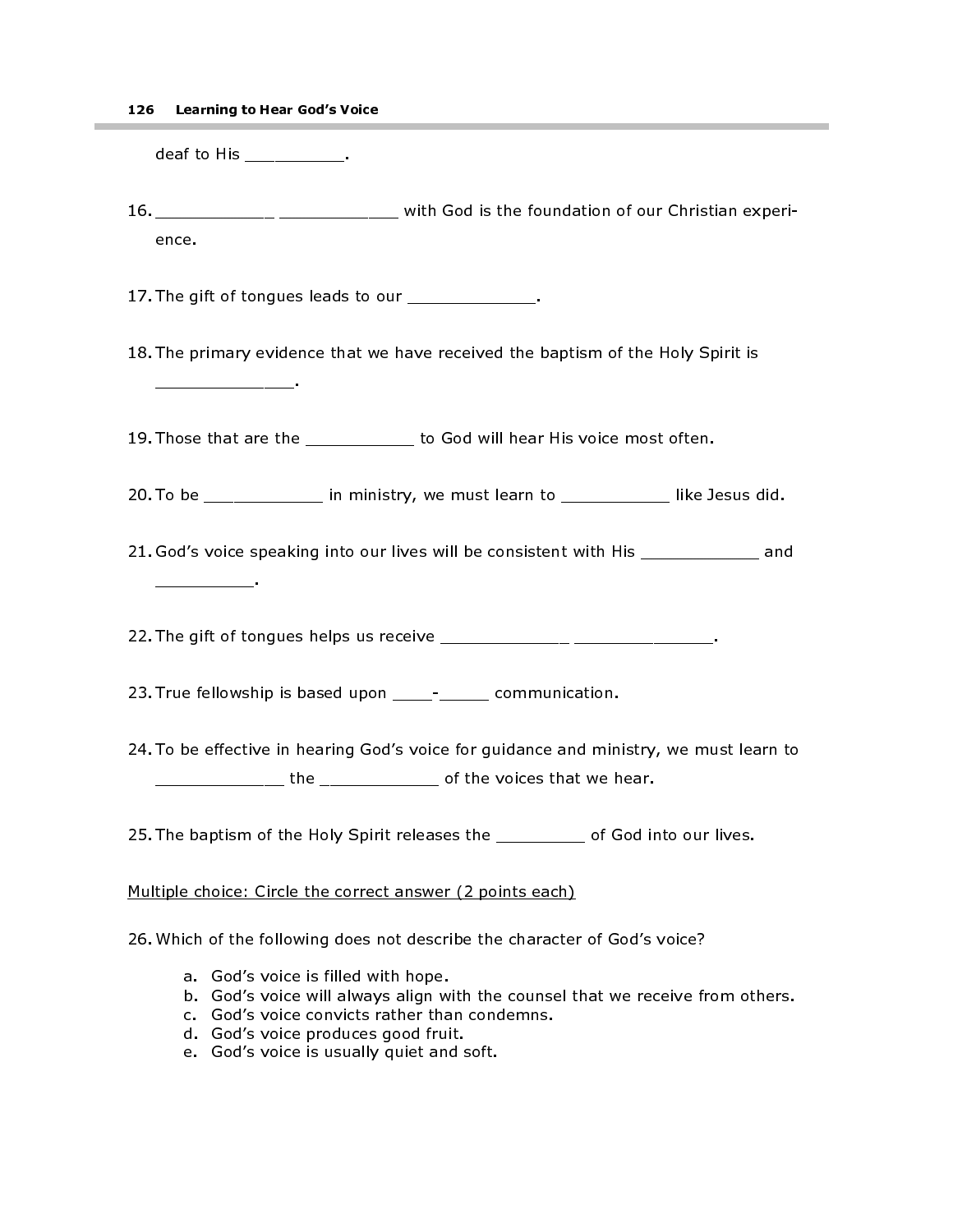27. Which of the following does not help us develop intimacy with Jesus?

- a. Separate from the ways of the world.
- b. Consecrate ourselves to God.
- c. Spend time in God's presence.
- d. Witness to our friends and neighbors about Jesus.

28. Which of the following best describes why learning to hear God's voice is important?

- a. Gives us personal guidance
- b. Helps us know the day when Jesus will return
- c. Helps us to minister like Jesus did
- d. Helps us establish biblical doctrines
- e. a and c
- f. All of the above
- 29. Which of the following best describes why we need to minister like Jesus?
	- a. Ministering like Jesus improves our reputation.
	- b. Ministering like Jesus will give us more ministry opportunities.
	- c. Ministering like Jesus gives us favor in the marketplace.
	- d. Ministering like Jesus bears witness of Him.
- 30. Which of the following does not describe a purpose of the gift of tongues?
	- a. The gift of tongues is controllable.
	- b. The gift of tongues helps us to pray when we lack direction.
	- c. The gift of tongues is a tool for spiritual warfare.
	- d. The gift of tongues builds us up in strength and faith.
- 31. Which of the following best describes the purpose of the baptism of the Holy Spirit?
	- a. The baptism of the Holy Spirit is a separate experience from salvation.
	- b. The primary evidence that we have received the baptism of the Holy Spirit is change.
	- c. We receive the baptism of the Holy Spirit by faith.
	- d. The baptism of the Holy Spirit releases the power of God into our lives so that we can be an effective witness for Jesus Christ.
- 32. Which of the following is not a way that God communicates to us through our spiritual senses?
	- a. Life experiences
	- b. Supernatural intuition
	- c. Dreams and visions
	- d. Rhema words
- 33. Which of the following is a false statement?
	- a. Most believers talk to God more than they listen to God.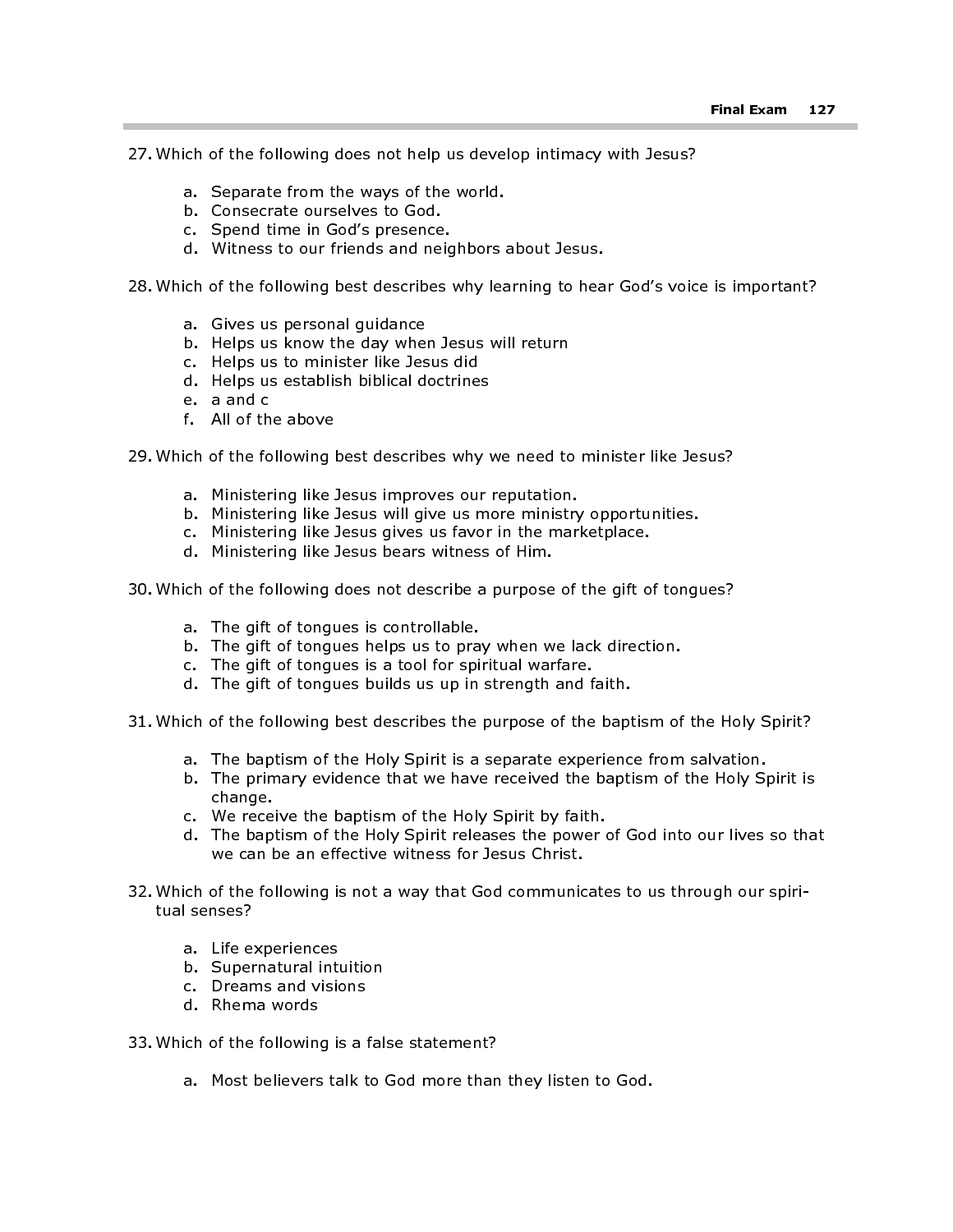- b. We must seek the Giver, not His gifts.
- c. To hear God's voice we must expect Him to speak to us.
- d. Practice helps us become proficient at hearing God's voice.
- 34. Which of the following is a true statement?
	- a. When God speaks a word of correction, it brings condemnation until we repent.
	- b. In the book of Acts, the baptism of the Holy Spirit was always a separate experience from salvation.
	- c. When we speak in tongues, we usually know the interpretation of what we are speaking.
	- d. Belief is a heart attitude that anticipates and waits for God to speak to us.
- 35. Which of the following is a false statement?
	- a. The Power Gifts include faith, gifts of healing, and effecting of miracles.
	- b. Hearing God's voice is essential if we want to minister like Jesus did.
	- c. When God speaks, He never contradicts what we think or believe.
	- d. A miracle is a supernatural demonstration of God's power that bypasses the natural laws and transforms nature, circumstances, or individual needs.
	- e. Belief is a heart attitude that acknowledges God's ability and desire to speak to His people regularly.

#### Discuss in your own words (10 points each)

36. Define three of the nine gifts of the Holy Spirit and give an illustration of each. Your illustration may be a story from your own life, a story from the Bible, or a story that you heard from someone else.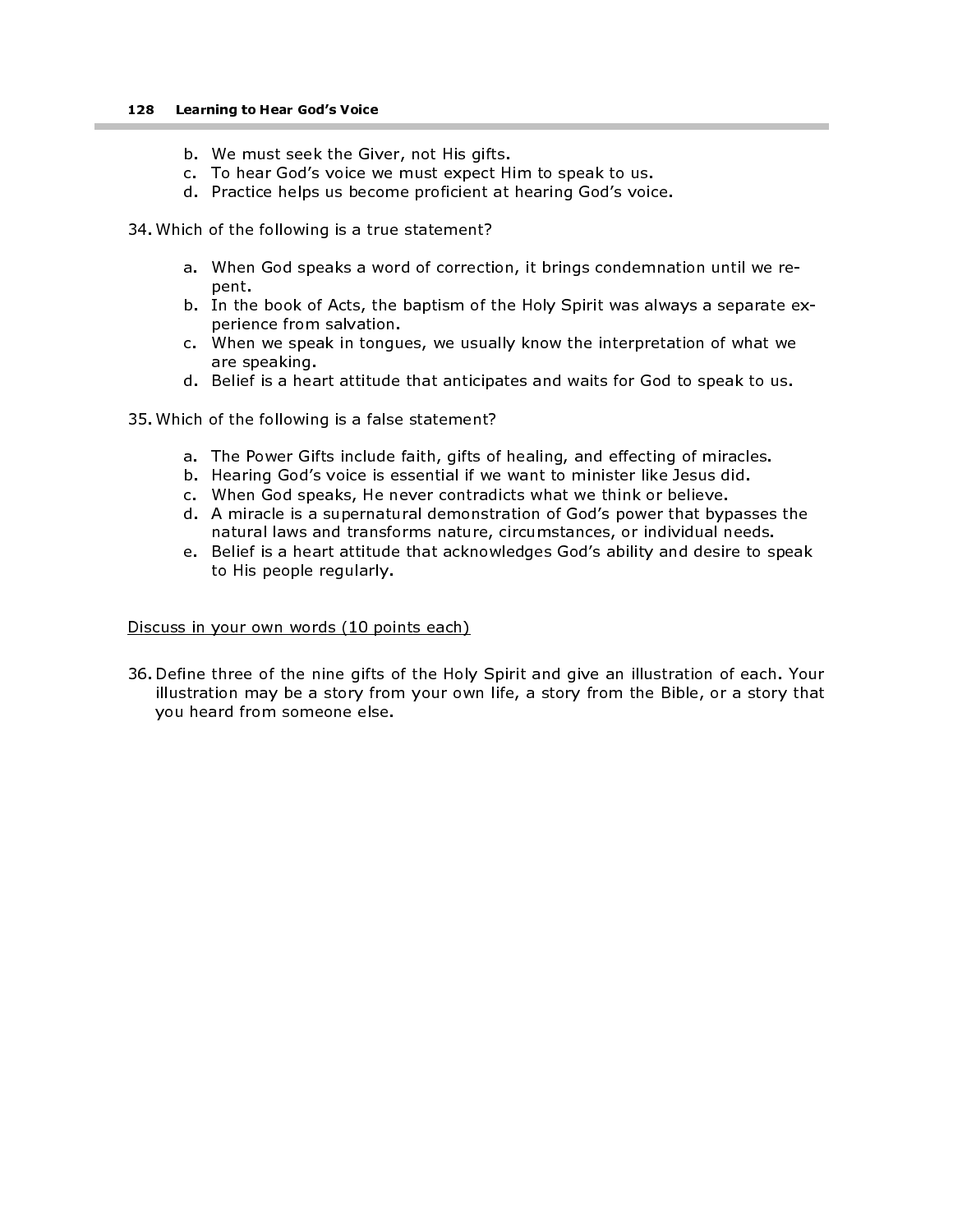37. Using the keys to hearing God's voice from Session 6, explain in your own words how you would help someone learn to hear God's voice.

38. State whether the following statements are true or false. Then, from what you have learned in this class, defend your position. Use Scripture to support your argument.